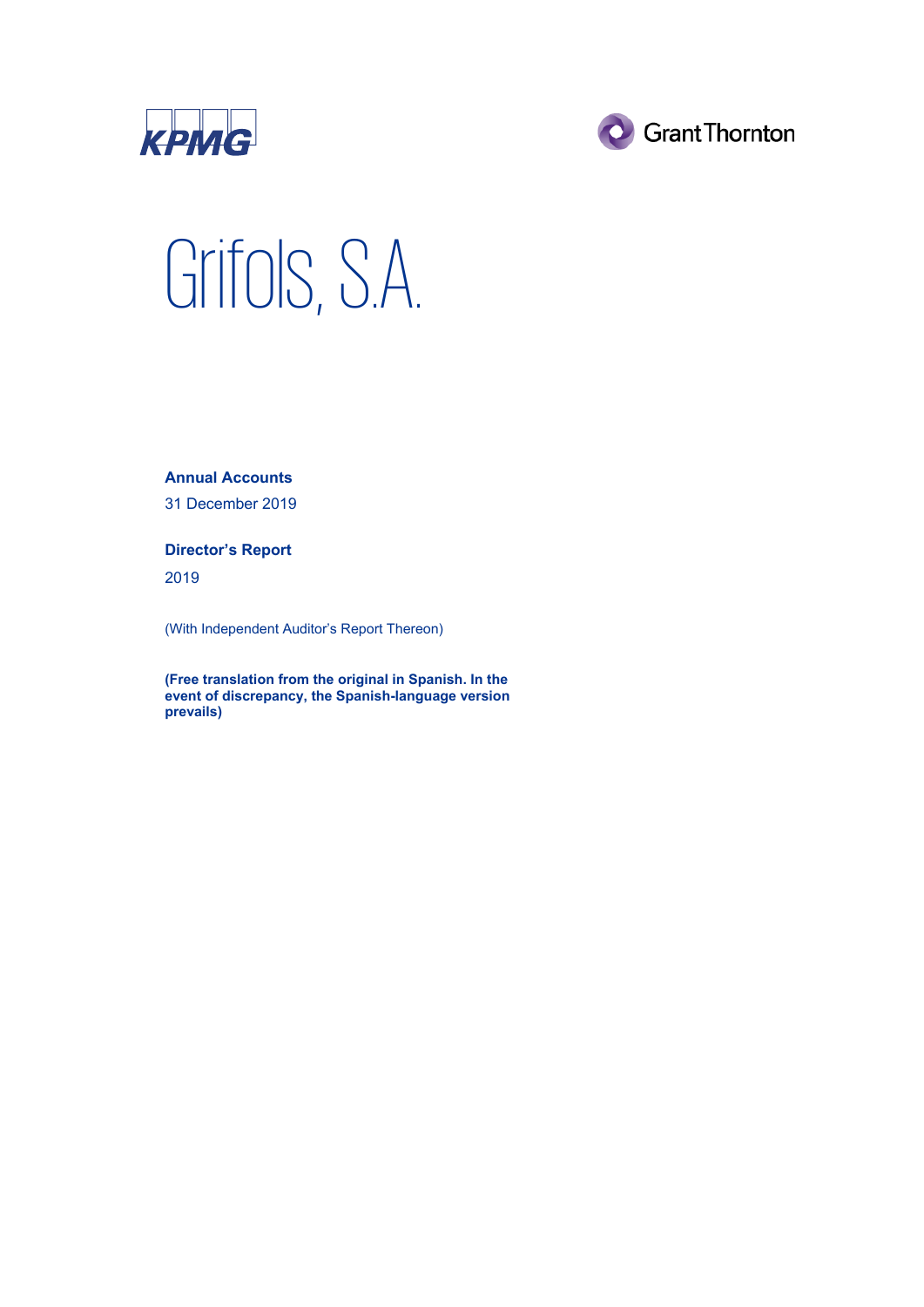



# **Independent Auditor's Report on the Annual Accounts**

(Translation from the original in Spanish. In the event of discrepancy, the Spanish-language version prevails)

To the Shareholders of Grifols, S.A.

# **REPORT ON THE ANNUAL ACCOUNTS**

# **Opinion \_\_\_\_\_\_\_\_\_\_\_\_\_\_\_\_\_\_\_\_\_\_\_\_\_\_\_\_\_\_\_\_\_\_\_\_\_\_\_\_\_\_\_\_\_\_\_\_\_\_\_\_\_\_\_\_\_\_\_\_\_\_\_\_\_**

We have audited the annual accounts of Grifols, S.A. (the "Company"), which comprise the balance sheet at 31 December 2019, and the income statement, statement of changes in equity and statement of cash flows for the year then ended, and notes.

In our opinion, the accompanying annual accounts give a true and fair view, in all material respects, of the equity and financial position of the Company at 31 December 2019, and of its financial performance and its cash flows for the year then ended in accordance with the applicable financial reporting framework (specified in note 2 to the accompanying annual accounts) and, in particular, with the accounting principles and criteria set forth therein.

# **Basis for Opinion**

We conducted our audit in accordance with prevailing legislation regulating the audit of accounts in Spain. Our responsibilities under those standards are further described in the Auditor's Responsibilities for the Audit of the Annual Accounts section of our report.

We are independent of the Company in accordance with the ethical requirements, including those regarding independence, that are relevant to our audit of the annual accounts in Spain pursuant to the legislation regulating the audit of accounts. We have not provided any non-audit services, nor have any situations or circumstances arisen which, under the aforementioned regulations, have affected the required independence such that this has been compromised.

We believe that the audit evidence we have obtained is sufficient and appropriate to provide a basis for our opinion.

KPMG Auditores, S.L. Torre Realia, Plaça d'Europa, 41-43, 08908 L'Hospitalet de Llobregat (Barcelona)

Domicilio social: Paseo de la Castellana, 259C – Torre de Cristal - 28046 Madrid<br>KPMG Auditores S.L., sociedad española de responsabilidad limitada y firma<br>miembro de la red KPMG de firmas independientes afiliadas a KPMG I Cooperative ("KPMG International"), sociedad suiza.

Inscrita en el Registro Oficial de Auditores de Cuentas con el nº.S0702, y en el Registro de Sociedades del Instituto de Censores Jurados de Cuentas con el nº.10. Reg. Mer Madrid, T. 11.961, F. 90, Sec. 8, H. M -188.007, Inscrip. 9 N.I.F. B-78510153

Grant Thornton, S.L.P., Sociedad Unipersonal, Avda. Diagonal, 615, 10ª- 08028

Barcelona Domicilio social: Pso. de la Castellana, 81, 11 - 28046 Madrid Miembro de Grant Thornton International Ltd

Barcelona · Bilbao · Castellón · Madrid · Málaga · Murcia · Pamplona · Valencia · Vigo Zaragoza

Inscrita en el Registro Oficial de Auditores de Cuentas con el nº.S0231, y en el Registro de Sociedades del Instituto de Censores Jurados de Cuentas con el 411 RM de Madrid T. 36.652, H M-657.409, F. 159 N.I.F. B-08914830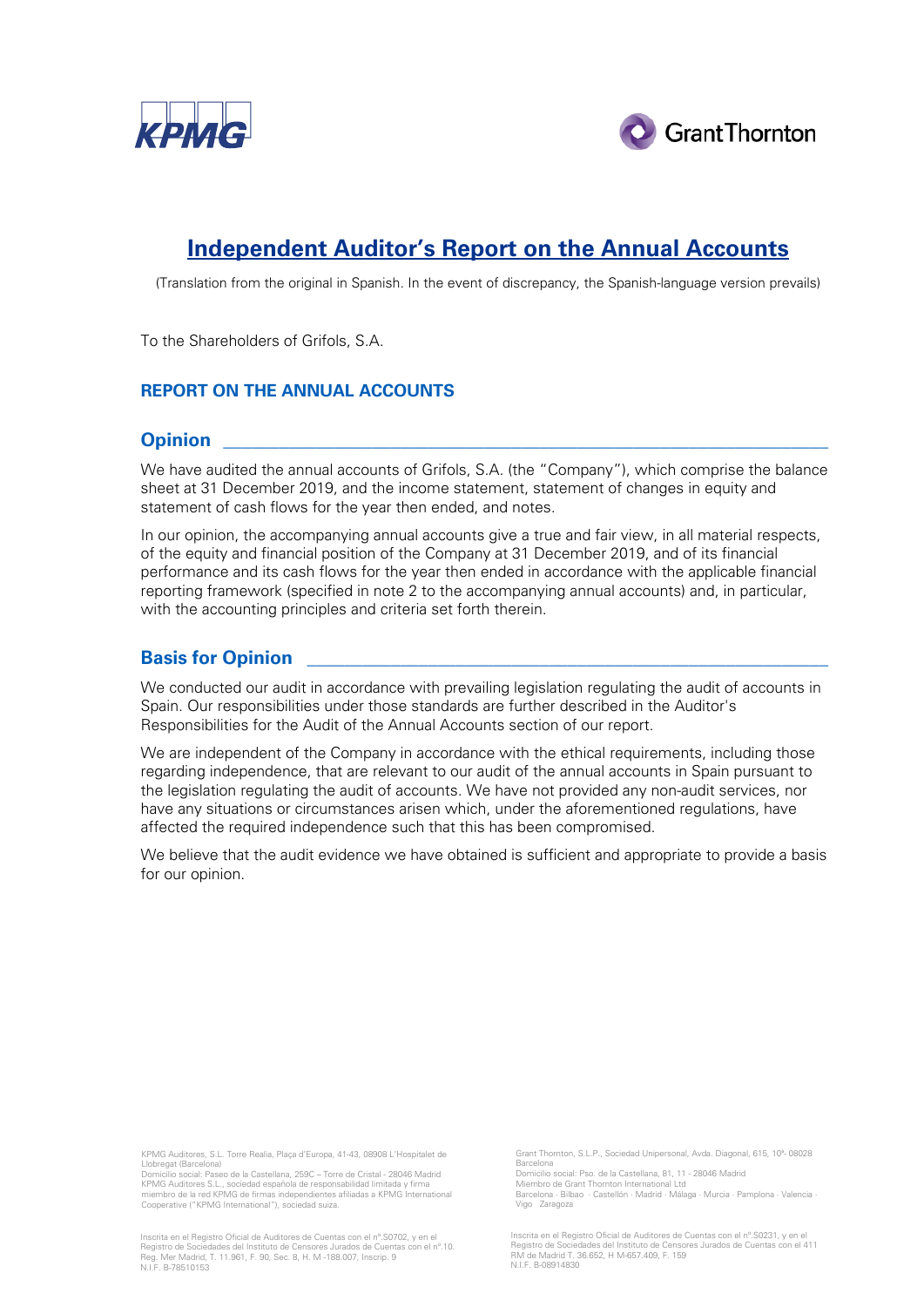



# **Key Audit Matters**

Key audit matters are those matters that, in our professional judgement, were of most significance in the audit of the annual accounts for the current period. These matters were addressed in the context of our audit of the annual accounts as a whole, and in forming our opinion thereon, and we do not provide a separate opinion on these matters.

2

| <b>Recoverable Amount of Investments in Group Companies</b><br>See notes 4 and 12 to the annual accounts                                                                                                                                                                                                                                                                                                                                                                                                                                                                                                                                                                                                                                                                                                                                                                                                                                                        |                                                                                                                                                                                                                                                                                                                                                                                                                                                                                                                                                                                                                                                                                                                                                                                                                                                                                                                                                                                                                                                                                                                                                                                                                                                                        |
|-----------------------------------------------------------------------------------------------------------------------------------------------------------------------------------------------------------------------------------------------------------------------------------------------------------------------------------------------------------------------------------------------------------------------------------------------------------------------------------------------------------------------------------------------------------------------------------------------------------------------------------------------------------------------------------------------------------------------------------------------------------------------------------------------------------------------------------------------------------------------------------------------------------------------------------------------------------------|------------------------------------------------------------------------------------------------------------------------------------------------------------------------------------------------------------------------------------------------------------------------------------------------------------------------------------------------------------------------------------------------------------------------------------------------------------------------------------------------------------------------------------------------------------------------------------------------------------------------------------------------------------------------------------------------------------------------------------------------------------------------------------------------------------------------------------------------------------------------------------------------------------------------------------------------------------------------------------------------------------------------------------------------------------------------------------------------------------------------------------------------------------------------------------------------------------------------------------------------------------------------|
| <b>Key Audit Matters</b><br>As described in the notes to the annual accounts, at<br>31 December 2019 the Company has recognised<br>non-current investments in Group companies and<br>associates totaling Euros 2.400.917 thousand. The<br>Company performs an annual assessment of the<br>existence of objective evidence of impairment of<br>investments in Group companies and estimates the<br>recoverable amount at reporting date of those<br>entities for which objective evidence of impairment<br>exist.<br>The recoverable amount of these investments is<br>determined by applying valuation techniques that<br>require the Directors' judgement and the use of<br>assumptions and estimates. Due to the uncertainty<br>and judgement associated with these assumptions<br>and estimates, as well as the significance of the<br>carrying amount of the investments in Group<br>companies, we have considered this valuation as a<br>key audit matter. | How the Matter was Addressed in Our Audit<br>Our audit procedures comprised the following:<br>assessing the design and implementation of key<br>controls established by the Company with respect<br>to the process of estimating the recoverable<br>amount of investments in Group companies,<br>the evaluation of criteria used by the Company to<br>$\bullet$<br>assess the existence of objective evidence of<br>impairment of the value of investments in Group<br>companies identified by the Company.<br>assessing the reasonableness of the methodology<br>٠<br>and assumptions used by the Company in<br>estimating the recoverable amount of<br>investments in Group companies, in collaboration<br>with our valuation specialists. We have compared<br>the cash flow forecasts estimated in prior years<br>with actual flows obtained by the investees. We<br>have also performed an analysis of the sensitivity<br>of the estimates of recoverable amount to<br>relevant assumptions and judgements, such as<br>the discount rate, expected future growth rate<br>and future cash flows.<br>We have also assessed whether the disclosures in<br>the annual accounts meet requirements of the<br>financial reporting framework applicable to the<br>Company. |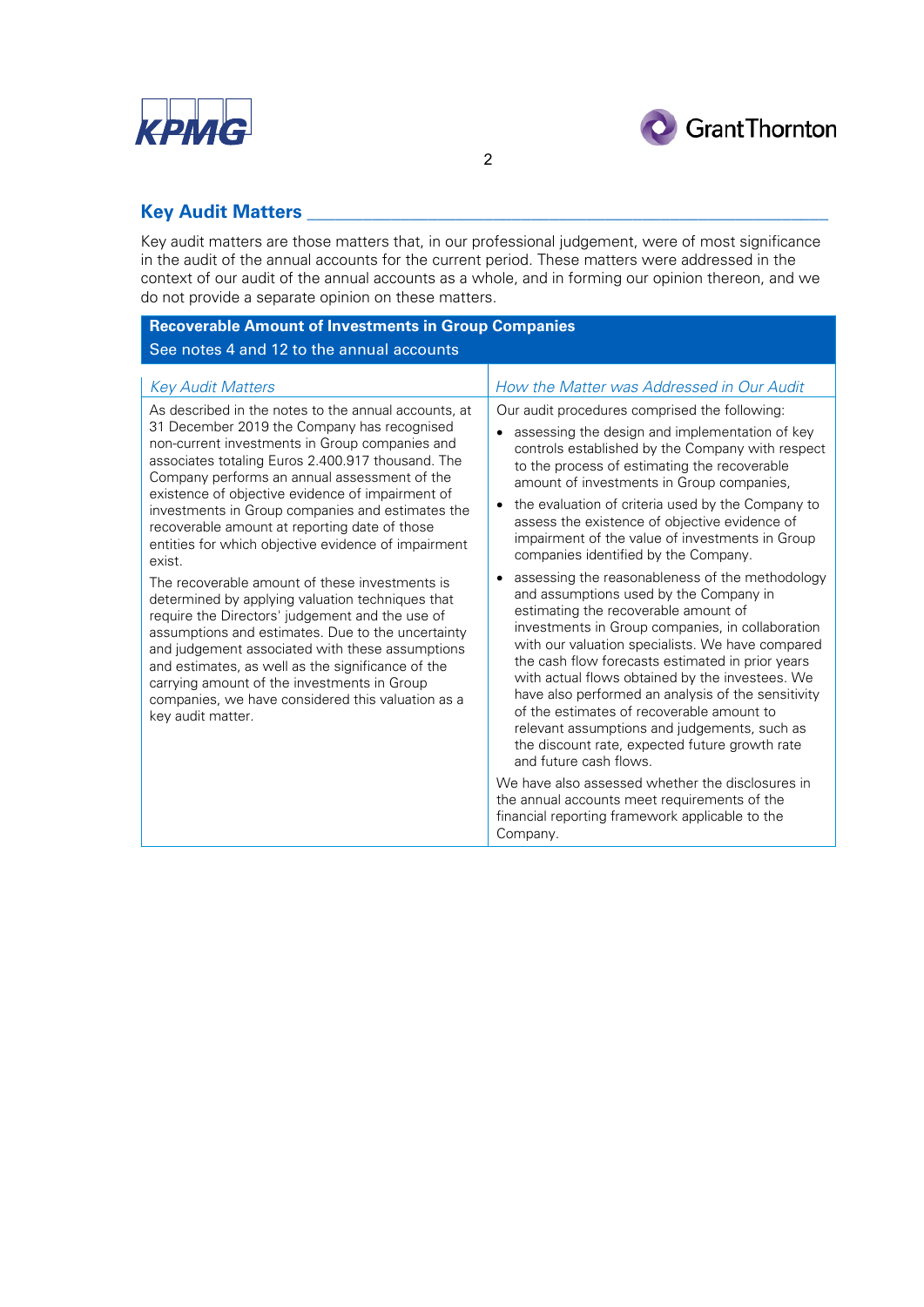



# **Other Information. Directors' Report**

Other information solely comprises the 2019 Directors' Report, the preparation of which is the responsibility of the Company's Directors and which does not form an integral part of the annual accounts.

3

Our audit opinion on the annual accounts does not encompass the directors' report. Our responsibility regarding the information contained in the directors' report is defined in the legislation regulating the audit of accounts, which establishes two different levels for this information:

- a) A specific level applicable to non-financial information, as well as certain information included in the Annual Corporate Governance Report (ACGR), as defined in article 35.2. b) of the Audit Law 22/2015, which consists of merely verifying that this information has been provided in the directors' report, or where applicable, that the reference corresponding to the separate report on non-financial information is included in the directors' report in the format stipulated by legislation and if not, report on this matter.
- b) A general level applicable to the rest of the information included in the directors' report, which consists of assessing and reporting on the consistency of this information with the annual accounts, based on knowledge of the entity obtained during the audit of the aforementioned accounts and without including any information other than that obtained as evidence during the audit. Also, assessing and reporting on whether the content and presentation of this part of the directors' report are in accordance with applicable legislation. If, based on the work we have performed, we conclude that there are material misstatements, we are required to report them.

Based on the work carried out, as described above, we have verified that the directors' report includes a reference stating that the information mentioned in section a) above is presented in the consolidated directors' report of the Grifols Group to which the Company belongs, that the information from the ACGR, mentioned above, is included in the directors' report and that the rest of the information contained in the directors' report is consistent with that disclosed in the annual accounts for 2019 and the content and presentation of the report are in accordance with applicable legislation.

# **Directors' and Audit Committee's Responsibility for the Annual Accounts**

The Directors are responsible for the preparation of the accompanying annual accounts in such a way that they give a true and fair view of the equity, financial position and financial performance of the Company in accordance with the financial reporting framework applicable to the entity in Spain, and for such internal control as they determine is necessary to enable the preparation of annual accounts that are free from material misstatement, whether due to fraud or error.

In preparing the annual accounts, the Directors are responsible for assessing the Company's ability to continue as a going concern, disclosing, as applicable, matters related to going concern and using the going concern basis of accounting unless the Directors either intend to liquidate the Company or to cease operations, or have no realistic alternative but to do so.

The audit committee is responsible for overseeing the preparation and presentation of the annual accounts.

# **Auditor's Responsibilities for the Audit of the Annual Accounts \_\_\_\_\_\_\_\_\_\_\_\_\_**

Our objectives are to obtain reasonable assurance about whether the annual accounts as a whole are free from material misstatement, whether due to fraud or error, and to issue an auditor's report that includes our opinion.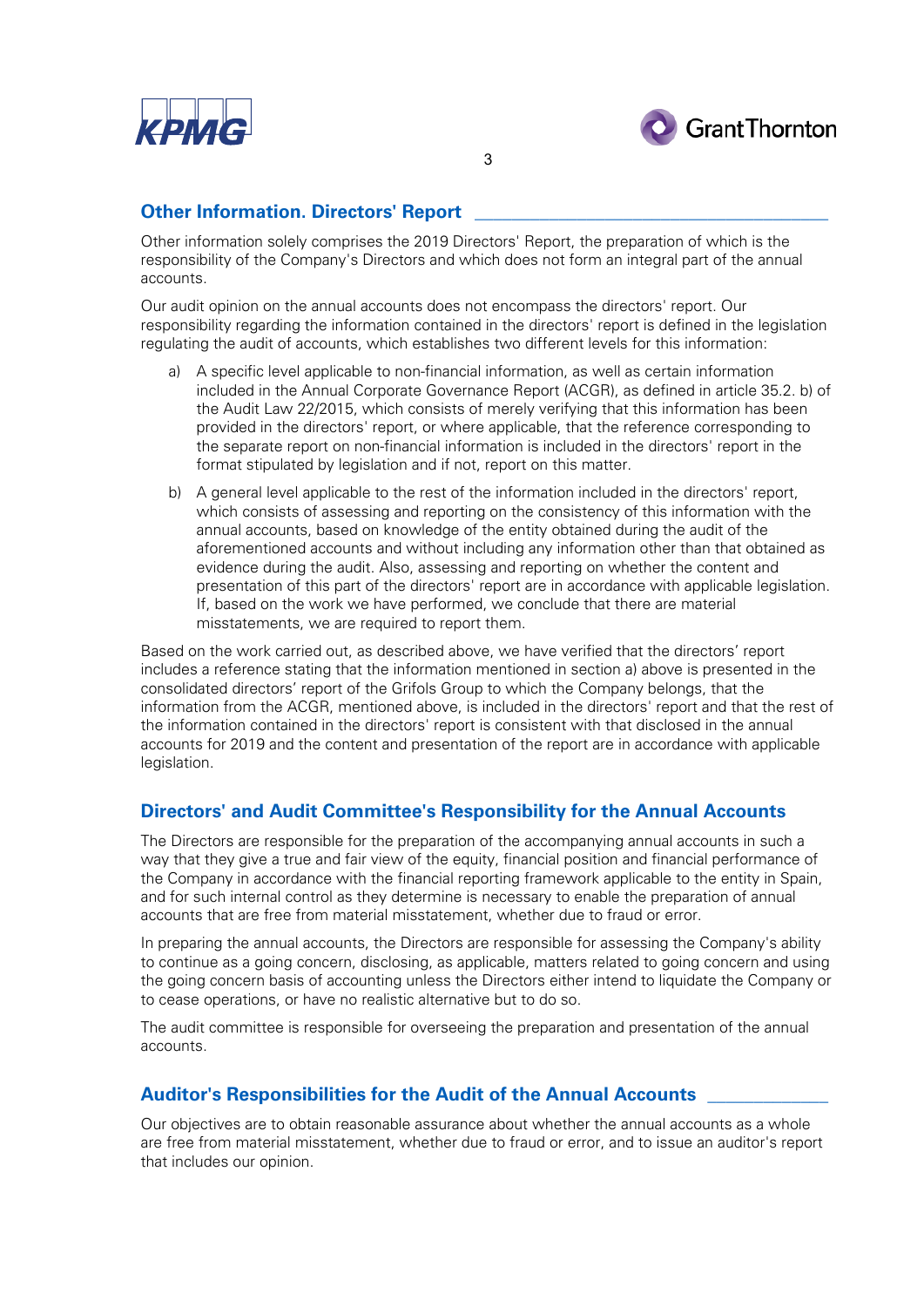



4

Reasonable assurance is a high level of assurance, but is not a guarantee that an audit conducted in accordance with prevailing legislation regulating the audit of accounts in Spain will always detect a material misstatement when it exists. Misstatements can arise from fraud or error and are considered material if, individually or in the aggregate, they could reasonably be expected to influence economic decisions of users taken on the basis of these annual accounts.

As part of an audit in accordance with prevailing legislation regulating the audit of accounts in Spain, we exercise professional judgement and maintain professional scepticism throughout the audit. We also:

- Identify and assess the risks of material misstatement of the annual accounts, whether due to fraud or error, design and perform audit procedures responsive to those risks, and obtain audit evidence that is sufficient and appropriate to provide a basis for our opinion. The risk of not detecting a material misstatement resulting from fraud is higher than for one resulting from error, as fraud may involve collusion, forgery, intentional omissions, misrepresentations, or the override of internal control.
- Obtain an understanding of internal control relevant to the audit in order to design audit procedures that are appropriate in the circumstances, and not for the purpose of expressing an opinion on the effectiveness of the entity's internal control.
- Evaluate the appropriateness of accounting policies used and the reasonableness of accounting estimates and related disclosures made by the Directors.
- Conclude on the appropriateness of the Directors' use of the going concern basis of accounting and, based on the audit evidence obtained, whether a material uncertainty exists related to events or conditions that may cast significant doubt on the Company's ability to continue as a going concern. If we conclude that a material uncertainty exists, we are required to draw attention in our auditor's report to the related disclosures in the annual accounts or, if such disclosures are inadequate, to modify our opinion. Our conclusions are based on the audit evidence obtained up to the date of our auditor's report. However, future events or conditions may cause the Company to cease to continue as a going concern.
- Evaluate the overall presentation, structure and content of the annual accounts, including the disclosures, and whether the annual accounts represent the underlying transactions and events in a manner that achieves a true and fair view.

We communicate with the audit committee of Grifols, S.A. regarding, among other matters, the planned scope and timing of the audit and significant audit findings, including any significant deficiencies in internal control that we identify during our audit.

We also provide the entity's audit committee with a statement that we have complied with the applicable ethical requirements, including those regarding independence, and to communicate with them all matters that may reasonably be thought to bear on our independence, and where applicable, related safeguards.

From the matters communicated to the audit committee of the entity, we determine those that were of most significance in the audit of the annual accounts of the current period and which are therefore the key audit matters.

We describe these matters in our auditor's report unless law or regulation precludes public disclosure about the matter.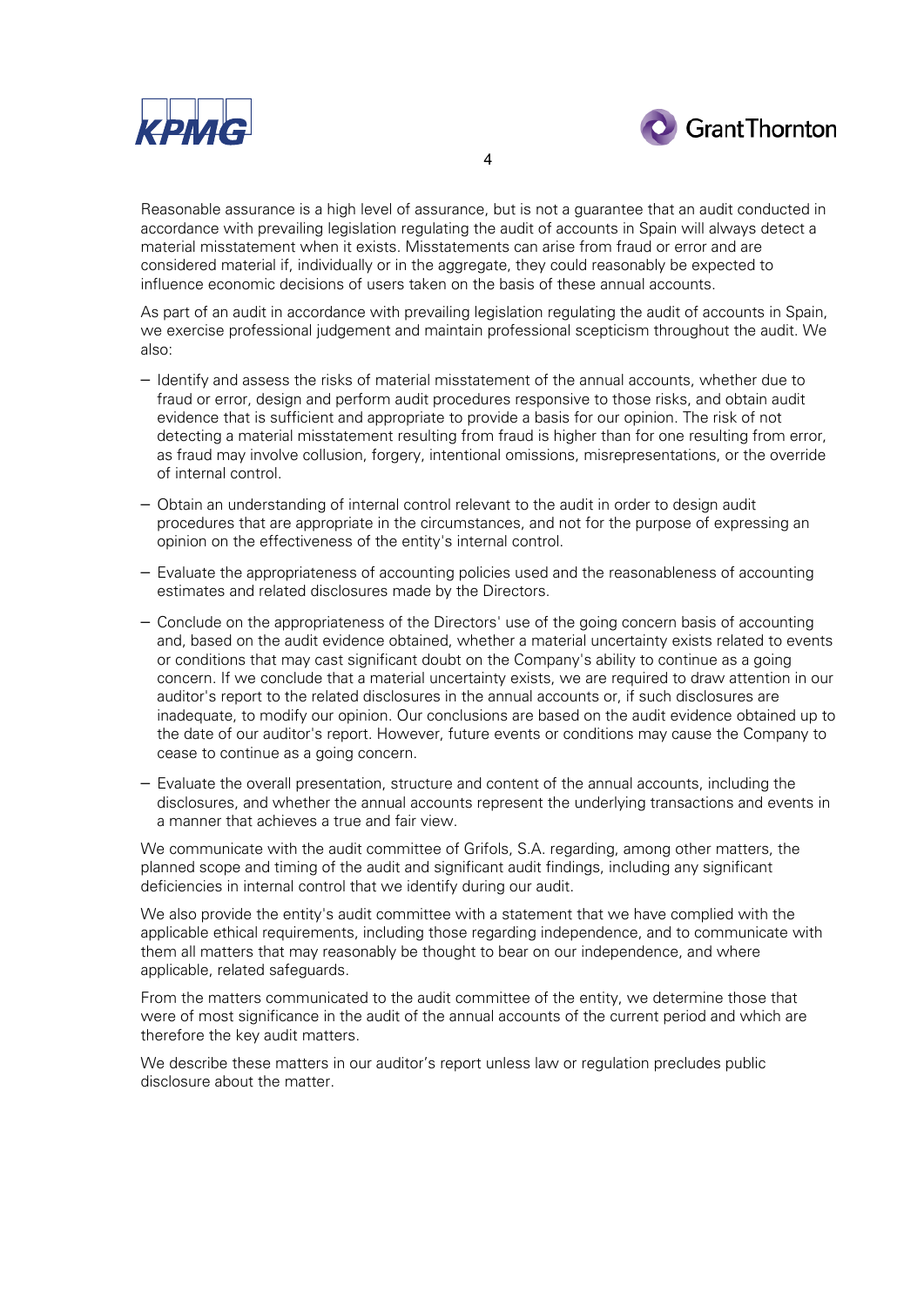



# **REPORT ON OTHER LEGAL AND REGULATORY REQUIREMENTS**

# **Additional Report to the Audit Committee \_\_\_\_\_\_\_\_\_\_\_\_\_\_\_\_\_\_\_\_\_\_\_\_\_\_\_\_\_\_\_\_\_**

The opinion expressed in this report is consistent with our additional report to the Company's audit committee dated 27 February 2020.

5

# **Contract Period**

At their ordinary general meeting held on 24 May 2019, the shareholders appointed us as auditors for the year ended 31 December 2019.

Previously, KPMG Auditores, S.L. was appointed for a period of three years from 31 July 1990 to 1992, by consensus of the shareholders at their general meeting, and have been auditing the annual accounts since the year ended 31 July 1990. Grant Thornton, S.L.P. Sociedad Unipersonal was appointed by consensus of the shareholders at their ordinary general meeting as auditor of the annual accounts for the year ended 31 December 2017.

Entered in the Spanish Official Register<br>
of Auditors (R.O.A.C.) with number S0702<br>
of Auditors (R.O.A.C.) with number S0231 of Auditors (R.O.A.C.) with number S0702

KPMG Auditores, S.L. Grant Thornton, S.L.P. Sociedad Unipersonal

*(Signed on the original in Spanish) (Signed on the original in Spanish)* 

David Hernanz Sayans<br>
Entered in the Spanish Official Register<br>
Entered in the Spanish Official Register<br>
Entered in the Spanish Official Entered in the Spanish Official Register<br>
of Auditors (R.O.A.C.) with number 20236<br>
of Auditors (R.O.A.C.) with number 127

of Auditors (R.O.A.C.) with number 12720

27 February 2020 27 February 2020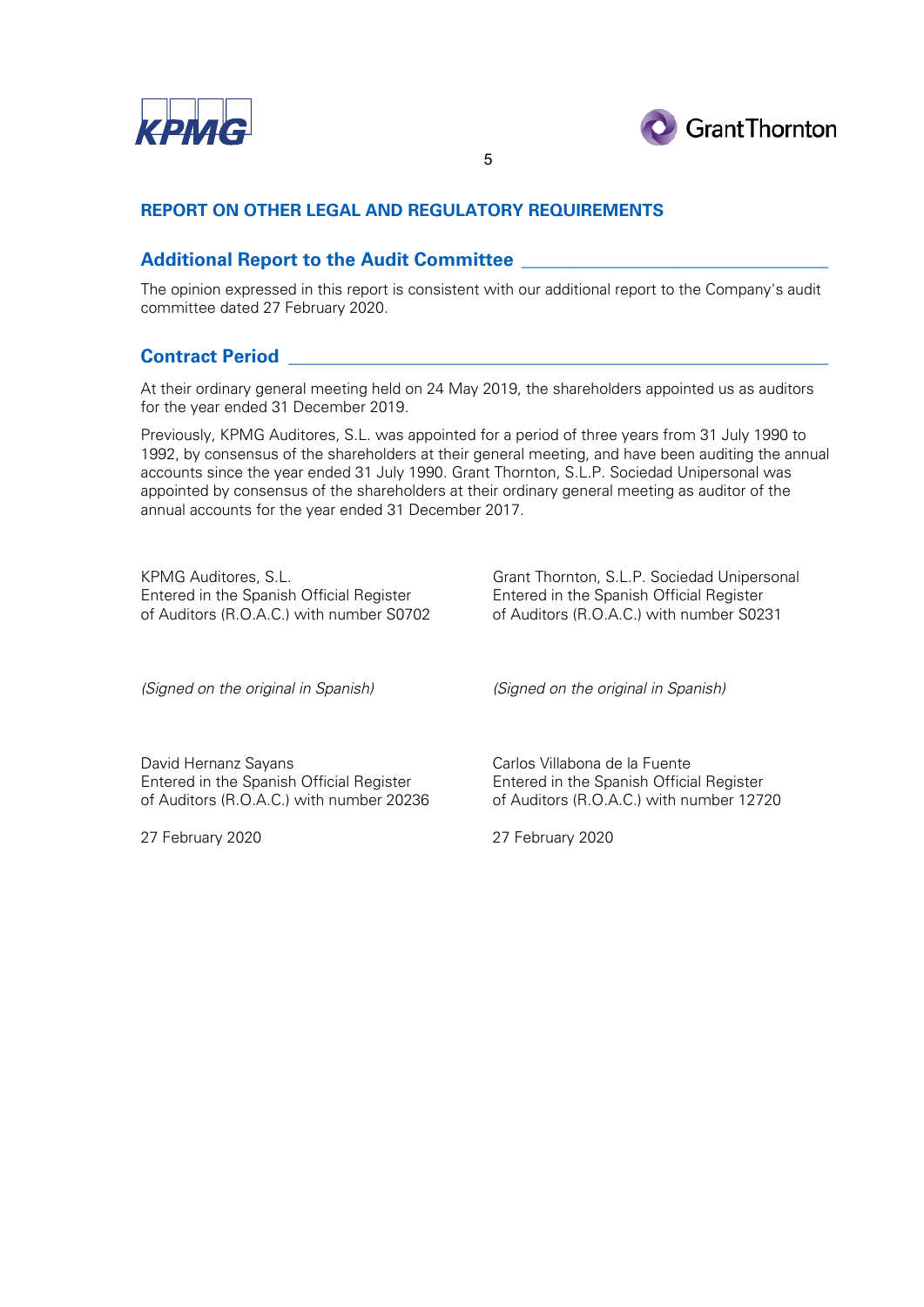Annual Accounts and Directors' Report for the year

31 December 2019

(With Independent Auditor's Report Thereon)

(Free translation from the original in Spanish. In the event of discrepancy, the Spanish-language version prevails)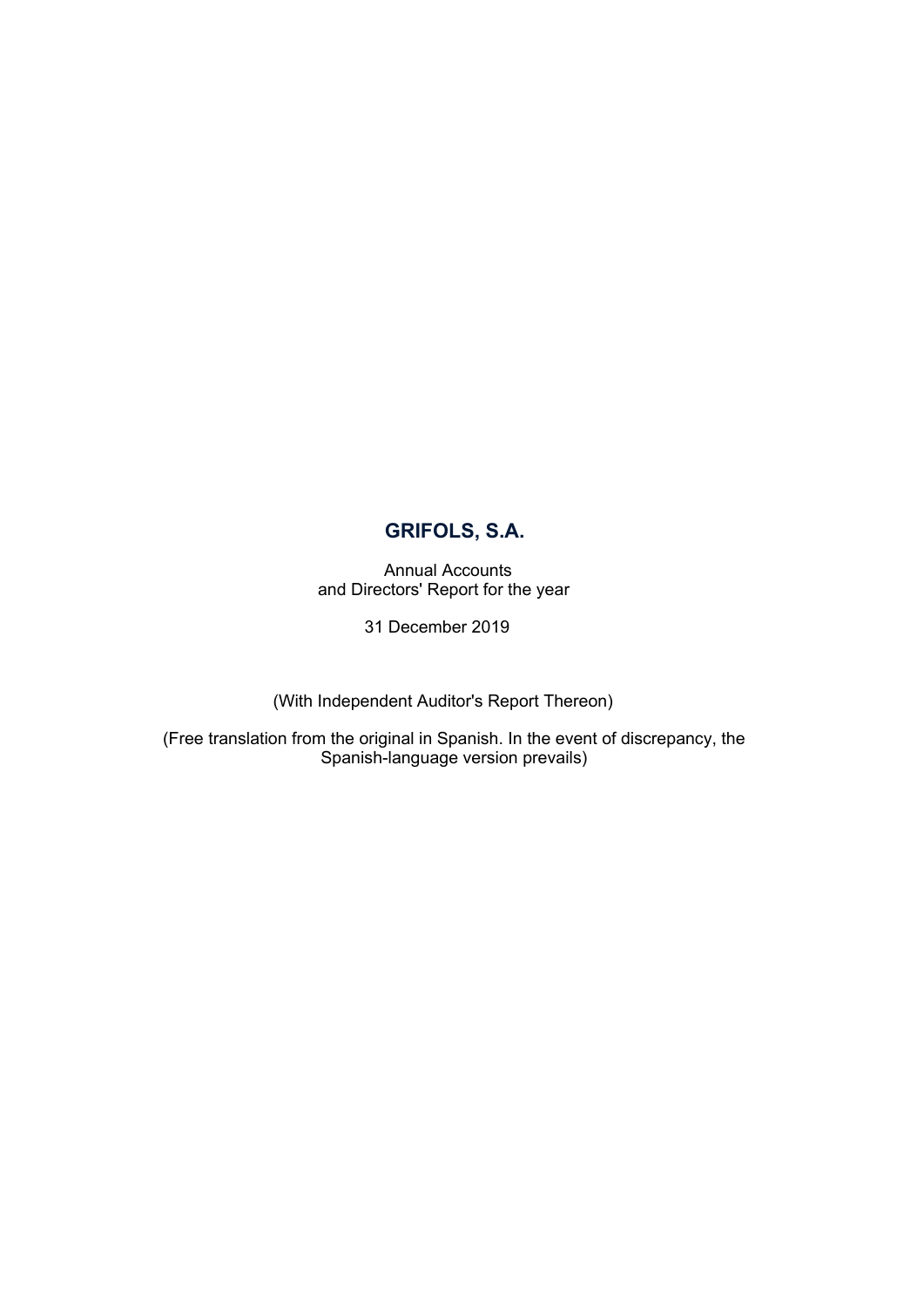# **Balance Sheets**

## **31 December 2019**

#### (Expressed in Euros)

(Free translation from the original in Spanish. In the event of discrepancy, the Spanish-language version prevails)

| <b>Assets</b>                                                               | <b>Note</b>       | 2019           | 2018          |
|-----------------------------------------------------------------------------|-------------------|----------------|---------------|
| Intangible assets                                                           | Note <sub>5</sub> | 16,925,512     | 14,534,419    |
| Computer software                                                           |                   | 16,425,512     | 14,534,419    |
| Advances                                                                    |                   | 500,000        |               |
| Property, plant and equipment                                               | Note 6            | 25,115,955     | 22,894,137    |
| Technical installations, machinery, equipment, furniture and<br>other items |                   | 15,210,413     | 16,526,040    |
| Under construction and advances                                             |                   | 9,905,542      | 6,368,097     |
| <b>Investment property</b>                                                  | Note 7            | 58,903,680     | 54,820,824    |
| Land                                                                        |                   | 7,465,329      | 7,465,344     |
| <b>Buildings</b>                                                            |                   | 41,169,859     | 40,723,584    |
| Investments in adaptation and advances                                      |                   | 10,268,492     | 6,631,896     |
| Non-current investments in Group companies and associates                   |                   | 9,616,420,817  | 4,864,254,923 |
| Equity instruments                                                          | Note 12           | 2,400,917,024  | 3,270,828,231 |
| Loans to companies                                                          | Note 14           | 7,215,503,793  | 1,593,426,692 |
| <b>Non-current investments</b>                                              | Note 14           | 1,641,525      | 1,622,650     |
| Other financial assets                                                      |                   | 1,641,525      | 1,622,650     |
| Deferred tax assets                                                         | Note 21           | 16,717,390     | 13,996,465    |
| <b>Total non-current assets</b>                                             |                   | 9,735,724,879  | 4,972,123,418 |
| <b>Inventories</b>                                                          |                   | 7,354,373      | 6,223,503     |
| Raw materials and other short term supplies                                 |                   | 7,354,373      | 6,223,503     |
| <b>Trade and other receivables</b>                                          | Note 14           | 58,278,228     | 58,285,542    |
| Trade receivables - current                                                 |                   | 2,636,448      | 874,963       |
| Trade receivables from Group companies and associates -<br>current          | Note 23           | 45,736,628     | 19,526,804    |
| Other receivables                                                           |                   | 337,758        | 378,527       |
| Personnel                                                                   |                   | 178,293        | 173,455       |
| <b>Current tax assets</b>                                                   | Note 21           | 5,681,793      | 25,911,844    |
| Public entities, other                                                      | Note 21           | 3,707,308      | 11,419,949    |
| <b>Current investments in Group companies and associates</b>                | Note 14           | 36,946,301     | 91,209,026    |
| Loans to group companies and associates                                     |                   | 36,946,301     | 91,209,026    |
| <b>Current investments</b>                                                  | Note 12           | 1,727,432,880  | 4,306         |
| Other financial assets                                                      |                   | 1,727,432,880  | 4,306         |
| <b>Prepayments for current assets</b>                                       | Note 15           | 20,862,230     | 6,360,153     |
| Cash and cash equivalents                                                   |                   | 2,243,907      | 2,432,907     |
| Cash                                                                        |                   | 2,243,907      | 2,432,907     |
| <b>Total current assets</b>                                                 |                   | 1,853,117,919  | 164,515,437   |
| <b>Total assets</b>                                                         |                   | 11,588,842,798 | 5,136,638,855 |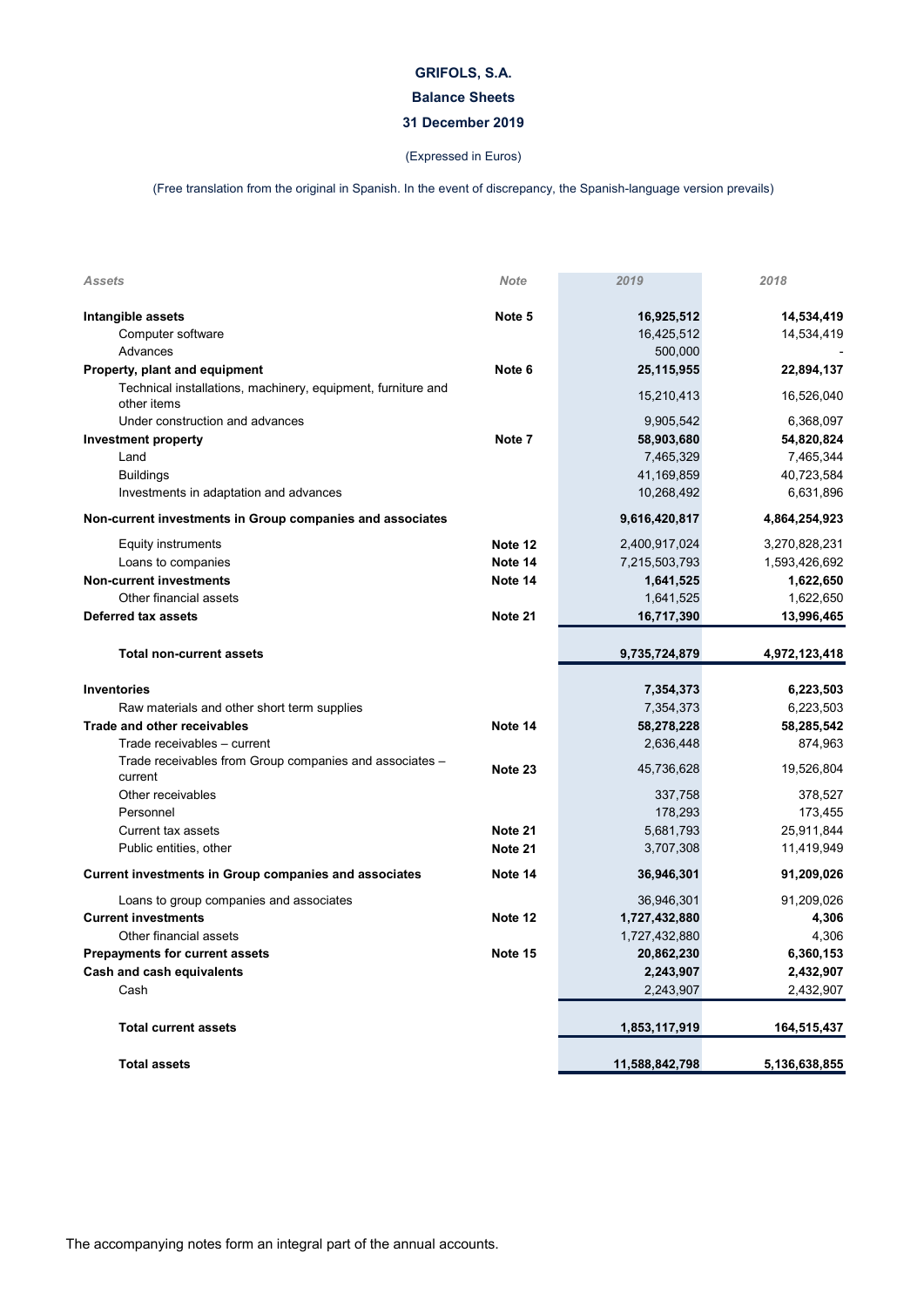# **Balance Sheets**

# **31 December 2019**

(Expressed in Euros)

| <b>Note</b><br><b>Equity and Liabilities</b>       |         | 2019            | 2018            |
|----------------------------------------------------|---------|-----------------|-----------------|
| <b>Capital and reserves</b>                        | Note 16 | 3,117,088,705   | 1,719,323,992   |
| Capital                                            |         |                 |                 |
| Registered capital                                 |         | 119,603,705     | 119,603,705     |
| Share premium                                      |         | 910,727,619     | 910,727,619     |
| <b>Reserves</b>                                    |         |                 |                 |
| Legal and statutory reserves                       |         | 23,920,741      | 23,920,741      |
| Other reserves                                     |         | 606,485,037     | 514,890,169     |
| Treasury stock and equity holdings                 |         | (49, 584, 141)  | (55, 441, 210)  |
| Profit for the year                                |         | 1,630,265,591   | 329,718,263     |
| Interim dividend                                   |         | (136, 827, 971) | (136, 747, 291) |
| Other equity instruments                           |         | 12,498,124      | 12,651,996      |
| <b>Valuation adjustments</b>                       |         | 1,325,574       |                 |
| Valuation adjustments available for sale           |         | 1,325,574       |                 |
| Grants, donations and bequests received            |         | 101,832         | 112,549         |
|                                                    |         |                 |                 |
| <b>Total equity</b>                                |         | 3,118,516,111   | 1,719,436,541   |
| Non-current payables                               | Note 19 | 4,139,883,126   | 1,739,694,842   |
| Promissory notes                                   |         | 2,644,914,563   | 987,249,676     |
| Loans and borrow ings                              |         | 1,491,826,997   | 747,069,488     |
| Finance lease payables                             | Note 8  | 1,827,205       | 2,496,750       |
| Other financial liabilities                        |         | 1,314,361       | 2,878,928       |
| Group companies and associates, non-current        | Note 19 | 4,113,720,823   | 1,512,716,087   |
| Deferred tax liabilities                           | Note 21 | 1,444,100       | 1,691,193       |
| <b>Total non-current liabilities</b>               |         | 8,255,048,049   | 3,254,102,122   |
| <b>Current payables</b>                            | Note 19 | 45,033,795      | 39,800,087      |
| Promissory notes                                   |         | 3,255,873       | 5,333,333       |
| Loans and borrow ings                              |         | 23,676,514      | 31,296,281      |
| Finance lease payables                             | Note 8  | 968,316         | 1,119,117       |
| Other financial liabilities                        |         | 17,133,092      | 2,051,356       |
| Group companies and associates, current            | Note 19 | 35,285,923      | 39,766,089      |
| Trade and other payables                           | Note 19 | 134,958,920     | 83,534,016      |
| Current payables to suppliers                      |         | 49,579,887      | 42,530,365      |
| Suppliers, Group companies and associates, current | Note 23 | 51,028,984      | 8,032,244       |
| Personnel (salaries payable)                       |         | 11,108,123      | 10,100,816      |
| Public entities, other                             | Note 21 | 23,241,926      | 22,870,591      |
| <b>Total current liabilities</b>                   |         | 215,278,638     | 163,100,192     |
| <b>Total equity and liabilities</b>                |         | 11,588,842,798  | 5,136,638,855   |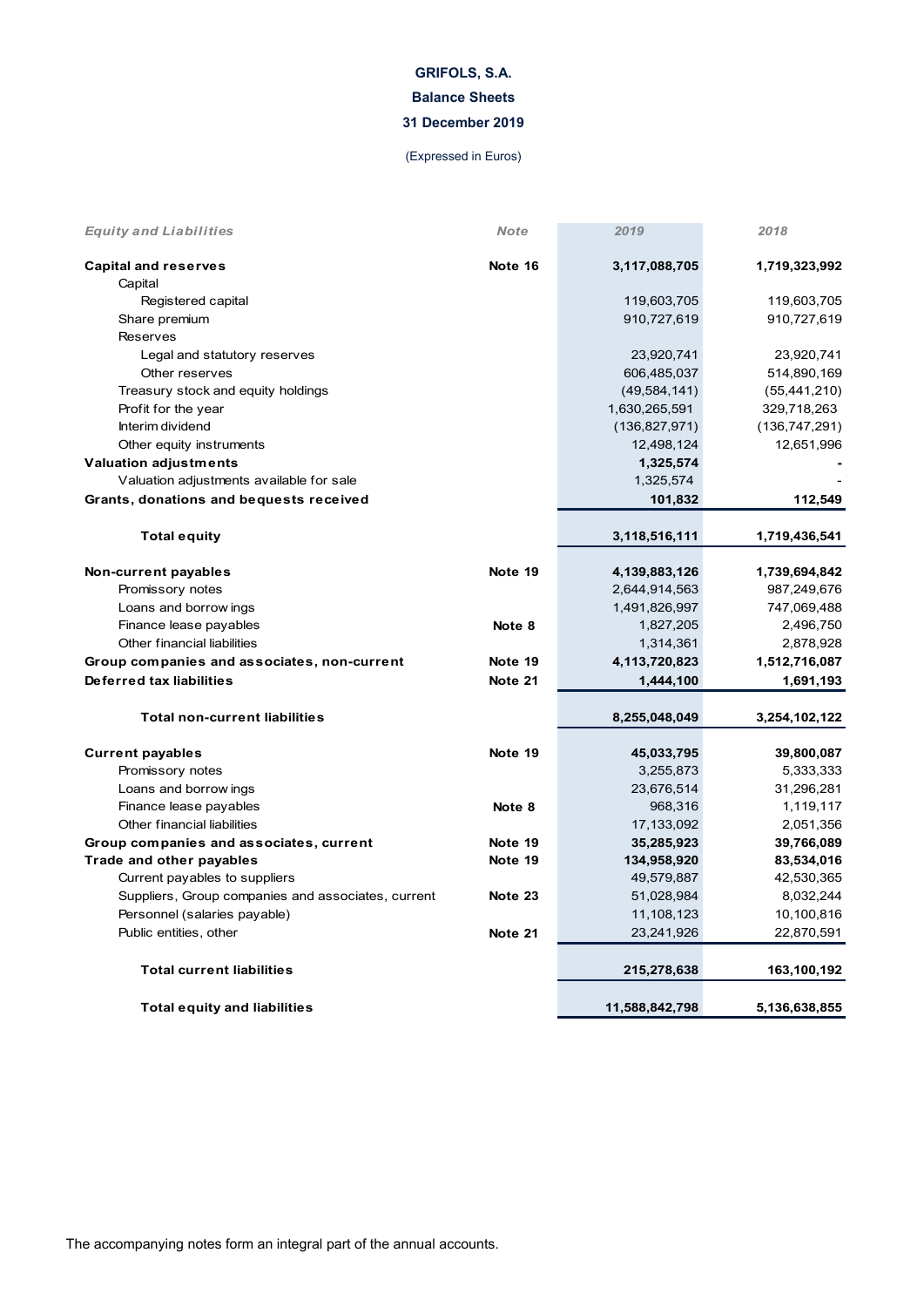#### **Statements of Changes in Equity for the years ended 31 December 2019**

#### **A) Statements of Recognised Income and Expense for the years ended 31 December 2019**

#### (Expressed in Euros)

(Free translation from the original in Spanish. In the event of discrepancy, the Spanish-language version prevails)

|                                                      | <b>Note</b>           | 2019            | 2018            |
|------------------------------------------------------|-----------------------|-----------------|-----------------|
| <b>Revenues</b>                                      | Note 24               | 1,969,511,412   | 647,280,993     |
| Profit on disposal of investments in group           |                       |                 | 0               |
| companies                                            | Note 12               | 807,651,582     |                 |
| Services rendered                                    |                       | 135,580,670     | 116,197,231     |
| Finance income                                       | <b>Note 13 and 23</b> | 72,454,130      | 52,115,757      |
| Dividends                                            |                       | 953,825,030     | 478,968,005     |
| Self-constructed assets                              |                       | 3,202,422       | 2,198,881       |
| <b>Supplies</b>                                      |                       | (4,315,201)     | (2,614,325)     |
| Raw materials and consumables used                   | Note 24               | (4,453,868)     | (2,577,734)     |
| Subcontracted w ork                                  |                       |                 | (766)           |
| Impairment of merchandise, raw materials and         |                       | 138,667         | (35, 825)       |
| other supplies                                       |                       |                 |                 |
| Other operating income                               |                       | 6,288,070       | 6,623,910       |
| Non-trading and other operating income               |                       | 6,176,251       | 6,466,963       |
| Operating grants taken to income                     |                       | 111,819         | 156,947         |
| <b>Personnel expenses</b>                            |                       | (68,918,972)    | (61, 889, 453)  |
| Salaries and wages                                   |                       | (55,992,202)    | (50, 556, 677)  |
| Employee benefits expense                            | Note 24               | (12, 647, 346)  | (11, 105, 836)  |
| Provisions                                           | Note 24               | (279, 424)      | (226, 940)      |
| Other operating expenses                             |                       | (140, 959, 849) | (127, 386, 960) |
| <b>External services</b>                             |                       | (139, 716, 025) | (126, 486, 261) |
| <b>Taxes</b>                                         |                       | (43, 752)       | (228, 873)      |
| Other operating expenses                             |                       | (1,200,072)     | (671, 826)      |
| Amortisation and depreciation                        | Notes 5, 6 and 7      | (12,609,622)    | (13,065,662)    |
| Non-financial and other capital grants               |                       | 14,289          | 14,289          |
| Impairment and losses on disposal of fixed<br>assets |                       | (2, 446, 435)   | (26, 248, 587)  |
| Impairment and losses                                | Note 12               | (2, 240, 733)   | (26,039,347)    |
| Losses on disposal and other                         |                       | (205, 702)      | (209, 240)      |
| Results from operating activities                    |                       | 1,749,766,114   | 424,913,086     |
| Finance income                                       |                       | 804,810         | 360,023         |
| Negotiable values and other financial assets         |                       |                 |                 |
| Other third parties                                  | Note 13               | 3,783           | 3,122           |
| Capitalised borrow ing costs                         | Note 6                | 801,027         | 356,901         |
| <b>Finance costs</b>                                 | Note 18               | (162, 487, 055) | (137, 809, 892) |
| Group companies and associates                       | Note 23               | (100,006,175)   | (86, 972, 977)  |
| Other third parties                                  |                       | (62, 480, 880)  | (50, 836, 915)  |
| <b>Exchange losses</b>                               | Notes 14 and 19       | (4, 529, 708)   | (712, 374)      |
| Net finance cost                                     |                       | (166, 211, 953) | (138, 162, 243) |
| Profit before income tax                             |                       | 1,583,554,161   | 286,750,843     |
| Income tax                                           | Note 21               | 46,711,430      | 42,967,419      |
| Profit for the year                                  |                       | 1,630,265,591   | 329,718,262     |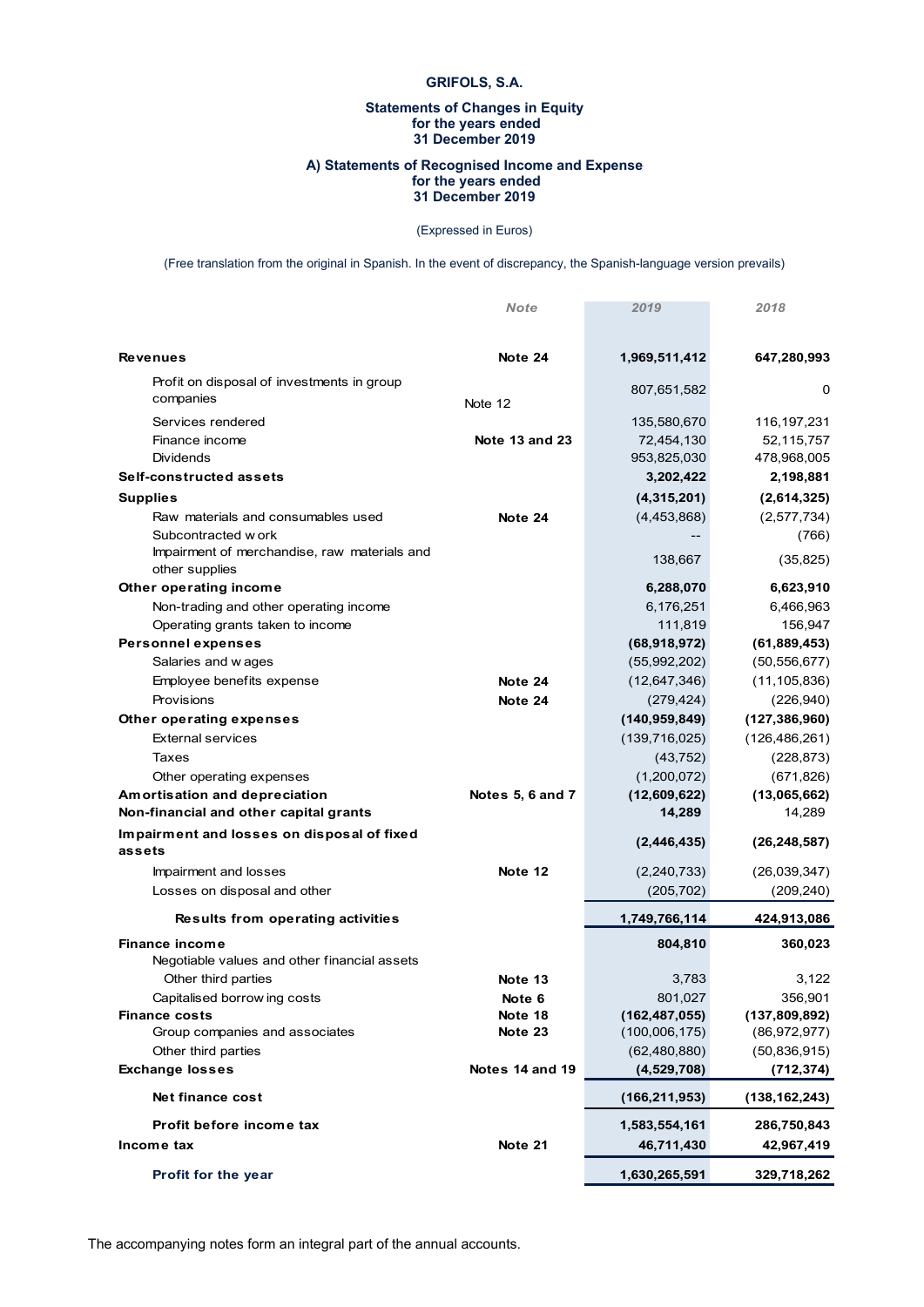#### **Statements of Changes in Equity for the years ended 31 December 2019**

#### **A) Statements of Recognised Income and Expense for the years ended 31 December 2019**

#### (Expressed in Euros)

(Free translation from the original in Spanish. In the event of discrepancy, the Spanish-language version prevails)

| <b>Note</b>                                               | 2019          | 2018        |
|-----------------------------------------------------------|---------------|-------------|
| Profit for the year                                       | 1,630,265,591 | 329,718,262 |
| Income and expense recognised directly in<br>equity       |               |             |
| Valuation adjustments available for sale                  | 1,325,574     | 0           |
|                                                           |               |             |
| Total income and expense recognised<br>directly in equity | 1,325,574     |             |
| Amounts transferred to the income<br>statement            |               |             |
| Grants, donations and bequests                            | (14, 289)     | (14, 289)   |
| Tax effect                                                | 3,572         | 3,573       |
| Total amounts transferred to the income<br>statement      | (10, 717)     | (10, 716)   |
|                                                           |               |             |
| Total recognised income and expense                       | 1,631,580,448 | 329,707,546 |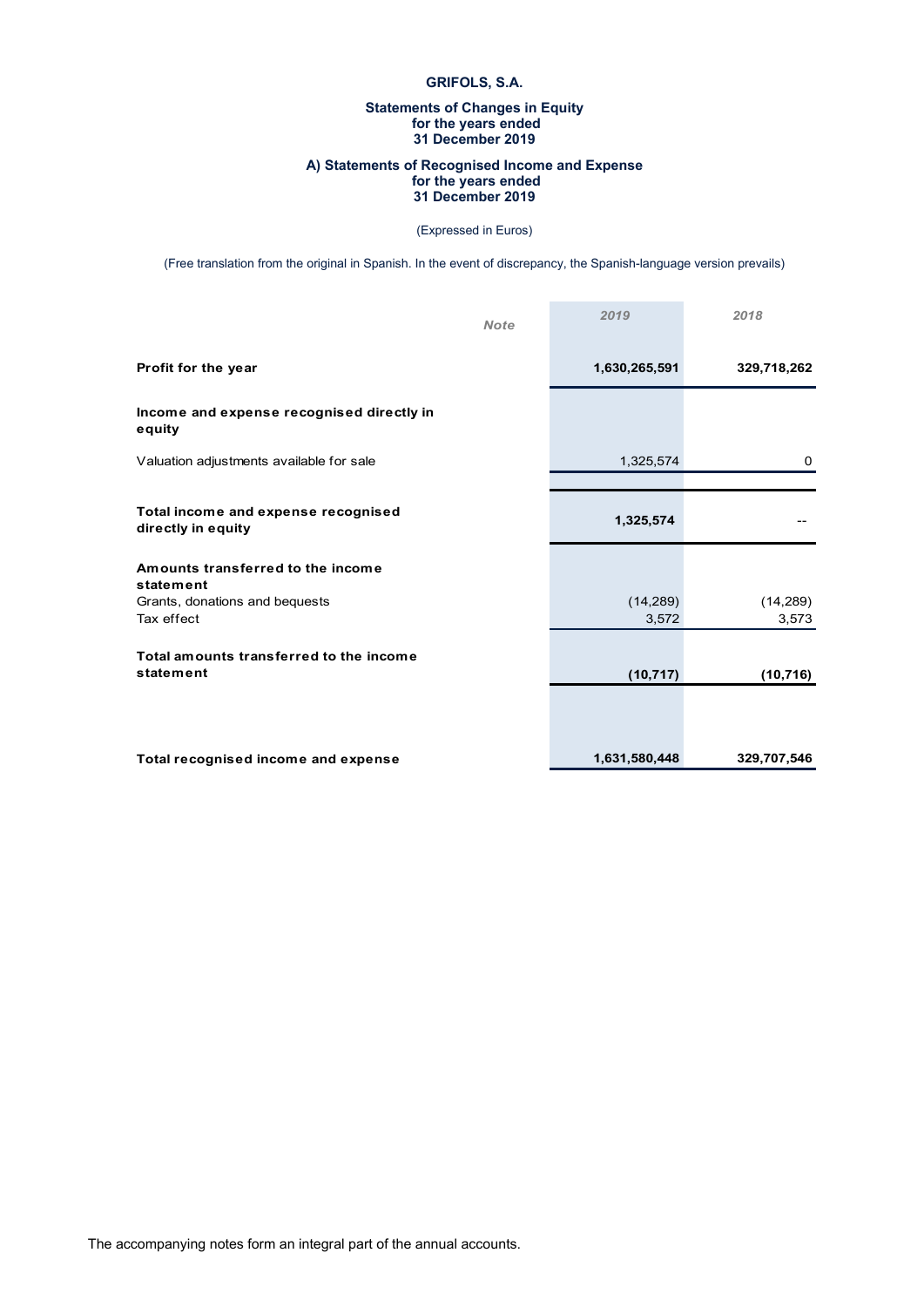#### **Statements of Changes in Equity for the years ended 31 December 2019**

#### **B) Statement of Total Changes in Equity for the year ended 31 December 2019**

(Expressed in Euros)

(Free translation from the original in Spanish. In the event of discrepancy, the Spanish-language version prevails)

|                                                                     | Registered<br>capital    | <b>Share</b><br>premium | <b>Reserves</b>   | Treasury<br>stock | <b>Profit for the</b><br>year | Interim<br>dividend                            | Other equity<br>instruments | <b>Valuation</b><br>adjustments and<br>available for<br>sale | Grants,<br>donations<br>bequests<br>received | <b>Total</b>    |
|---------------------------------------------------------------------|--------------------------|-------------------------|-------------------|-------------------|-------------------------------|------------------------------------------------|-----------------------------|--------------------------------------------------------------|----------------------------------------------|-----------------|
| Balance at 31 December 2018                                         | 119,603,705              | 910,727,619             | 538,810,910       | (55, 441, 210)    | 329,718,263                   | (136, 747, 291)                                | 12,651,996                  | $\sim$ $\sim$                                                | 112,549                                      | 1,719,436,541   |
| Recognised income and expense                                       | $\qquad \qquad -$        | $- -$                   |                   | $- -$             | 1,630,265,591                 | $\overline{\phantom{m}}$                       | $\overline{\phantom{m}}$    | 1,325,574                                                    | (10, 717)                                    | 1,631,580,448   |
| Transactions w ith shareholders or                                  |                          |                         |                   |                   |                               |                                                |                             |                                                              |                                              |                 |
| ow ners                                                             |                          |                         |                   |                   |                               |                                                |                             |                                                              |                                              |                 |
| Net movement in treasury stock                                      | $\overline{\phantom{m}}$ | $- -$                   | $\qquad \qquad -$ | 5,857,069         | $\qquad \qquad -$             |                                                |                             | $ -$                                                         | $\overline{\phantom{a}}$                     | 5,857,069       |
| Interim dividend                                                    | $\qquad \qquad -$        | $- -$                   |                   | $- -$             | $- -$                         | (136, 827, 971)                                | $- -$                       | $--$                                                         | $- -$                                        | (136, 827, 971) |
| Restricted share plan (note 18)                                     | $\qquad \qquad -$        | $- -$                   | 535,405           | $--$              | $-$                           | $\hspace{0.1mm}-\hspace{0.1mm}-\hspace{0.1mm}$ | (153, 872)                  | $- -$                                                        | $--$                                         | 381,533         |
| Distribution of profit/(Application of<br>loss) for the period 2018 |                          |                         |                   |                   |                               |                                                |                             |                                                              |                                              |                 |
| <b>Reserves</b>                                                     | $\overline{\phantom{m}}$ | $--$                    | 91,059,463        | $\qquad \qquad -$ | (91,059,463)                  | $\overline{\phantom{m}}$                       |                             | $ -$                                                         | $--$                                         |                 |
| Dividends                                                           | $- -$                    | $- -$                   | $- -$             | $- -$             | (238,658,800)                 | 136,747,291                                    | $- -$                       | $- -$                                                        | $--$                                         | (101, 911, 509) |
|                                                                     |                          |                         |                   |                   |                               |                                                |                             |                                                              |                                              |                 |
| Balance at 31 December 2019                                         | 119,603,705              | 910,727,619             | 630,405,778       | (49, 584, 141)    | 1,630,265,591                 | (136, 827, 971)                                | 12,498,124                  | 1,325,574                                                    | 101,832                                      | 3,118,516,111   |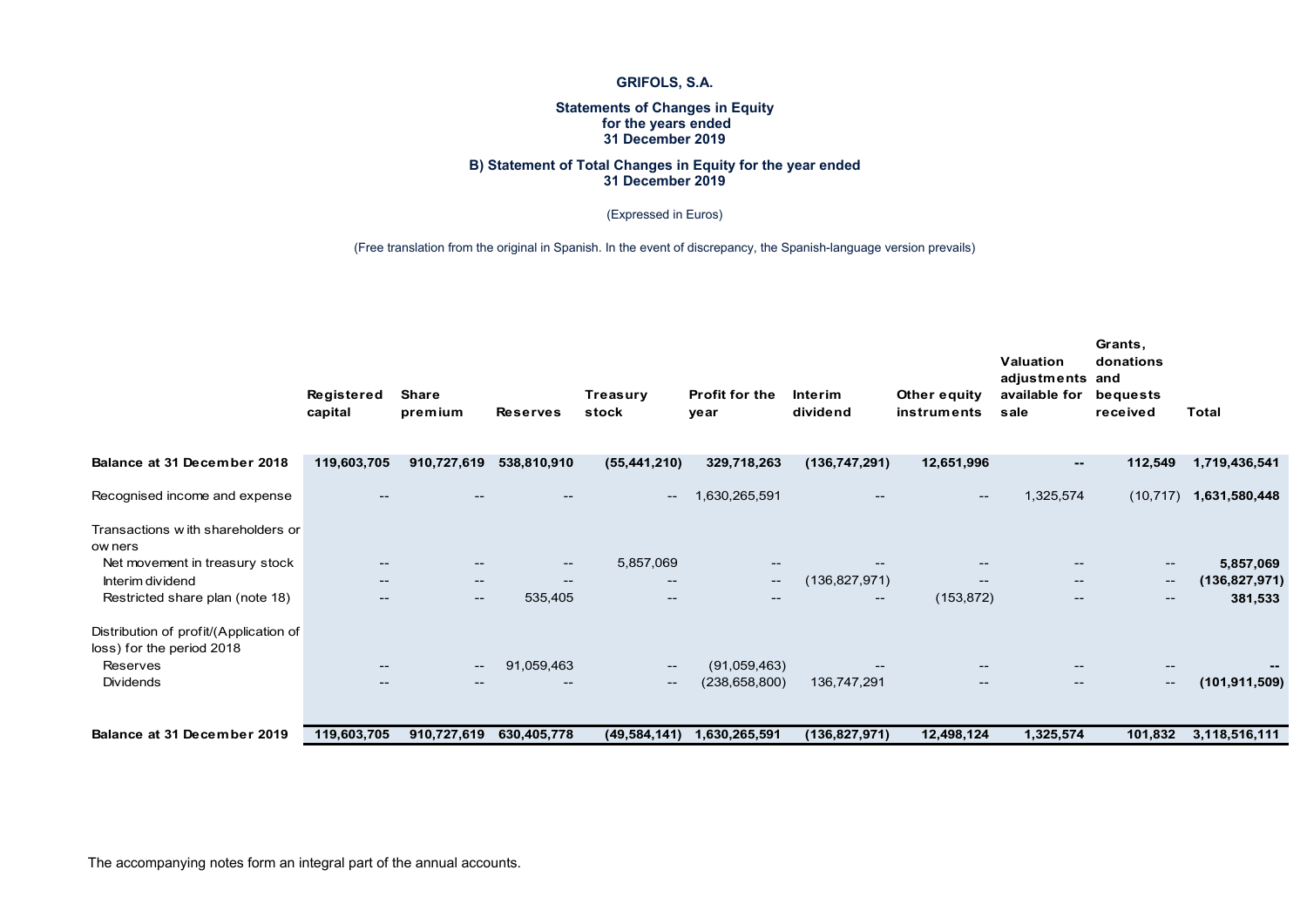#### **Statements of Changes in Equity for the years ended 31 December 2019**

#### **B) Statement of Total Changes in Equity for the year ended 31 December 2018**

#### (Expressed in Euros)

(Free translation from the original in Spanish. In the event of discrepancy, the Spanish-language version prevails)

|                                                                     | Registered<br>capital | <b>Share</b><br>premium  | <b>Reserves</b>          | <b>Treasury stock</b>    | <b>Profit for the</b><br>year | Interim<br>dividend      | Other equity<br>instruments | Grants,<br>donations<br>and bequests<br>received | Total           |
|---------------------------------------------------------------------|-----------------------|--------------------------|--------------------------|--------------------------|-------------------------------|--------------------------|-----------------------------|--------------------------------------------------|-----------------|
| Balance at 31 December 2017                                         | 119,603,705           | 910,727,619              | 382,581,618              | (62, 422, 309)           | 341,327,404                   | (122, 986, 278)          | 13,871,154                  | 123,265                                          | 1,582,826,178   |
| Recognised income and expense                                       |                       |                          |                          | $\overline{\phantom{a}}$ | 329,718,263                   |                          |                             | (10, 716)                                        | 329,707,547     |
| Transactions with shareholders or<br>owners                         |                       |                          |                          |                          |                               |                          |                             |                                                  |                 |
| Net movement in treasury stock                                      | --                    |                          | $\overline{\phantom{a}}$ | 6,981,099                | --                            |                          |                             |                                                  | 6,981,099       |
| Interim dividend                                                    |                       |                          | --                       | --                       | --                            | (136, 747, 291)          |                             | $\overline{\phantom{a}}$                         | (136,747,291)   |
| Restricted share plan                                               | --                    | $\overline{\phantom{a}}$ | (318, 879)               | $\hspace{0.05cm}$        | --                            | $\overline{\phantom{a}}$ | (1, 219, 158)               | $\hspace{0.05cm}$                                | (1,538,037)     |
| Other movements                                                     | --                    | $\overline{\phantom{a}}$ | 80,301,167               | $\overline{\phantom{a}}$ | --                            | $\overline{\phantom{a}}$ |                             | $\hspace{0.05cm}$                                | 80,301,167      |
| Distribution of profit/(Application of loss)<br>for the period 2017 |                       |                          |                          |                          |                               |                          |                             |                                                  |                 |
| <b>Reserves</b>                                                     | --                    | $\overline{\phantom{a}}$ | 76,247,004               | $\overline{\phantom{a}}$ | (76, 247, 004)                |                          |                             |                                                  |                 |
| <b>Dividends</b>                                                    |                       |                          | --                       | $\overline{\phantom{a}}$ | (265,080,400)                 | 122,986,278              |                             | $\overline{\phantom{a}}$                         | (142, 094, 122) |
| Balance at 31 December 2018                                         | 119,603,705           | 910,727,619              | 538,810,910              | (55, 441, 210)           | 329,718,263                   | (136, 747, 291)          | 12,651,996                  | 112,549                                          | 1,719,436,541   |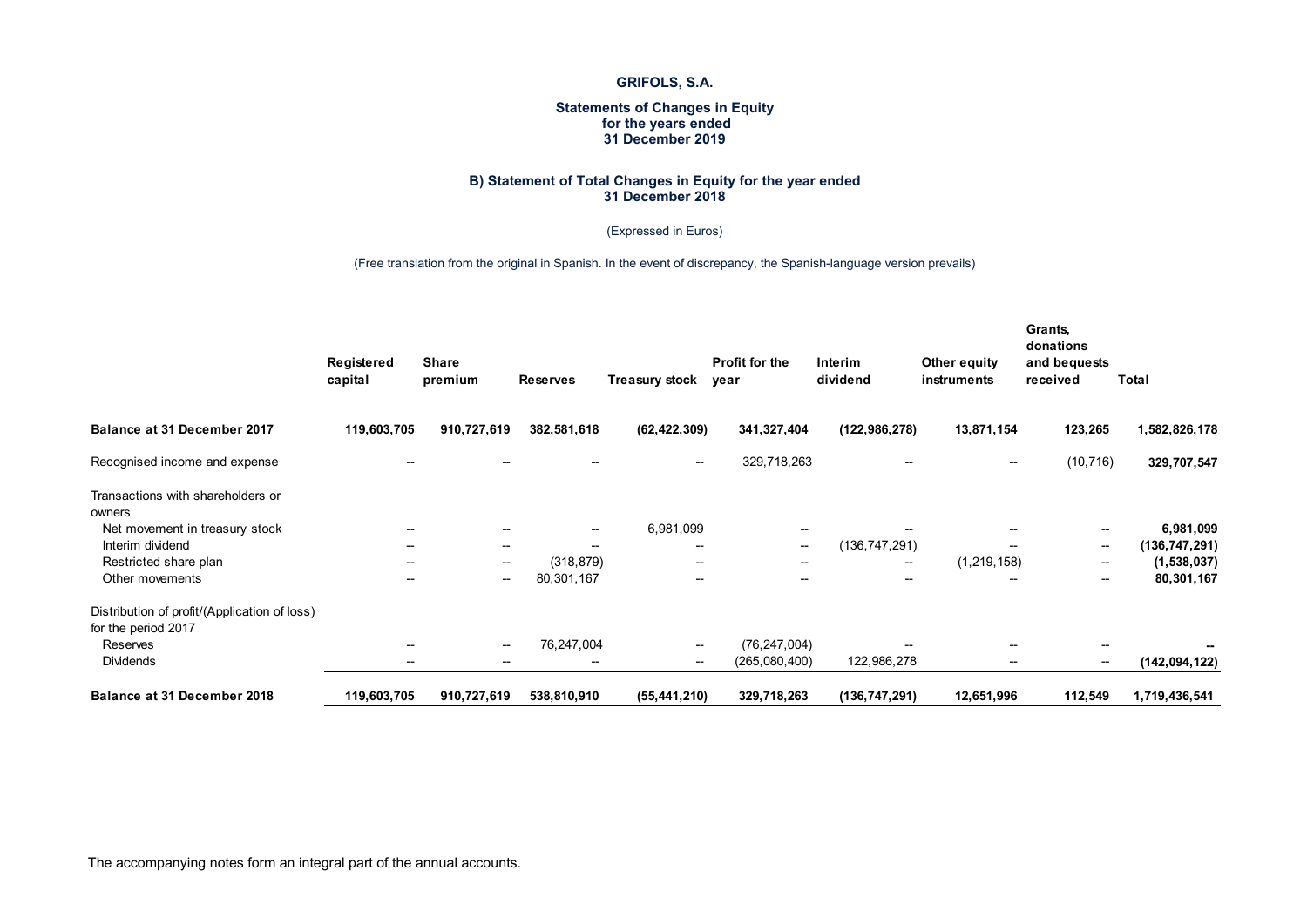#### **Statements of Cash Flows for the years ended 31 December 2019**

(Expressed in Euros)

(Free translation from the original in Spanish. In the event of discrepancy, the Spanish-language version prevails)

|                                                                | 2019                         | 2018            |
|----------------------------------------------------------------|------------------------------|-----------------|
| Cash flows from operating activities                           |                              |                 |
| Profit for the year before tax                                 | 1,583,554,161                | 286,750,843     |
|                                                                |                              |                 |
| <b>Adjustments for:</b><br>Dividend income                     | (953, 825, 030)              | (478,968,005)   |
|                                                                |                              |                 |
| Profit on disposal of investments in group companies           | (807, 651, 582)<br>2,240,777 | 26,039,347      |
| Impairment                                                     | 12,609,622                   | 13,065,662      |
| Amortisation and depreciation<br>Finance income                | (73, 258, 940)               | (52, 472, 658)  |
| <b>Finance costs</b>                                           | 162,036,316                  | 110,257,698     |
| Change in fair value of financial instruments                  | 205,702                      | 209,240         |
| Other income and expenses                                      | 428,303                      | 1,245,155       |
| Changes in operating assets and liabilities                    |                              |                 |
| <b>Inventories</b>                                             | (1, 130, 870)                | (1,007,111)     |
| Trade and other receivables                                    | (19,801,851)                 | 7,063           |
| Other current assets                                           | (14, 502, 077)               | (311, 385)      |
| Trade and other payables                                       | 54,496,294                   | 6,523,628       |
| Other current assets and liabilities                           |                              | 1,239,165       |
| Other cash flows from operating activities                     |                              |                 |
| Interest paid                                                  | (139, 633, 639)              | (98, 145, 695)  |
| Dividends received                                             | 877,413,057                  | 401,693,670     |
| Interest received                                              | 72,164,887                   | 52,060,671      |
| Income tax paid received                                       | 59,298,107                   | 57,737,477      |
|                                                                |                              |                 |
| Cash flows from operating activities                           | 814,643,237                  | 325,924,765     |
| Cash flows from investing activities                           |                              |                 |
| <b>Payments for investments</b>                                |                              |                 |
| Group companies and associates                                 | 52,466,809                   | (28, 195, 954)  |
| Intangible assets                                              | (7,526,703)                  | (6,941,270)     |
| Property, plant and equipment                                  | (13,021,000)                 | (9,694,395)     |
| Other financial assets                                         | (19, 427)                    | (14, 561)       |
| Proceeds from sale of investments                              |                              |                 |
| Group companies and associates                                 | (162, 360)                   | 177,704         |
| Other financial assets                                         |                              | 11,727          |
|                                                                |                              |                 |
| Cash flows from/(used in) investing activities                 | 31,737,319                   | (44, 656, 749)  |
|                                                                |                              |                 |
| Cash flows from financing activities                           |                              |                 |
| Proceeds from and payments for financial liability instruments |                              |                 |
| Disposal                                                       |                              |                 |
| Promissory notes                                               | 1,675,000,000                |                 |
| Loans and borrow ings                                          | 763,060,834                  | 83,004,887      |
| Group companies and associates                                 |                              |                 |
| Group companies and associates                                 | (3,045,890,910)              | (91, 946, 935)  |
| Other debts                                                    |                              |                 |
| Dividends and interest on other equity instruments paid        |                              |                 |
| <b>Dividends</b>                                               | (238, 739, 480)              | (278, 841, 414) |
| Cash flows used in financing activities                        | (846, 569, 556)              | (287,783,462)   |
|                                                                |                              |                 |
| Net decrease in cash and cash equivalents                      | (189,000)                    | (6, 515, 446)   |
| Cash and cash equivalents at beginning of year                 | 2,432,907                    | 8,948,353       |
|                                                                |                              |                 |
| Cash and cash equivalents at year end                          | 2,243,907                    | 2,432,907       |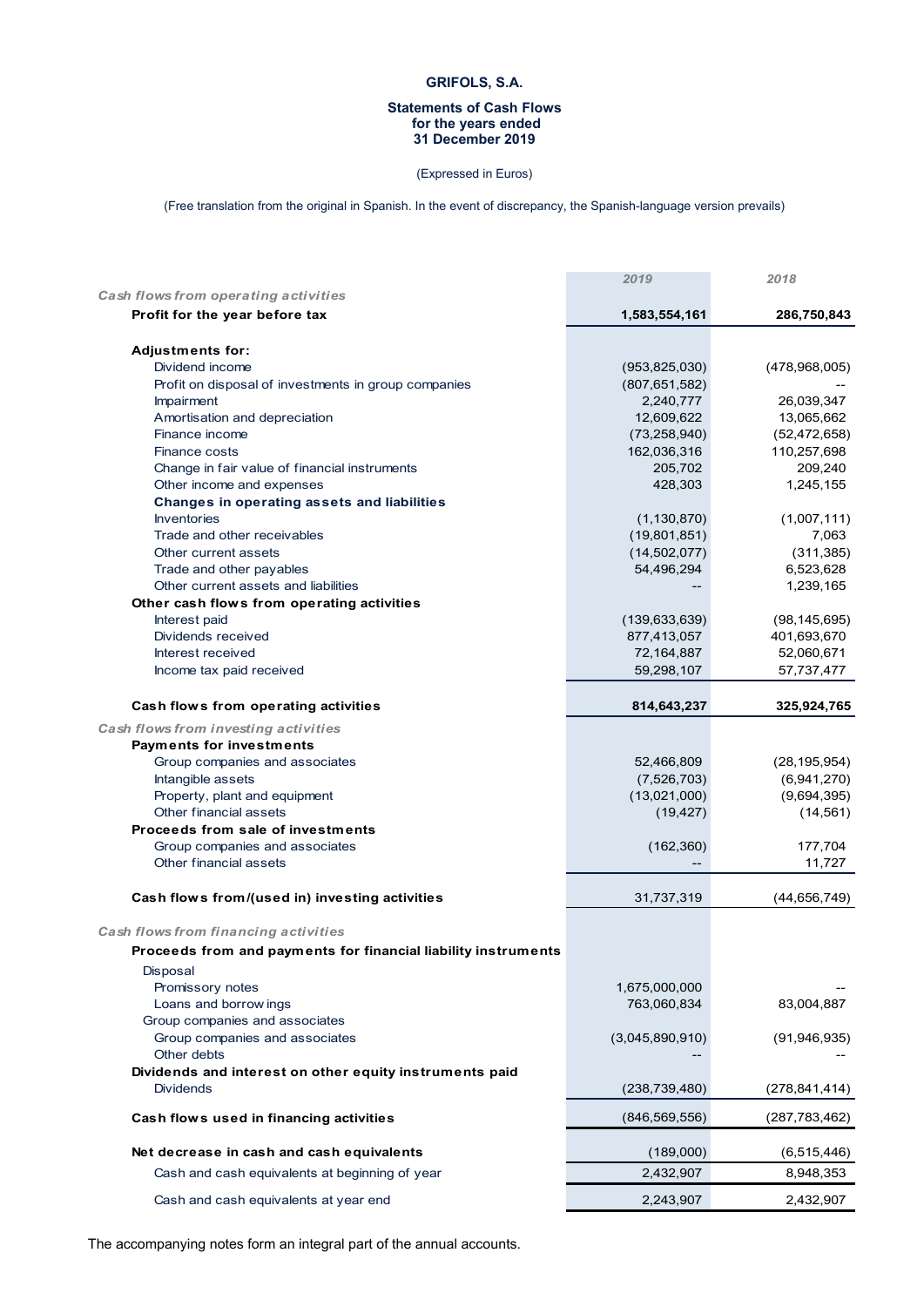#### **Notes to the Annual Accounts**

### **31 December 2019**

(Free translation from the original in Spanish. In the event of discrepancy, the Spanish-language version prevails)

#### **(1) Nature and Activities of the Company and Composition of the Group**

Grifols, S.A. (hereinafter the Company) was incorporated with limited liability under Spanish law on 22 June 1987. Its registered office is in Barcelona. The Company's statutory activity consists of providing corporate and business administrative, management and control services, as well as investing in assets and property. Its principal activity involves rendering administrative, management and control services to its subsidiaries.

Its main facilities are located in Sant Cugat del Vallés (Barcelona) and Parets del Vallés (Barcelona).

Grifols, S.A.'s shares are listed on the Barcelona, Madrid, Valencia and Bilbao stock exchanges and on the electronic stock market. As of 2 June 2011 the class B non-voting shares were listed on the NASDAQ (USA) and the Automated Quotation System (SIBE/Continuous Market).

In accordance with prevailing legislation, the Company is the Parent of a Group comprising the Company and the subsidiaries listed in note 12. In accordance with generally accepted accounting principles in Spain, consolidated annual accounts must be prepared to give a true and fair view of the financial position of the Group, the results of operations and changes in its equity and cash flows. Details of investments in Group companies, associates and multi-group are provided in Appendix I.

On 21 February 2020 the Company's board of directors authorised for issue the consolidated annual accounts of Grifols, S.A. and subsidiaries for 2019 prepared in accordance with International Financial Reporting Standards as adopted by the European Union (IFRS-EU), which show consolidated profit attributable to the Parent of Euros 625,146 thousand, total assets 15,542,611 thousand and consolidated equity of Euros 6,845,768 thousand (Euros 596,642 thousand, Euros 12,477,046 thousand and Euros 4,696,604 thousand, respectively, in 2018).

#### **(2) Basis of Presentation**

(a) True and fair view

The accompanying annual accounts have been prepared on the basis of the accounting records of Grifols, S.A. The annual accounts for 2019 have been prepared in accordance with prevailing legislation and the Spanish General Chart of Accounts to give a true and fair view of the equity and financial position of the Company at 31 December 2019 and results of operations, changes in equity, and cash flows for the year then ended.

The directors consider that the annual accounts for 2019, authorised for issue on 21 February 2020, will be approved with no changes by the shareholders at their annual general meeting.

(b) Comparative information

The balance sheet, income statement, statement of changes in equity, statement of cash flows and the notes thereto for 2019 include comparative figures for 2018, which formed part of the annual accounts approved by the shareholders at the annual general meeting held on 24 May 2019.

(c) Functional and presentation currency

The figures disclosed in the annual accounts are presented in Euros, the Company's functional and presentation currency, rounded off to the nearest Euro.

(d) Critical issues regarding the valuation and estimation of relevant uncertainties and judgements used when applying accounting principles.

Relevant accounting estimates and judgements and other estimates and assumptions have to be made when applying the Company's accounting principles to prepare the annual accounts. A summary of the items requiring a greater degree of judgement or which are more complex, or where the assumptions and estimates made are significant to the preparation of the annual accounts, is as follows: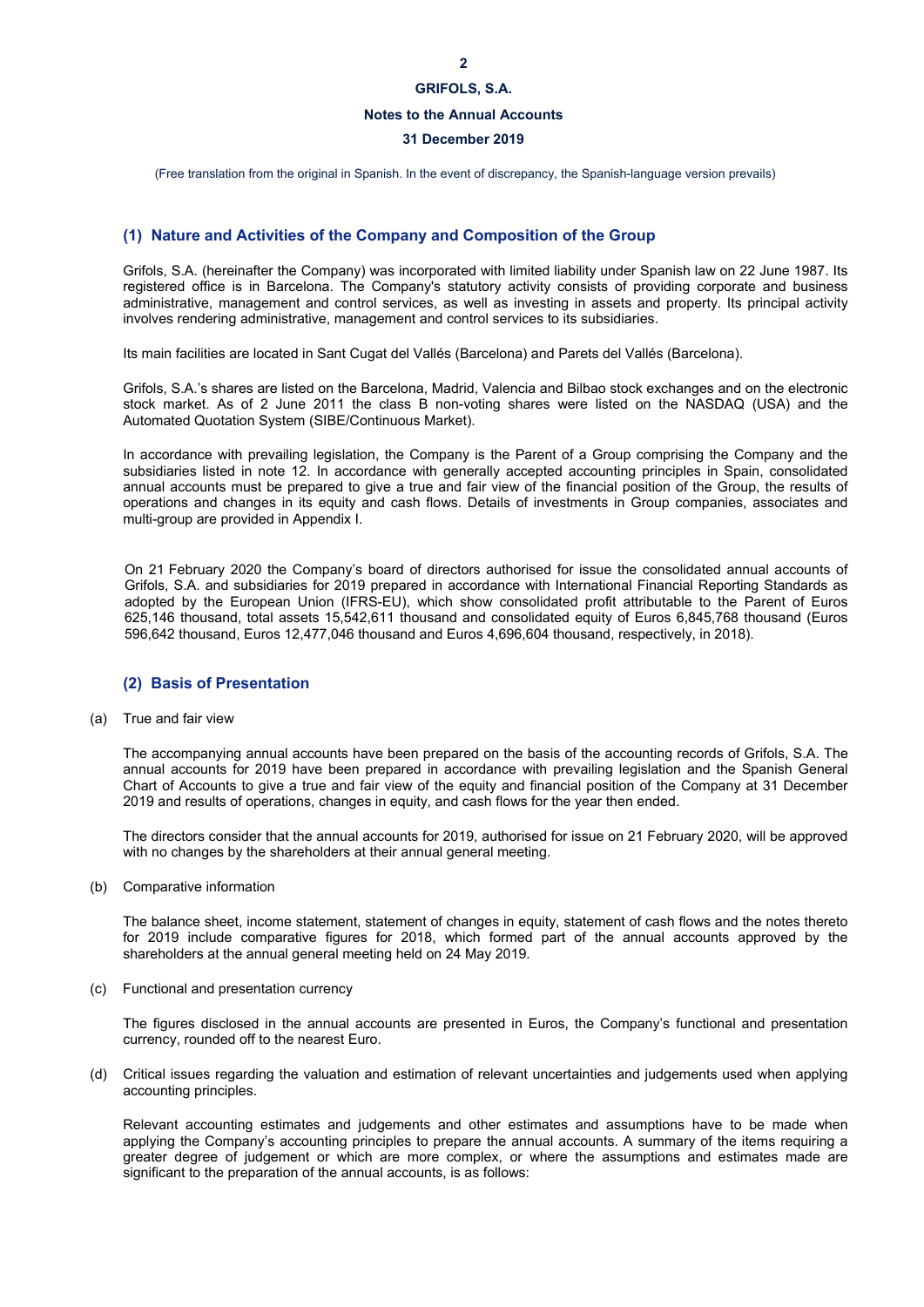# **GRIFOLS, S.A. Notes to the Annual Accounts**

### **31 December 2019**

(Free translation from the original in Spanish. In the event of discrepancy, the Spanish-language version prevails)

(i) Relevant accounting estimates and assumptions

The Company tests investments in Group companies for impairment on an annual basis when the net value of the investment exceeds the carrying amount of the subsidiary and where indications of impairment exist. Fair value of the investment used as recoverable value is measured based on estimates made by management. The Company generally uses cash flow discounting methods to calculate this value. Cash flow discounting calculations are based on the 5-year projections of the budgets approved by management. The cash flows take into consideration past experience and represent management's best estimate of future market performance. From the fifth year cash flows are extrapolated using individual growth rates. The key assumptions employed to calculate the fair value include growth rates and the discount rate. The estimates, including the methodology used, could have a significant impact on values and impairment.

(ii) Changes in accounting estimates

Although estimates are calculated by the Company's directors based on the best information available at 31 December 2019, future events may require changes to these estimates in subsequent years. Any effect on the annual accounts of adjustments to be made in subsequent years would be recognised prospectively. Grifols, S.A. management does not consider that there are any assumptions or sources of uncertainty that would have a significant risk of resulting in a material adjustment within the next financial year.

## **(3) Distribution of Profit**

The distribution of profit and reserves of the Company for the year ended 31 December 2018, approved by the shareholders at their annual general meeting held on 24 May 2019, is as follows:

2018

|                                                | <b>Euros</b> |
|------------------------------------------------|--------------|
| Basis of allocation                            |              |
| Profit for the year                            | 329,718,263  |
| <b>Distribution</b>                            |              |
| Voluntary reserve                              | 91,059,463   |
| Mandatory preferred dividend on Class B shares | 2,614,251    |
| <b>Dividends</b>                               | 236,044,549  |
|                                                | 329,718,263  |

At the general meeting held on 24 May 2019, the shareholders of Grifols, S.A. approved the distribution of a mandatory preferred dividend of Euros 0.01 for every Class B share, for a total amount of Euros 2,614,251.

On 25 October 2019 the Company's board of directors approved the distribution of an interim dividend of Euros 0.20 for every class A and B share with a charge to the 2019 income statement, totalling Euros 136,828 thousand, payable on 4 December 2019. The amount distributed did not exceed the profits reported by the Company since the end of the previous reporting period, after deducting the estimated income tax payable on these profits, as required by article 277 of the revised Spanish Companies Act.

The provisional accounting statement prepared in accordance with the legal requirements brought to light the existence of enough liquidity to distribute the mentioned dividend: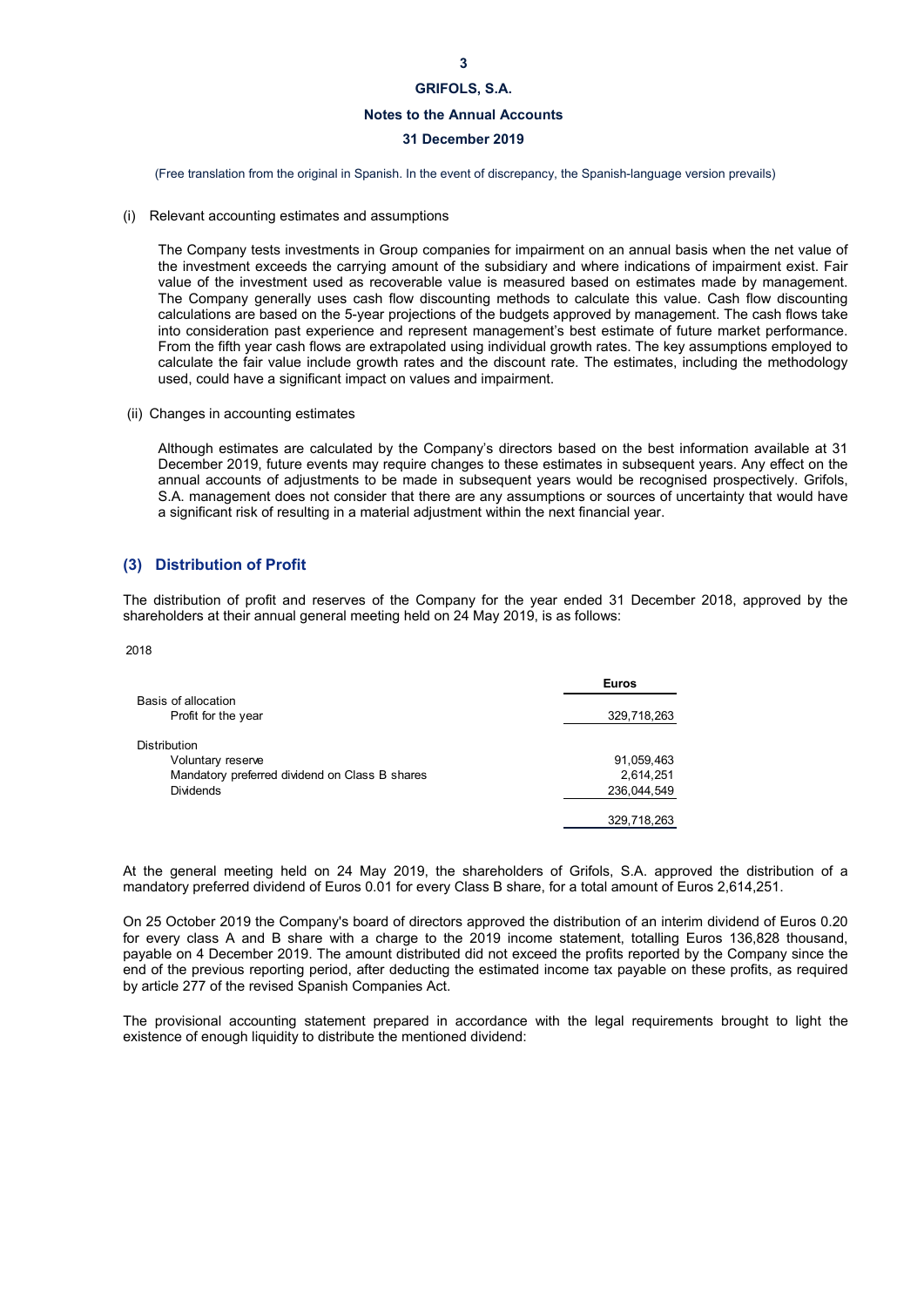# **Notes to the Annual Accounts**

# **31 December 2019**

(Free translation from the original in Spanish. In the event of discrepancy, the Spanish-language version prevails)

|                                                                       | <b>Thousands of</b><br><b>Euros</b> |
|-----------------------------------------------------------------------|-------------------------------------|
| Forecast distributable profit for 2019:                               |                                     |
| Projected profit after tax until 31/12/2019                           | 827,684                             |
| Estimated distributable profit for 2019                               | 827,684                             |
| Interim dividends distributed                                         | 136,828                             |
| Forecast cash for the period from 25 October 2019 to 25 October 2020: |                                     |
| Projected collections                                                 | 1,157,200                           |
| Projected payments, including interim dividend                        | (557,000)                           |
| Projected cash balances at 25 October 2020                            | 600,200                             |

|                                                                       | <b>Thousands of Euros</b> |
|-----------------------------------------------------------------------|---------------------------|
| Forecast distributable profit for 2018:                               |                           |
| Projected profit after tax until 31/12/2018                           | 258,091                   |
| Estimated distributable profit for 2018                               | 258,091                   |
| Interim dividends distributed                                         | 136,747                   |
| Forecast cash for the period from 26 October 2018 to 26 October 2019: |                           |
| Projected collections                                                 | 572,263                   |
| Projected payments, including interim dividend                        | (544,112)                 |
| Projected cash balances at 26 October 2019                            | 28.151                    |

The proposed distribution of profit for the year ended 31 December 2019 to be submitted to the shareholders for approval at their annual general meeting is as follows:

|                                            | <b>Euros</b>  |
|--------------------------------------------|---------------|
| Basis of allocation<br>Profit for the year | 1,630,265,591 |
| <b>Distribution</b>                        |               |
| Voluntary reserve                          | 1,380,207,191 |
| Mandatory preferred dividend on Class B    | 2,614,251     |
| Dividends                                  | 247,444,149   |
|                                            | 1,630,265,591 |

At 31 December 2019 and 2018 non-distributable reserves are as follows: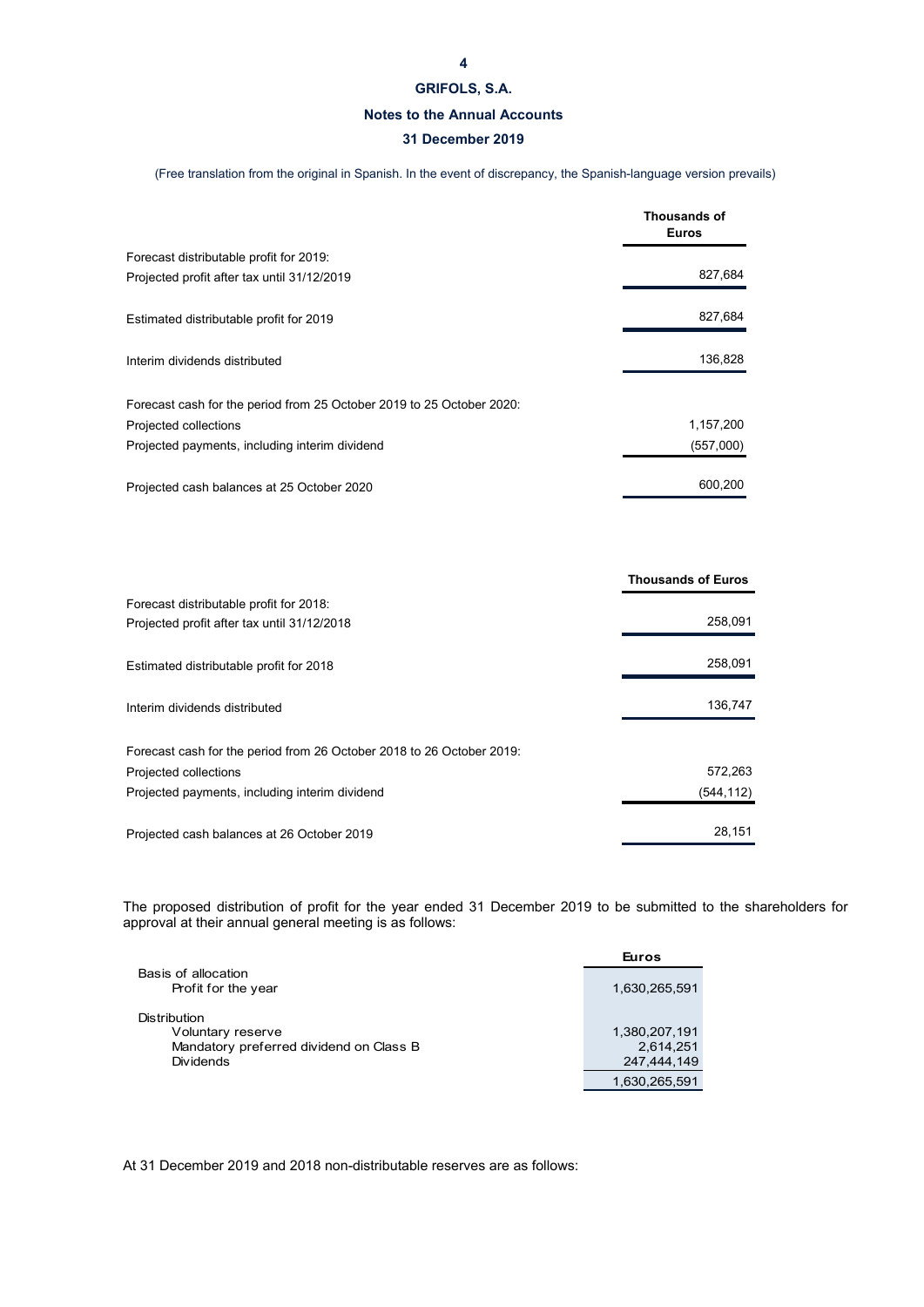#### **Notes to the Annual Accounts**

#### **31 December 2019**

(Free translation from the original in Spanish. In the event of discrepancy, the Spanish-language version prevails)

|                            | 2019       | 2018       |  |
|----------------------------|------------|------------|--|
| Non-distributable reserves |            |            |  |
| Legal reserve              | 23,920,741 | 23,920,741 |  |
| Other                      | 3,020      | 3,020      |  |
|                            | 23,923,761 | 23,923,761 |  |

Profit recognised directly in equity cannot be distributed, either directly or indirectly.

## **(4) Significant Accounting Policies**

#### (a) Business combinations

As the Company applied the third transitional provision of Royal Decree 1514/2007, only those business combinations that occurred on or after 1 January 2008, the date of transition to the Spanish General Chart of Accounts, have been recognised using the acquisition method. Business combinations that occurred prior to that date were recognised in accordance with accounting principles prevailing at that time, taking into account the necessary corrections and adjustments at the transition date.

Business combinations carried out since 1 January 2010 are recognised by applying the acquisition method established in Recognition and Measurement Standard 19 of the Spanish General Chart of Accounts amended by article 4 of Royal Decree 1159/2010, which approves the standards for the preparation of consolidated annual accounts and amends the Spanish General Chart of Accounts.

The Company applies the acquisition method for business combinations, except for mergers, spin-offs and nonmonetary contributions of a business between group entities.

The acquisition date is the date on which the Company obtains control of the acquiree.

The cost of the business combination is calculated as the sum of the acquisition-date fair values of the assets transferred, the liabilities incurred or assumed, the equity instruments issued and any consideration contingent on future events or compliance with certain conditions in exchange for control of the acquiree.

The cost of a business combination excludes any payments that do not form part of the consideration given in exchange for the acquiree. Acquisition costs are recognised as an expense when incurred.

The costs of issuing equity and liability instruments are recognised using the measurement criteria applicable to these transactions.

The Company recognises the assets acquired and liabilities assumed at their acquisition-date fair value. Liabilities assumed include any contingent liabilities that represent present obligations arising from past events for which the fair value can be reliably measured. The Company also recognises indemnification assets transferred by the seller at the same time and following the same measurement criteria as the item that is subject to indemnification from the acquiree, taking into consideration, where applicable, the insolvency risk and any contractual limitations on the indemnified amount.

- (b) Foreign currency transactions, balances and cash flows
	- (i) Foreign currency transactions, balances and cash flows

Foreign currency transactions have been translated into Euros using average exchange rates for the prior month for all foreign currency transactions during the current month. This method does not differ significantly from applying the exchange rate at the date of the transaction.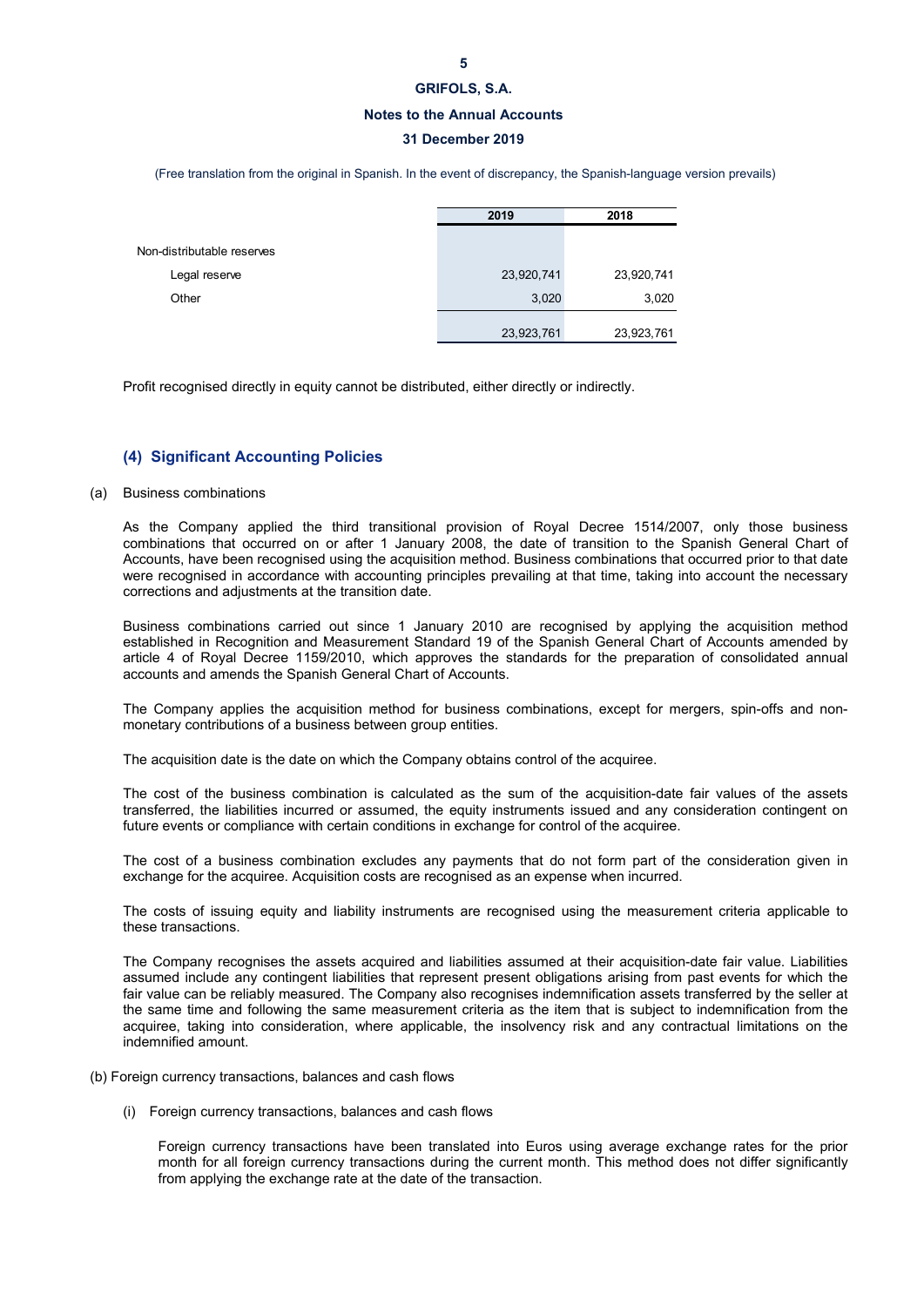# **GRIFOLS, S.A. Notes to the Annual Accounts**

#### **31 December 2019**

(Free translation from the original in Spanish. In the event of discrepancy, the Spanish-language version prevails)

Monetary assets and liabilities denominated in foreign currencies have been translated into Euros at the closing rate, while non-monetary assets and liabilities measured at historical cost have been translated at the exchange rate prevailing at the transaction date. In the statement of cash flows, cash flows from foreign currency transactions have been translated into Euros using the average exchange rates for the prior month for all flows that occur during the following month. This method does not differ significantly from applying the exchange rate at the date of the transaction.

Exchange gains and losses arising on the settlement of foreign currency transactions and the translation into Euros of monetary assets and liabilities denominated in foreign currencies are recognised in profit or loss.

(c) Capitalised borrowing costs

In accordance with the second transitional provision of Royal Decree 1514/2007 enacting the Spanish General Chart of Accounts, the Company has opted to apply this accounting policy to work in progress at 1 January 2008 which will not be available for use, capable of operating or available for sale for more than one year. Until that date, the Company opted to recognise borrowing costs as an expense as they were incurred.

Borrowing costs related to specific and general financing that are directly attributable to the acquisition, construction or production of intangible assets, property, plant and equipment and investment property that will not be available for use, capable of operating or available for sale for more than one year are included in the cost of the asset.

To the extent that funds are borrowed specifically for the purpose of obtaining a qualifying asset, the amount of borrowing costs eligible for capitalisation is determined as the actual borrowing costs incurred. Non-commercial general borrowing costs eligible for capitalisation are calculated as the weighted average of the borrowing costs applicable to the Company's outstanding borrowings during the period, other than those specifically for the purpose of obtaining a qualifying asset and the portion financed using equity. The borrowing costs capitalised cannot exceed the borrowing costs incurred during that period.

The Company begins capitalising borrowing costs as part of the cost of a qualifying asset when it incurs expenditures for the asset, interest is accrued, and it undertakes activities that are necessary to prepare the asset for its intended use, operation or sale, and ceases capitalising borrowing costs when all or substantially all the activities necessary to prepare the qualifying asset for its intended use, operation or sale are complete, even though the necessary administrative permits may not have been obtained. Interruptions in the active development of a qualifying asset are not considered. Nonetheless, restated advances on account are not qualifying assets for the purpose of capitalising borrowing costs.

Capitalised borrowing costs are recognised in the income statement under capitalised borrowing costs.

(d) Intangible assets

Intangible assets are measured at cost or cost of production. Capitalised production costs are recognised under "selfconstructed assets" in the income statement. Intangible assets are carried at cost, less any accumulated amortisation and impairment.

Advances on account of fixed assets are initially measured at cost. In subsequent years, advances accrue interest at the supplier's incremental borrowing rate when the period between payment and the receipt of the asset exceeds one year.

Cost of production of intangible assets comprises the purchase price and any costs directly related to production.

Expenditure on activities that contribute to increasing the value of the Company's business as a whole, such as goodwill, trademarks and other similar items generated internally, as well as establishment costs, are recognised as expenses on the income statement when incurred.

(i) Computer software

Computer software acquired and developed by the Company is recognised to the extent that costs can be clearly allocated, expensed and distributed over time to each project, and when there is evidence of technical success and economic viability. Computer software maintenance costs are charged as expenses when incurred.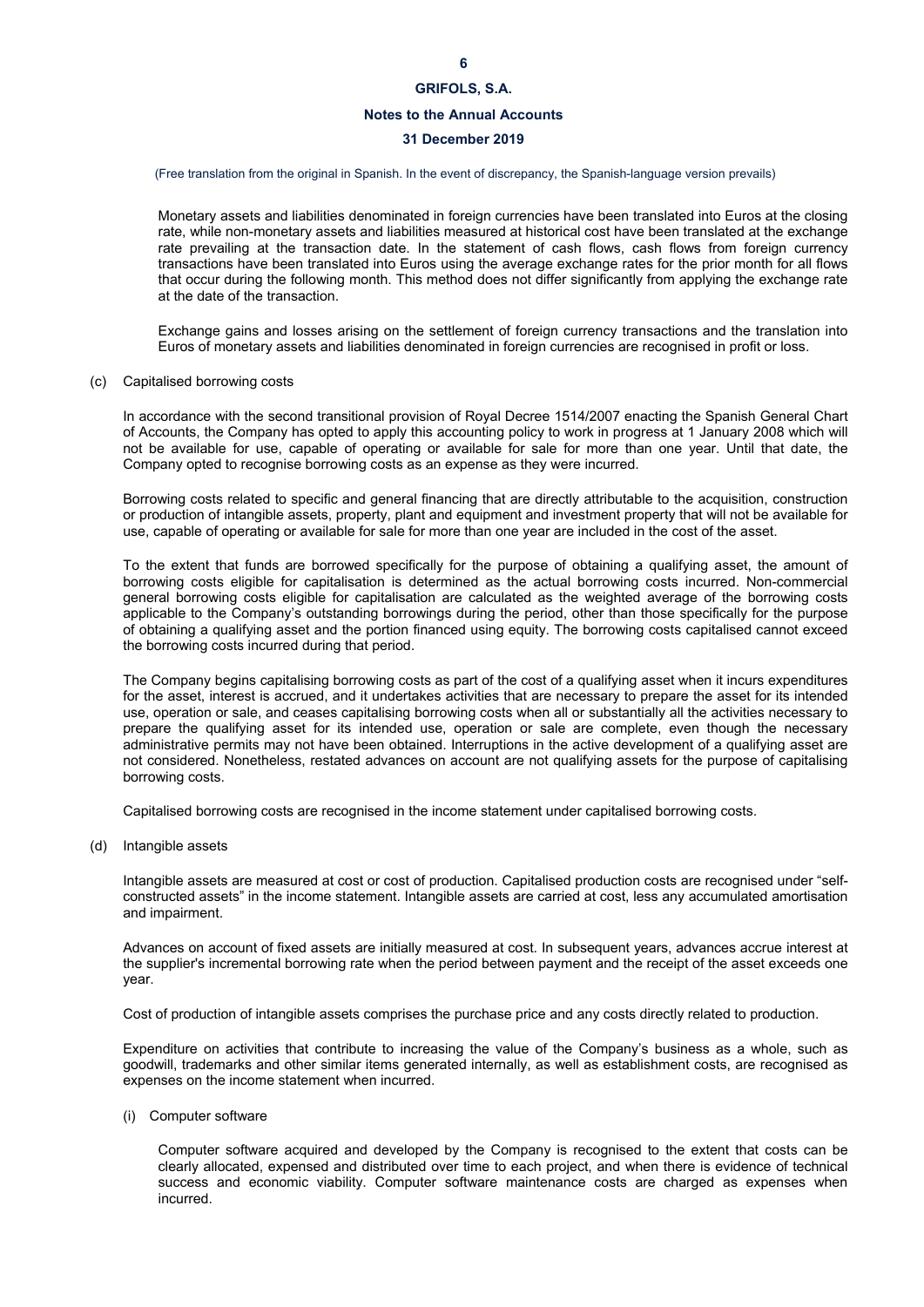# **Notes to the Annual Accounts**

# **31 December 2019**

(Free translation from the original in Spanish. In the event of discrepancy, the Spanish-language version prevails)

(ii) Subsequent costs

Subsequent costs incurred on intangible assets are recognised in profit and loss, unless they increase the expected future economic benefits attributable to the intangible asset.

#### (iii) Useful life and amortisation rates

Intangible assets with finite useful lives are amortised by allocating the depreciable amount of an asset on a systematic basis over its useful life, by applying the following criteria:

|                   | Depreciation<br>method | Rates %   |
|-------------------|------------------------|-----------|
| Computer software | Straight-line          | $16 - 33$ |

The depreciable amount is the acquisition or production cost of an asset.

The Company considers that the residual value of the assets is zero unless:

- There is a commitment by a third party to purchase the asset at the end of its useful life.
- There is an active market for the intangible asset and:
	- Residual value can be determined by reference to that market; and
	- It is probable that such market will exist at the end of the asset's useful life.

The Company reviews the useful life and amortisation method for intangible assets at each financial year end. Changes to initially established criteria are accounted for as a change in accounting estimates.

(iv) Impairment losses

The Company measures and determines impairment to be recognised or reversed based on the criteria in section (g) Impairment of non-financial assets subject to amortisation or depreciation.

- (e) Property, plant and equipment
	- (i) Initial recognition

Property, plant and equipment are measured at cost of acquisition or production, using the same criteria as for determining the cost of production of intangible assets. Capitalised production costs are recognised under "Selfconstructed assets" in the income statement. Property, plant and equipment are carried at cost less any accumulated depreciation and impairment.

The cost of an item of property, plant and equipment includes the estimated costs of its dismantling or removal and restoration of the site on which it is located, provided that the obligation is incurred as a consequence of having used the item.

(ii) Property, plant and equipment swap

Property, plant and equipment acquired in exchange for one or more non-monetary assets or a combination of monetary and non-monetary assets, is recognized for the monetary amount delivered plus the fair value of the non-monetary assets delivered in the transaction, except in those cases in which those that do not have a commercial substance or cannot be measured reliably the fair value of the property, plant and equipment received or the asset delivered.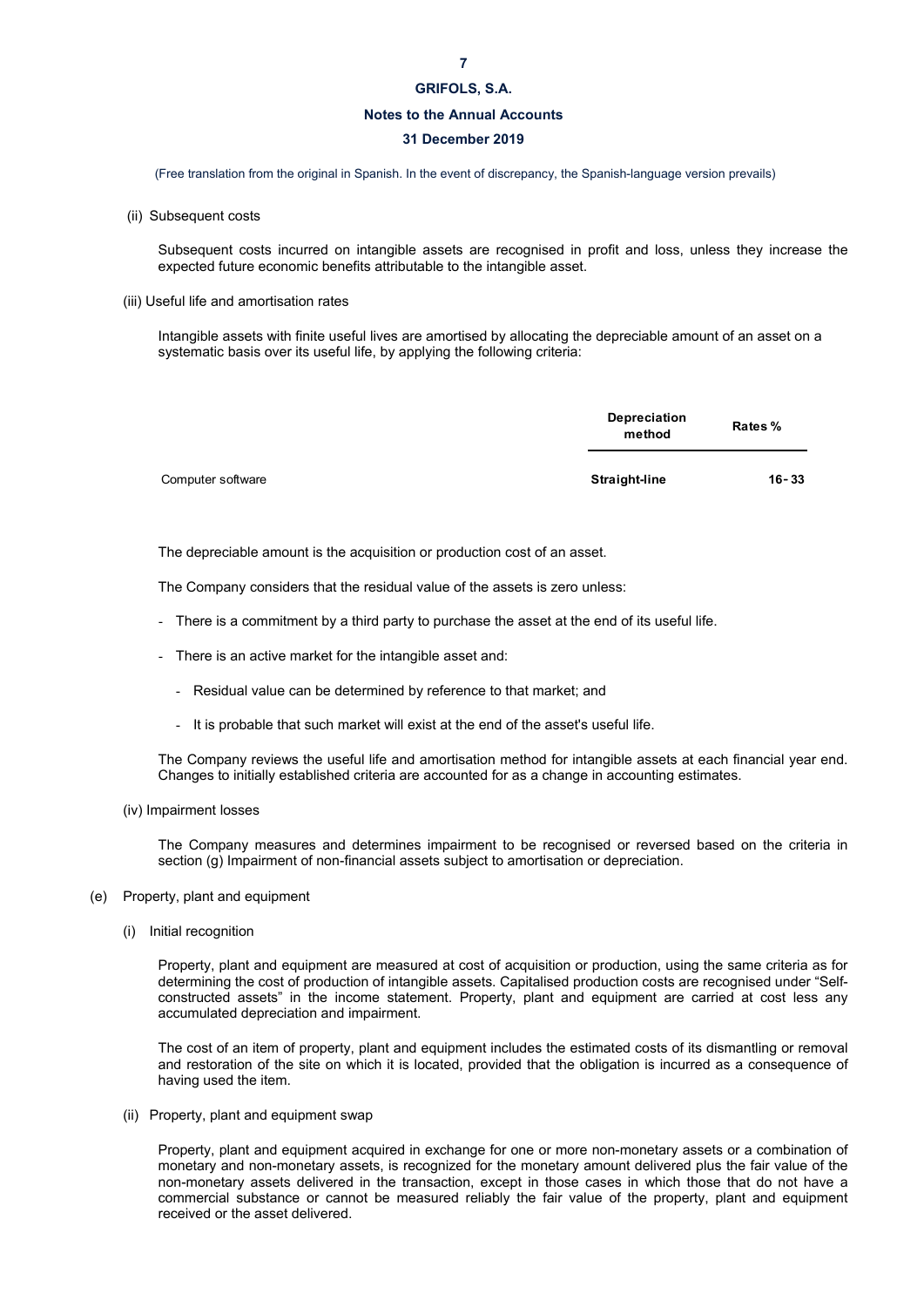#### **Notes to the Annual Accounts**

#### **31 December 2019**

(Free translation from the original in Spanish. In the event of discrepancy, the Spanish-language version prevails)

The fair value of the asset received should be recognized by reference to the fair value of the asset delivered except in those transactions in which the fair value of the asset received can be determined with greater reliability. In those cases in which the fair value of the asset received or delivered cannot be determined reliably or in which the transaction lacks commercial substance, the acquisition cost is determined by reference to the net book value of the asset delivered, plus, where appropriate, the monetary counterparts paid or pending payment, with the limit of the fair value of the asset received if it were less.

#### (iii) Depreciation

Property, plant and equipment are depreciated by allocating the depreciable amount of the asset on a systematic basis over its useful life. The depreciable amount is the cost of an asset. The Company determines the depreciation charge separately for each component of an item of property, plant and equipment with a cost that is significant in relation to the total cost of the asset and with a useful life that differs from the remainder of the asset.

Property, plant and equipment are depreciated using the following criteria:

|                                              | <b>Depreciation</b><br>method | Rates %  |  |
|----------------------------------------------|-------------------------------|----------|--|
| Technical installations and machinery        | Straight-line                 | 10       |  |
| Other installations, equipment and furniture | Straight-line                 | $4 - 10$ |  |
| Other property, plant and equipment          | Straight-line                 | $7 - 33$ |  |

The Company reviews useful lives and depreciation methods at each financial year end. Changes to initially established criteria are accounted for as a change in accounting estimates.

(iv) Subsequent costs

Subsequent to initial recognition of the asset, only the costs incurred which increase capacity or productivity or which lengthen the useful life of the asset are capitalised. The carrying amount of parts that are replaced is derecognised. Costs of day-to-day servicing are recognised in profit and loss as incurred.

Replacements of property, plant and equipment that qualify for capitalisation are recognised as a reduction in the carrying amount of the items replaced. Where the cost of the replaced items has not been depreciated independently and it is not possible to determine the respective carrying amount, the replacement cost is used as indicative of the cost of items at the time of acquisition or construction.

(v) Impairment

The Company measures and determines impairment to be recognised or reversed based on the criteria in section (g) Impairment of non-financial assets subject to amortisation or depreciation.

(f) Investment property

The Company classifies property leased to its subsidiaries under this caption. All property is earmarked exclusively for own use or the use of Group companies.

Property that is being constructed or developed for future use as investment property is classified as property, plant and equipment under development until construction or development is complete. Nevertheless, redevelopment work to extend or improve property is classified as investment property.

The Company measures and recognises investment property following the policy for property, plant and equipment. The Company reclassifies property, plant and equipment to investment property when it ceases to use the building in the production or supply of goods or services, for administrative purposes or when it is held to earn rentals or for capital appreciation or both.

Investment property is depreciated applying the following policies: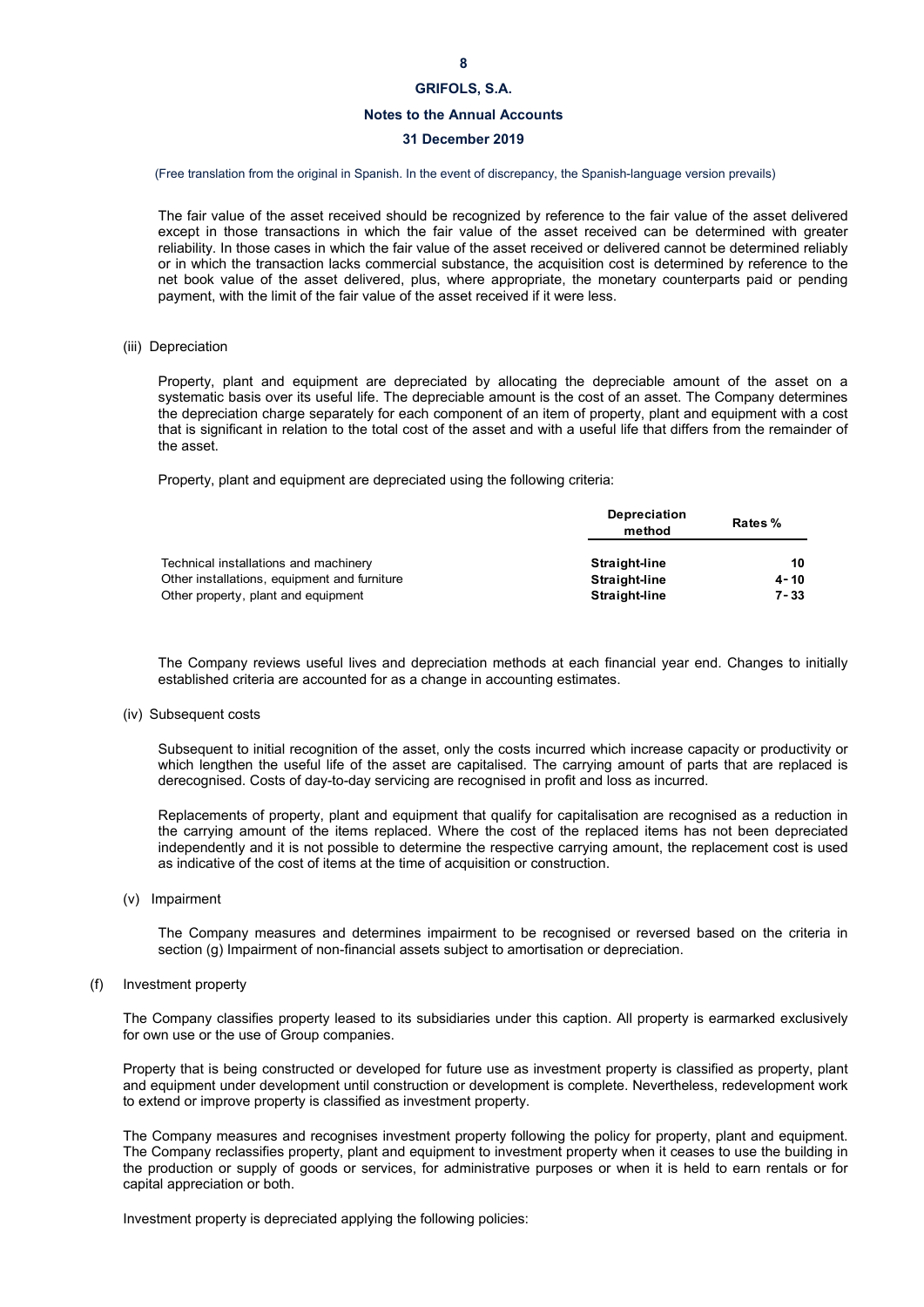#### **Notes to the Annual Accounts**

#### **31 December 2019**

(Free translation from the original in Spanish. In the event of discrepancy, the Spanish-language version prevails)

|                                   | Depreciation<br>method |          |
|-----------------------------------|------------------------|----------|
| Buildings and other installations | <b>Straight-line</b>   | $1 - 10$ |

(g) Impairment of non-financial assets subject to amortisation or depreciation

The Company evaluates whether there are indications of possible impairment losses on non-financial assets subject to amortisation or depreciation to verify whether the carrying amount of these assets exceeds the recoverable amount. The recoverable amount is the higher of the fair value less costs to sell and the value in use.

Impairment losses are recognised in the income statement.

At the end of each reporting period the Company assesses whether there is any indication that an impairment loss recognised in prior periods may no longer exist or may have decreased. Impairment losses on goodwill are not reversible. Impairment losses on other assets are only reversed if there has been a change in the estimates used to calculate the recoverable amount of the asset.

A reversal of an impairment loss is recognised in the income statement. The increased carrying amount of an asset attributable to a reversal of an impairment loss may not exceed the carrying amount that would have been determined, net of depreciation or amortisation, had no impairment loss been recognised.

After an impairment loss or reversal of an impairment loss is recognised, the depreciation (amortisation) charge for the asset is adjusted in future periods based on its new carrying amount.

However, if the specific circumstances of the assets indicate an irreversible loss, this is recognised directly in losses on the disposal of fixed assets in the income statement.

#### (h) Leases

(i) Lessor accounting

Leases which, on inception, transfer to third parties substantially all the risks and rewards incidental to ownership of the assets are classified as finance leases, otherwise they are classified as operating leases.

(ii) Lessee accounting

Leases in which, upon inception, the Company assumes substantially all the risks and rewards incidental to ownership are classified as finance leases, otherwise they are classified as operating leases.

- *Finance leases* 

At the commencement of the lease term, the Company recognises finance leases as assets and liabilities at the lower of the fair value of the leased asset and the present value of the minimum lease payments. Initial direct costs are added to the asset's carrying amount. Minimum lease payments are apportioned between the finance charge and the reduction of the outstanding liability. Interest is expensed using the effective interest method.

Contingent rents are recognised as an expense when it is probable that they will be incurred.

The accounting policies applied to the assets used by the Company by virtue of finance lease contracts are the same as those set out in sections (e) and (f) (Property, plant and equipment or Investment Property).

- *Operating leases* 

Lease payments under an operating lease, net of incentives received, are recognised as an expense on a straight-line basis over the lease term.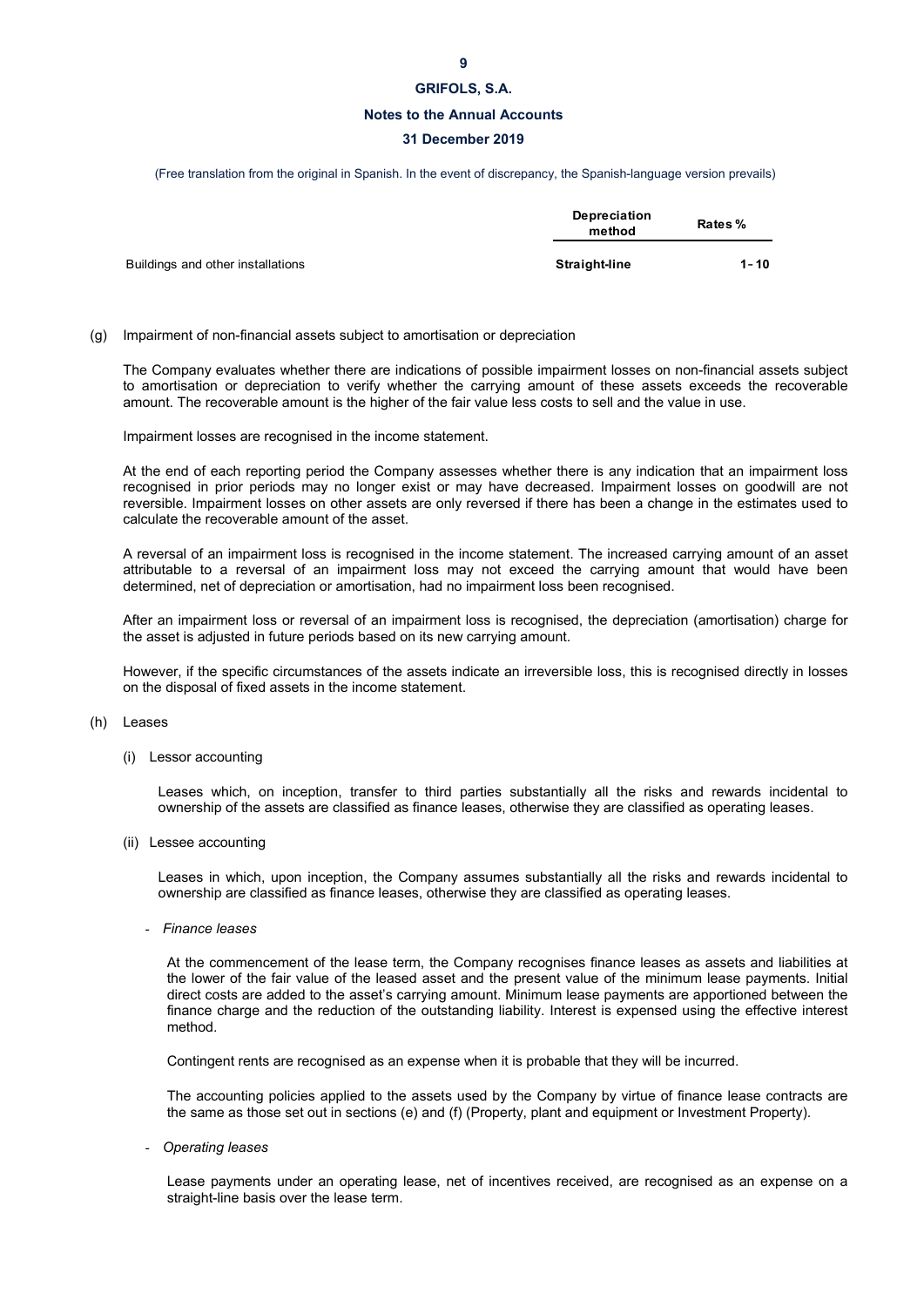#### **Notes to the Annual Accounts**

#### **31 December 2019**

(Free translation from the original in Spanish. In the event of discrepancy, the Spanish-language version prevails)

Contingent rents are recognised as an expense when it is probable that they will be incurred.

#### (i) Financial instruments

(i) Classification and separation of financial instruments

Financial instruments are classified on initial recognition as a financial asset, a financial liability or an equity instrument in accordance with the economic substance of the contractual arrangement and the definitions of a financial asset, a financial liability and an equity instrument.

The Company classifies financial instruments into different categories based on the nature of the instruments and the Company's intentions on initial recognition.

(ii) Offsetting principles

A financial asset and a financial liability are offset only when the Company currently has the legally enforceable right to offset the recognised amounts and intends either to settle on a net basis or to realise the asset and settle the liability simultaneously.

(iii) Financial assets and financial liabilities held for trading

Financial assets or financial liabilities held for trading are those which are classified as held for trading from initial recognition.

A financial asset or financial liability is classified as held for trading if it:

- Originates or is acquired or incurred principally for the purpose of selling or repurchasing it in the near term;
- Forms part of a portfolio of identified financial instruments that are managed together and for which there is evidence of a recent actual pattern of short-term profit-taking or;
- Is a derivative, except for a derivative that is a financial guarantee contract or a designated and effective hedging instrument.

Financial assets and financial liabilities held for trading are initially recognised at fair value. Transaction costs directly attributable to the acquisition or issue are recognised as an expense when incurred.

After initial recognition, they are recognised at fair value through profit or loss. Fair value is not reduced by transaction costs incurred on sale or disposal. Accrual interest and dividends are recognised separately.

The Company does not reclassify any financial asset or financial liability into or out of this category while it is recognised in the balance sheet, except when there is a change in the classification of hedging financial instruments.

(iv) Financial assets and financial liabilities at fair value through profit or loss

Financial assets and financial liabilities at fair value through profit or loss, which comprise derivatives, are initially recognised at fair value and after initial recognition are recognised at fair value through profit or loss.

(v) Loans and receivables

Loans and receivables comprise trade and non-trade receivables with fixed or determinable payments that are not quoted in an active market other than those classified in other financial asset categories. These assets are initially recognised at fair value, including transaction costs, and are subsequently measured at amortised cost using the effective interest method.

Nevertheless, financial assets which have no established interest rate, which mature or are expected to be received in the short term, and for which the effect of discounting is immaterial, are measured at their nominal amount.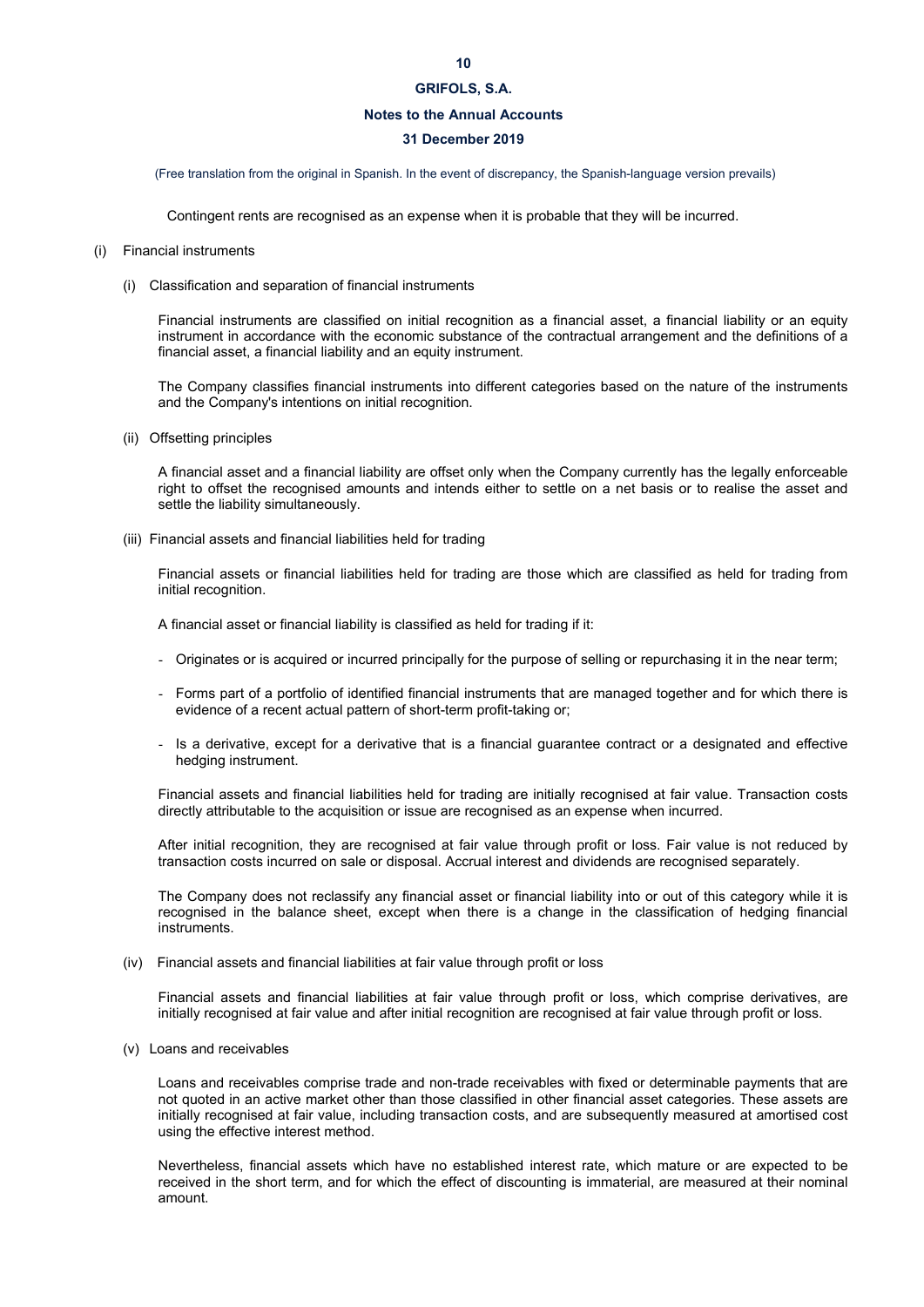#### **Notes to the Annual Accounts**

#### **31 December 2019**

(Free translation from the original in Spanish. In the event of discrepancy, the Spanish-language version prevails)

#### (vi) Available-for-sale financial assets

The Company classifies in this category debt securities and equity instruments which do not qualify for inclusion in the aforementioned categories.

Available-for-sale financial assets are initially recognised at fair value plus transaction costs directly attributable to the acquisition.

After initial recognition, financial assets classified in this category are measured at fair value and any gain or loss is accounted for in income and expenses recognised in equity. On disposal of the financial assets, amounts recognised in equity or the impairment loss are reclassified to profit or loss.

(vii) Investments in Group companies and associates

Group companies are those over which the Company, either directly, or indirectly through subsidiaries, exercises control as defined in article 42 of the Spanish Code of Commerce, or when the companies are controlled by one or more individuals or entities acting jointly or under the same management through agreements or statutory clauses.

Control is the power to govern the financial and operating policies of an entity or business so as to obtain benefits from its activities. In assessing control, potential voting rights held by the Company or other entities that are exercisable or convertible at the end of each reporting period are considered.

Associates are entities over which the Company, either directly, or indirectly through subsidiaries, exercises significant influence. Significant influence is the power to participate in the financial and operating policy decisions of the investee but is not control or joint control over those policies. The existence of potential voting rights that are exercisable or convertible at the end of each reporting period, including potential voting rights held by the Company or other entities, are considered when assessing whether an entity has significant influence.

Investments in Group companies and associates are initially recognised at cost, which is equivalent to the fair value of the consideration given, including transaction costs in the case of investments in associates, and are subsequently measured at cost net of any accumulated impairment. The cost of investments in Group companies acquired before 1 January 2010 includes any transaction costs incurred.

If an investment no longer qualifies for classification under this category, it is reclassified as available-for-sale and is measured as such from the reclassification date.

(viii) Non-monetary contributions in exchange for investments in the equity of other companies

The Company recognizes the equity instruments received in exchange for non-monetary contributions as swaps as provided in section e.

(ix) Interest and dividends

Interest is recognised using the effective interest method.

Dividends from investments in equity instruments are recognised when the Company is entitled to receive them. If the dividends are clearly derived from profits generated prior to the acquisition date because amounts higher than the profits generated by the investment since acquisition have been distributed, the carrying amount of the investment is reduced.

Interest and dividend income are classified as revenue when they form part of the Company's ordinary activity.

(x) Impairment of financial assets

A financial asset or a group of financial assets is impaired and impairment losses are incurred if there is objective evidence of impairment as a result of one or more events that occurred after the initial recognition of the asset and the event or events have an impact on the estimated future cash flows of the financial asset or group of financial assets that can be reliably estimated.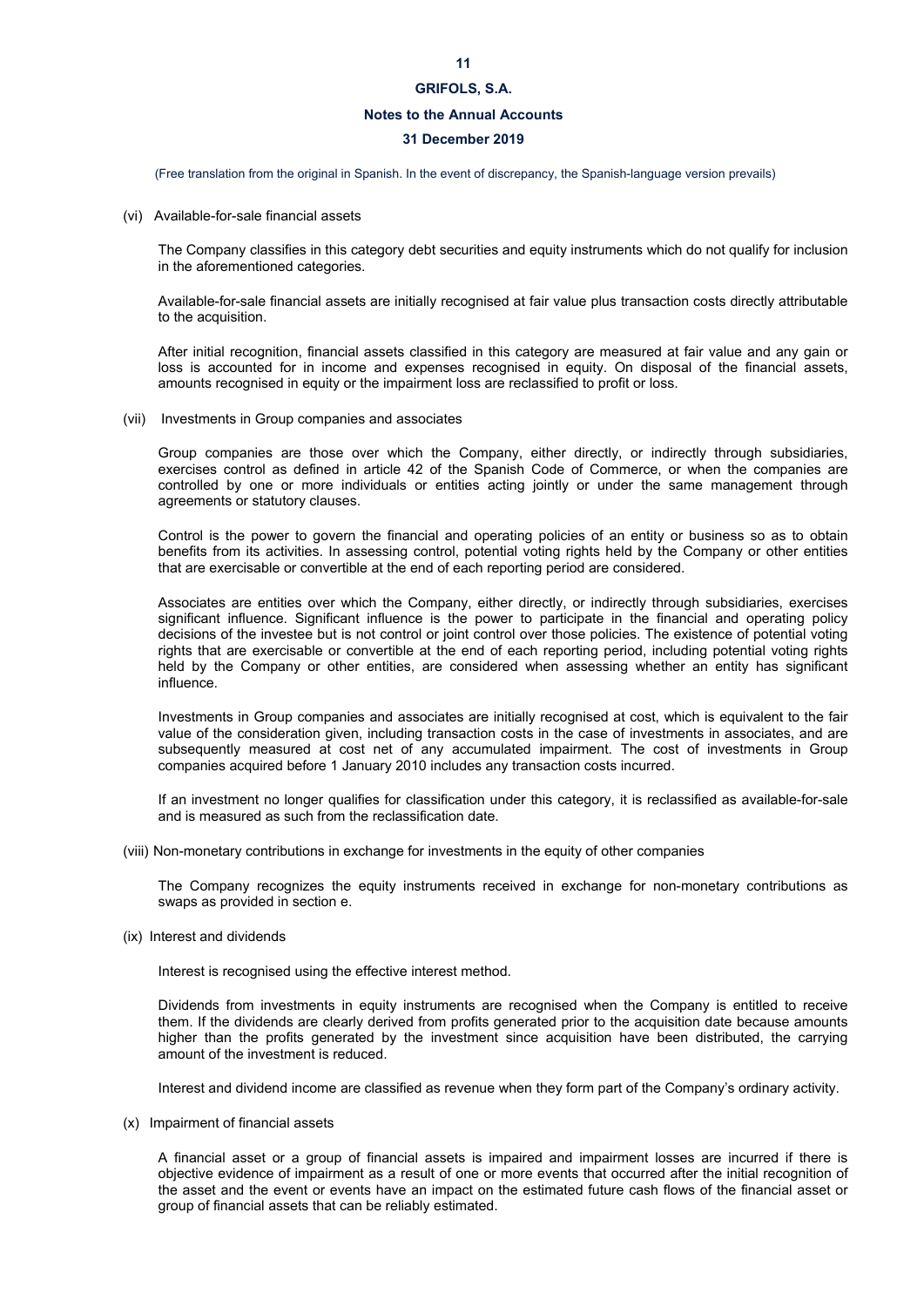#### **Notes to the Annual Accounts**

#### **31 December 2019**

(Free translation from the original in Spanish. In the event of discrepancy, the Spanish-language version prevails)

The Company recognises impairment of loans and receivables and debt instruments when estimated future cash flows are reduced or delayed due to debtor insolvency.

For equity instruments, objective evidence of impairment exists when the carrying amount of an asset is uncollectible due to a significant or prolonged decline in its fair value.

#### *Investments in Group companies*

Impairment is calculated by comparing the carrying amount of the net investment in the associate with its recoverable amount. The recoverable amount is the higher of value in use and fair value less costs to sell.

Value in use is calculated based on the Company's share of the present value of future cash flows expected to be derived from ordinary activities and from the disposal of the asset. Unless better evidence is available, the investee's equity is taken into consideration, corrected for any unrealised gains existing at the measurement date.

In subsequent years, reversals of impairment losses in the form of increases in the recoverable amount are recognised, up to the limit of the carrying amount that would have been determined for the investment if no impairment loss had been recognised.

The recognition or reversal of an impairment loss is disclosed in the income statement unless it should be recognised in equity.

Impairment of an investment is limited to the amount of the investment, except when contractual, legal or constructive obligations have been assumed by the Company or payments have been made on behalf of the companies. In the latter case, provision is made.

#### (xi) Financial liabilities

Financial liabilities, including trade and other payables, that are not classified as held for trading or as financial liabilities at fair value through profit or loss are initially recognised at fair value less any transaction costs directly attributable to the issue of the financial liability. After initial recognition, liabilities classified under this category are measured at amortised cost using the effective interest method.

Nevertheless, financial liabilities which have no established interest rate, which mature or are expected to be settled in the short term, and for which the effect of discounting is immaterial, are measured at their nominal amount.

The Company measures financial liabilities at amortised cost provided that reliable estimates of cash flows can be made based on the contractual terms.

#### (xii) Derecognition and modifications of financial liabilities

The Company derecognises all or part of a financial liability when it either discharges the liability by paying the creditor, or is legally released from primary responsibility for the liability either by process of law or by the creditor. The exchange of debt instruments between the Company and the counterparty or substantial modifications of initially recognised liabilities are accounted for as an extinguishment of the original financial liability and the recognition of a new financial liability, provided that the instruments have substantially different terms.

The Company considers the terms to be substantially different if the discounted present value of the cash flows under the new terms, including any fees paid net of any fees received and discounted using the original effective interest rate, is at least 10 per cent different from the discounted present value of the remaining cash flows of the original financial liability.

If the exchange is accounted for as an extinguishment of the financial liability, any costs or fees incurred are recognised as part of the gain or loss on the extinguishment. If the exchange is not accounted for as an extinguishment, any costs or fees incurred adjust the carrying amount of the liability and are amortised over the remaining term of the modified liability.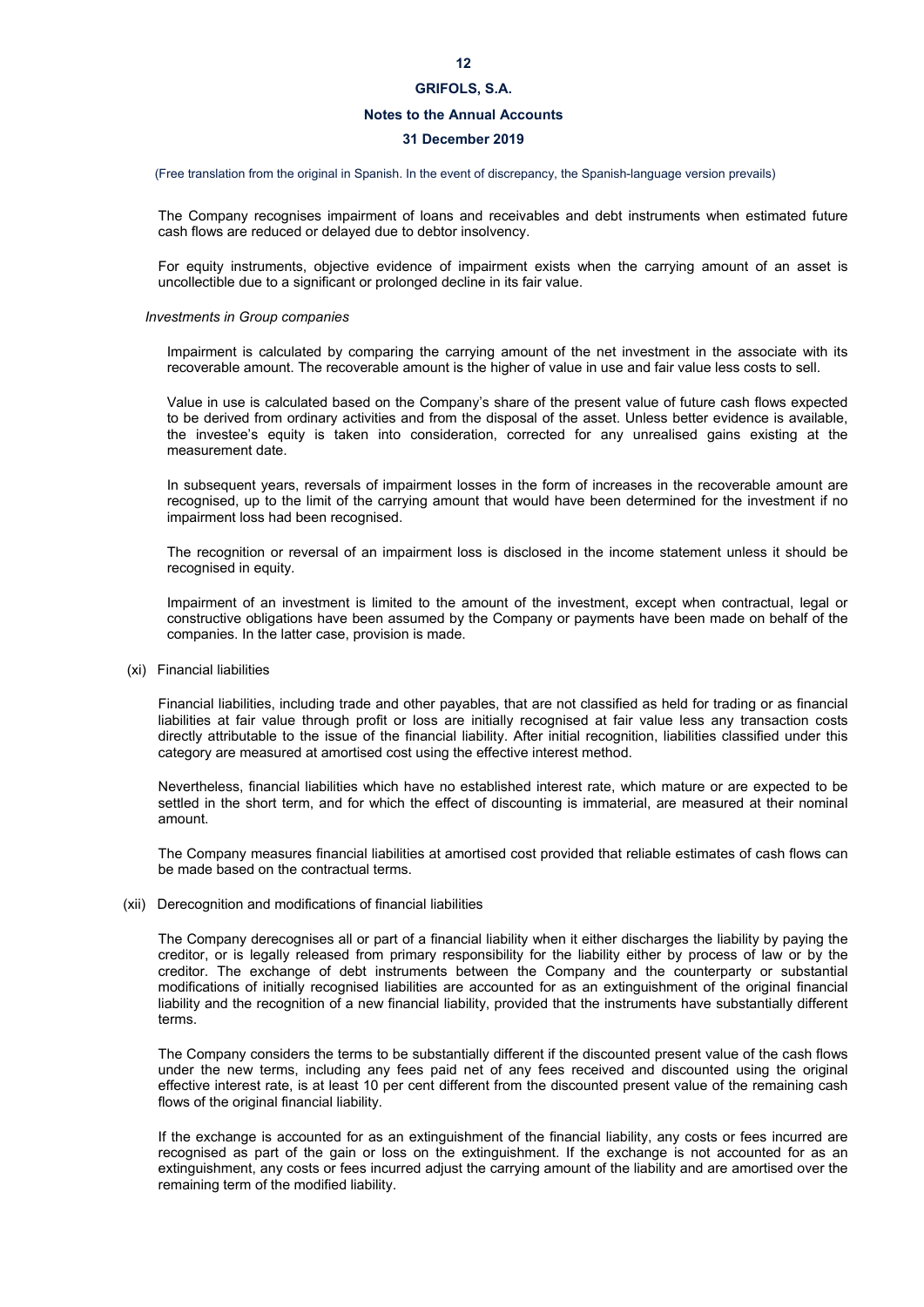#### **Notes to the Annual Accounts**

#### **31 December 2019**

(Free translation from the original in Spanish. In the event of discrepancy, the Spanish-language version prevails)

The difference between the carrying amount of a financial liability, or part of a financial liability, extinguished or transferred to another party and the consideration paid, including any non-cash assets transferred or liabilities assumed, is recognised in profit or loss.

(xiii) Reverse factoring

The Company has contracted reverse factoring facilities with various financial institutions to manage payments to suppliers. Trade payables settled under the management of financial institutions are recognised under "trade and other payables" in the balance sheet until they are settled, repaid or have expired.

(j) Own equity instruments held by the Company.

Equity instruments acquired by the Company are shown separately at cost of acquisition as a reduction in capital and reserves in the balance sheet. Any gains or losses on transactions with own equity instruments are not recognised in profit or loss.

Transaction costs related to own equity instruments, including issue costs related to a business combination, are accounted for as a deduction from reserves, net of any tax effect.

- (k) Inventories
	- (i) General

Inventories are measured using the FIFO (first in, first out) method. When the cost of inventories exceeds replacement value, materials are written down to net realisable value.

Inventories are mainly spare parts used to maintain the Company's buildings and facilities.

(ii) Emission allowances

Emission allowances acquired are classified and measured by applying accounting policies.

(l) Cash and cash equivalents

Cash and cash equivalents include cash on hand and demand deposits in financial institutions. They also include other short-term, highly liquid investments that are readily convertible to known amounts of cash and which are subject to an insignificant risk of changes in value. An investment normally qualifies as a cash equivalent when it has a maturity of less than three months from the date of acquisition.

(m) Grants

Grants are recorded in recognised income and expense when, where applicable, they have been officially awarded and the conditions attached to them have been met or there is reasonable assurance that they will be received.

The grants that are given to finance specific expenses are registered as income in the same fiscal year than the expense is registered.

(n) Defined contribution plans

The Company recognises the contributions payable to a defined contribution plan in exchange for a service when an employee has rendered service to the Company. The contributions payable are recognised as an expense for employee remuneration and as a liability after deducting any contribution already paid. If the contribution already paid exceeds the contribution due for service before the end of the period, the Company only recognises that excess as an asset (prepaid expense) to the extent that the prepayments will lead to, for example, a reduction in future payments or cash refund.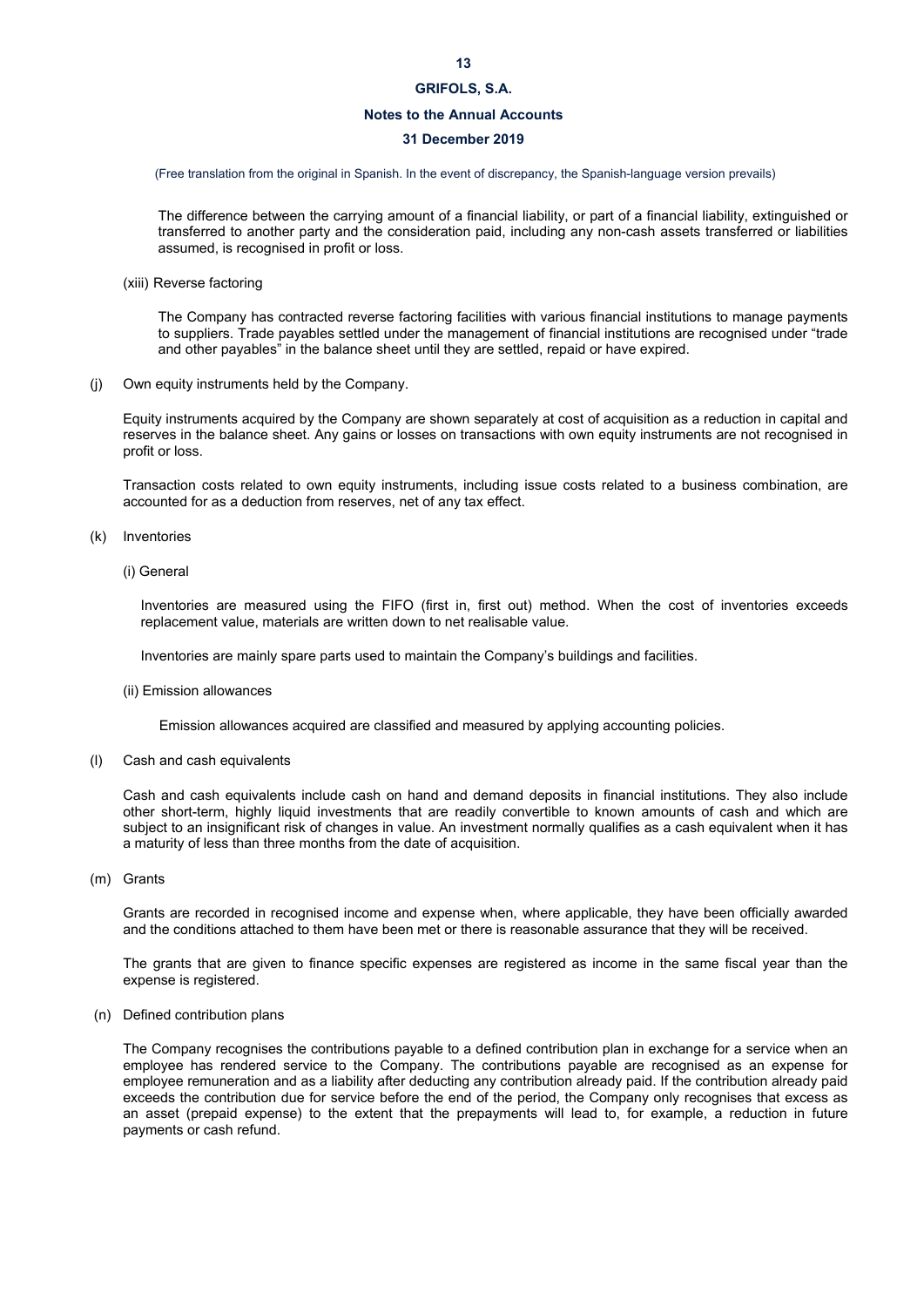#### **Notes to the Annual Accounts**

#### **31 December 2019**

(Free translation from the original in Spanish. In the event of discrepancy, the Spanish-language version prevails)

#### (o) Provisions

(i) General criteria

Provisions are recognised when the Company has a present obligation (legal, contractual, constructive or tacit) as a result of a past event; it is probable that an outflow of resources embodying economic benefits will be required to settle the obligation; and a reliable estimate can be made of the amount of the obligation.

The amount recognised as a provision is the best estimate of the expenditure required to settle the present obligation at the end of the reporting period, taking into account all risks and uncertainties surrounding the amount to be recognised as a provision and, where the time value of money is material, the financial effect of discounting provided that the expenditure to be made each period can be reliably estimated. The discount rate is a pre-tax rate that reflects the time value of money and the specific risks for which future cash flows associated with the provision have not been adjusted at each reporting date.

If it is not probable that an outflow of resources will be required to settle an obligation, the provision is reversed.

(ii) Provisions for taxes

Provisions for taxes are measured at the estimated amount of tax debt calculated in accordance with the aforementioned criteria. Provision is made with a charge to income tax for the tax expense for the year, to finance costs for the late payment interest, and to other income for the penalty. The effects of changes in estimates of prior years' provisions are recognised according to their nature, unless they involve the correction of an error.

(p) Revenue from the rendering of services

Revenue from the rendering of services is measured at the fair value of the consideration received or receivable.

Practically all services are rendered to Group companies.

(q) Income tax

The income tax expense or tax income for the year comprises current tax and deferred tax.

Current tax assets or liabilities are measured at the amount expected to be paid to or recovered from the taxation authorities, using the tax rates and tax laws that have been enacted or substantially enacted at the reporting date.

Current and deferred tax are recognised as income or an expense and included in profit or loss for the year, except to the extent that the tax arises from a transaction or event which is recognised, in the same or a different year, directly in equity, or from a business combination.

Government assistance provided in the form of deductions and other tax relief applicable to income tax payable is recognised as a reduction in the income tax expense in the year in which it is accrued.

The Company files consolidated tax returns with its Spanish subsidiaries: Laboratorios Grifols, S.A., Instituto Grifols, S.A., Grifols Movaco, S.A., Biomat, S.A., Grifols International, S.A., Grifols Engineering, S.A., Grifols Viajes S.A., Aigües Minerals de Vilajuïga, S.A., Gripdan Invest, S.L. and VCN Biosciences, S.L.

In addition to the factors to be considered for individual taxation, set out previously, the following factors are taken into account when determining the accrued income tax expense for the companies forming the consolidated tax group:

- Temporary and permanent differences arising from the elimination of profits and losses on transactions between Group companies, derived from the process of determining consolidated taxable income.
- Deductions and credits corresponding to each company forming the consolidated tax group. For these purposes, deductions and credits are allocated to the company that carried out the activity or obtained the profit necessary to obtain the right to the deduction or tax credit.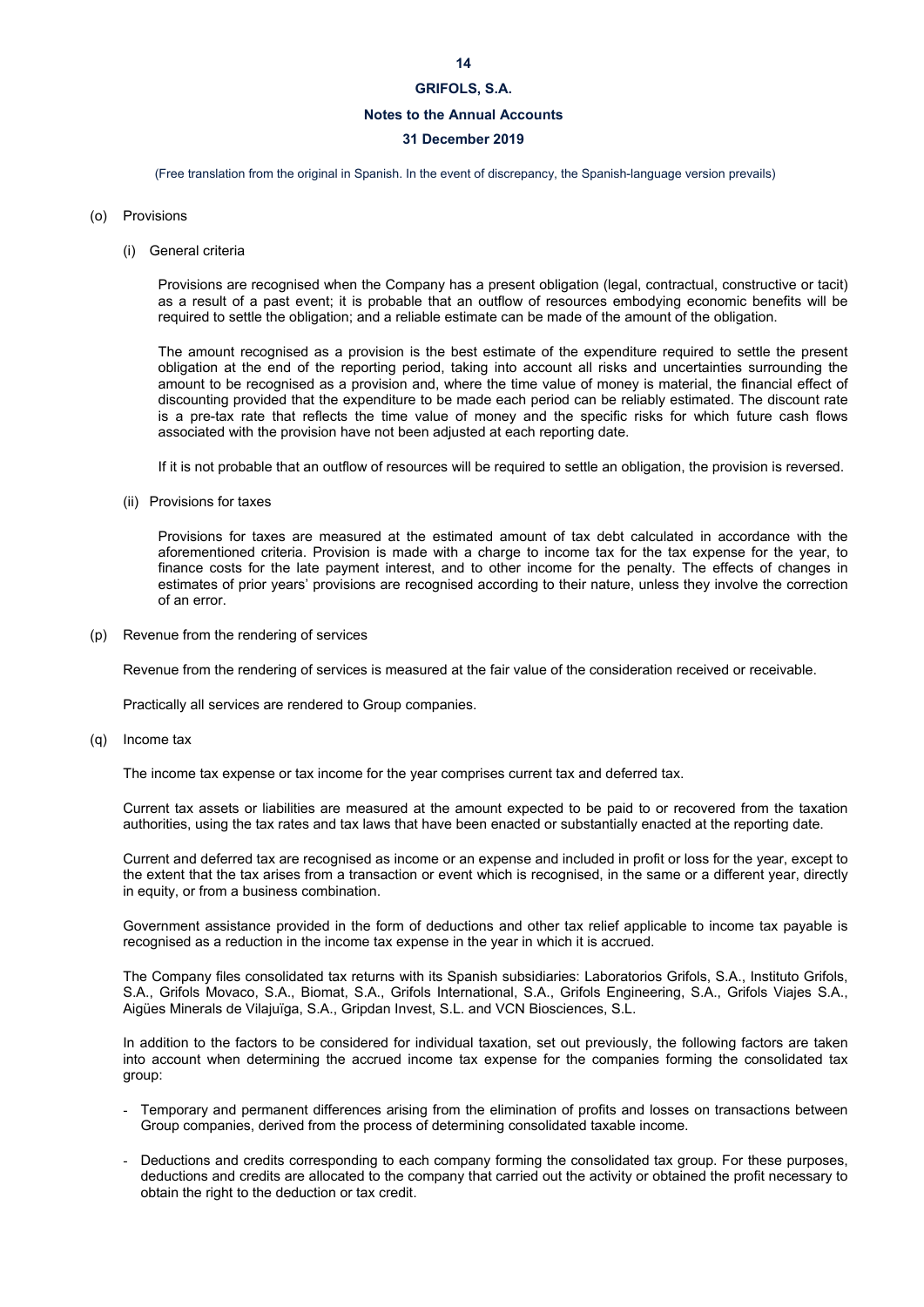#### **Notes to the Annual Accounts**

#### **31 December 2019**

#### (Free translation from the original in Spanish. In the event of discrepancy, the Spanish-language version prevails)

Temporary differences arising from the elimination of profits and losses on transactions between tax group companies are allocated to the company which recognised the profit/loss and are valued using the tax rate of that company.

A reciprocal credit and debit arises between the companies that contribute tax losses to the consolidated Group and the rest of the companies that offset those losses. Where a tax loss cannot be offset by the other consolidated Group companies, these tax credits for loss carryforwards are recognised as deferred tax assets using the applicable recognition criteria, considering the tax group as a taxable entity.

The Parent of the Group records the total consolidated income tax payable to Credit with Group companies.

The amount of the debt relating to the subsidiaries is recognised as Debt with Group companies.

(i) Deferred Tax liabilities

Deferred tax liabilities derived from taxable temporary differences are recognised in all cases except where they arise from the initial recognition of goodwill or an asset or liability in a transaction that is not a business combination and, at the time of the transaction, affects neither accounting profit nor taxable income.

#### (ii) Deferred Tax assets

Deferred tax assets derived from deductible temporary differences are recognised provided that it is probable that sufficient taxable income will be available against which they can be utilised or when the tax legislation considers the possibility to convert future assets for deferred taxes on receivables in front of the Public **Administration** 

Nonetheless, assets arising from the initial recognition of an asset or liability in a transaction that is not a business combination and, at the time of the transaction, affects neither accounting profit nor taxable income, are not recognised.

#### (iii) Measurement

Deferred tax assets and liabilities are measured at the tax rates that are expected to apply to the years when the asset is realised or the liability is settled, based on tax rates and tax laws that have been enacted or substantially enacted. The tax consequences that would follow from the manner in which the Company expects to recover or settle the carrying amount of its assets or liabilities are also reflected in the measurement of deferred tax assets and liabilities.

(iv) Offset and classification

The Company only offsets tax assets and liabilities if it has a legally enforceable right to offset the recognised amounts and intends either to settle on a net basis or to realise the assets and settle the liabilities simultaneously.

Deferred tax assets and liabilities are recognised in the balance sheet under non-current assets or liabilities, irrespective of the expected date of recovery or settlement.

#### (r) Share-based payment transactions

The Group headed by the Company extends share-based payments to certain employees currently rendering services. The fair value of the services received is calculated by estimating the fair value of the shares extended at the grant date. As the equity instruments granted do not vest until the employees complete a specified period of service, those services are accounted for in the income statement as an expense for the year during the vesting period, with a corresponding increase in other equity instruments. The amount recognised reflects the amount that will be settled once the agreed conditions are met, and will not be revised or remeasured during the vesting period, as the commitment was settled through shares.

The total amount recognised is calculated based on the incentive payable in shares plus a percentage defined by the Company. If an employee leaves his job before the vesting period is completed, only the agreed share-based incentive is received, and the Company can decide whether to pay the incentive in cash or in shares.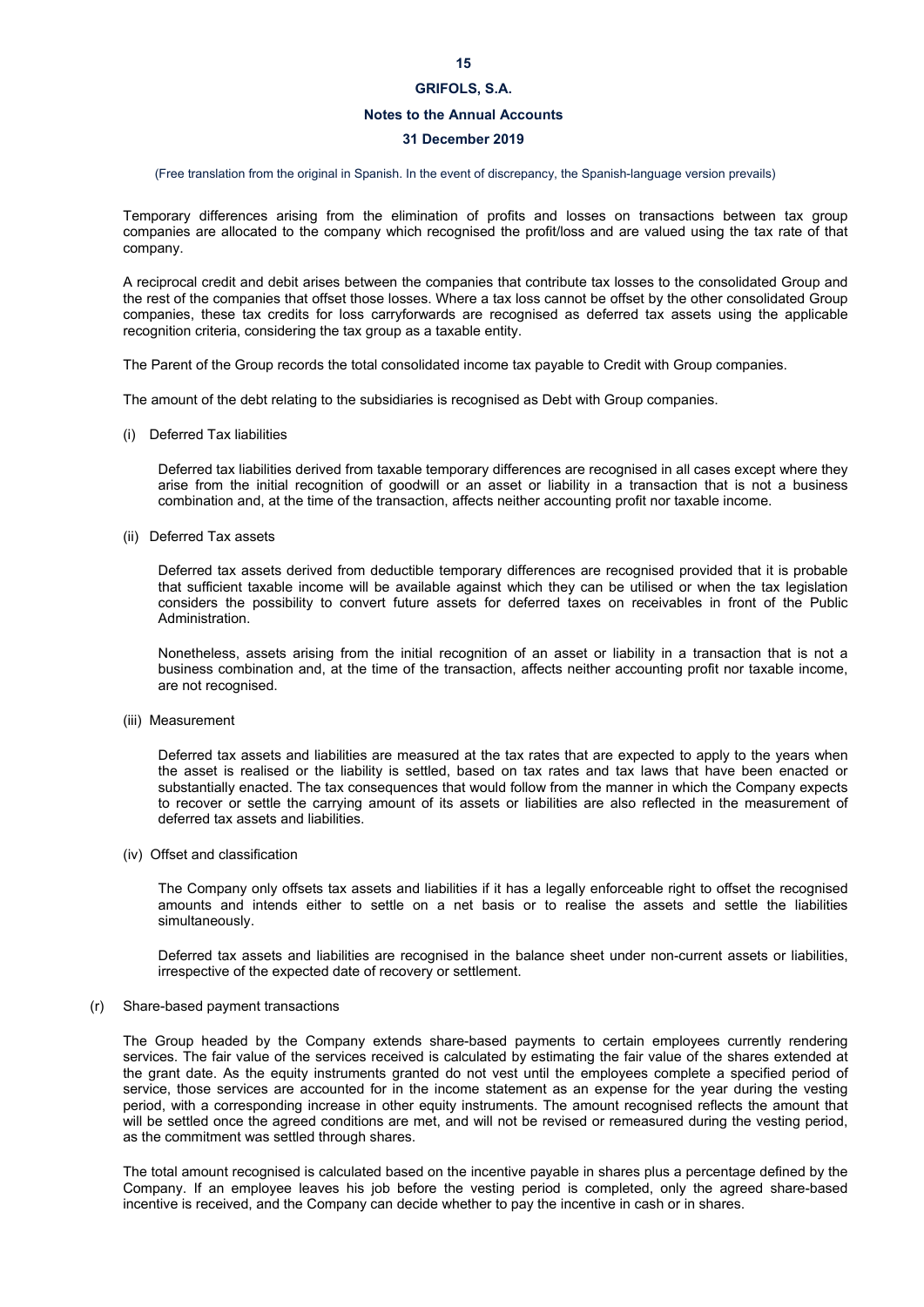#### **Notes to the Annual Accounts**

#### **31 December 2019**

#### (Free translation from the original in Spanish. In the event of discrepancy, the Spanish-language version prevails)

The Company has a share option plan over its own equity instruments for employees of several Group companies, the cost of which is assumed by the Company. The Company recognises the transaction as a contribution to the subsidiary in the form of remuneration for services received settled through equity instruments. In accordance with the aforementioned criteria, the Company therefore recognises the accrued cost of the plan as an increase in the value of the investment in the subsidiary with a credit to other equity instruments.

 The Company is paid by the subsidiary for the intrinsic value of the cost assumed. The payment arrangement is recognised separately from the option plan as a return of the investment and with a charge to a loan to Group companies, when the subsidiary's commitment effectively arises.

(s) Classification of assets and liabilities as current and non-current

The Company classifies assets and liabilities in the balance sheet as current and non-current. Current assets and liabilities are determined as follows:

- Assets are classified as current when they are expected to be realised or are intended for sale or consumption in the Company's normal operating cycle, they are held primarily for the purpose of trading, they are expected to be realised within twelve months after the reporting date or are cash or a cash equivalent.
- Liabilities are classified as current when they are expected to be settled in the Company's normal operating cycle, they are held primarily for the purpose of trading, or they are due to be settled within twelve months after the reporting date.
- (t) Environmental issues

The Company takes measures to prevent, reduce or repair the damage caused to the environment by its activities.

Expenses derived from environmental activities are recognised as other operating expenses in the period in which they are incurred.

Property, plant and equipment acquired by the Company to minimise the environmental impact of its activity and protect and improve the environment, including the reduction and elimination of future pollution from the Company's activities, are recognised as assets applying the measurement, presentation and disclosure criteria described in section (e) Property, plant and equipment.

(u) Transactions between Group companies

Transactions between Group companies, except those related to mergers, splits and non-cash contributions from business, are recognised at the fair value of the consideration given or received. The difference between this value and the amount agreed is recognised in line with the underlying economic substance of the transaction.

In non-cash contributions to Group companies, the contributor will value its interests at the carrying amount of the equity investments, in the consolidated annual accounts at the date the transaction occurred.

Any difference between the value assigned to the interest received by the contributor and the carrying amount of the investments contributed will be recognised in reserves.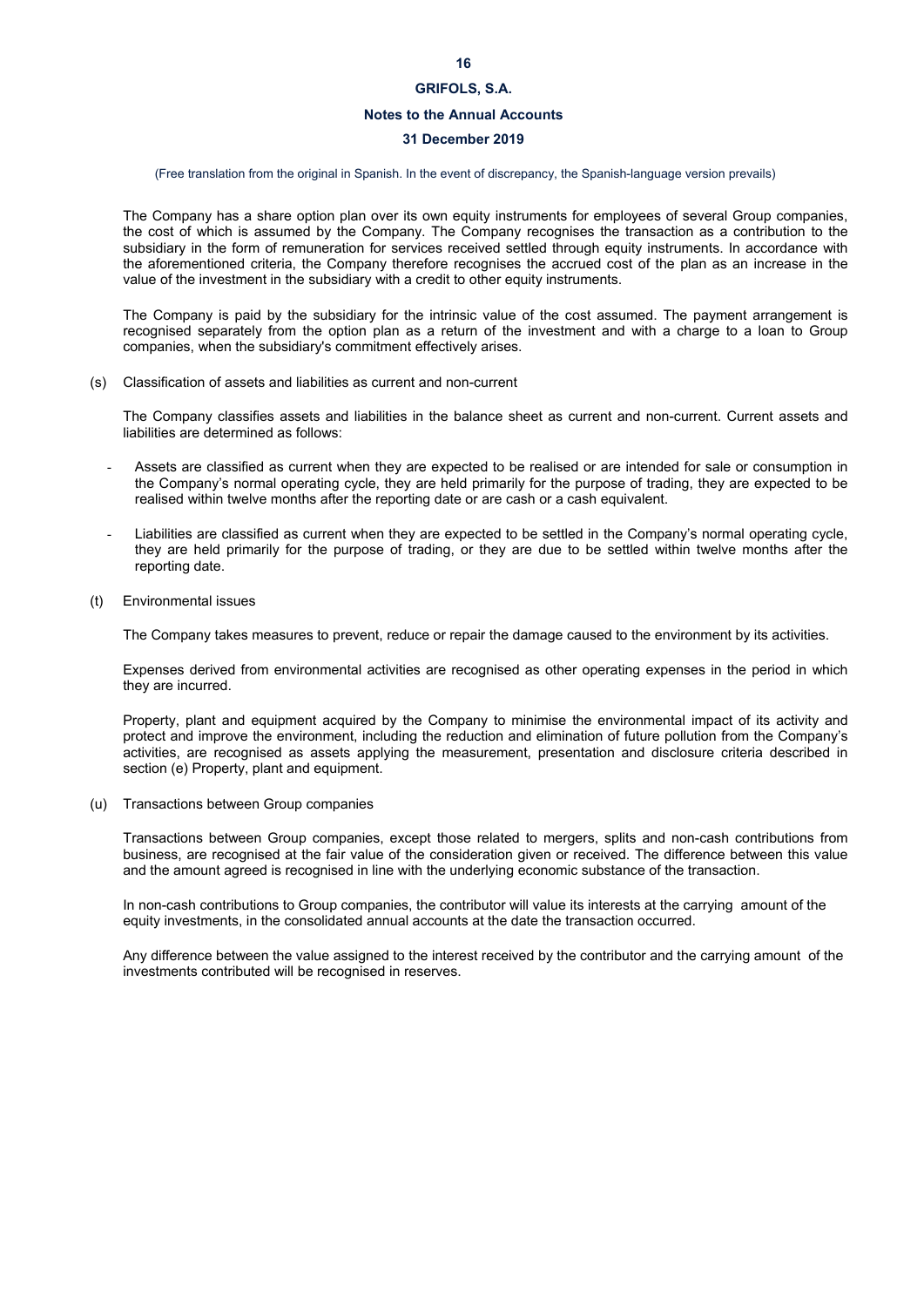## **Notes to the Annual Accounts**

# **31 December 2019**

(Free translation from the original in Spanish. In the event of discrepancy, the Spanish-language version prevails)

# **(5) Intangible Assets**

Details of intangible assets and movement are as follows:

| 2019                                         | Computer       |             |                |
|----------------------------------------------|----------------|-------------|----------------|
|                                              | software       | Prepayments | <b>T</b> otal  |
|                                              |                |             |                |
| Cost at 1 January 2019                       | 55,750,145     |             | 55,750,145     |
| Additions                                    | 7,026,703      | 500,000     | 7,526,703      |
| Disposals                                    | (26, 583)      | --          | (26, 583)      |
| <b>Transfers</b>                             | (213, 586)     |             | (213, 586)     |
| Cost at 31 December 2019                     | 62,536,679     | 500,000     | 63,036,679     |
|                                              |                |             |                |
| Accumulated amortisation at 1 January 2019   | (41, 215, 726) | --          | (41, 215, 726) |
| Additions                                    | (4,922,023)    | --          | (4,922,023)    |
| <b>Disposals</b>                             | 26,582         | --          | 26,582         |
| Accumulated amortisation at 31 December 2019 | (46,111,167)   | --          | (46, 111, 167) |
| Carrying amount at 31 December 2019          | 16,425,512     | 500,000     | 16,925,512     |

| 2018                                         | Computer<br>software | Prepayments | <b>Total</b>   |
|----------------------------------------------|----------------------|-------------|----------------|
|                                              |                      |             |                |
| Cost at 1 January 2018                       | 48,728,356           | --          | 48,728,356     |
| Additions                                    | 6,941,270            | --          | 6,941,270      |
| Transfers                                    | 80,519               | --          | 80,519         |
| Cost at 31 December 2018                     | 55,750,145           | --          | 55,750,145     |
|                                              |                      |             |                |
| Accumulated amortisation at 1 January 2018   | (35, 816, 388)       |             | (35, 816, 388) |
| Additions                                    | (5,399,338)          |             | (5,399,338)    |
| Accumulated amortisation at 31 December 2018 | (41, 215, 726)       |             | (41, 215, 726) |
| Carrying amount at 31 December 2018          | 14,534,419           |             | 14,534,419     |
|                                              |                      |             |                |

## a) Fully amortised assets

The cost of fully amortised intangible assets in use at 31 December is as follows:

|                    | <b>Euros</b> |            |  |
|--------------------|--------------|------------|--|
|                    | 2019         | 2018       |  |
| Computer softw are | 39,173,552   | 36,335,118 |  |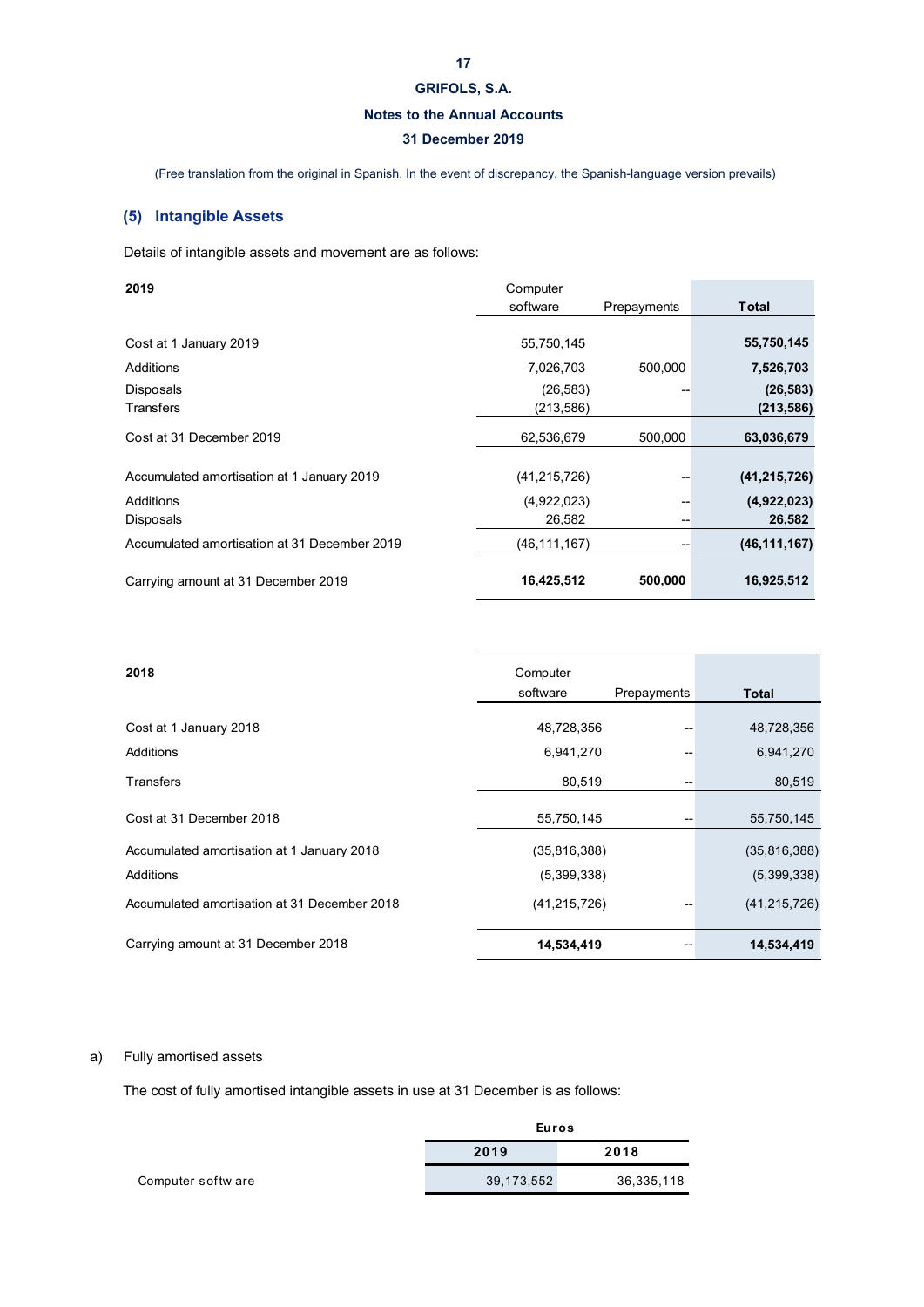#### **Notes to the Annual Accounts**

## **31 December 2019**

(Free translation from the original in Spanish. In the event of discrepancy, the Spanish-language version prevails)

Fully amortised computer software in use at 31 December 2019 and 2018 mainly reflects computer licences.

# **(6) Property, Plant and Equipment**

Details of property, plant and equipment and movement are as follows:

|                                              | <b>Euros</b>                   |                            |                           |                |                |
|----------------------------------------------|--------------------------------|----------------------------|---------------------------|----------------|----------------|
|                                              |                                | Other                      |                           |                |                |
|                                              | <b>Technical</b>               | installations,             | <b>Under construction</b> |                |                |
| 2019                                         | installations<br>and machinery | equipment and<br>furniture | and<br>advances           | Other items    | <b>Total</b>   |
| Cost at 1 January 2019                       | 8,546,405                      | 21,538,222                 | 6,368,097                 | 22,128,057     | 58,580,781     |
| <b>Additions</b>                             | $-$                            | ٠.                         | 7,850,509                 | 319,079        | 8,169,588      |
| Disposals                                    | --                             | (159, 984)                 |                           | (3,405,080)    | (3,565,064)    |
| Transfers                                    | 1                              | 169,174                    | (4,313,064)               | 2,260,935      | (1,882,954)    |
| Cost at 31 December 2019                     | 8,546,406                      | 21,547,412                 | 9,905,542                 | 21,302,991     | 61,302,351     |
| Accumulated depreciation at 1 January 2019   | (6, 576, 790)                  | (13,515,097)               |                           | (15, 594, 757) | (35,686,644)   |
| <b>Additions</b>                             | (262, 134)                     | (1, 181, 795)              |                           | (2,730,013)    | (4, 173, 942)  |
| Disposals                                    | 3                              | 131,293                    |                           | 3,405,525      | 3,536,821      |
| Transfers                                    | --                             | 137,371                    | --                        | (2)            | 137,369        |
| Accumulated depreciation at 31 December 2019 | (6,838,921)                    | (14, 428, 228)             |                           | (14, 919, 247) | (36, 186, 396) |
| Carrying amount at 31 December 2019          | 1,707,485                      | 7,119,184                  | 9,905,542                 | 6,383,744      | 25,115,955     |

|                                              | <b>Euros</b>  |                |                           |                |                |
|----------------------------------------------|---------------|----------------|---------------------------|----------------|----------------|
|                                              |               | Other          |                           |                |                |
|                                              | Technical     | installations, | <b>Under construction</b> |                |                |
|                                              | installations | equipment and  | and                       |                |                |
| 2018                                         | and machinery | furniture      | advances                  | Other items    | <b>Total</b>   |
| Cost at 1 January 2018                       | 8,244,329     | 17,630,336     | 7,537,882                 | 17,924,168     | 51,336,715     |
| Additions                                    | 295,200       | 465,364        | 847,752                   | 3,830,830      | 5,439,146      |
| Disposals                                    | (875, 425)    | (1,953)        | --                        | (27, 046)      | (904, 424)     |
| Transfers                                    | 882,301       | 3,444,475      | (2,017,537)               | 400,105        | 2,709,344      |
| Cost at 31 December 2018                     | 8,546,405     | 21,538,222     | 6,368,097                 | 22,128,057     | 58,580,781     |
| Accumulated depreciation at 1 January 2018   | (6,841,933)   | (12, 156, 064) | --                        | (13, 143, 975) | (32, 141, 972) |
| Additions                                    | (432, 678)    | (1,359,945)    | --                        | (2,477,828)    | (4,270,451)    |
| Disposals                                    | 697,821       | 1,953          | --                        | 27,046         | 726,820        |
| Transfers                                    | ٠.            | (1,041)        | --                        |                | (1,041)        |
| Accumulated depreciation at 31 December 2018 | (6, 576, 790) | (13, 515, 097) |                           | (15, 594, 757) | (35,686,644)   |
| Carrying amount at 31 December 2018          | 1,969,615     | 8,023,125      | 6,368,097                 | 6,533,300      | 22,894,137     |

# (a) Capitalised borrowing costs

During 2019 the Company has capitalised borrowing costs in investments in progress amounting to Euros 801 thousand (Euros 357 thousand in 2018) (see note 4 (c)).

# (b) Fully depreciated assets

Details of the cost of fully depreciated property, plant and equipment in use at 31 December are as follows: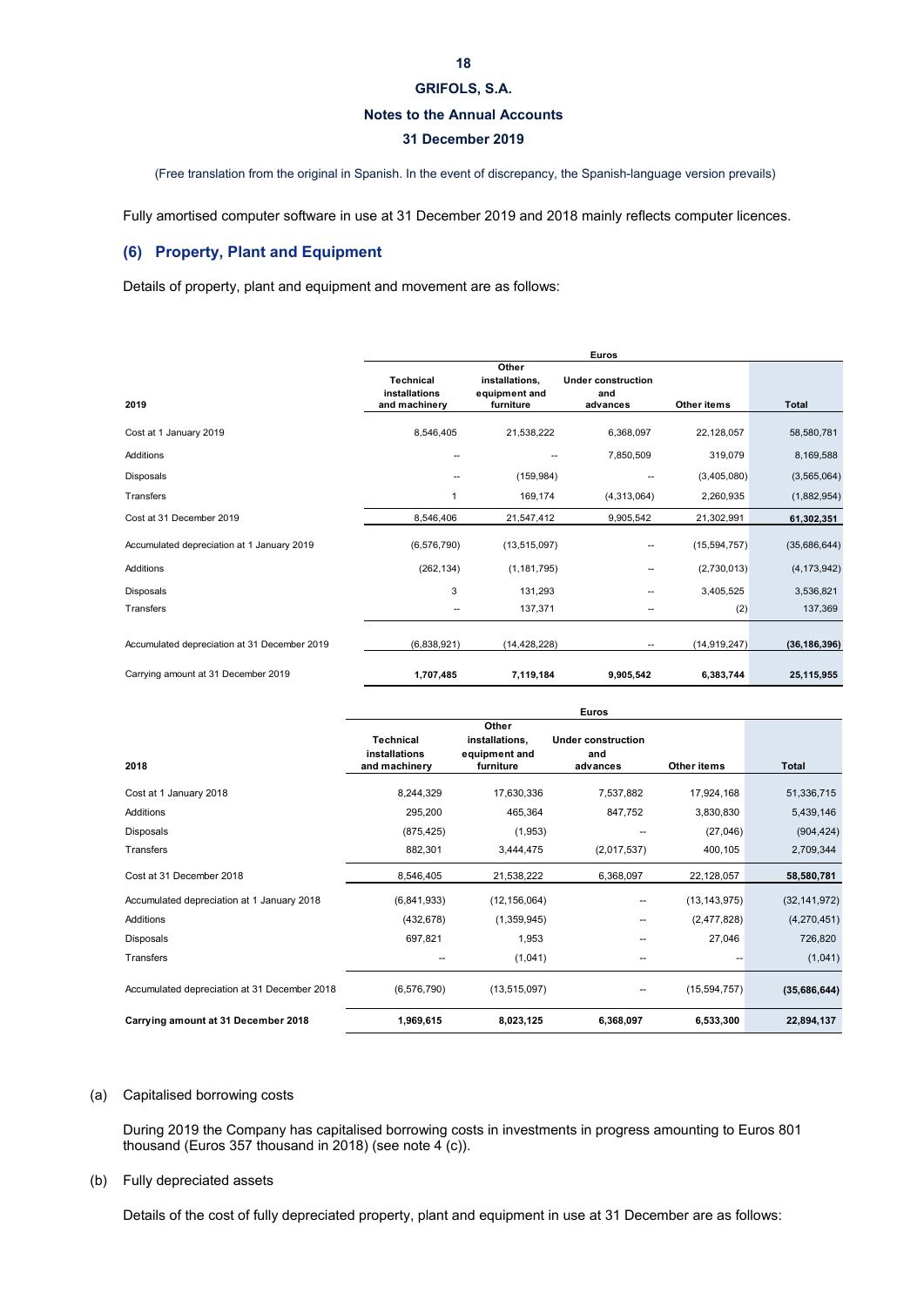## **Notes to the Annual Accounts**

## **31 December 2019**

(Free translation from the original in Spanish. In the event of discrepancy, the Spanish-language version prevails)

|                                              | <b>Euros</b> |            |  |  |
|----------------------------------------------|--------------|------------|--|--|
|                                              | 2019         | 2018       |  |  |
| Technical installations and machinery        | 5,908,887    | 5,821,895  |  |  |
| Other installations, equipment and furniture | 8,895,689    | 7,758,067  |  |  |
| Other property, plant and equipment          | 11,014,249   | 11,512,576 |  |  |
|                                              | 25,818,825   | 25,092,538 |  |  |

## (c) Insurance

The Company has taken out insurance policies to cover the risk of damage to its property, plant and equipment. These policies amply cover the net carrying amount of the Company's assets.

# **(7) Investment Property**

Details of and movements in investment property have been as follows:

|                                              | Euros     |                                                |                                              |                |  |
|----------------------------------------------|-----------|------------------------------------------------|----------------------------------------------|----------------|--|
|                                              | Land      | <b>Buildings and</b><br>other<br>installations | Investments in<br>adaptation and<br>advances | <b>Total</b>   |  |
| Cost at 1 January 2019                       | 7,465,344 | 79,515,286                                     | 6,631,896                                    | 93,612,526     |  |
| Additions                                    |           |                                                | 5,652,439                                    | 5,652,439      |  |
| <b>Disposals</b>                             | (15)      | (178, 267)                                     | --                                           | (178, 282)     |  |
| Transfers                                    | --        | 4,112,383                                      | (2,015,843)                                  | 2,096,540      |  |
| Cost at 31 December 2019                     | 7,465,329 | 83,449,402                                     | 10,268,492                                   | 101,183,223    |  |
| Accumulated depreciation at 1 January 2019   |           | (38, 791, 702)                                 |                                              | (38, 791, 702) |  |
| Additions                                    |           | (3,513,657)                                    |                                              | (3,513,657)    |  |
| Disposals                                    |           | 163,186                                        |                                              | 163,186        |  |
| Transfers                                    |           | (137, 370)                                     |                                              | (137, 370)     |  |
| Accumulated depreciation at 31 December 2019 | 0         | (42, 279, 543)                                 | 0                                            | (42, 279, 543) |  |
| Carrying amount at 31 December 2019          | 7,465,329 | 41,169,859                                     | 10,268,492                                   | 58,903,680     |  |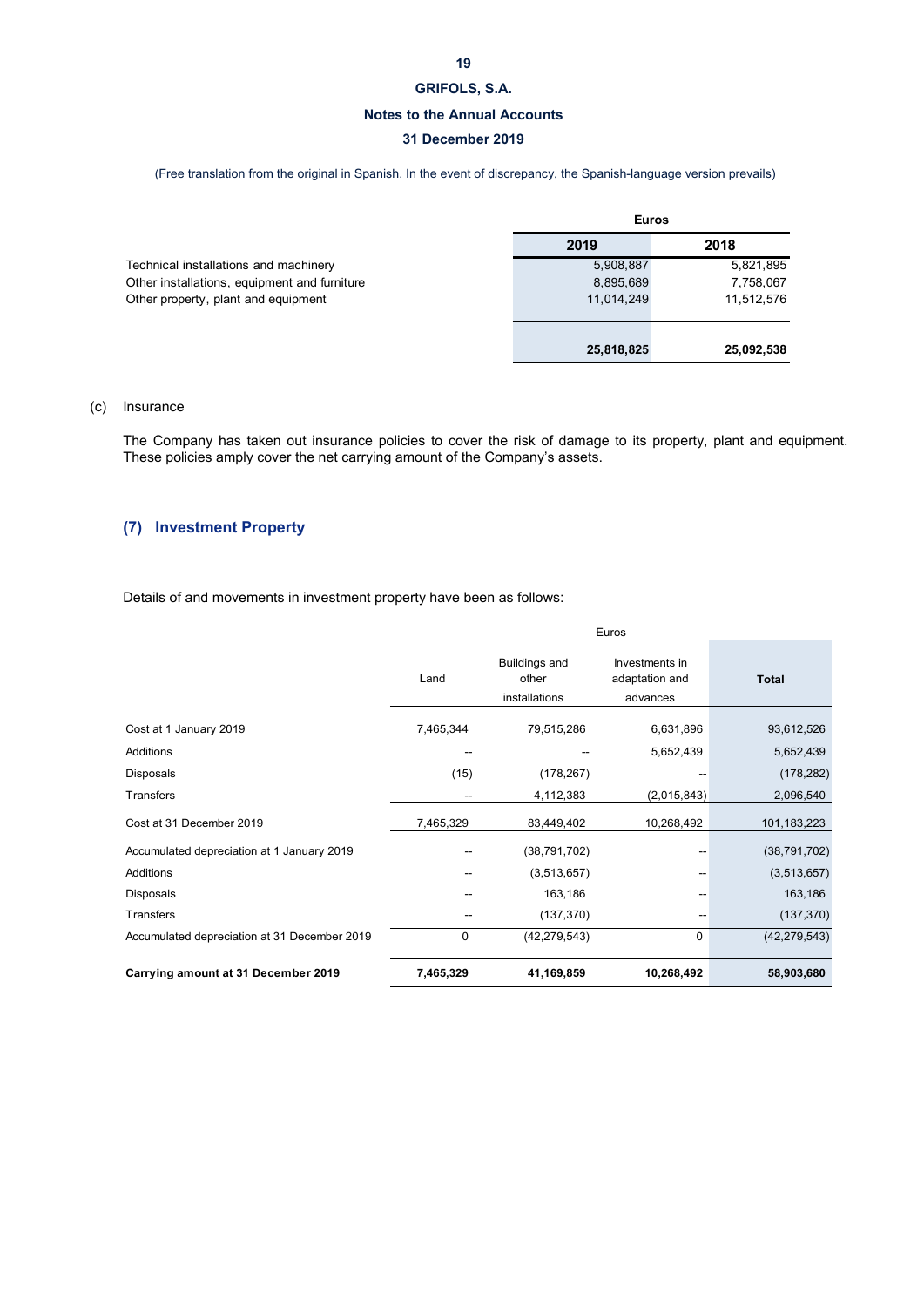#### **Notes to the Annual Accounts**

# **31 December 2019**

(Free translation from the original in Spanish. In the event of discrepancy, the Spanish-language version prevails)

|                                              | Euros     |                                                |                                              |                |  |
|----------------------------------------------|-----------|------------------------------------------------|----------------------------------------------|----------------|--|
|                                              | Land      | <b>Buildings and</b><br>other<br>installations | Investments in<br>adaptation and<br>advances | <b>Total</b>   |  |
| Cost at 1 January 2018                       | 7,465,344 | 71,594,983                                     | 12,953,260                                   | 92,013,587     |  |
| <b>Additions</b>                             |           | 749,476                                        | 3,862,674                                    | 4,612,150      |  |
| Disposals                                    |           | (223, 347)                                     |                                              | (223, 347)     |  |
| Transfers                                    |           | 7,394,174                                      | (10, 184, 038)                               | (2,789,864)    |  |
| Cost at 31 December 2018                     | 7,465,344 | 79,515,286                                     | 6,631,896                                    | 93,612,526     |  |
| Accumulated depreciation at 1 January 2018   |           | (35, 410, 874)                                 |                                              | (35, 410, 874) |  |
| <b>Additions</b>                             | --        | (3,395,877)                                    | --                                           | (3,395,877)    |  |
| Disposals                                    |           | 14,008                                         |                                              | 14,008         |  |
| Transfers                                    |           | 1,041                                          | --                                           | 1,041          |  |
| Accumulated depreciation at 31 December 2018 | 0         | (38, 791, 702)                                 | 0                                            | (38, 791, 702) |  |
| Carrying amount at 31 December 2018          | 7,465,344 | 40,723,584                                     | 6,631,896                                    | 54,820,824     |  |

# (a) General

At 31 December 2019 and 2018 additions comprise the investments incurred to expand the Company's facilities and the acquisition of a plot of land in Lliçà de Vall.

## (b) Fully depreciated assets

The cost of fully depreciated investment property in use at 31 December is as follows:

|            | <b>Euros</b> |  |  |
|------------|--------------|--|--|
| 2019       | 2018         |  |  |
| 1,031,791  | 1,031,791    |  |  |
| 20,214,905 | 15,256,715   |  |  |
| 21,246,696 | 16,288,506   |  |  |

## (c) Income and expenses from investment property

Details of income and expenses from investment property are as follows:

|                                                                                                     | <b>Euros</b>                 |                              |
|-----------------------------------------------------------------------------------------------------|------------------------------|------------------------------|
|                                                                                                     | 2019                         | 2018                         |
| Income from assignment of use (note 23)<br>Operating expenses<br>From income-generating investments | 21,404,970<br>(21, 302, 749) | 16,626,213<br>(17, 205, 701) |
| Net                                                                                                 | 102,221                      | (579, 488)                   |

The Company assigns the use of the premises and installations that it owns and leases from third parties to its Spanish subsidiaries as indicated in notes 9, 10 and 23.

## **20**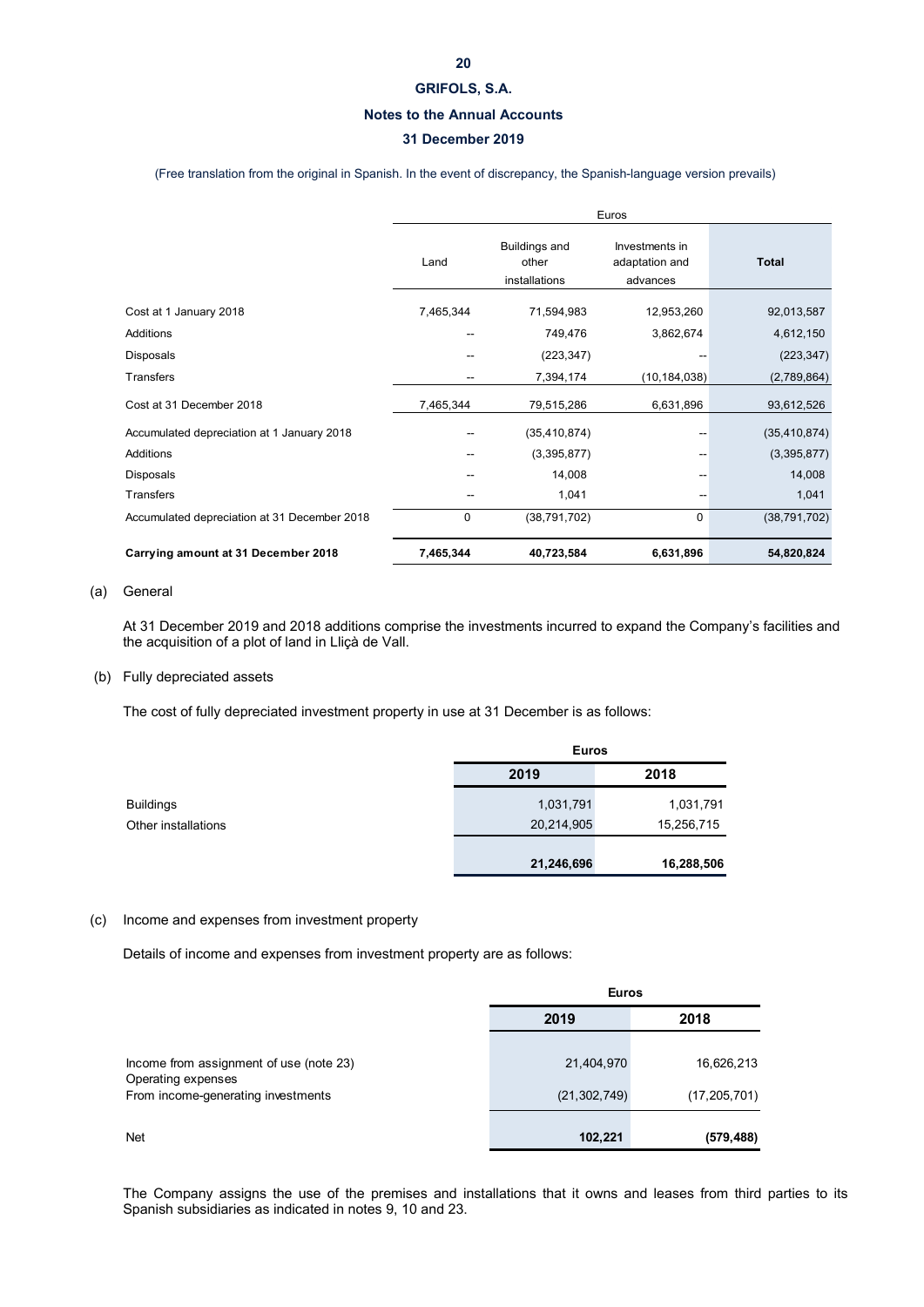#### **Notes to the Annual Accounts**

## **31 December 2019**

(Free translation from the original in Spanish. In the event of discrepancy, the Spanish-language version prevails)

(d) Insurance

The Company has taken out insurance policies to cover the risk of damage to its investment property. The coverage of these policies is considered sufficient.

# **(8) Finance Leases - Lessee**

The Company has leased the following types of property, plant and equipment and investment property under finance leases:

|                                     | <b>Euros</b> |                                           |               |
|-------------------------------------|--------------|-------------------------------------------|---------------|
|                                     | Land         | Other property,<br>plant and<br>equipment | Total         |
| Initially recognised at:            |              |                                           |               |
| Fair value                          | 381,071      | 3,462,461                                 | 3,843,532     |
| Accumulated depreciation            | (8, 864)     | (1, 167, 562)                             | (1, 176, 426) |
| Carrying amount at 31 December 2019 | 372,207      | 2,294,899                                 | 2,667,106     |
| Initially recognised at:            |              |                                           |               |
| Fair value                          | 435,000      | 6,276,244                                 | 6,711,244     |
| Accumulated depreciation            | (53, 876)    | (3,402,262)                               | (3, 456, 138) |
| Carrying amount at 31 December 2018 | 381,124      | 2,873,982                                 | 3,255,106     |

Future minimum lease payments are reconciled with their present value as follows:

|                                                    | <b>Euros</b>          |                         |
|----------------------------------------------------|-----------------------|-------------------------|
|                                                    | 2019                  | 2018                    |
| Future minimum payments<br>Unaccrued finance costs | 2,875,549<br>(80,028) | 3,794,242<br>(178, 375) |
| Present value                                      | 2,795,521             | 3,615,867               |

Details of minimum payments and the present value of finance lease liabilities, by maturity date, are as follows:

|                                         | <b>Euros</b>               |                      |                            |                        |
|-----------------------------------------|----------------------------|----------------------|----------------------------|------------------------|
|                                         | 2019                       |                      | 2018                       |                        |
|                                         | <b>Minimum</b><br>payments | <b>Present value</b> | <b>Minimum</b><br>payments | <b>Present value</b>   |
| Less than one year<br>One to five years | 1,010,925<br>1,864,624     | 968.316<br>1,827,205 | 1,225,427<br>2,568,815     | 1,119,117<br>2,496,750 |
|                                         | 2.875.549                  | 2.795.521            | 3.794.242                  | 3.615.867              |
| Less current portion                    | (1,010,925)                | (968, 316)           | (1,225,427)                | (1, 119, 117)          |
| Total non-current                       | 1,864,624                  | 1,827,205            | 2,568,815                  | 2,496,750              |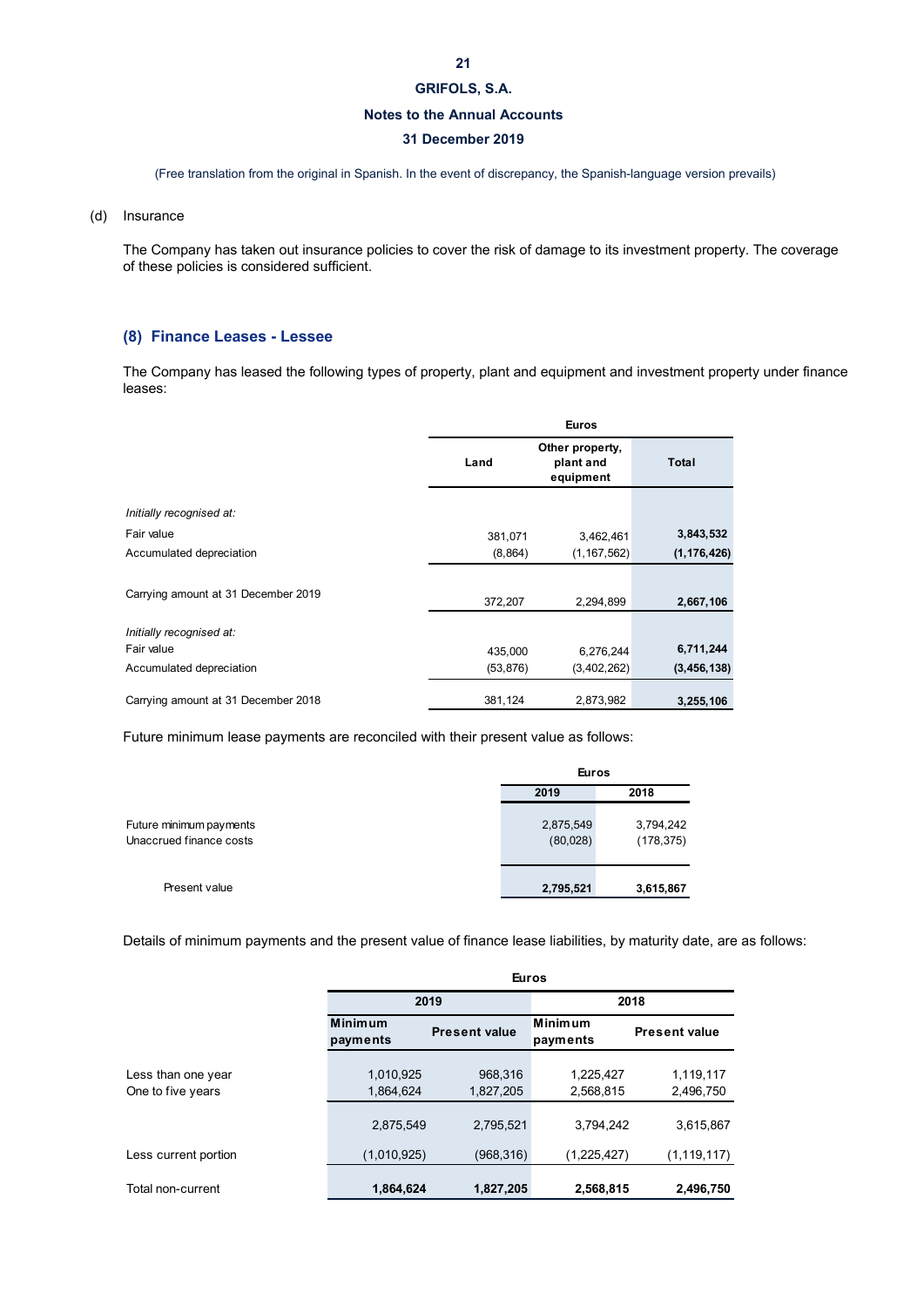#### **Notes to the Annual Accounts**

#### **31 December 2019**

(Free translation from the original in Spanish. In the event of discrepancy, the Spanish-language version prevails)

#### **(9) Operating Leases - Lessee**

Lease payments (recognise

At 31 December 2019 and 2018, the Company has contracted various office premises and a plot of land under operating leases from third parties and one related party.

The most significant lease contracts are as follows:

Contract with a related party for offices located in Sant Cugat del Vallès (Barcelona) (SC1+SC2+SC3)

The contract period is until 1st March 2040 and it is of compulsory compliance, with five-year tacit renewals. It may be cancelled by giving notice of 6 months in advance.

Contract with a related party for offices located in Sant Cugat del Vallès (Barcelona) (SC4)

This contract is valid until 1st March 2040 and it is of compulsory compliance, with five-year tacit renewals, unless either of the parties cancels the contract giving notice of 6 months in advance after fulfilling the compulsory period.

Operating lease payments have been recognised as an expense for the year as follows:

|                   | <b>Euros</b> |           |  |
|-------------------|--------------|-----------|--|
|                   | 2019         | 2018      |  |
|                   |              |           |  |
| ed as an expense) | 9,942,552    | 9,975,445 |  |

Future minimum payments under non-cancellable operating leases are as follows:

|                    | <b>Euros</b> |            |  |
|--------------------|--------------|------------|--|
|                    | 2019         | 2018       |  |
|                    |              |            |  |
| Less than one year | 6,280,831    | 6,132,837  |  |
| One to five years  | 21,688,271   | 21,164,966 |  |
| Over five years    | 79,504,026   | 32,100,877 |  |
|                    |              |            |  |
|                    |              |            |  |
|                    | 107,473,128  | 59,398,680 |  |

The Company uses part of these premises for its own use and the rest are assigned for use to its Spanish subsidiaries (see note 7 (c)).

# **(10)Assignment for Use of Premises and Installations**

As described in note 7 (c), note 9 and note 23, the Company assigns the use of the premises and installations that it owns and leases from third parties to its Spanish subsidiaries.

Services included in the assignment for use agreements are: surveillance, cleaning of common areas, greeting and messaging, maintenance and water, energy and gas supplies. In order to take advantage of these services, the Spanish subsidiaries will use the premises in accordance with the statutory activity.

Contracts signed with its subsidiaries are renewed automatically on an annual basis and can be cancelled at any time with three months' prior notice. The minimum non-cancellable amount receivable totals Euros 5,351 thousand at 31 December 2019 (Euros 4,157 thousand in 2018).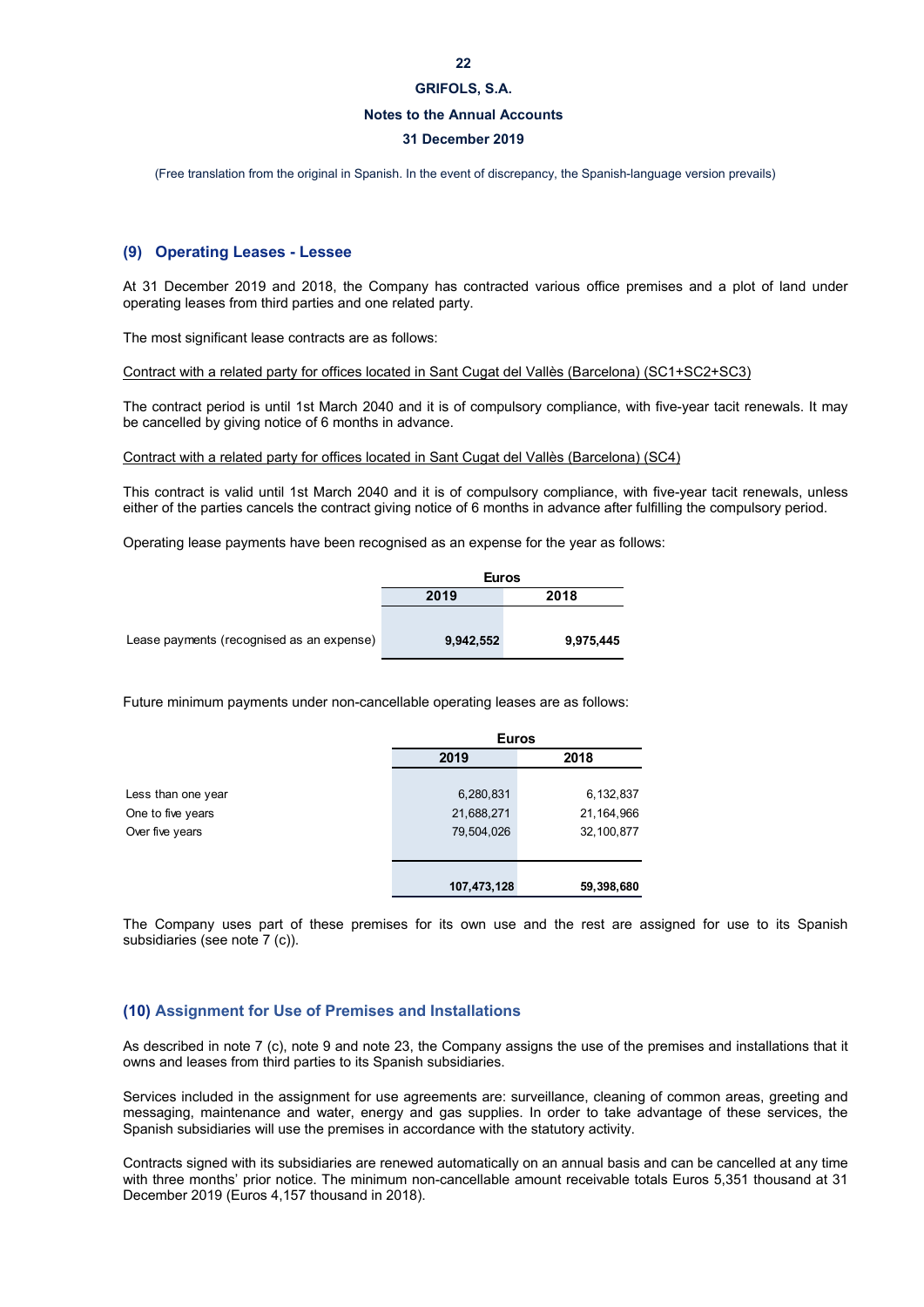#### **Notes to the Annual Accounts**

#### **31 December 2019**

(Free translation from the original in Spanish. In the event of discrepancy, the Spanish-language version prevails)

## **(11) Risk Management Policy**

(a) Financial risk factors

The Company's activities are exposed to various financial risks: market risk (including currency risk, fair value interest rate risk and price risk), credit risk, liquidity risk, and cash flow interest rate risk. The Company's global risk management programme focuses on uncertainty in the financial markets and aims to minimise potential adverse effects on the Company's profits.

The Company's risk management policies are established in order to identify and analyse the risks to which the Company is exposed, establish suitable risk limits and controls, and control risks and compliance with limits. Risk management procedures and policies are regularly reviewed to ensure they take into account changes in market conditions and in the Company's activities. The Company's management procedures and rules are designed to create a strict and constructive control environment in which all employees understand their duties and obligations.

The Group's Audit Committee supervises how management controls compliance with the Group's risk management procedures and policies and reviews whether the risk management policy is suitable considering the risks to which the Group is exposed. This committee is assisted by Internal Audit which acts as supervisor. Internal Audit performs regular and ad hoc reviews of the risk management controls and procedures and reports its findings to the Audit Committee.

(i) Market risk

The Company is not exposed to market risks associated with non-financial assets.

(ii) Currency risk

The Company operates internationally and is therefore exposed to currency risk when operating with foreign currencies, especially with regard to the US Dollar. Currency risk is associated with recognised assets and liabilities, and net investments in foreign operations.

The Company holds several investments in foreign operations, the net assets of which are exposed to currency risk. Currency risk affecting net assets of the Company's foreign operations in US Dollars is mitigated primarily through borrowings in the corresponding foreign currency.

At 31 December 2019 had the US Dollar weakened by 10% against the Euro, with the other variables remaining constant, post-tax profit would have been Euros 37 thousand lower, mainly as a result of converting payables to Group companies (Euros 283 thousand at 31 December 2018).

(iii) Credit risk

The Company's financial assets mainly comprise the trade receivables from and loans to Group companies.

The Company considers that its financial assets are not significantly exposed to credit risk.

(iv) Liquidity risk

The Company applies a prudent policy to cover its liquidity risks based on having sufficient cash, as well as sufficient financing through credit facilities, to settle market positions.

Details of financial liabilities by contractual maturity date are provided in notes 14 and 19 (e).

(v) Cash flow and fair value interest rate risks

Interest rate risk arises on loans extended to Group companies and current and non-current borrowings. Borrowings and loans extended at variable interest rates expose the Company to cash flow interest rate risks. Fixed-rate borrowings expose the Company to fair value interest rate risk.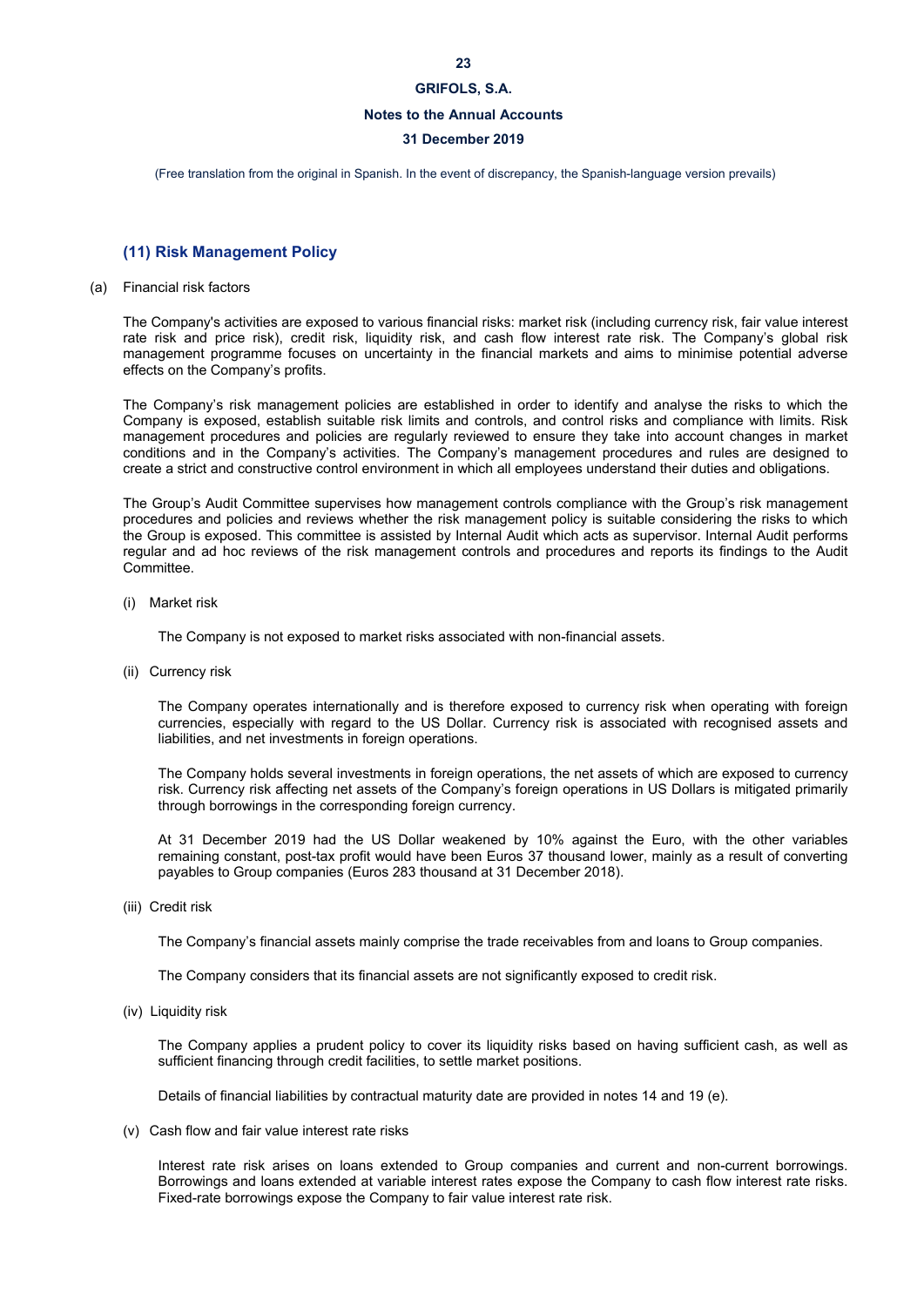#### **Notes to the Annual Accounts**

#### **31 December 2019**

(Free translation from the original in Spanish. In the event of discrepancy, the Spanish-language version prevails)

The objective of the management of interest risk is to achieve a balance in the structure of the debt, keeping part of the external resources issued at a fixed rate and covering part of the variable rate debt extending loans to Group companies.

At 31 December 2019, had interest rates been 100 basis points higher/lower, with the other variables remaining constant, post-tax profit would have been Euros 1,859 thousand lower/higher, mainly because of higher borrowing costs on variable interest debt (Euros 1,245 thousand at 31 December 2018).

## **(12)Investments in Equity Instruments of Group Companies and Associates**

Details of investments in equity instruments of Group companies are as follows:

| <b>Euros</b>   |                |  |
|----------------|----------------|--|
| 2019           | 2018           |  |
| Non-current    | Non-current    |  |
|                |                |  |
|                | 3,287,312,325  |  |
| (18, 724, 826) | (16, 484, 094) |  |
| 2,400,917,024  | 3,270,828,231  |  |
| 2,400,917,024  | 3,270,828,231  |  |
|                | 2,419,641,850  |  |

#### **During 2019 the following main changes to Company investments in equity instruments took place:**

- In 2015, for the annual bonus of certain eligible employees, the Group set up a Restricted Share Unit Retention Plan (hereinafter RSU plan) (see note 16). In 2019 the bonuses accrued in the RSU plan during the period were recognised as an investment by the Company in those subsidiaries with employees adhering to this plan, as it is considered as a contribution from the shareholder totalling Euros 4,853 thousand.
- Grifols, S.A. has forgiven two loans to Progenika Biopharma, S.A. The first loan of Euros 7.5 million was on the 27 February 2019. The second loan of US Dollars 5 million was forgiven on the same date.
- Grifols Worldwide Operations, Ltd. Made a distribution in kind to Grifols, S.A. This involved transferring 49% of Interstate Blood Bank, Inc (IBBI) (Plasma Biological Services, LLC, PBS Acquisition Corp., Bio Blood Components, Inc) shares. The carrying amount recognised in Grifols, S.A. amounts to US Dollars 104 million (Euros 90 million).
- As part of the Group's reorganization, Grifols, S.A. has made a contribution in kind to Grifols Shared Services North America, Inc, transferring all IBBI group shares mentioned above. The contribution in kind was registered at the carrying amount of the transferred investment. The transaction amounted to US Dollars 104 million (equivalent to Euros 90 million). This transaction was recorded on the 1 July 2019.
- Distribution in kind (loan with Grifols Brasil, Lda) from Grifols Worldwide Operations, Ltd to Grifols, S.A. on 31 July 2019. The contribution was recognised at carrying amount. An amount of Euros 9 million has been recognised for this transaction. With date 1 October 2019 two loans were forgiven incrementing the amount of the investing of Grifols Brasil in Euros 8,793 thousand.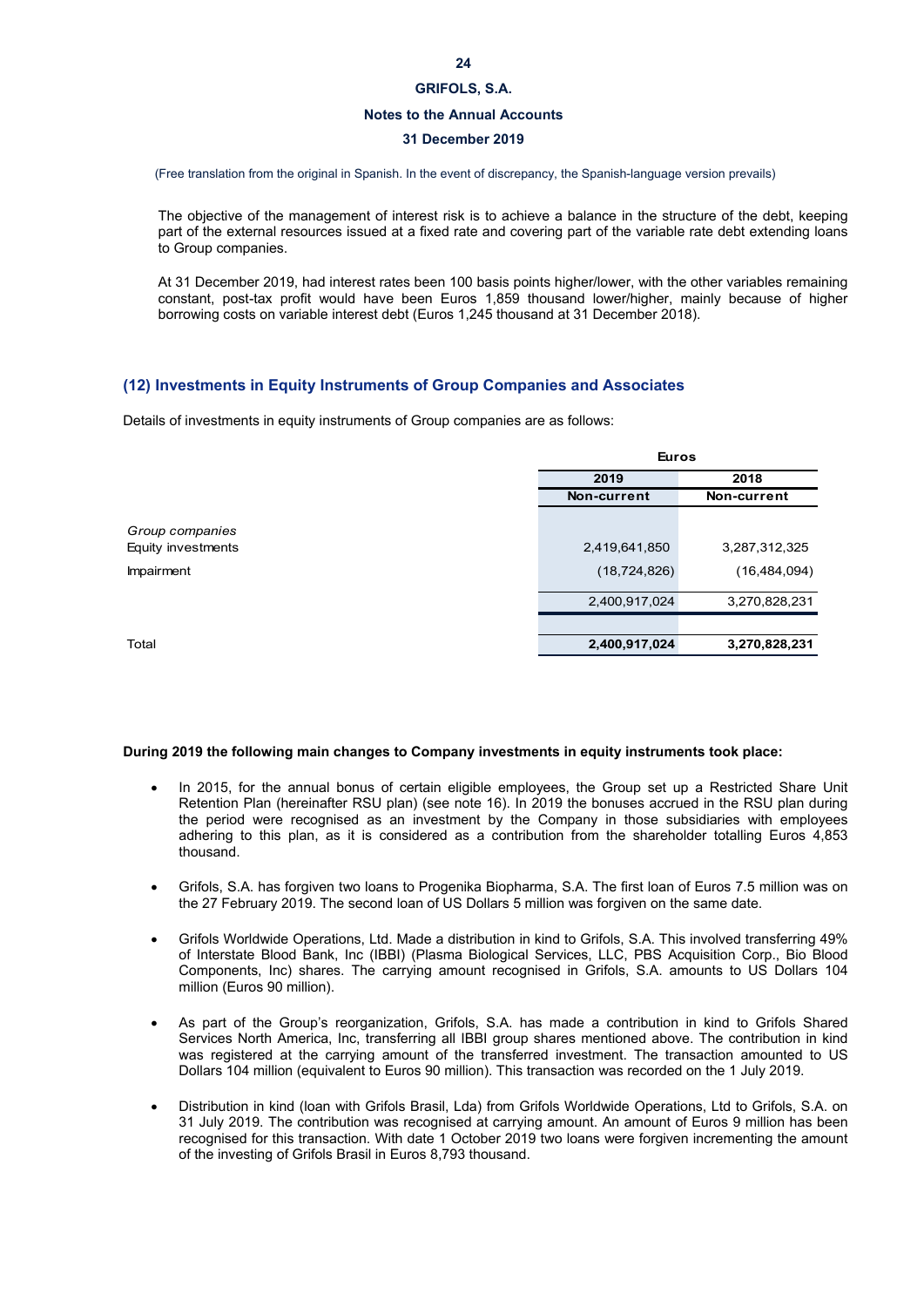#### **Notes to the Annual Accounts**

## **31 December 2019**

(Free translation from the original in Spanish. In the event of discrepancy, the Spanish-language version prevails)

- On 2 December 2019 Grifols Worldwide Operations, Ltd. distributed an interim dividend of US Dollars 100 million. A portion of this amount should be recognised as a reduction in the investment as it represents a recovery of part of the investment cost. The portion recognised as a reduction in the investment amounts US Dollars 15 million (Euros 13 million).
- 45% of the participating loan that Grifols Worldwide Operations, Ltd had with Diagnostic Grifols, S.A. had been transferred to Grifols, S.A. (equivalent to Euros 26,230 thousand). The remaining 55% of the participating loan has been transferred to Grifols Shared Services North America, Inc for an amount of Euros 32,060 thousand. Subsequently, a contribution in kind is made to Grifols Diagnostic Solution for the value of the loan.
- Grifols Group aims to reinforce its presence in China. In March 2019, Grifols Group entered into a shares exchange agreement with Shanghai RAAS Blood Products Co. Ltd. (hereinafter SRAAS), through which Grifols Group should deliver 90 shares of its US subsidiary Grifols Diagnostic Solutions Inc. (GDS) (representing 45% of the economic rights and 40% of the voting rights), and in exchange for 1,766 million of SRAAS shares (representing 26.2% of the share capital). Thus, such transaction does not entail a cash flow movement.

The exchange ratio determined upon that date, was estimated using the stock price for SRAAS and discounted cash flows and market multiples for GDS.

Grifols Group will retain the control of GDS through the retention of the 55% of the economic rights and 60% of the voting rights.

As of 30 September 2019, the Grifols Group obtained the authorization from the US agency, "Committee on Foreing Investment in the United States" (CFIUS) and on 13 November 2019, Shanghai RAAS Blood Products, Co. Ltd. obtained the authorization from the Chinese Securities Regulatory Commission (CRSC).

As of 31 December 2019, Grifols, S.A. delivered 90 shares of its subsidiary GDS in exchange of an equity instrument in an associated company (equivalent to 1,766 million of SRAAS shares) because at that date no shares of SRAAS were received. Such contractual right has been classified as an available for sale financial asset.

As a result of the operation described, the Company has recognized under the heading "Other current financial assets" the contractual right classified as an available-for-sale asset amounting to Euros 1,717 million for the fair value of the share delivered, recording a result in the income statement of Euros 807 million for the difference between the mentioned value and the book value of the share delivered.

Finally, the directly attributable costs to the future acquisition of SRAAS were recognized as a Current Asset amounting to EUR 12 million as of 31st December 2019 and are presented under chapter "Prepayments for current assets". Subsequently, such costs will be included in the initial carrying amount at the date of acquisition of SRAAS.

#### **During 2018 the following main changes to Company investments in equity instruments took place:**

• In 2015, for the annual bonus of certain eligible employees, the Group set up a Restricted Share Unit Retention Plan (hereinafter RSU plan) (see note 16). In 2018 the bonuses accrued in the RSU plan during the period were recognised as an increase to the investment by the Company in those subsidiaries with employees adhering to this plan, as it is considered as a contribution from the shareholder totalling Euros 3,755 thousand.

• In 2018 Progenika Biopharma, S.A.'s shares were transferred through a distribution in kind at 31 December 2018 with a carrying amount of US Dollars 76,982,493 (Euros 67,724,547). Additionally, Grifols Diagnostics Solutions has transferred two participating loans granted to Progenika Biopharma, S.A. for a total of US Dollars 11,900,332 (Euros 10,487,221) as principal and US Dollars 1,511,917 (Euros 1,321,266) as interest. An amount of Euros 79,523,834 was recognised in the Company's reserves related to the investment in Progenika Biopharma,S.A..

• The Company has subscribed to an increase in the capital of Laboratorios Grifols, S.A. contributing an amount of Euros 18,000 thousand.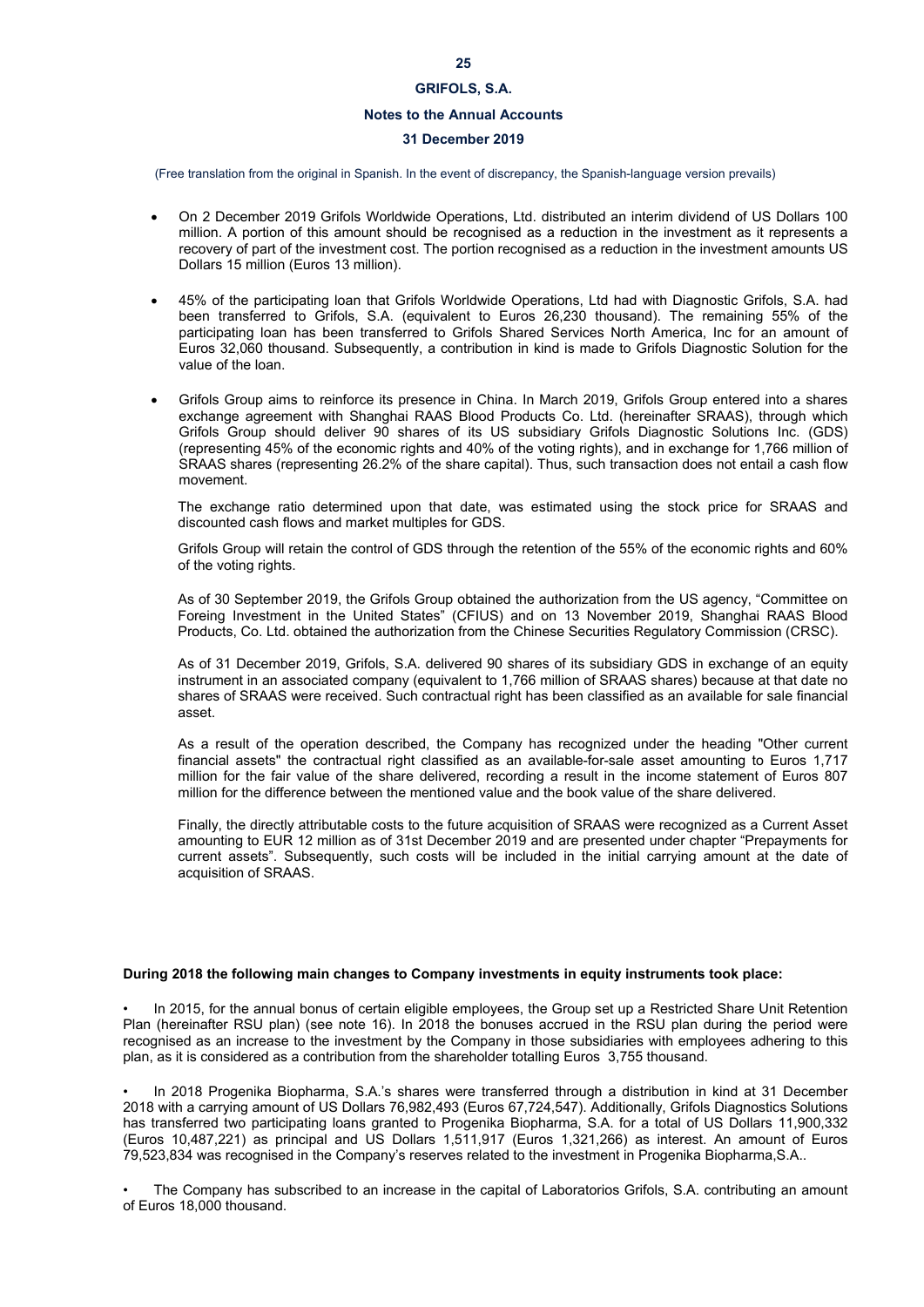## **GRIFOLS, S.A. Notes to the Annual Accounts**

#### **31 December 2019**

#### (Free translation from the original in Spanish. In the event of discrepancy, the Spanish-language version prevails)

• In January 2018 the Company acquired a 50% interest in Aigües Minerals de Vilajuïga S.A. involving the purchase of 37,500 shares. From the total amount of shares, 37,499 were acquired by Grifols, S.A. and 1 share was acquired by Grifols International, S.A.. The total price amounts to Euros 549,985 for Grifols,S.A. and Euros 15 for Grifols International, S.A.. As a result of this new share acquisition, Aigües Minerals de Vilajuïga, S.A. now forms part of the Group. During 2018 the Company has recognised impairment of Euros (549,985) on the investment based on an analysis of its recoverability.

• In December 2018 Grifols Diagnostic Solutions transferred Singulex shares to Grifols, S.A. through a distribution in kind. The fair value at 31 December 2018 totals US Dollars 50 million (Euros 43,987 thousand). The transfer of three loan agreements took place with Grifols Diagnostics Solutions as a lender and Singulex as the borrower for a total amount of US Dollars 35,849,289 (Euros 31,538,039) as principal and US Dollars 1,988,448 (Euros 1,749,316) as interest. The second transaction was carried out between Grifols, S.A. and Grifols Shared Services North America Inc., with a transfer of shares through a capital contribution. The fair value of Singulex shares and loans has been recognised in the Company as a dividend amounting to Euros 77,274,335.

(a) Investments in Group companies

Details of investments in Group companies are provided in Appendix I.

Subsidiaries' activities comprise the following:

- Industrial activity: consisting of the manufacture, preparation and sale of therapeutic products and other pharmaceutical specialities, particularly hemoderivatives and parenteral solutions, reagents, chemical products for use in laboratories and healthcare centres, and medical-surgical materials, equipment and instruments; the collection and analysis of products of biological origin, and the procurement of human plasma.

- Commercial activity: consisting primarily of the marketing of products manufactured by the industrial Group companies.

- Service activity: comprising the management of business trips for Group companies, the preparation and implementation of engineering projects for both the Group and third parties, and the rendering of centralised services such as accounting, human resources, marketing, etc. This activity also includes the reinsurance of the Group's insurance policies.

The percentage ownerships included in Appendix I reconcile with the voting rights the Company has in its subsidiaries, except for: Grifols Thailand, Ltd. (48% ownership) and Grifols Malaysia Sdn Bhd (30% ownership), in which the Company has majority voting rights through the type of shares it holds in Grifols Thailand, Ltd and a contract entered into with the other shareholder and the pledging of this shareholder's shares in Grifols Malaysia.

(i) Foreign currency

The functional currencies of foreign operations are the currencies of the countries in which they are domiciled, except for Grifols Worldwide Operations Limited, the functional currency of which is the US Dollar.

#### (b) Other Information

The subsidiaries have been audited/reviewed by the associates of KPMG International in the countries in which they are domiciled, with the exception of Grifols Argentina, S.A. (audited by Alexia Consulting group, S.R.L.) and Grifols Polska Sp.z.o.o. (audited by PKF Consult).

VCN Biosciencies, S.L., Kiro Grifols, S.L., Grifols Japan K.K., Grifols Switzerland A.G, Grifols Diagnostic Equip Taiwan, Ltd and Aigües Minerals de Vilajuïga, S.A., Interstate Blood Bank, Inc., Biotest US Corporation, Biomat USA South, Inc. and Grifols Pharmaceutical Technology Co., Ltd. Beijing Branch have not been audited.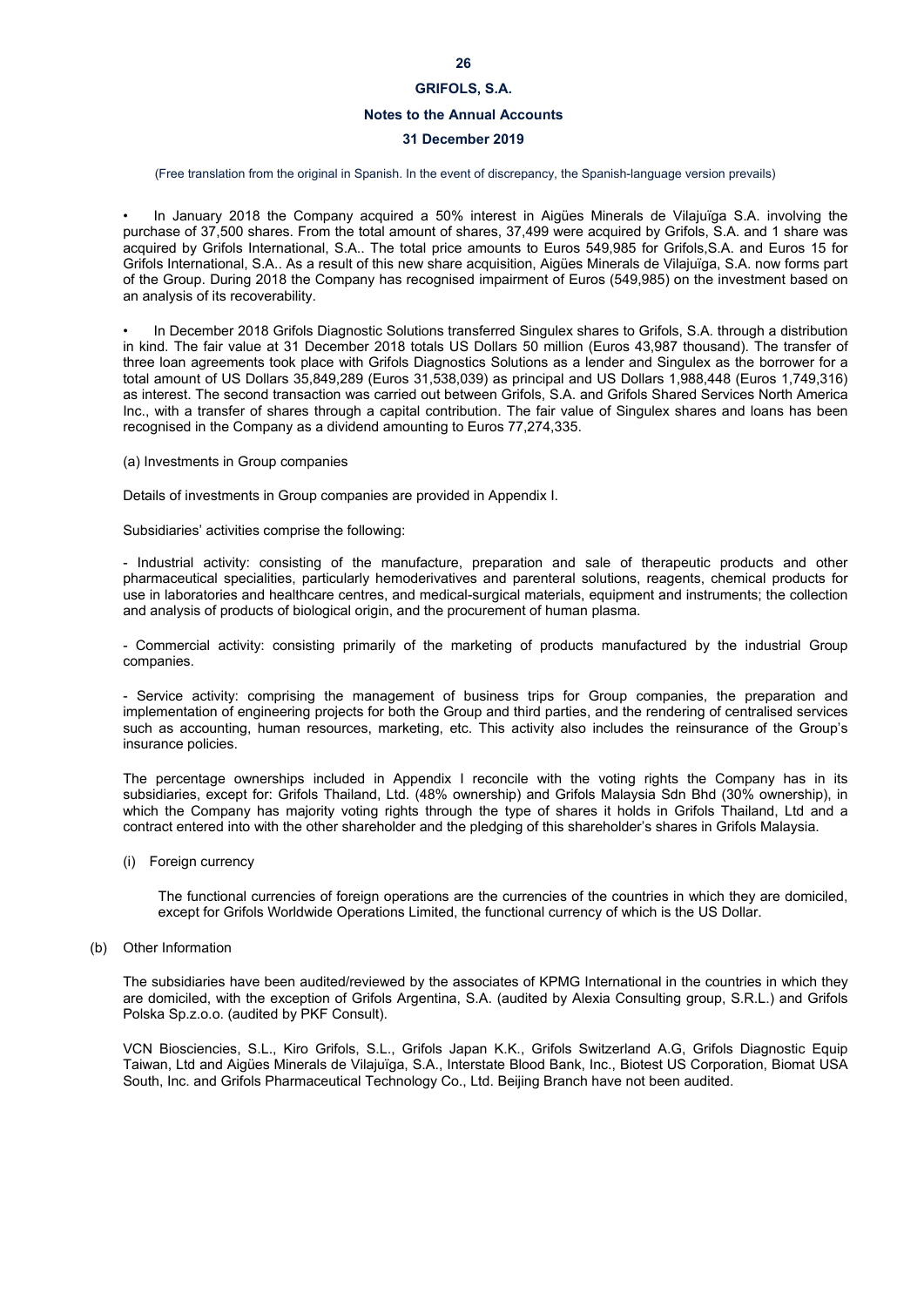## **Notes to the Annual Accounts**

## **31 December 2019**

(Free translation from the original in Spanish. In the event of discrepancy, the Spanish-language version prevails)

## **(13)Financial Assets by Category**

## (a) Classification of financial assets by category

The classification of financial assets by category and class and a comparison of the fair value and the carrying amount are provided in Appendix II.

(i) Net losses and gains by category of financial asset

Net losses and gains by category of financial asset are as follows:

|                                                                                                              | <b>Euros</b>             |                                                  |                                    |
|--------------------------------------------------------------------------------------------------------------|--------------------------|--------------------------------------------------|------------------------------------|
| 2019                                                                                                         | Loans and<br>receivables | <b>Available for</b><br>sale financial<br>assets | <b>Total</b>                       |
| Finance income at amortised cost, Group companies<br>Finance income at amortised cost<br>Profit for disposal | 72,454,130<br>3.783      | $- -$<br>$- -$<br>807,651,582                    | 72,454,130<br>3,783<br>807,651,582 |
| Net gains in profit and loss                                                                                 | 72,457,913               | 807,651,582                                      | 880,109,495                        |
| Total                                                                                                        | 72,457,913               | 807,651,582                                      | 880,109,495                        |

|                                                                                       | <b>Euros</b>             |                     |
|---------------------------------------------------------------------------------------|--------------------------|---------------------|
| 2018                                                                                  | Loans and<br>receivables | <b>Total</b>        |
| Finance income at amortised cost, Group companies<br>Finance income at amortised cost | 52,115,757<br>3,122      | 52,115,757<br>3,122 |
| Net gains in profit and loss                                                          | 52,118,879               | 52,118,879          |
| Total                                                                                 | 52,118,879               | 52,118,879          |

## **(14)Investments and Trade Receivables**

(a) Investments in Group companies

Details of investments in Group companies and related parties are as follows: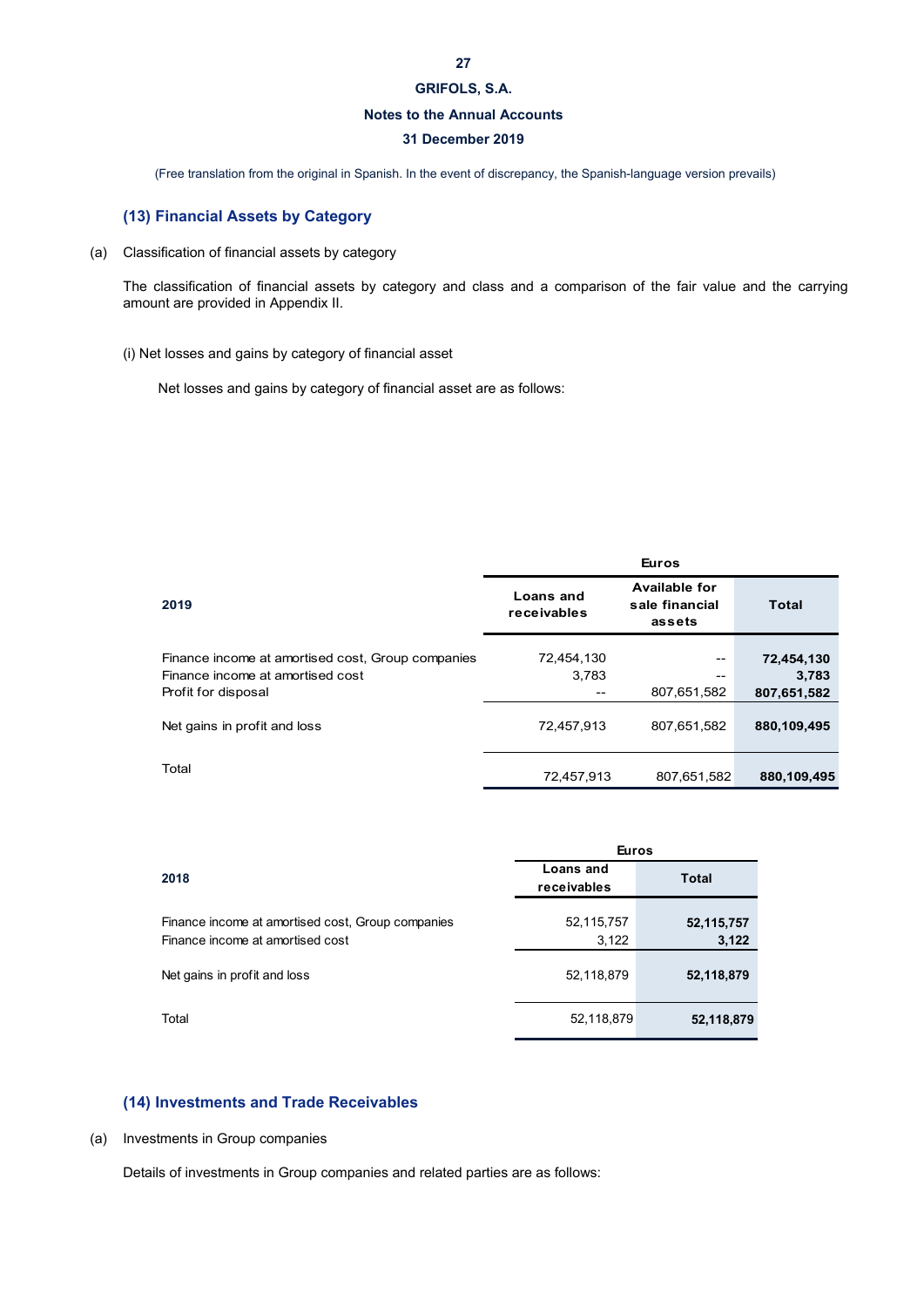#### **Notes to the Annual Accounts**

## **31 December 2019**

(Free translation from the original in Spanish. In the event of discrepancy, the Spanish-language version prevails)

|                                   |               | <b>Euros</b> |               |            |
|-----------------------------------|---------------|--------------|---------------|------------|
|                                   | 2019          |              | 2018          |            |
|                                   | Non-current   | Current      | Non-current   | Current    |
| Group                             |               |              |               |            |
| Loans                             | 7,215,503,793 | 13,600,000   | 1,593,426,692 | 57,813,083 |
| Receivables, tax effect (note 21) |               | 20,910,486   |               | 31,253,153 |
| <b>Interest</b>                   |               | 2,435,815    |               | 2,142,790  |
| Total                             | 7,215,503,793 | 36,946,301   | 1,593,426,692 | 91,209,026 |

At 31 December 2019 the Company has several loans with Group companies. The most significant loans are:

- a) Two participative loans with a Group company at a market interest rate, not due date establish and an amount of Euros 3,194 million.
- b) Loans amounting Euros 4,025 million at a market interest rate (see Appendix VI).

At 31 December 2018 the Company had three loans with Group companies. The two most significant loans amount Euros 1,607,000 thousand (see Appendix VI), with due date 2023 and 2025 at a market interest rate. The third loan amount Euros 10,487 thousand with a due date in 2019.

At 31 December 2019 the Company has a balance of Euros 104 thousand (Euros 21,847 thousand in 2018) corresponding to cash pooling accounts with Group companies (see note 19 (b)). These receivables accrue interest at a rate of 4.33% (interest rate on the Group senior loan plus a spread of 0.75%) and they fall due in 2027 (5.37% interest rate on the Group senior loan plus a spread of 0.75% and falling due in 2025 at 31 December 2018).

## (b) Investments

Details of investments are as follows:

|                                                           | <b>Euros</b>                          |                        |                    |                |
|-----------------------------------------------------------|---------------------------------------|------------------------|--------------------|----------------|
|                                                           | 2019                                  |                        | 2018               |                |
|                                                           | Non-current                           | <b>Current</b>         | Non-current        | Current        |
| Other current financial assets<br>Deposits and guarantees | $\overline{\phantom{m}}$<br>1,641,525 | 1,727,428,024<br>4,856 | $- -$<br>1,622,650 | $- -$<br>4,306 |
| Total                                                     | 1,641,525                             | 1,727,432,880          | 1,622,650          | 4,306          |

At 31 December 2019 and 2018, Euros 832 thousand of guarantees and deposits are associated with leases with Centurion Real Estate S.A (formerly Scranton Enterprises B.V.), a related party of Grifols S.A. (see note 23) and Euros 559 thousand correspond to leases arranged with a Group company.

"Other current financial assets" includes an amount of euros 1,717 million corresponding to 26.2% shares in Shanghai RAAS Blood Products Co. Ltd. pending to be received (see note 12).

#### (c) Trade and other receivables

Details of trade and other receivables are as follows: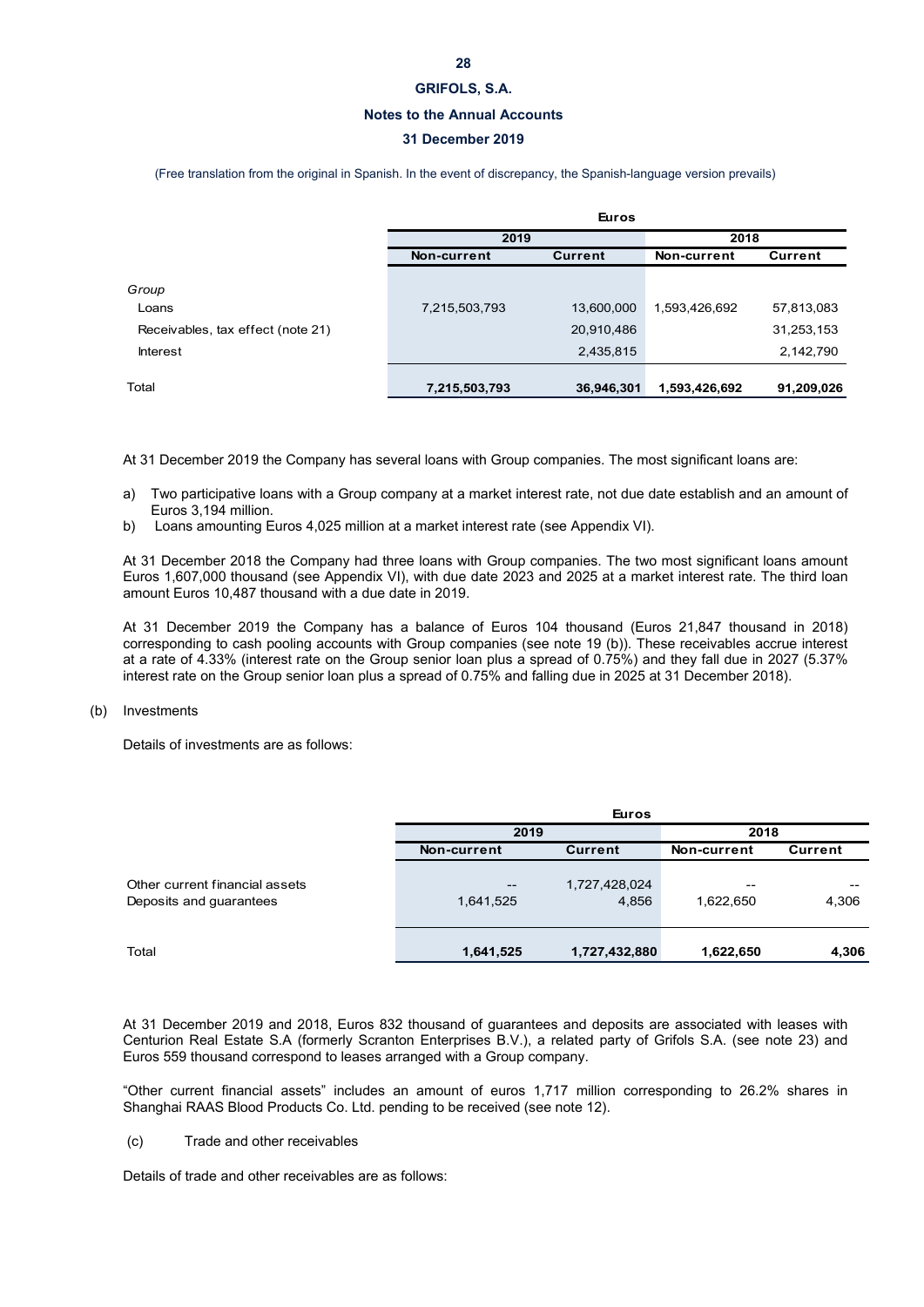## **Notes to the Annual Accounts**

## **31 December 2019**

(Free translation from the original in Spanish. In the event of discrepancy, the Spanish-language version prevails)

|                                            | 2019           | 2018           |
|--------------------------------------------|----------------|----------------|
|                                            | <b>Current</b> | <b>Current</b> |
|                                            |                |                |
| Group                                      |                |                |
| Trade receivables (note 23)                | 45,736,628     | 19,526,804     |
| Unrelated parties                          |                |                |
| Trade receivables                          | 2,636,448      | 874.963        |
| Other receivables                          | 337,758        | 378,527        |
| Personnel                                  | 178,293        | 173,455        |
| Taxation authorities, income tax (note 21) | 5,681,793      | 25.911.844     |
| Public entities, other (note 21)           | 3,707,308      | 11,419,949     |
|                                            |                |                |
| Total                                      | 58,278,228     | 58,285,542     |

At 31 December 2019 and 2018 public entities, other predominantly comprise recoverable value added tax. The Company files consolidated VAT and income tax returns.

## (d) Amounts denominated in foreign currencies

Details of monetary financial assets denominated in foreign currencies are as follows:

|                                                                    |                  | <b>Euros</b> |              |
|--------------------------------------------------------------------|------------------|--------------|--------------|
| 2019                                                               | <b>US Dollar</b> | <b>Other</b> | <b>Total</b> |
|                                                                    |                  |              |              |
| Trade and other receivables                                        |                  |              |              |
| Trade receivables - current                                        | 150,624          |              | 150,624      |
| Trade receivables from Group companies and<br>associates - current | 921,895          |              | 921,895      |
| Other receivables                                                  | 4,241            | 1,168        | 5,409        |
| Investments in Group companies and others                          |                  |              |              |
| associates, current                                                |                  |              |              |
| Other financial assets                                             | 10,690,423       |              | 10,690,423   |
| Total current financial assets                                     | 11,767,183       | 1,168        | 11,768,351   |
| Total financial assets                                             | 11,767,183       | 1,168        | 11,768,351   |
|                                                                    |                  | <b>Euros</b> |              |
| 2018                                                               | <b>US Dollar</b> | Other        | <b>Total</b> |
|                                                                    |                  |              |              |
| Trade and other receivables                                        |                  |              |              |
| Trade receivables - current                                        | 147,664          |              | 147,664      |
| Trade receivables from Group companies and<br>associates - current | 860,756          | 112          | 860,868      |
| Other receivables                                                  | 8,246            | 1,631        | 9,877        |

| Total current financial assets | 1.016.666 | 1.743 | 1.018.409 |
|--------------------------------|-----------|-------|-----------|
| Total financial assets         | 1,016,666 | 1.743 | 1,018,409 |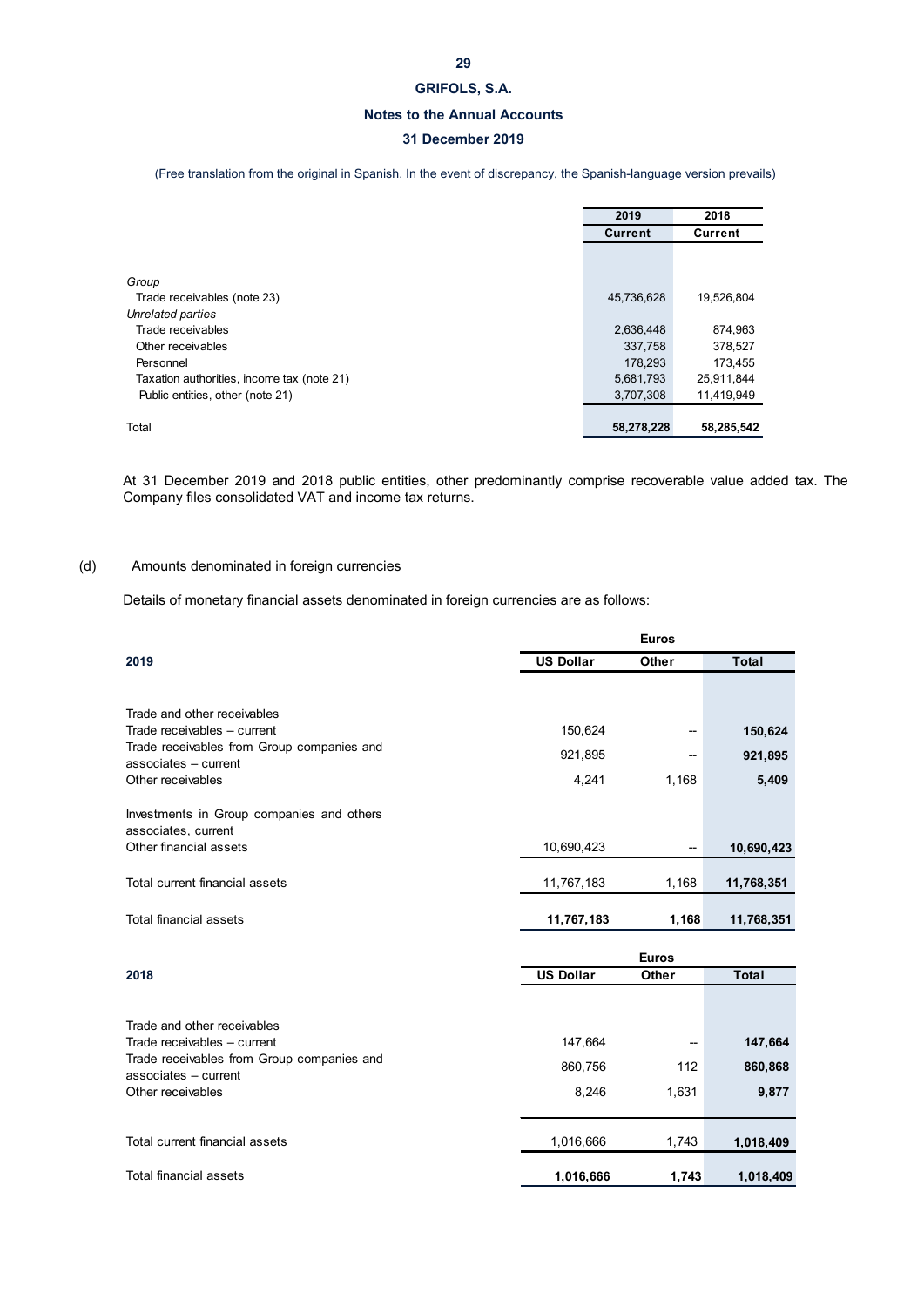**Notes to the Annual Accounts** 

#### **31 December 2019**

(Free translation from the original in Spanish. In the event of discrepancy, the Spanish-language version prevails)

Details of exchange differences recognised in profit or loss on financial instruments, distinguishing between settled and outstanding transactions, are as follows:

|                                                  | <b>Euros</b>   |             |           |             |
|--------------------------------------------------|----------------|-------------|-----------|-------------|
|                                                  |                | 2019        |           | 2018        |
|                                                  | <b>Settled</b> | Outstanding | Settled   | Outstanding |
|                                                  |                |             |           |             |
| Investments in Group companies                   |                |             |           |             |
| Loans to Group companies                         | (635, 918)     |             | (1, 413)  | (31, 658)   |
| Total non-current financial assets               | (635, 918)     |             | (1, 413)  | (31, 658)   |
| Trade and other receivables                      |                |             |           |             |
| Trade receivables - current                      | (20, 079)      | (147, 817)  | (19, 174) | 19,464      |
| Trade receivables from Group companies - current |                | (14, 546)   |           | (6, 247)    |
| <b>Current investments</b>                       |                |             |           |             |
| Loans to Group companies                         | 8,475          |             | 39,092    |             |
| Total current financial assets                   | (11,604)       | (162, 363)  | 19,918    | 13,217      |
| Total financial assets                           | (647, 522)     | (162, 363)  | 18,505    | (18, 441)   |

## **(15)Prepayments**

At 31 December 2019 and 2018, prepayments include insurance and maintenance prepayments. Moreover, at 31 December 2019 it includes advanced payments of expenses for the Shanghai RAAS transaction (Euros 12 millions) (see note 12).

## **(16)Equity**

Details of equity and movement during the year are shown in the statement of changes in equity.

(a) Capital

At 31 December 2019 and 2018 the share capital of Grifols S.A. amounts to Euros 119,603,705 and is represented by:

 - Class A shares: 426,129,798 ordinary shares of Euros 0.25 par value each, subscribed and fully paid and of the same class and series, and which are ordinary shares of the Company

 - Class B shares: 261,425,110 non-voting preference shares of Euros 0.05 par value each, of the same class and series, and with the preferential rights set forth in the Company's by-laws.

The main characteristics of the Class B shares are as follows:

- Each Class B share entitles its holder to receive a minimum annual preferred dividend out of the distributable profits at the end of each year equal to Euros 0.01 per Class B share provided that the aggregate preferred dividend does not exceed the distributable profits for that year and a distribution of dividends has been approved by the Company's shareholders. This preferred dividend is not cumulative if sufficient distributable profits are not obtained in the period.
- Each Class B share holder is entitled to receive, in addition to the above-mentioned preferred dividend, the same dividends and other distributions as for one Grifols ordinary share.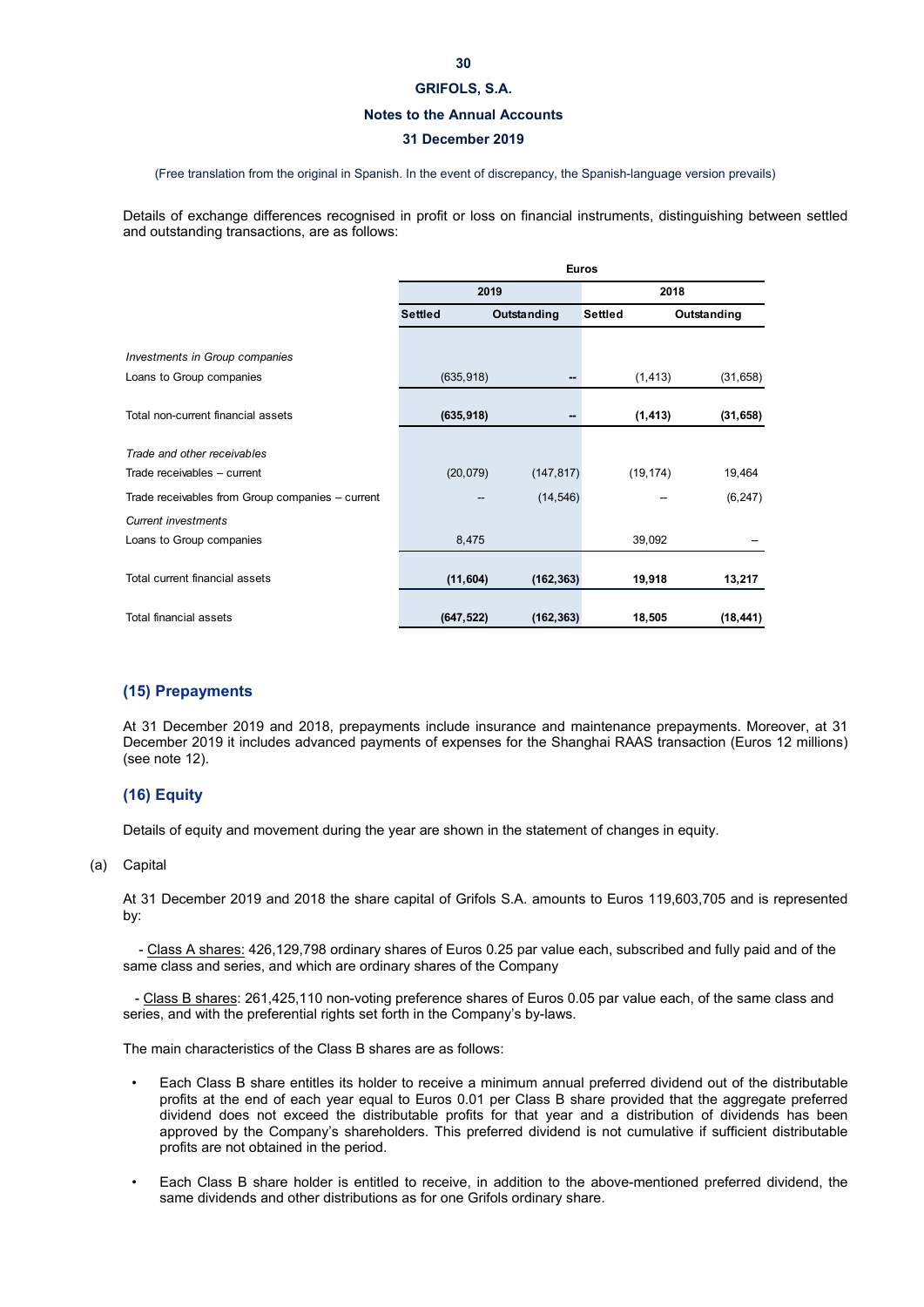#### **Notes to the Annual Accounts**

## **31 December 2019**

(Free translation from the original in Spanish. In the event of discrepancy, the Spanish-language version prevails)

- Each Class B share entitles the holder to its redemption under certain circumstances, if a takeover bid for all or part of the shares in the Company has been made, except if holders of Class B shares have been entitled to participate in the bid on the same terms as holders of Class A shares. The redemption terms and conditions reflected in the Company's by-laws limit the amount that may be redeemed, requiring that sufficient distributable reserves be available, and limit the percentage of shares to be redeemed in line with the ordinary shares to which the bid is addressed.
- In the event the Company were to be wound up and liquidated, each Class B share entitles the holder to receive, before any amounts are paid to holders of ordinary shares, an amount equal to the sum of (i) the par value of the Class B share, and (ii) the share premium paid for the Class B share when it was subscribed. In addition to the Class B liquidation preference amount, each holder is entitled to receive the same liquidation amount that is paid for each ordinary share. These shares are freely transferable.

The Company's knowledge of its shareholders is based on information provided voluntarily or in compliance with applicable legislation. According to the information available to the Company, there are no interests higher than 10% with voting rights at 31 December 2019 and 2018.

(b) Share premium

This reserve is freely distributable.

(c) Reserves

Details of reserves and movement during the year are shown in Appendix III.

During 2018 the Company settled the 2015 RSU plan causing an increase of Euros 318,879 in reserves. In 2019 the Company has settled the 2016 RSU plan leading to a rise of Euros 535,405 in reserves.

(i) Legal reserve

The legal reserve has been appropriated in compliance with article 274 of the Spanish Companies Act, which requires that companies transfer 10% of profits for the year to a legal reserve until this reserve reaches an amount equal to 20% of share capital. At 31 December 2019 and 2018, the legal reserve represents 20% of share capital.

The legal reserve is not distributable to shareholders and if it is used to offset losses, in the event that no other reserves are available, the reserve must be replenished with future profits.

(ii) Treasury stock and reserve for Company shares

At the ordinary general meeting held on 29 May 2015 the shareholders of the Company agreed to authorise the acquisition of a maximum of treasury stock equivalent to 10% of the Company's share capital at a minimum price equal to the par value of shares and a maximum equal to the price quoted on the stock exchange on the date of acquisition or, where applicable, the price authorised by the Spanish National Securities Market Commission.

This acquisition has been authorised for a period of five years from the date this decision was taken. Shares acquired may be handed over to the Group's employees or directors either directly or as a result of them exercising share options they may hold.

At 31 December 2019 and 2018 the Company does not have any Class A treasury stock.

Movement in Class B treasury stock during 2019 and 2018 was as follows: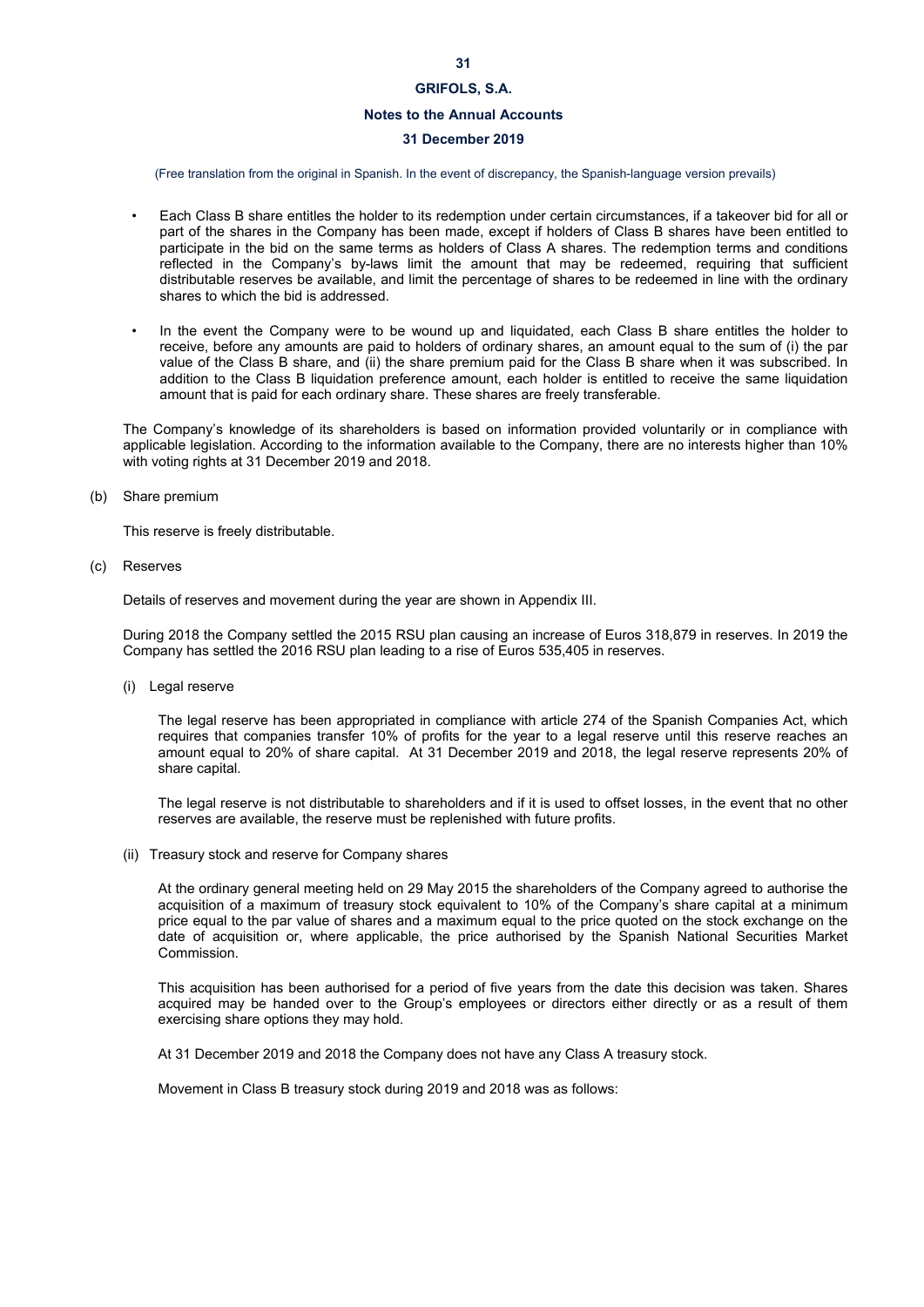#### **Notes to the Annual Accounts**

## **31 December 2019**

(Free translation from the original in Spanish. In the event of discrepancy, the Spanish-language version prevails)

|                             |                       | <b>Euros</b>   |
|-----------------------------|-----------------------|----------------|
|                             | Number of             |                |
|                             | <b>Class B shares</b> | <b>Nominal</b> |
|                             |                       |                |
| Balance at 1 January 2018   | 4.297.806             | 62,422,309     |
| Disposals of Class B shares | (479, 355)            | (6,981,099)    |
| Balance at 31 December 2018 | 3,818,451             | 55,441,210     |
| Disposals of Class B shares | (403, 399)            | (5,857,069)    |
| Balance at 31 December 2019 | 3,415,052             | 49,584,141     |

In March 2018 the Group delivered 480,661 treasury stocks (Class B shares) to eligible employees as compensation for the Restricted Share Unit Retention Plan, of which 193,606 treasury stocks were given to Company employees (see note 16 (d)).

In March 2019 the Group delivered 403,339 treasury stocks (Class B shares) to eligible employees as compensation for the Restricted Share Unit Retention Plan, of which 186,814 treasury stocks were given to Company employees (see note 16 (d)).

The Company held Class B treasury stock equivalent 0.5% of its capital at 31 December 2019 (0.6% at 31 December 2018).

(iii) Differences on redenomination of capital to Euros

This reserve is not distributable.

(iv) Voluntary reserves

These reserves are freely distributable.

(d) Other own equity instruments

For the annual bonus, the Group has set up a Restricted Share Unit Retention Plan (RSU Plan), for certain employees. Under this plan, employees can choose to receive up to 50% of their yearly bonus as non-voting Class B ordinary shares (Grifols Class B Shares) or Grifols American Depositary Shares (Grifols ADS), and the Company will match this with an additional 50% in RSU.

Grifols Class B Shares and Grifols ADS are valued at bonus grant date.

These RSU will have a vesting period of two years and one day and, subsequently, they will be exchanged for Grifols Class B Shares or Grifols ADS (American Depositary Share representing 1 Class B Share).

If an eligible employee leaves the Company or is terminated with cause before the vesting period, they will not be entitled to the additional RSU.

At 31 December 2018, the Company settled the 2015 RSU plan for an amount of Euros 6,662 thousand, of which 2,681 thousand were from the Company.

At 31 December 2019, the Company has settled the 2016 RSU plan for an amount of Euros 5,652 thousand, of which 2,715 thousand are from the Company.

Because this commitment is settled in shares, it is recognised in equity and it totals Euros 12,498 thousand at 31 December 2019 (Euros 12,652 thousand in 2018).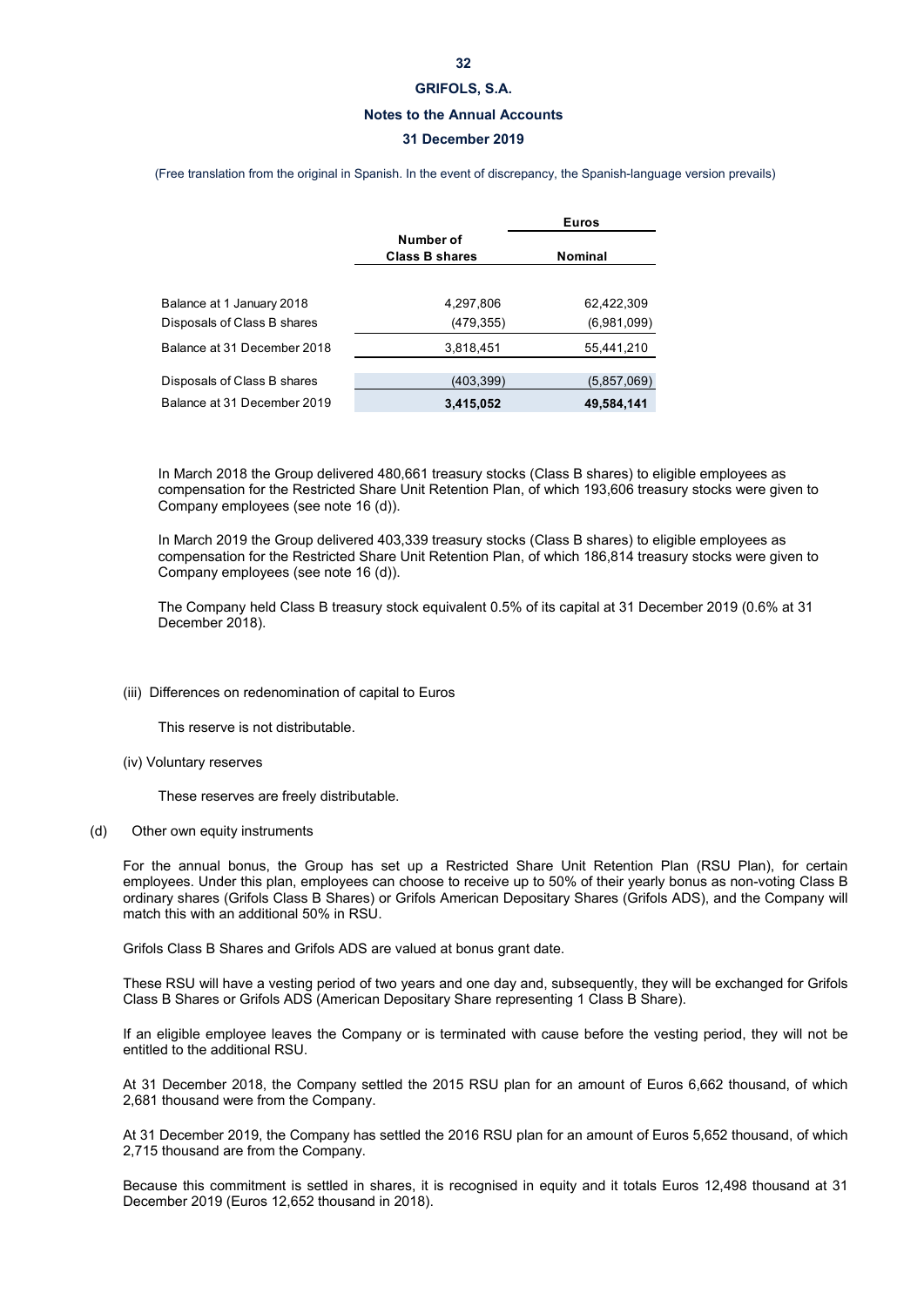#### **Notes to the Annual Accounts**

#### **31 December 2019**

(Free translation from the original in Spanish. In the event of discrepancy, the Spanish-language version prevails)

#### **(17)Other Provisions, Other Guarantees with Third Parties and Other Contingent Liabilities**

#### (a) Contingencies

Contingent liabilities for bank and other guarantees are disclosed in note 19. The Company does not expect any significant liabilities to arise from these guarantees.

In the event of a takeover, the Company has agreements with 24 employees/directors whereby they can unilaterally rescind their employment contracts with the Company and are entitled to termination benefits ranging from two to five years' salary.

The Company has three contracts with three members of Senior management who will receive a termination benefit ranging from one to two years' salary, depending on the circumstances.

## **(18)Financial Liabilities by Category**

## (a) Classification of financial liabilities by category

The classification of financial liabilities by category and class and a comparison of the fair value with the carrying amount are provided in Appendix IV.

(i) Net losses and gains by financial liability category

Net losses and gains by financial liability category are as follows:

|                                                                                                    | <b>Euros</b>                    |                                 |
|----------------------------------------------------------------------------------------------------|---------------------------------|---------------------------------|
| 2019                                                                                               | Debts and payables              | <b>Total</b>                    |
| Finance costs at amortised cost, third parties<br>Finance costs at amortised cost, Group companies | (62, 480, 880)<br>(100,006,175) | (62, 480, 880)<br>(100,006,175) |
| Net losses in profit and loss                                                                      | (162, 487, 055)                 | (162, 487, 055)                 |
| Total                                                                                              | (162, 487, 055)                 | (162, 487, 055)                 |
|                                                                                                    |                                 | <b>Euros</b>                    |
|                                                                                                    |                                 |                                 |

| 2018                                                                                               | Debts and payables               | Total                            |
|----------------------------------------------------------------------------------------------------|----------------------------------|----------------------------------|
| Finance costs at amortised cost, third parties<br>Finance costs at amortised cost, Group companies | (50, 836, 915)<br>(86, 972, 977) | (50, 836, 915)<br>(86, 972, 977) |
| Net losses in profit and loss                                                                      | (137, 809, 892)                  | (137, 809, 892)                  |
| Total                                                                                              | (137, 809, 892)                  | (137, 809, 892)                  |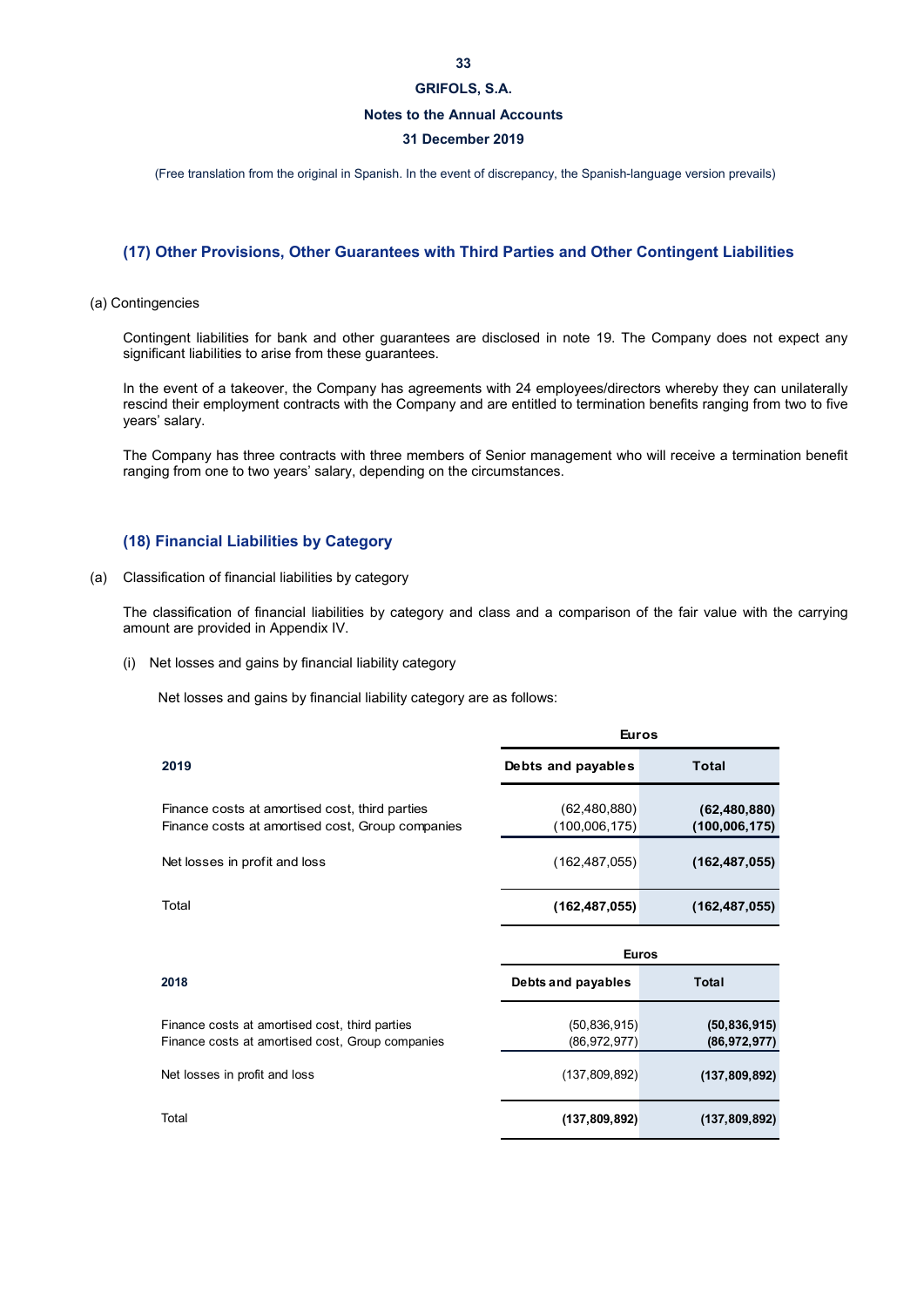# **34**

# **GRIFOLS, S.A.**

## **Notes to the Annual Accounts**

## **31 December 2019**

(Free translation from the original in Spanish. In the event of discrepancy, the Spanish-language version prevails)

### **(19)Payables and Trade Payables**

#### (a) Group companies and associates

Details of Group companies and associates are as follows:

|                                |                   | <b>Euros</b>             |               |                |  |  |
|--------------------------------|-------------------|--------------------------|---------------|----------------|--|--|
|                                |                   | 2019                     |               | 2018           |  |  |
|                                | Non-current       | <b>Current</b>           | Non-current   | <b>Current</b> |  |  |
|                                |                   |                          |               |                |  |  |
| Group                          |                   |                          |               |                |  |  |
| Payables                       | 4,113,720,823     | $\overline{\phantom{m}}$ | 1,512,716,087 | --             |  |  |
| Payables, tax effect (note 21) | $\qquad \qquad -$ | 20,102,406               | $- -$         | 32,574,660     |  |  |
| <b>Interest</b>                | $\qquad \qquad -$ | 15,183,517               | --            | 7,191,429      |  |  |
|                                |                   |                          |               |                |  |  |
| Total                          | 4,113,720,823     | 35,285,923               | 1,512,716,087 | 39,766,089     |  |  |
|                                |                   |                          |               |                |  |  |

Details of payables to Group companies do not include trade payables to Group companies, details of which are provided in section d) of this note.

## (b) Payables

Details of payables are as follows:

|                                  | 2019          |                | 2018          |            |
|----------------------------------|---------------|----------------|---------------|------------|
|                                  | Non-current   | <b>Current</b> | Non-current   | Current    |
|                                  |               |                |               |            |
| Unrelated parties                |               |                |               |            |
| Promissory notes                 | 2,644,914,563 | 3,255,873      | 987.249.676   | 5,333,333  |
| Loans and borrow ings            | 1,491,826,997 | 23,095,616     | 747,069,488   | 30.681,772 |
| <b>Interest</b>                  |               | 580,898        | --            | 614.509    |
| Finance lease payables (note 8)  | 1,827,205     | 968,316        | 2,496,750     | 1,119,117  |
| Payables                         | 1,314,361     | 17, 131, 759   | 2,878,928     | 2,044,257  |
| Guarantees and deposits received |               | 1.333          | --            | 7.099      |
|                                  |               |                |               |            |
|                                  |               |                |               |            |
| Total                            | 4,139,883,126 | 45,033,795     | 1,739,694,842 | 39,800,087 |

On 15 November 2019 the Group concluded the refinancing process of its senior secured debt for Euros 5,800 million. As for Grifols, S.A., the new financing includes Term Loan B for Euros 1,360 million, aimed at institutional investors; the issue of two bonds for Euros 1,675 million (Senior Secured Notes).

In September 2018, Grifols obtained a new non-current loan from the European Investment Bank totalling Euros 85,000 thousand that will be used by Grifols to support its investments in R&D, mainly focused on the search for new therapeutic indications for plasma-derived protein therapies. The financial terms include a fixed interest rate, a maturity of 10 years with a grace period of two years. On 5 December 2017, the Group arranged loans with the same entity and with the same conditions for a total amount of Euros 85,000 thousand. At 31 December 2019, the carrying amount of the loans obtained from the European Investment Bank totalled Euros 159,375 thousand (Euros 170,000 thousand at 31 December 2018).

## **Senior Notes**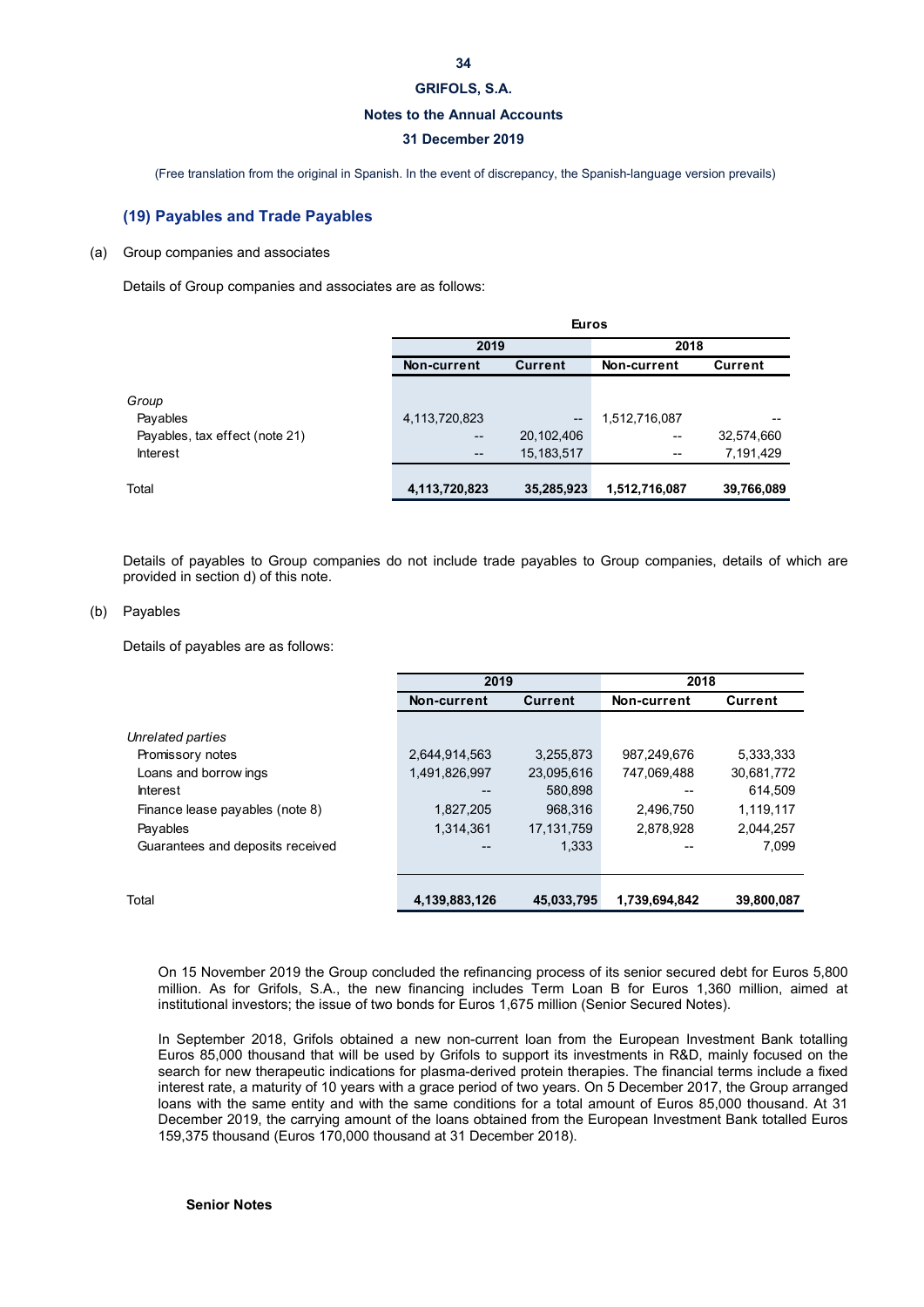#### **Notes to the Annual Accounts**

#### **31 December 2019**

(Free translation from the original in Spanish. In the event of discrepancy, the Spanish-language version prevails)

On 15 November 2019, as part of Group's debt refinancing process, Grifols, S.A. issued Euros 1,675 million of Senior Secured Notes segmented in two notes of Euros 770 million and Euros 905 million. These notes will mature in 2027 and 2025 and will bear annual interest at rates of 2.25% and 1.625%, respectively. The Notes were admitted to listing on the Irish Stock Exchange.

On 18 April 2017, Grifols, S.A., issued Euros 1,000 million of Senior Unsecured Notes that will mature in 2025 and will bear annual interest at a rate of 3.20%. On 2 May 2017 the Notes were admitted to listing on the Irish Stock Exchange.

There was no movement regarding the Senior Unsecured Notes in 2019.

On 15 November 2019 the Group refinanced its Senior Secured Debt with the existing lenders. For Grifols, S.A. the new senior debt consists of a Term Loan B ("TLB"), which amounts to Euros 1,360 million with a 2.25% margin pegged to Euribor, maturity in 2027 and quasi-bullet amortization structure.

The terms and conditions of the senior secured debt are as follows:

- Tranche B in Euros:
	- Original principal amount of Euros 1,360 million.
	- Applicable margin of 225 basis points (bp) pegged to Euribor.
	- Quasi-bullet amortisation structure.
	- Maturity in 2027.

| <b>Maturity</b> | Currency | Principal |
|-----------------|----------|-----------|
| 2020            | Euros    | 13,600    |
| 2021            | Euros    | 13,600    |
| 2022            | Euros    | 13,600    |
| 2023            | Euros    | 13,600    |
| 2024            | Euros    | 13,600    |
| 2025            | Euros    | 13,600    |
| 2026            | Euros    | 13,600    |
| 2027            | Euros    | 1,264,800 |
| Total           |          | 1,360,000 |

**Tranche B in Euros**

#### **Senior Secured Debt. Euros Term Loan A**

On 6 February 2017 the Group refinanced its senior secured debt, with the Company being the borrower of the Term Loan A in Euros, the principal of which amounts to Euros 607 million. The terms and conditions of the Euros Tranche A senior secured debt are as follows:

- Original principal of Euros 607 million
- Applicable margin of 175 basis points (bp) pegged to Euribor
- Quasi-bullet repayment structure
- Maturity in 2023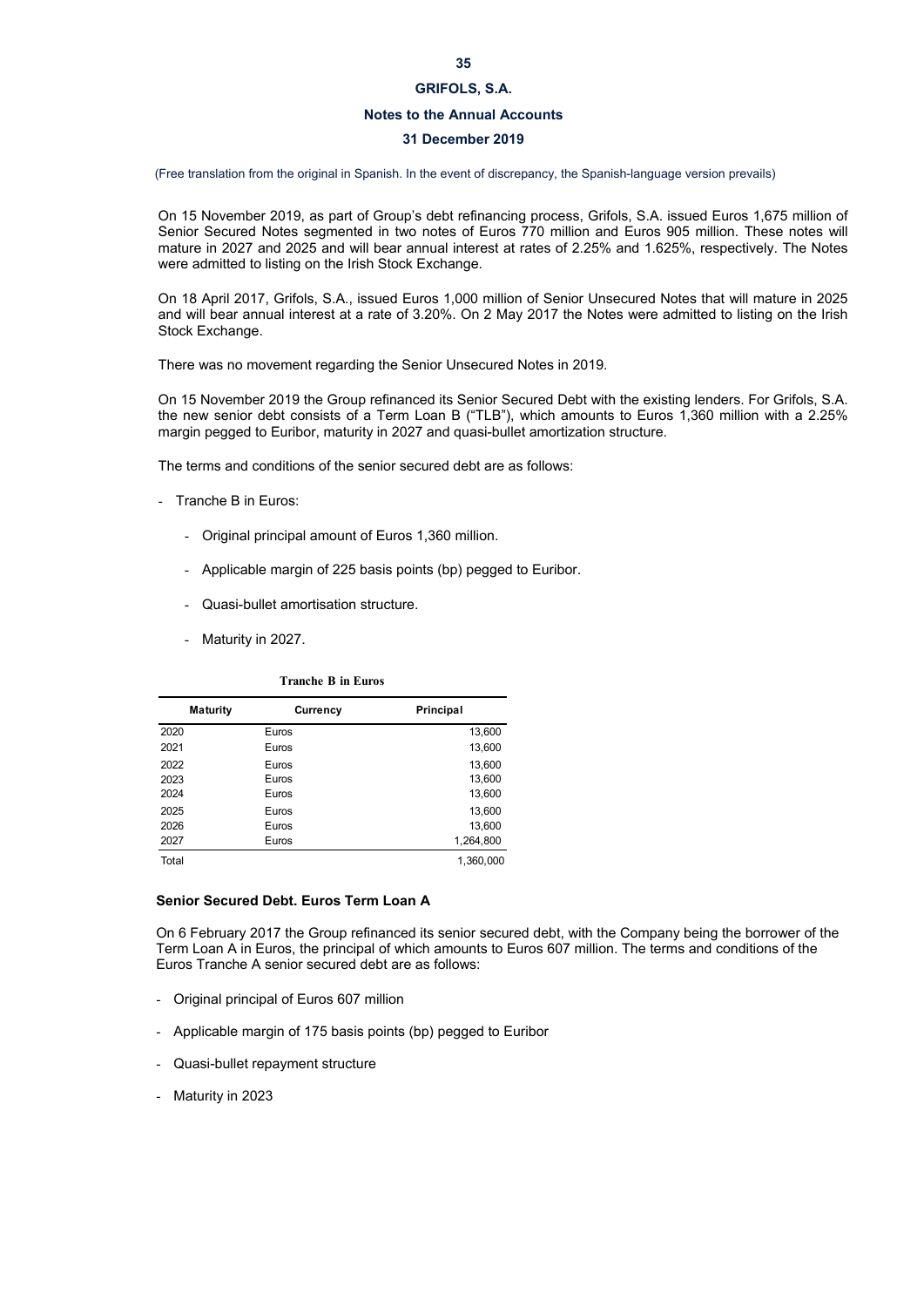#### **Notes to the Annual Accounts**

## **31 December 2019**

(Free translation from the original in Spanish. In the event of discrepancy, the Spanish-language version prevails)

| <b>Tranche B in Euros</b> |                 |           |  |  |
|---------------------------|-----------------|-----------|--|--|
| <b>Maturity</b>           | <b>Currency</b> | Principal |  |  |
| 2019                      | Euros           | 30,350    |  |  |
| 2020                      | Euros           | 60,700    |  |  |
| 2021                      | <b>Furos</b>    | 60,700    |  |  |
| 2022                      | Euros           | 341,437   |  |  |
| 2023                      | Euros           | 113,813   |  |  |
| Total                     |                 | 607,000   |  |  |

The transaction costs of Tranche A in euros of the unsecured Senior Debts amounts Euros 11.9 million. The remaining costs at the cancelation date, together with other deriving costs of the issue debt, has been transferred to profit or loss, as consequence of the refinancing process mentioned above. Unamortised financing costs from the Tranche A in Euros amount to Euros 7.5 million at 31 December 2018 (Euros 9.8 million at 31 December 2017).

Both the Senior Term Loans and the Revolving Loans are guaranteed by Grifols, S.A. and certain significant subsidiaries of Grifols, S.A. that together with Grifols, S.A. represent, in the aggregate, at least 80% of the consolidated assets and consolidated EBITDA of the Group.

The Notes have been issued by Grifols S.A. and are guaranteed on a senior secured basis by subsidiaries of Grifols, S.A. that are guarantors and co-borrower under the new credit contract (New Credit Facilities). The guarantors are Grifols Worldwide Operations Limited, Biomat USA, Inc., Grifols Biologicals Inc., Grifols Shared Services North America, Inc., Talecris Plasma Resources, Inc.., Grifols Therapeutics, Inc., Instituto Grifols, S.A., Grifols Worldwide Operations USA, Inc., Grifols USA, Llc. and Grifols International, S.A.

- (c) Other information on payables
	- (i) Main characteristics of payables

The terms and conditions of loans and payables are provided in Appendix VI.

Non-current and current loans and borrowings are presented net of loan arrangement costs, which at 31 December 2019 amount to Euros 20,717 thousand (Euros 7,524 thousand at 31 December 2018).

The Company has extended guarantees to banks on behalf of Group companies for Euros 1,480 thousand at 31 December 2019 (Euros 2,438 thousand at 31 December 2018).

(d) Trade and other payables

Details of trade and other payables are as follows: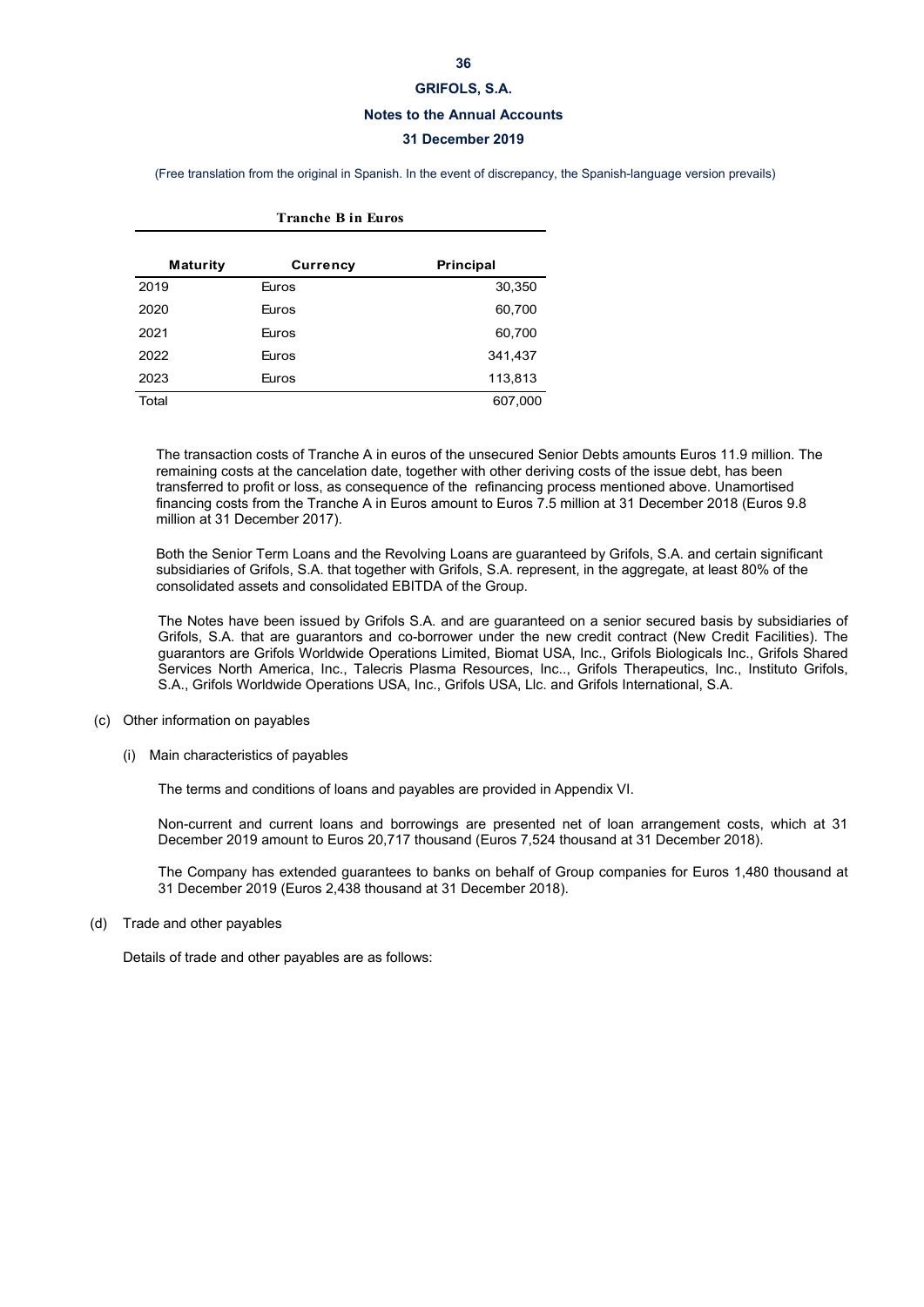## **Notes to the Annual Accounts**

## **31 December 2019**

(Free translation from the original in Spanish. In the event of discrepancy, the Spanish-language version prevails)

|                                            | 2019        | 2018           |
|--------------------------------------------|-------------|----------------|
|                                            | Current     | <b>Current</b> |
|                                            |             |                |
| Group                                      |             |                |
| Suppliers (note 23)                        | 51,028,984  | 8,032,244      |
| <b>Related parties</b>                     |             |                |
| Suppliers (note 23)                        | 4,878,151   | 7,531,508      |
| Unrelated parties                          |             |                |
| Suppliers                                  | 44,701,736  | 34,998,857     |
| Personnel                                  | 11,108,123  | 10,100,816     |
| Taxation authorities, income tax (note 21) |             |                |
| Public entities, other (note 21)           | 23,241,926  | 22,870,591     |
|                                            |             |                |
| Total                                      | 134,958,920 | 83,534,016     |

## (e) Classification by maturity

The classification of financial liabilities by maturity is included in Appendix V.

## (f) Amounts denominated in foreign currencies

The Euro value of monetary financial liabilities denominated in foreign currencies is as follows:

|                             | <b>Euros</b>     |                   |                          |                     |              |
|-----------------------------|------------------|-------------------|--------------------------|---------------------|--------------|
|                             | <b>US Dollar</b> | Argentine<br>Peso | <b>Brazilian</b><br>Real | Other<br>currencies | <b>Total</b> |
| Trade and other payables    | 10.471           |                   |                          |                     | 10,471       |
| Suppliers                   | 6,416,509        | 84                |                          | 10.393              | 6,426,986    |
| Suppliers, Group companies  | 4,937,214        | --                | 365.149                  | 90.583              | 5,392,946    |
| Other financial liabilities | 115              |                   | --                       | 167                 | 282          |
| Total current liabilities   | 11,364,309       | 84                | 365.149                  | 101.143             | 11,830,685   |
| Total financial liabilities | 11,364,309       | 84                | 365,149                  | 101,143             | 11,830,685   |

|                                                                                                    | <b>Euros</b>               |                   |                          |                      |                             |
|----------------------------------------------------------------------------------------------------|----------------------------|-------------------|--------------------------|----------------------|-----------------------------|
|                                                                                                    | <b>US Dollar</b>           | Argentine<br>Peso | <b>Brazilian</b><br>Real | Other<br>currencies  | <b>Total</b>                |
| Trade and other payables<br>Suppliers<br>Suppliers, Group companies<br>Other financial liabilities | 1.977.100<br>263,364<br>89 | 131<br>2          | --<br>170<br>--          | 33.618<br>582<br>195 | 2,010,849<br>264,118<br>284 |
| Total current liabilities                                                                          | 2,240,553                  | 133               | 170                      | 34.395               | 2,275,251                   |
| <b>Total financial liabilities</b>                                                                 | 2,240,553                  | 133               | 170                      | 34.395               | 2,275,251                   |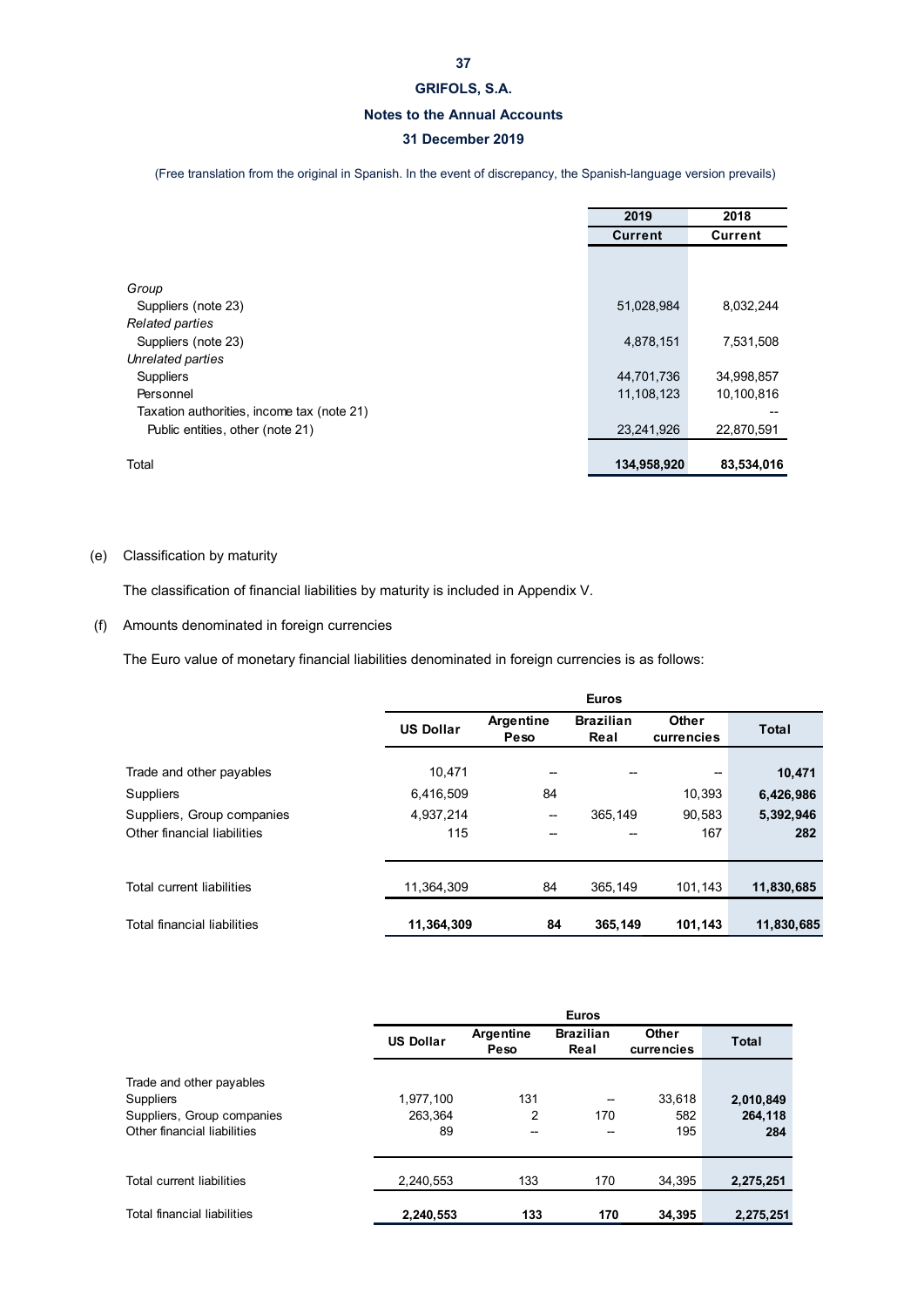**Notes to the Annual Accounts** 

#### **31 December 2019**

(Free translation from the original in Spanish. In the event of discrepancy, the Spanish-language version prevails)

Details of exchange differences recognised in profit or loss on financial instruments, distinguishing between settled and outstanding transactions, are as follows:

|                                                            | <b>Euros</b> |             |            |             |  |
|------------------------------------------------------------|--------------|-------------|------------|-------------|--|
|                                                            | 2019         |             | 2018       |             |  |
|                                                            | Settled      | Outstanding | Settled    | Outstanding |  |
| Payables to Group companies and<br>associates, non-current | (7,994)      | 167         |            |             |  |
| Total non-current liabilities                              | (7,994)      | 167         |            |             |  |
| Current payables                                           |              |             |            |             |  |
| Loans and borrowings                                       | (163, 362)   | (3,808,623) | (519, 706) | (13, 638)   |  |
| <b>Suppliers</b>                                           | 83,374       | 79,006      | (80, 885)  | (34, 153)   |  |
| Group companies                                            |              |             |            |             |  |
| Suppliers, Group companies                                 | (3,044)      | 100,613     | (65,007)   | 951         |  |
| Total current liabilities                                  | (83,032)     | (3,629,004) | (665, 598) | (46, 840)   |  |
| <b>Total financial liabilities</b>                         | (91, 026)    | (3,628,837) | (665, 598) | (46, 840)   |  |

## **(20)Late Payments to Suppliers. "Reporting Requirement". Second Additional Provision of Law 31/2014 of 4 December 2014**

The average payment period to suppliers for 2019 is 63 days (64 days for 2018). The total average is obtained by dividing the resulting amount of weighting the number of days between the payment date and the issuance date of each invoice with the total amount of each of the invoices, among total amount of invoices.

During 2019 the Company has made payments of Euros 214,449 thousand (Euros 154,305 thousand at 2018). Outstanding payments at 31 December 2019 total Euros 26,943 thousand (Euros 17,273 thousand for 2018). In 2019 the ratio of paid operations stands at 64 days and the ratio of operations payable stands at 57 days (64 days and 60 days respectively in 2018).

## **(21)Taxation**

Details of balances with public entities are as follows: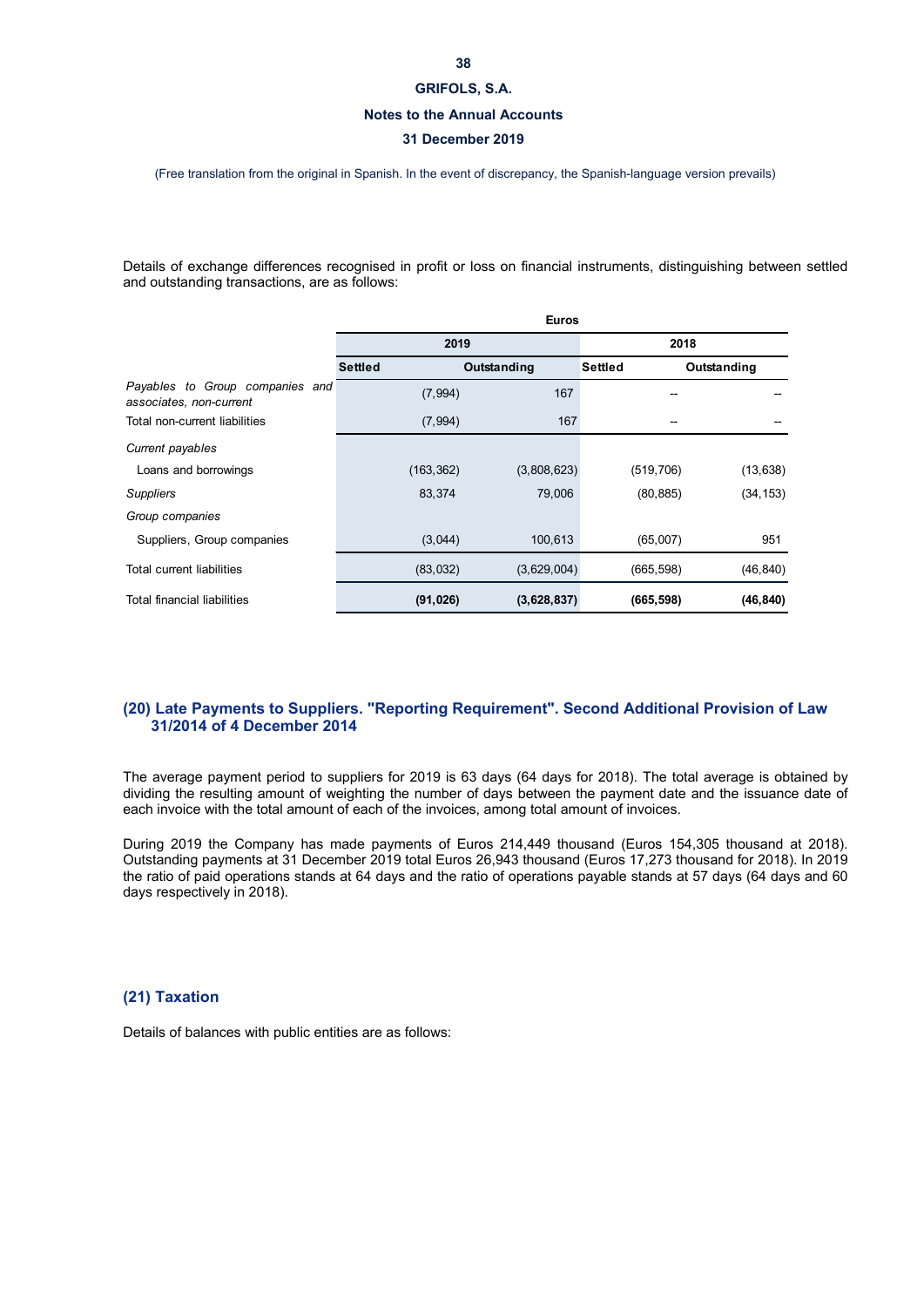## **Notes to the Annual Accounts**

## **31 December 2019**

(Free translation from the original in Spanish. In the event of discrepancy, the Spanish-language version prevails)

|                                   | <b>Euros</b>    |                |             |            |
|-----------------------------------|-----------------|----------------|-------------|------------|
|                                   | 2019            |                | 2018        |            |
|                                   | Non-<br>current | <b>Current</b> | Non-current | Current    |
| Assets                            |                 |                |             |            |
| Deferred tax assets               | 16,717,390      |                | 13,996,465  |            |
| Current tax assets                | --              | 5,681,793      | --          | 25,911,844 |
| Value added tax and similar taxes | --              | 3,707,308      | --          | 11,419,949 |
| Total                             | 16,717,390      | 9,389,101      | 13,996,465  | 37,331,793 |
| Liabilities                       |                 |                |             |            |
| Current tax liabilities           |                 |                |             |            |
| Deferred tax liabilities          | 1,444,100       |                | 1,691,193   |            |
| Social Security                   | --              | 1,052,334      |             | 825,007    |
| Withholdings                      | --              | 22, 189, 592   | --          | 22,045,584 |
| Total                             | 1,444,100       | 23,241,926     | 1,691,193   | 22,870,591 |

Details by company of intercompany receivables and payables resulting from the tax effect of filing consolidated tax returns are as follows:

|                             | <b>Euros</b>   |            |
|-----------------------------|----------------|------------|
|                             | 2019           | 2018       |
|                             | <b>Current</b> | Current    |
|                             |                |            |
| Receivables (note 14)       |                |            |
| Instituto Grifols.S.A.      | 12,968,673     | 21,748,510 |
| Biomat, S.A.                | 119,292        | 298,154    |
| Grifols International, S.A. | 2,278,998      | 3,923,729  |
| Grifols Movaco, S.A.        | 4,634,899      | 4,273,654  |
| Grifols Viajes, S.A.        | 39,957         | 85,103     |
| Grifols Engineering, S.A.   | 524,266        | 614,549    |
| Gripdan Invest, S.L.        | 344,401        | 309,454    |
|                             |                |            |
|                             | 20,910,486     | 31,253,153 |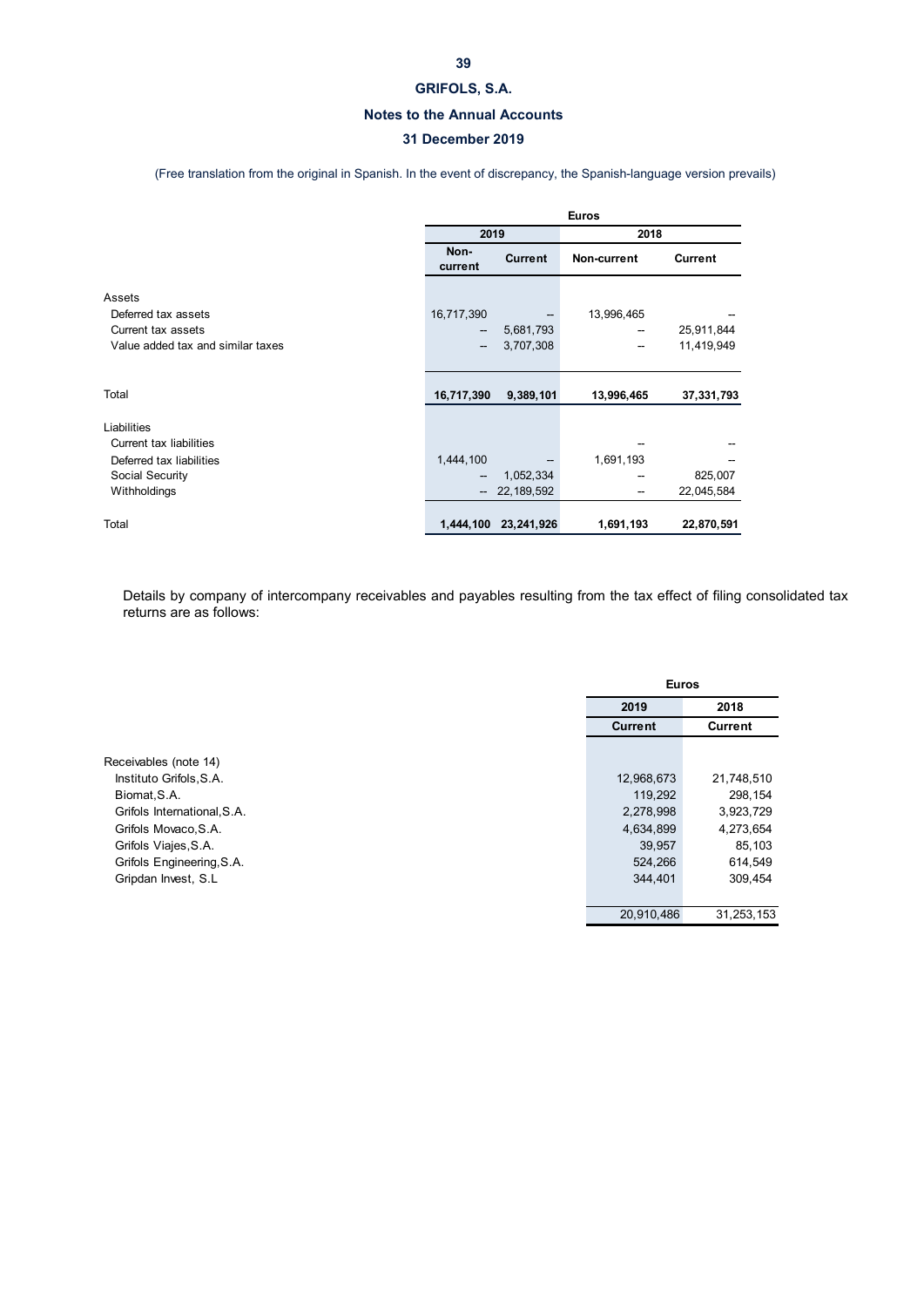## **Notes to the Annual Accounts**

## **31 December 2019**

(Free translation from the original in Spanish. In the event of discrepancy, the Spanish-language version prevails)

|                              | 2019           | 2018           |
|------------------------------|----------------|----------------|
|                              | <b>Current</b> | <b>Current</b> |
|                              |                |                |
| Payables (note 19)           |                |                |
| Biomat, S.A.                 | 226,356        | 241,494        |
| Grifols Viajes, S.A.         | 163,553        | 14,924         |
| Instituto Grifols, S.A.      | 9,618,662      | 8,821,679      |
| Diagnostic Grifols, S.A.     | 5,610,550      | 5,524,621      |
| Laboratorios Grifols, S.A.   | 2,511,866      | 5,013,503      |
| Grifols Movaco, S.A.         | 607,447        | 1,035,879      |
| <b>VCN Biosciencies S.L.</b> | 633,847        | 891,302        |
| Grifols Engineering, S.A.    | 202,931        | 148,360        |
| Gripdan Invest, S.L.         | --             | 201,909        |
| Aigües Minerals de Vilajuïga | 527,194        |                |
| Gri-Cel, S.A                 |                | 10,435,174     |
| Grifols International, S.A.  | --             | 245,815        |
|                              |                |                |
|                              | 20,102,406     | 32,574,660     |

Balances receivable and payable at 31 December 2019 and 2018 comprise accrued income tax and value added tax.

The Company has the following main applicable taxes open to inspection by the Spanish taxation authorities:

| Tax                        | Years open<br>to inspection |
|----------------------------|-----------------------------|
|                            |                             |
| Income tax                 | 2014-2019                   |
| Value added tax            | 2015-2019                   |
| Personal income tax        | 2015-2019                   |
| Capital gains tax          | 2016-2019                   |
| Tax on Economic Activities | 2016-2019                   |
| Social Security            | 2016-2019                   |
| Non-residents              | 2016-2019                   |
| Customs duties             | 2016-2019                   |

Under prevailing legislation, taxes cannot be considered to be definitively settled until the returns filed have been inspected by the taxation authorities, or the prescription period has elapsed.

Grifols, S.A., in 2019 has been notified of an inspection for corporate income tax from 2014 to 2016 and VAT and withholding tax from 2015 to 2016.

(a) Income tax

The Company files consolidated tax returns with Instituto Grifols, S.A., Laboratorios Grifols, S.A., Grifols Movaco, S.A., Biomat, S.A., Grifols International, S.A., Grifols Engineering, S.A., Grifols Viajes, S.A., Gripdan Invest, S.L., Aigües Minerals de Vilajuïga and VCN Biosciences, S.L.

A reconciliation of net income and expenses for the year with the taxable income is provided in Appendix VII.

The relationship between the tax income and accounting profit for the year is shown in Appendix VIII.

Details of the tax income recognised in the income statement are as follows: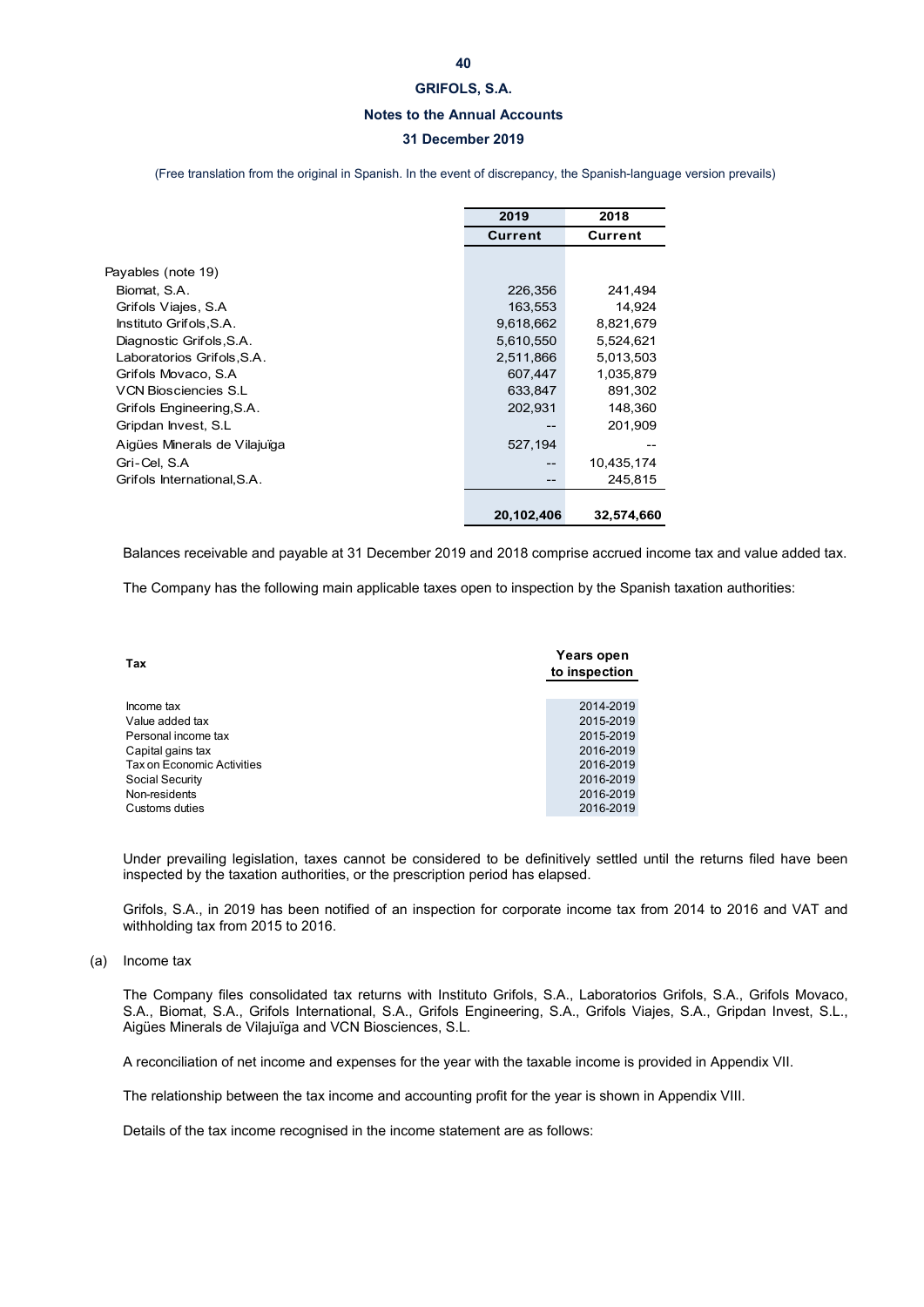#### **Notes to the Annual Accounts**

#### **31 December 2019**

(Free translation from the original in Spanish. In the event of discrepancy, the Spanish-language version prevails)

|                                                                   | <b>Euros</b>   |                |
|-------------------------------------------------------------------|----------------|----------------|
|                                                                   | 2019           | 2018           |
| Current tax<br>Present year                                       | (43,798,699)   | (39, 754, 655) |
|                                                                   | (43,798,699)   | (39, 754, 655) |
| Deferred tax                                                      |                |                |
| Source and reversal of temporary differences                      |                |                |
| Property, plant and equipment                                     | (223, 258)     | (185,097)      |
| Investments                                                       |                | 89,262         |
| <b>Others</b>                                                     | 982,089        |                |
| Cost of reducing deferred tax assets recognised in prior<br>years |                | 170,561        |
| Deductions generated                                              | (4, 713, 778)  | (4, 187, 460)  |
| Deductions applied                                                | 1,521,565      | 621,300        |
| Adjustment of deductions in prior years                           | (479, 349)     | 278,670        |
|                                                                   | (46, 711, 430) | (42, 967, 419) |

Details of deferred tax assets and liabilities by type of asset and liability are as follows:

|                                      |               | <b>Euros</b> |               |             |             |               |  |  |  |  |
|--------------------------------------|---------------|--------------|---------------|-------------|-------------|---------------|--|--|--|--|
|                                      | <b>Assets</b> |              | Liabilities   |             | <b>Net</b>  |               |  |  |  |  |
|                                      | 2019          | 2018         | 2019          | 2018        | 2019        | 2018          |  |  |  |  |
| Property, plant and equipment        | 85,429        | 105,692      | (1, 410, 156) | (1,653,677) | (1,324,726) | (1, 547, 985) |  |  |  |  |
| Grants                               |               |              | (33, 944)     | (37, 516)   | (33, 944)   | (37, 516)     |  |  |  |  |
| Restricted share unit retention plan | 1,174,776     | 1,671,951    |               |             | 1,174,776   | 1,671,951     |  |  |  |  |
| <b>Group Financial Investments</b>   | 961,527       | 961,527      |               |             | 961.527     | 961,527       |  |  |  |  |
| Rights to tax deductions and credits | 14,495,658    | 11.257.295   |               |             | 14,495,658  | 11,257,295    |  |  |  |  |
| Total assets/liabilities             | 16,717,390    | 13,996,465   | (1,444,100)   | (1,691,193) | 15,273,291  | 12,305,272    |  |  |  |  |

In accordance with prevailing tax legislation in Spain, share-based payments to employees are income tax deductible for the intrinsic amount of the share options when they are exercised, thus giving rise to a deductible temporary difference for the difference between the amount the taxation authorities will admit as a future deduction and the zero carrying amounts of the share-based payments. At the close of the reporting period, the Company estimates the future tax deduction based on the price of the shares at that time. The amount of the tax deduction is recognised as current or deferred income tax with a balancing entry in the income statement.

Details of deferred tax assets and liabilities that are expected to be realised or reversed in periods exceeding 12 months are as follows: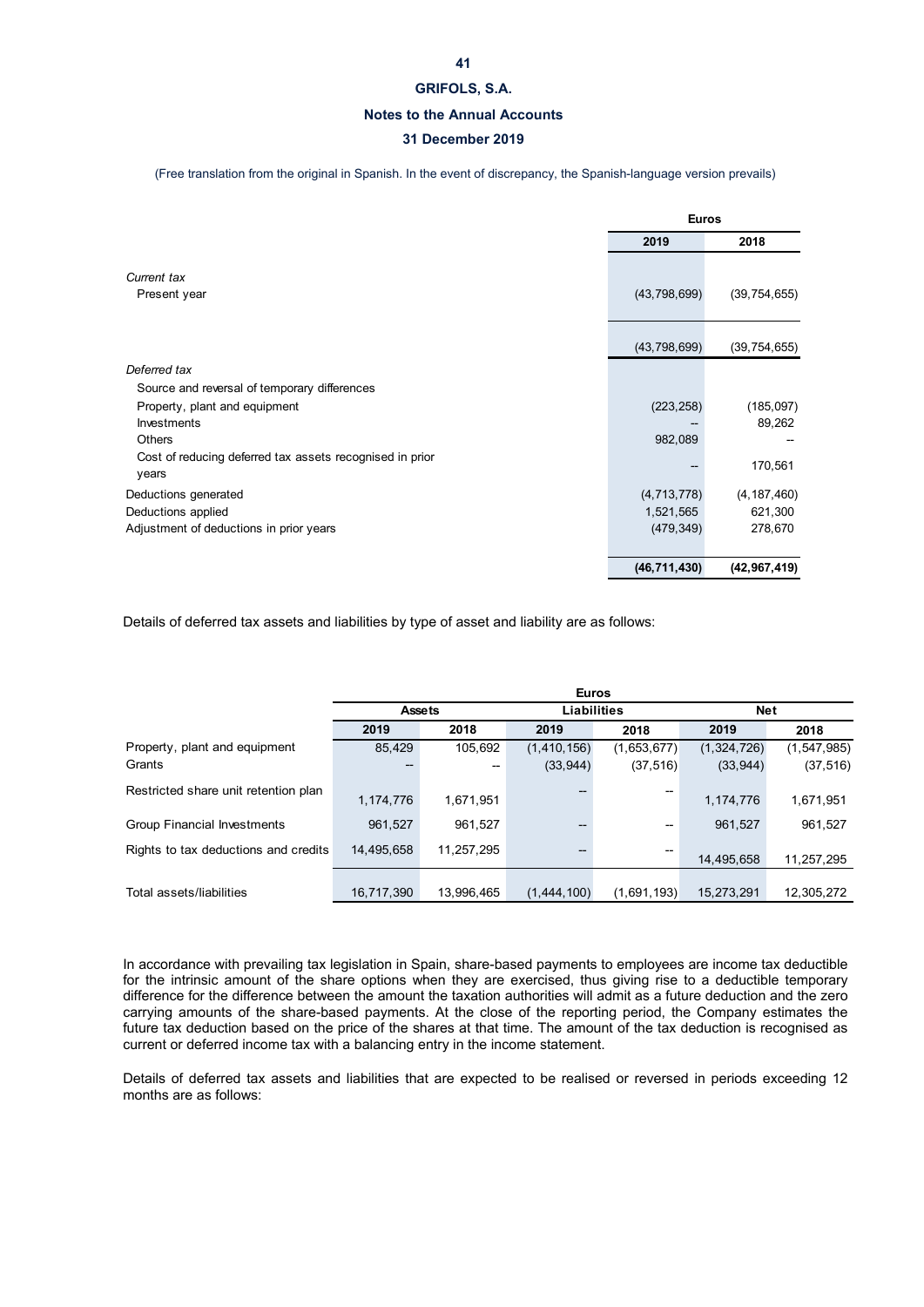#### **Notes to the Annual Accounts**

## **31 December 2019**

(Free translation from the original in Spanish. In the event of discrepancy, the Spanish-language version prevails)

|                                                       | <b>Euros</b> |            |
|-------------------------------------------------------|--------------|------------|
|                                                       | 2019         | 2018       |
| Deferred tax assets relating to temporary differences | 638,408      | 1,012,382  |
| Total assets                                          | 638,408      | 1,012,382  |
| Deferred tax liabilities                              | 1,142,858    | 1,430,421  |
| Net                                                   |              |            |
|                                                       | (504, 450)   | (418, 039) |

## (b) Value added tax

Since 1 January 2008, the Company has filed consolidated tax returns with Instituto Grifols, S.A., Laboratorios Grifols, S.A, Grifols Movaco, S.A., Biomat, S.A., Grifols International, S.A., Grifols Engineering, S.A., Grifols Viajes, S.A., Aigües Minerals de Vilajuïga, S.A., Gripdan Invest, S.L. (since 2016) and VCN Biosciences, S.L. (since 2017).

## **(22)Environmental Information**

Details at 31 December of property, plant and equipment used to minimise the Company's impact on the environment are as follows:

|                    | <b>Euros</b> |                                    |            |  |  |  |  |  |
|--------------------|--------------|------------------------------------|------------|--|--|--|--|--|
|                    | 2019         |                                    |            |  |  |  |  |  |
| Description        | Cost         | <b>Accumulated</b><br>depreciation | <b>Net</b> |  |  |  |  |  |
| Sewage treatment   | 119,058      | (87, 146)                          | 31,912     |  |  |  |  |  |
| Water saving       | 330,225      | (303, 235)                         | 26,990     |  |  |  |  |  |
| Electricity saving | 1,886,096    | (1,092,687)                        | 793,409    |  |  |  |  |  |
| Waste management   | 484,827      | (274, 037)                         | 210,790    |  |  |  |  |  |
| Others             | 1,378,491    | (225, 841)                         | 1,152,650  |  |  |  |  |  |
|                    | 4,198,697    | (1,982,946)                        | 2,215,751  |  |  |  |  |  |
|                    |              | <b>Euros</b>                       |            |  |  |  |  |  |
|                    |              | 2018                               |            |  |  |  |  |  |
| <b>Description</b> | Cost         | Accumulated<br>depreciation        | <b>Net</b> |  |  |  |  |  |
| Sewage treatment   | 141,724      | (91, 625)                          | 50,099     |  |  |  |  |  |
| Water saving       | 311,021      | (275, 181)                         | 35,840     |  |  |  |  |  |
| Electricity saving | 3,375,890    | (1,000,843)                        | 2,375,047  |  |  |  |  |  |
| Waste management   | 352,524      | (251, 644)                         | 100,880    |  |  |  |  |  |
| <b>Others</b>      | 164,551      | (17, 743)                          | 146,808    |  |  |  |  |  |
|                    | 4,345,710    | (1,637,036)                        | 2,708,674  |  |  |  |  |  |

Environmental expenses amount to Euros 201,891 in 2019 (Euros 163,155 in 2018).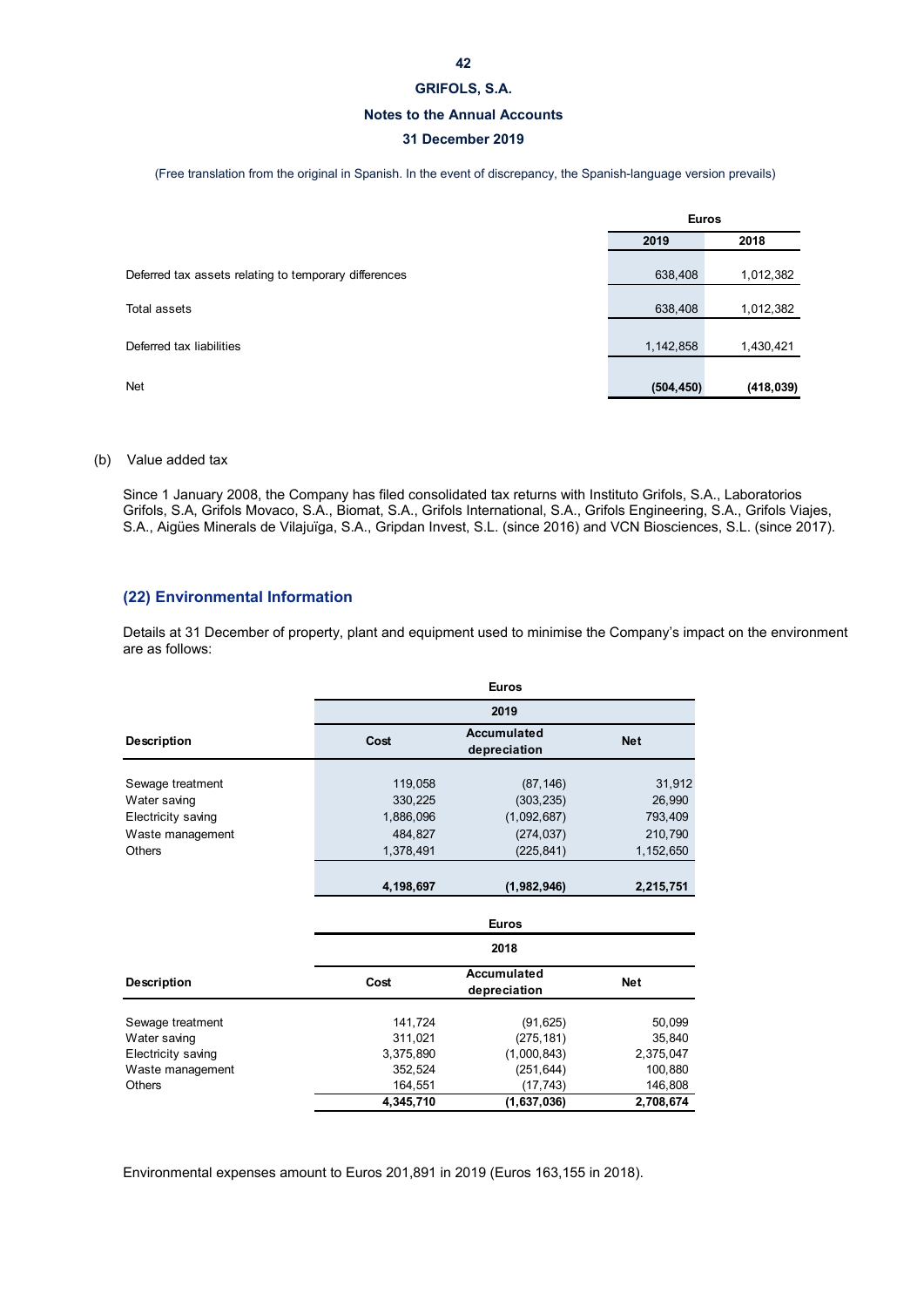#### **Notes to the Annual Accounts**

## **31 December 2019**

(Free translation from the original in Spanish. In the event of discrepancy, the Spanish-language version prevails)

## **(23)Related Party Balances and Transactions**

(a) Related party balances

Details of balances receivable from and payable to Group companies and related parties and the main characteristics are disclosed in notes 14 and 19.

Details of balances by category are provided in Appendix IX.

(b) Related party transactions

Details of the Company's transactions with related parties are provided in Appendix X.

Services are normally negotiated with Group companies to include a mark-up of between 5% and 10%.

The Company contributes 0.7% of pre-tax consolidated profits for each year to a non-profit organisation.

Transactions with other related parties are conducted at arm's length.

(c) Information on the Company's directors and senior management personnel

In 2019 the independent members of the Company's board of director's accrued Euros 925 thousand in their capacity as such (Euros 925 thousand in 2018). In 2019, the proprietary director received remuneration of Euros 1,501 thousand (Euros 1,610 thousand in 2018). The members of the Company's board of directors who have a labour relationship with the Company and senior management personnel received total remuneration of Euros 2,489 thousand and Euros 6,828 thousand, respectively (Euros 3,240 thousand and Euros 6,566 thousand in 2018). During the fiscal year 2019 Directors other external received a remuneration amounting Euros 602 thousand.

Members of the board of directors have not received any loans or advances nor has the Company extended any guarantees on their behalf. The Company has no pension or life insurance obligations with its former or current directors or senior management personnel. In addition, termination benefit commitments are in place for certain Company directors and senior management personnel (see note 17).

During 2019, the Company has paid insurance premiums for civil liability of directors amounting to Euros 326 thousand (Euros 175 thousand in 2018).

(d) Conflicts of interest concerning the directors

The directors of the Company and their related parties have had no conflicts of interest requiring disclosure in accordance with article 229 of the Revised Spanish Companies Act.

## **(24)Income and Expenses**

(a) Revenues

Details of revenues by category of activity and geographical market are shown in Appendix XI.

(b) Supplies

Details of other supplies used are as follows: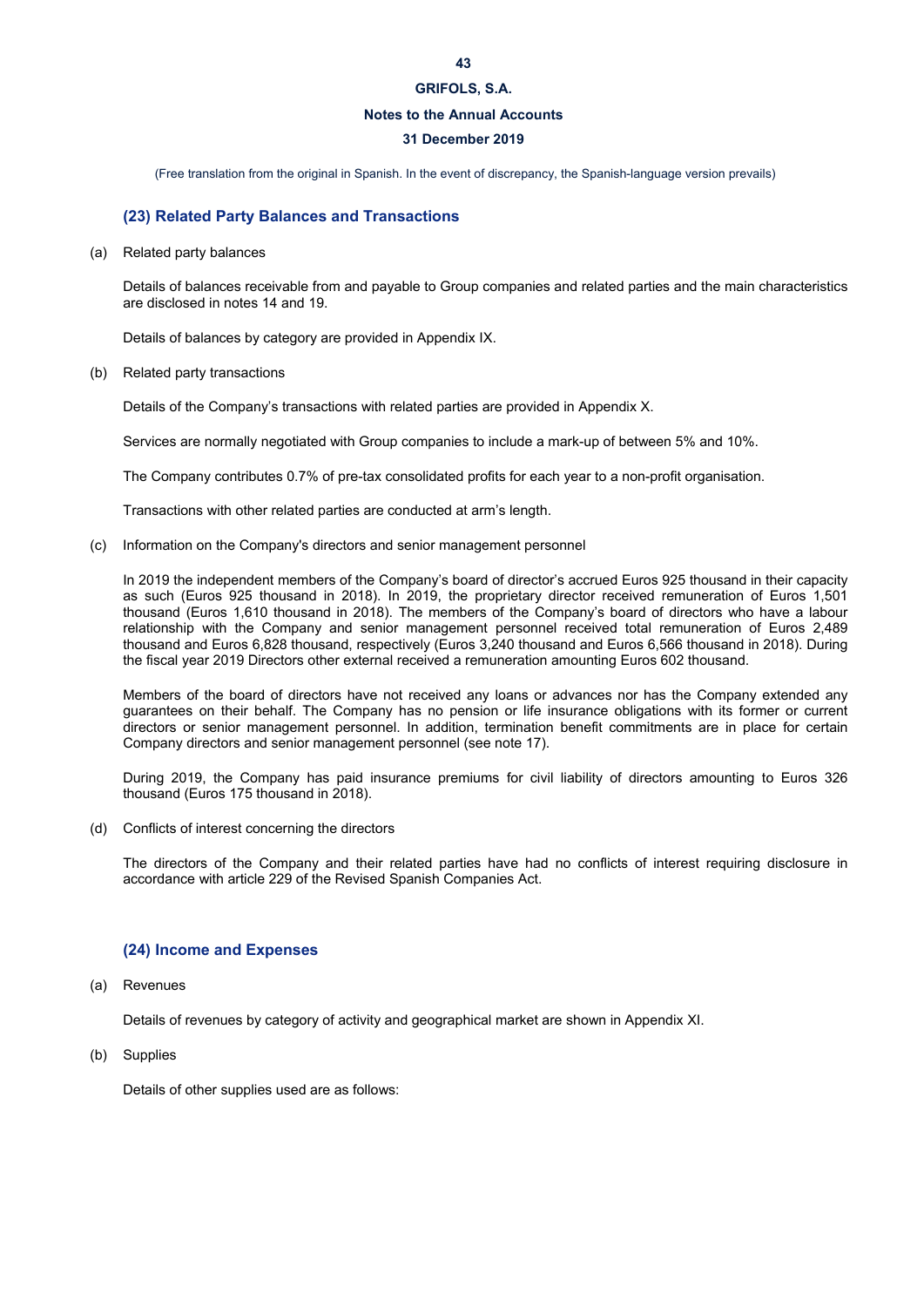## **Notes to the Annual Accounts**

## **31 December 2019**

(Free translation from the original in Spanish. In the event of discrepancy, the Spanish-language version prevails)

|                          | <b>Euros</b> |             |  |  |
|--------------------------|--------------|-------------|--|--|
|                          | 2019         | 2018        |  |  |
| Other supplies used      |              |             |  |  |
| Purchases of spare parts | 5,446,070    | 3,620,670   |  |  |
| Change in inventories    | (992, 202)   | (1,042,936) |  |  |
|                          |              |             |  |  |
|                          | 4,453,868    |             |  |  |
|                          |              | 2,577,734   |  |  |

## (c) Employee benefits expense and provisions

Details of employee benefits expense are as follows:

|                                         |            | <b>Euros</b> |
|-----------------------------------------|------------|--------------|
|                                         | 2019       | 2018         |
|                                         |            |              |
| Employee benefits expense               |            |              |
| Social Security payable by the Company  | 9,799,822  | 8,457,327    |
| Defined contribution plan contributions | 150,654    | 134,284      |
| Other employee benefits expenses        | 2,696,870  | 2,514,225    |
|                                         |            |              |
| Annual contributions                    | 279,424    | 226.940      |
|                                         |            |              |
|                                         | 12,926,770 | 11,332,776   |

## **(25)Employee Information**

The average headcount of the Company, distributed by department, is as follows:

|                          | <b>Number</b> |      |  |
|--------------------------|---------------|------|--|
|                          | 2019          | 2018 |  |
|                          |               |      |  |
| Technical area           | 110           | 98   |  |
| Administration and other | 496           | 462  |  |
| General management       | 65            | 59   |  |
|                          |               |      |  |
|                          | 671           | 619  |  |

 At 31 December 2019 and 2018 the distribution by gender of Company personnel and the members of the board of directors is as follows:

|                          |        | <b>Number</b> |        |      |  |  |  |  |
|--------------------------|--------|---------------|--------|------|--|--|--|--|
|                          | 2019   |               | 2018   |      |  |  |  |  |
|                          | Female | Male          | Female | Male |  |  |  |  |
|                          |        |               |        |      |  |  |  |  |
| <b>Directors</b>         | 4      | 9             | 4      | 9    |  |  |  |  |
| Technical area           | 94     | 24            | 90     | 16   |  |  |  |  |
| Administration and other | 179    | 356           | 155    | 328  |  |  |  |  |
| General management       | 35     | 37            | 33     | 28   |  |  |  |  |
|                          |        |               |        |      |  |  |  |  |
|                          | 312    | 426           | 282    | 381  |  |  |  |  |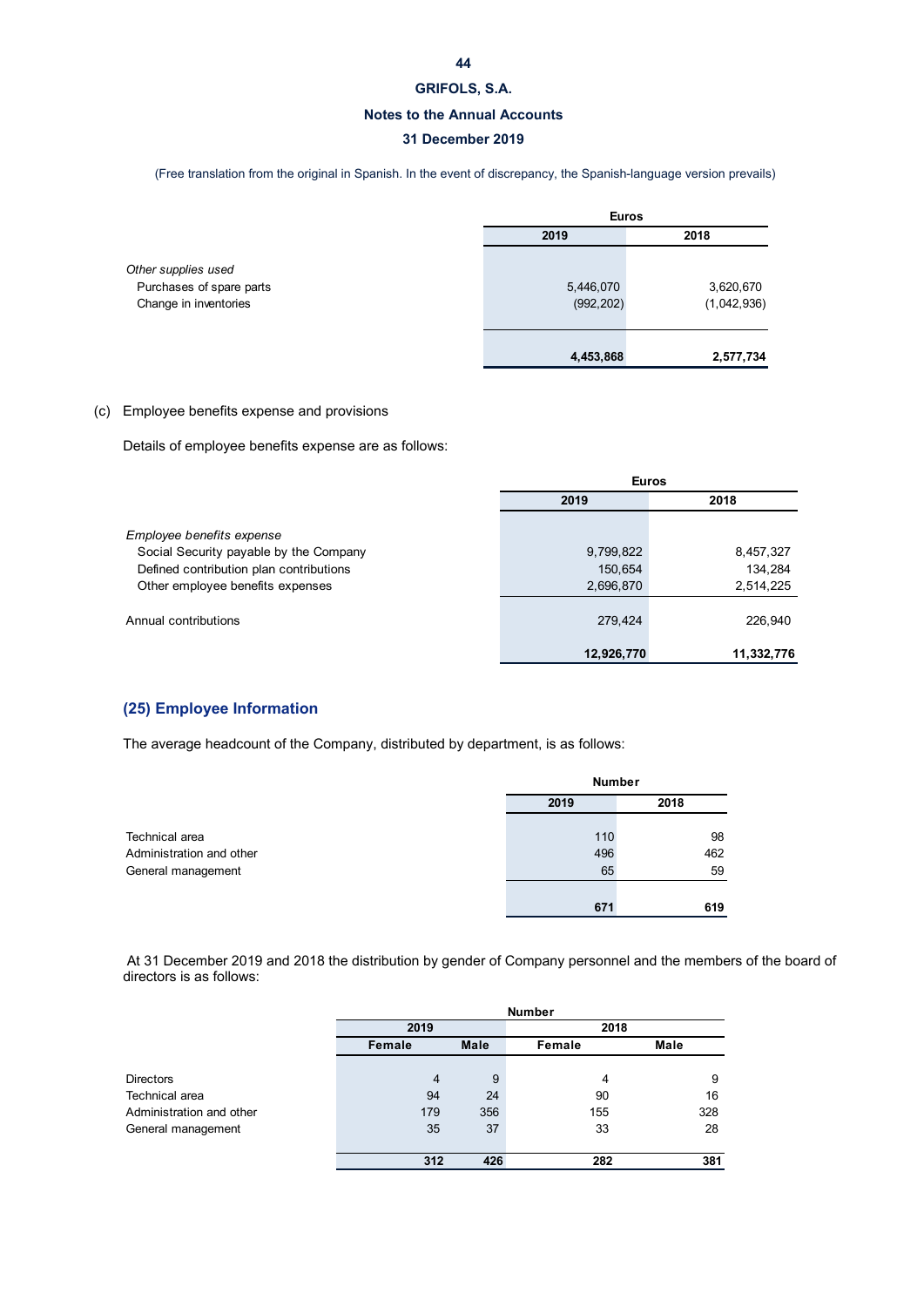#### **Notes to the Annual Accounts**

#### **31 December 2019**

(Free translation from the original in Spanish. In the event of discrepancy, the Spanish-language version prevails)

The average number of Company employees with disability rating of more than 33% distributed by department, is as follows:

|                                            |      | Number |        |  |  |
|--------------------------------------------|------|--------|--------|--|--|
|                                            | 2019 |        | 2018   |  |  |
| Technical area<br>Administration and other |      | 3<br>8 | 3<br>⇁ |  |  |
|                                            |      | 11     | 10     |  |  |

## **(26)Audit Fees**

KPMG Auditores, S.L., and Grant Thornton, S.L.P., as co-auditors of the company's annual accounts at 31 December 2019 have invoiced the Company expenses for professional services amounting total of Euros 76,600 (a total of Euros 75,635 in 2018), to be split in half every year.

Additionally, KPMG Auditores, S.L. has invoiced the Company the following fees for professional service regarding the Company's annual accounts during the years ended 31 December 2019 and 2018:

|                          | <b>Euros</b> |           |  |  |  |
|--------------------------|--------------|-----------|--|--|--|
|                          | 2019         | 2018      |  |  |  |
|                          |              |           |  |  |  |
| Audit services           | 1,060,352    | 968,700   |  |  |  |
| Other assurance services | 853,800      | 493,018   |  |  |  |
|                          | 1,914,152    | 1,461,718 |  |  |  |

The amounts in the above table include the total fees for services rendered in 2019 and 2018, irrespectively of the date of invoice.

During 2019 this mainly included audit services for the PCAOB, services relating to the limited review of the semiannual financial statements, comfort letters related to debt issuances and a report on agreed-upon procedures provided by KPMG Auditores, S.L to Grifols, S.A. During 2018 "Other assurance services" include audit services for the PCAOB, services relating to the limited review of the semi-annual financial statements, and two reports on agreed-upon procedures provided by KPMG Auditores, S.L. to Grifols, S.A.

The information relating to non-audit services provided by KPMG Auditores, S.L. to companies controlled by Grifols, S.A. during the year ended 31 December 2019 is shown in the annual consolidated accounts of Grifols S.A. and subsidiaries at 31 December 2019. Moreover, other entities affiliated to KPMG International have invoiced the Company fees for other assurance services amounting to Euros 85,000 for the year ended 31 December 2019 (a total of Euros 25,000 in 2018).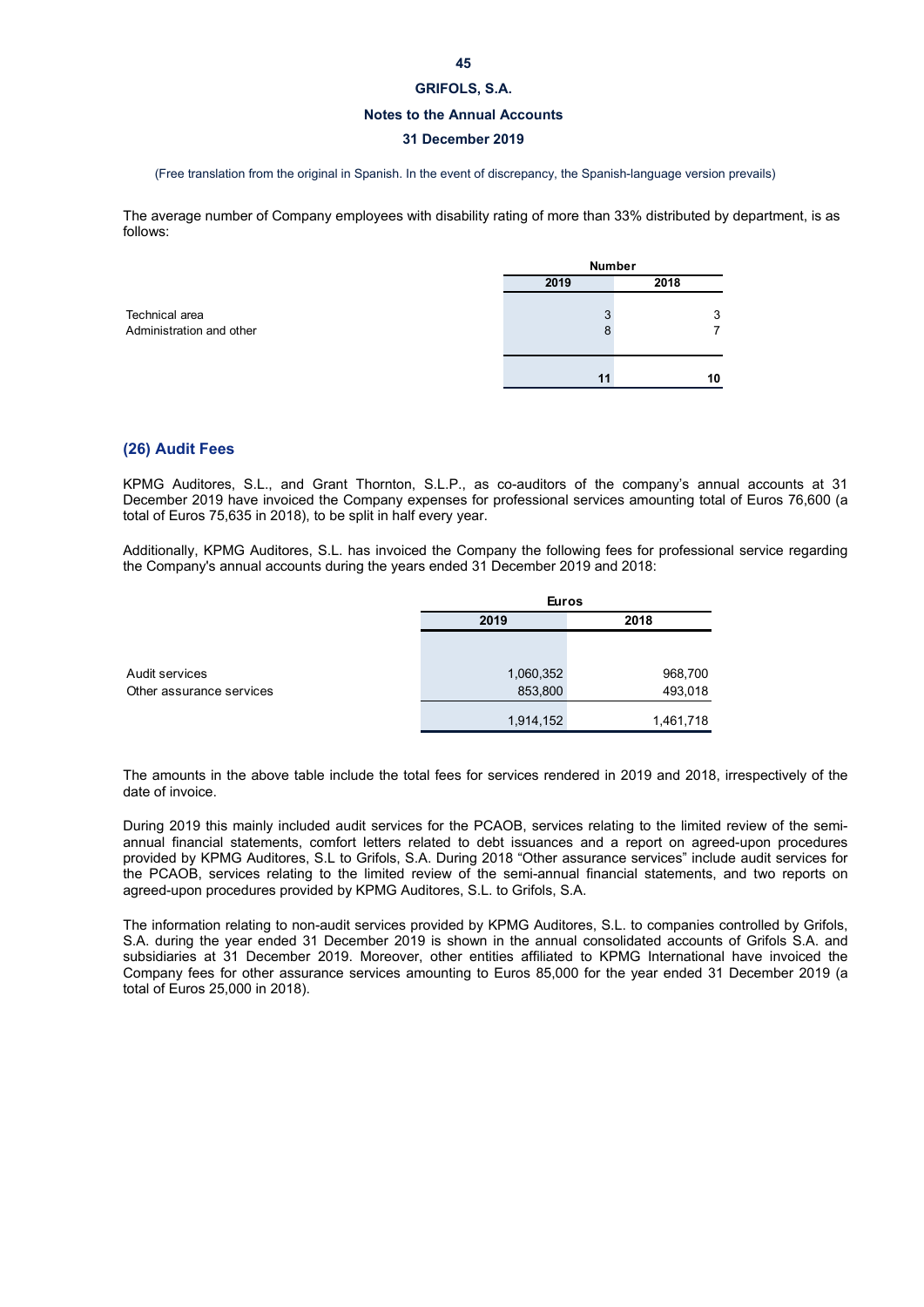## **Directors Report**

To the shareholders:

1. Business performance and position of the Company

Grifols, S.A. is a Spanish holding company specialised in the pharmaceutical-clinical sector. It is the Parent of the Grifols Group and its principal activities are as follows:

- Defining action plans and general procedures for the entire Group
- Planning future investments by entering new markets or through product diversification

Providing support to the various functional areas in each Group company (products division, technical division, marketing/sales division, scientific division, financial division and planning and control division)

Leasing buildings it owns to Group companies.

Rendering services to subsidiaries such as personnel recruitment and management, communications and corporate image, IT services and maintenance.

The Company obtains its income from leasing its buildings and rendering services, and through dividends from its subsidiaries.

2. Forecast

The Company's profits could be affected by events related to the activities of its subsidiaries, such as a lack of raw materials for product manufacturing, the arrival of competitor products on the market or regulatory changes in the markets in which it operates.

At the date of authorisation for issue of these annual accounts, the Company has taken the measures it considers appropriate to mitigate any possible effects arising from the aforementioned events.

3. Treasury stock

At 31 December 2019, the Company has treasury stock of Euros 49,584,141, as described in note 16 to the accompanying annual accounts. Transactions involving treasury stock in 2019 are described in note 16 to the accompanying annual accounts.

4. Research and development

The Company does not conduct any research and development activities.

5. Management of financial risks

The Company's financial risk management policy is detailed in note 11 to the accompanying annual accounts.

6. Deferred payments to suppliers

As indicated in note 20 to these annual accounts, and as the average payment period is greater than the maximum period established in late payment legislation, the Company is studying best practices to reduce the average number of days.

7. Non-financial information statement

The non-financial information statement is presented in the consolidated directors' report of the Grifols, S.A and Subsidiaries Group of which the Company forms part, and has been prepared in line with the requirements set out in Law 11/2018 of 28 December 2018 on non-financial information and diversity, approved on 13 December 2018 by the Spanish Congress of Representatives, amending the Spanish Code of Commerce, the Revised Spanish Companies Act approved by Royal Legislative Decree 1/2010 of 2 July 2010 and Spanish Audit Law 22/2015 of 20 July 2015, as regards non-financial information and diversity (under Royal-Decree Law 18/2017 of 24 November 2017).

8. Annual Corporate Governance report

The annual corporate governance report of Grifols, S.A. forms part of this directors' report and is available at www.grifols.es. It is also published as Other Relevant Information on the Spanish National Securities Market Commission (CNMV) website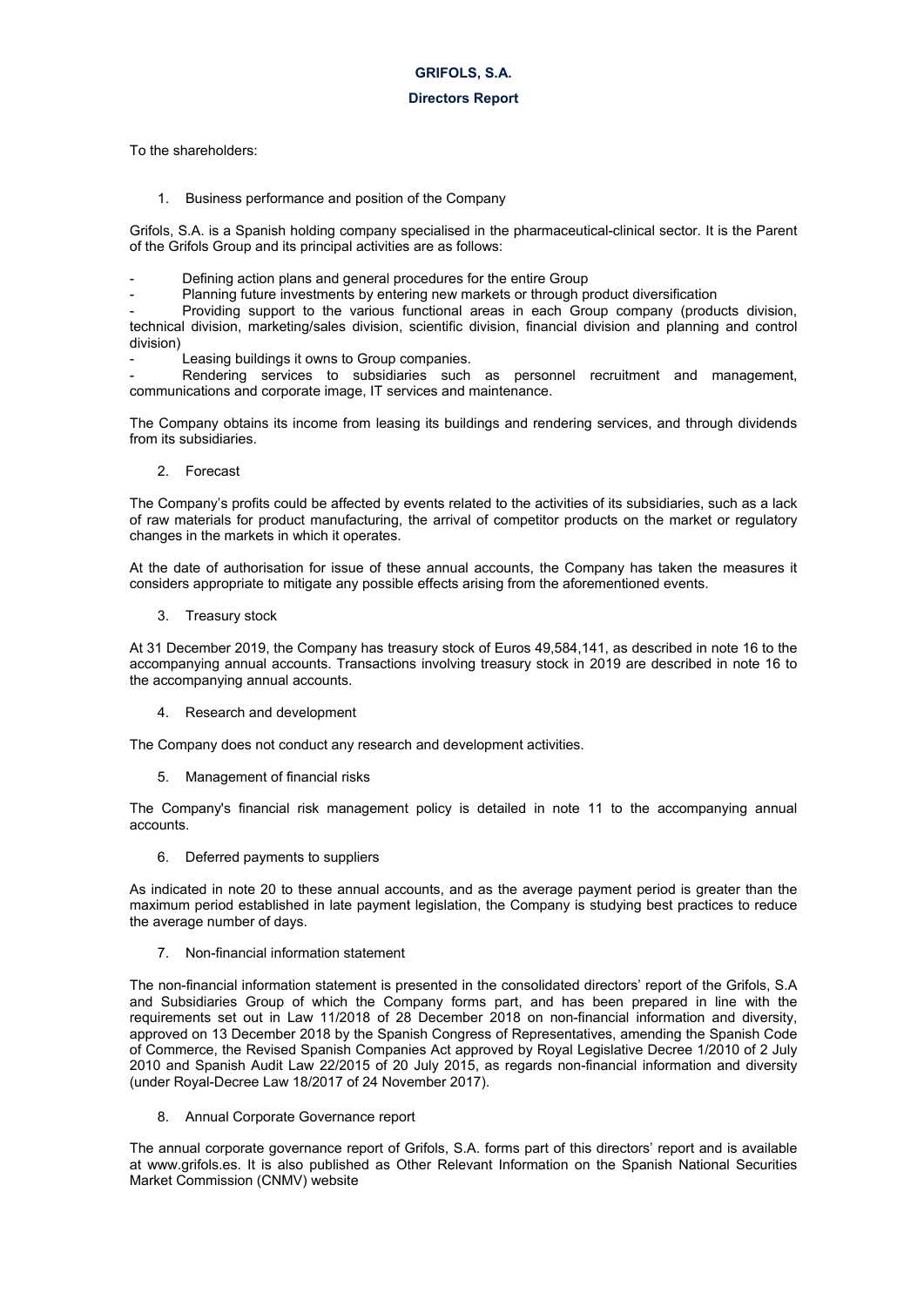#### **GRIFOLS, S.A. Information on Group Companies, Associates and others 31 December 2019**

(Free translation from the original in Spanish. In the event of discrepancy, the Spanish-language version prevails.) **(Expressed in Euros)**

|                                                               |                      |            |         | % ownership                                |                                            |               |               |                    |                  |                             |               |                                  |                            |
|---------------------------------------------------------------|----------------------|------------|---------|--------------------------------------------|--------------------------------------------|---------------|---------------|--------------------|------------------|-----------------------------|---------------|----------------------------------|----------------------------|
| Name                                                          | Registered office    | Activity   | Dir     | Ind                                        | Total                                      | Share capital | Reserves      | Other equity items | Interim dividend | Profit/(loss) for the year  | Total equity  | Carrying amount of<br>investment | Dividends received in 2019 |
| 0016 Alkahest, Inc.                                           | <b>United States</b> | Research   |         | 47,580                                     | 47,580                                     | 732           | 5.027.483     |                    |                  | (19.841.106)                | (14.812.890)  |                                  |                            |
| Kiro Grifols S.L<br>0017                                      |                      |            |         |                                            |                                            | 3.000         | 3.979.894     |                    |                  | (2.917.376)                 | 1.065.518     |                                  |                            |
| (formerly Kiro Robotics S.L.)                                 | Spain                | Research   | 90,000  | <b>A</b>                                   | 90,000                                     |               |               |                    |                  |                             |               | 36.703.050                       |                            |
| 0019 Aradigm Corporation                                      | <b>United States</b> | Research   | -       | 35,130                                     | 35,130                                     | $\sim$        | - -           |                    |                  | $\sim$                      |               |                                  |                            |
| 0021 VCN Biosciences, S.L.                                    | Spain                | Research   | -       | 81,340                                     | 81,340                                     | 152.421       | 599,002       |                    |                  | (1.563.833)                 | (812.410)     |                                  |                            |
| 0029 Progenika Biopharma, S.A.                                | Spain                | Industrial | 91,880  | 8,12                                       | 100,000                                    | 615.374       | 27.955.787    |                    |                  | 3.593.469<br><b>COLUM</b>   | 32.164.629    | 79.619.256                       |                            |
| 0030 Asociación I+D Progenika                                 | Spain                | Industrial |         |                                            |                                            |               |               |                    |                  | (0)<br>$\sim$               |               |                                  |                            |
| 0032 Instituto Grifols, S.A.                                  | Spain                | Industrial | 99,998  | 0.002                                      | 100.000                                    | 1.537.989     | 2.507.272     | 903.611            |                  | 149.255.021<br><b>COLUM</b> | 154.203.893   | 2.441.601                        | 27.790.268                 |
| 0033 Diagnostic Grifols, s.A.                                 | Spain                | Industrial |         | 55% economic rights /<br>60% voting rights | 55% economic rights /<br>60% voting rights | 336,560       | 105.666.860   | 112.251            |                  | 5.405.132<br><b>COLUM</b>   | 111.520.803   |                                  |                            |
| 0034 Grifols Movaco, S.A.                                     | Spain                | Commercial | 99,999  | 0,001                                      | 100,000                                    | 2.404.601     | 3.637.786     | 229.348            |                  | 2.704.933<br><b>COLUM</b>   | 8.976.668     | 4.133.974                        |                            |
| 0037 Laboratorios Grifols.S.A.                                | Spain                | Industrial | 98,600  | 1.400                                      | 100,000                                    | 21,798,360    | (3.399.523)   | 273,317            |                  | (7.337.899)                 | 11.334.255    | 83.071.683                       |                            |
| 0039 Gripdan Invest, S.L.                                     | Spain                | Services   | 100,000 | $\overline{\phantom{a}}$                   | 100,000                                    | 3.006.000     | 1.347.668     | н,                 |                  | 1.863.047                   | 6.216.715     | 24.583.993                       | 1.590.454                  |
| 0040 Biomat.S.A.                                              | Spain                | Industrial | 99,900  | 0.100                                      | 100,000                                    | 60.110        | 1.640.405     | 95,909             |                  | 398.563<br>$\sim$           | 2.194.987     | 155.950                          | 760.635                    |
| 0041 Grifols International, S.A.                              | Spain                | Commercial | 99,998  | 0,002                                      | 100,000                                    | 2.860.154     | 7.603.630     | 2.286.152          |                  | 18.643.150<br>$\sim$        | 31.393.085    | 5.146.245                        | 12.524.543                 |
| 0042 Grifols Engineering, S.A.                                | Spain                | Industrial | 99,950  | 0,050                                      | 100,000                                    | 60.120        | 1.653.402     | 52.429             |                  | 548.984<br>$\sim$           | 2.314.935     | 112.519                          |                            |
| 0045 Grifols Viajes, S.A.                                     | Spain                | Services   | 99,900  | 0.100                                      | 100,000                                    | 60.110        | 891.486       |                    |                  | (507.689)                   | 443.907       | 60.161                           |                            |
| 0048 Araclon Biotech, S.L.                                    | Spain                | Research   |         | 75.100                                     | 75,100                                     | 12.063        | 9.633.366     | н.                 |                  | (7.931.998)<br>$\sim$       | 1.713.431     |                                  |                            |
| 0050                                                          |                      |            |         |                                            |                                            |               | 38.217.260    | 3.236.858          |                  | 1.667.157<br><b>COLUM</b>   | 43.121.276    |                                  |                            |
| Grifols Worldwide Operations USA Inc.                         | <b>United States</b> | Industrial | $\sim$  | 100,000                                    | 100,000                                    |               |               |                    |                  |                             |               | $\sqrt{2}$                       |                            |
| 0051 Grifols Chile, S.A.                                      | Chile                | Commercial | 99,000  |                                            | 99,000                                     | 385.453       | 22.787.526    | (3.214.361)        |                  | 842.727<br><b>COLUM</b>     | 20.801.345    | 385.454                          |                            |
| 0052 Grifols Argentina, S.A.                                  | Argentina            | Commercial | 95,010  | 4.990                                      | 100.000                                    | 955.675       | 21.513.734    | (19.915.870)       |                  | 991.953<br>$\sim$           | 3.545.493     | 3.527.851                        |                            |
| 0054 Logística Grifols, S.A. de CV                            | Mexico               | Commercial | 99,990  | 0.010                                      | 100,000                                    | 92.279        | 3.714.130     | (293.013)          |                  | 467.900<br>$\sim$           | 3.981.296     | 235.258                          |                            |
| <b>Grifols Portugal Productos</b><br>0055                     |                      |            |         |                                            |                                            | 511.806       | 7.580.664     | $\sim$             |                  | 749,018<br>$\sim$           | 8.841.488     |                                  |                            |
| Farmacéutiocs e Hospitalares.Lda                              | Portugal             | Commercial | 0.010   | 99,990                                     | 100,000                                    |               |               |                    |                  |                             |               |                                  |                            |
| 0056 Grifols, s.r.o.                                          | Czech Republic       | Commercial | 100,000 |                                            | 100,000                                    | 51,597        | 13.847.432    | 705.893            |                  | 1.510.846                   | 16.115.768    | 51.600                           |                            |
| 0057 Grifols USA, LLC                                         | <b>United States</b> | Commercial |         | 100,000                                    | 100.000                                    | 561.686       | (193.565.407) | (3.606.890)        |                  | 118,916,003                 | (77.694.608)  |                                  |                            |
| 0058 Grifols UK,Ltd.                                          | United Kingdom       | Commercial | 100,000 |                                            | 100,000                                    | 4.285         | 5.360.716     | (465.319)          |                  | 1.090.542<br>$\sim$         | 5.990.224     | 21.245.329                       |                            |
| 0059 Grifols Italia, S.p.A.                                   | Italy                | Commercial | 100,000 | <b>A</b>                                   | 100,000                                    | 2.496.000     | 13.644.877    |                    |                  | 2.109.784                   | 18.250.661    | 12.862.540                       |                            |
| 0062 Grifols Brasil.Lda.                                      | Brazil               | Commercial | 99,9996 | 0,0001                                     | 100,000                                    | 54.919.116    | (1.436.202)   | (8.916.099)        |                  | (1.117.545)<br>$\sim$       | 43.449.270    | 49.838.401                       |                            |
| 0063 Grifols France, S.A.R.L.                                 | France               | Commercial | 99,990  | 0.010                                      | 100,000                                    | 657.734       | 2.644.095     |                    |                  | 343.420<br>$\sim$           | 3.645.249     | 657.657                          |                            |
| 0065 Biomat USA, Inc.<br>Squadron Reinsurance Designated      | <b>United States</b> | Industrial |         | 100,000                                    | 100,000                                    | $\Omega$      | 582.046.922   | 30.851.598         |                  | 49.747.079<br><b>COLUM</b>  | 662.645.598   |                                  |                            |
| 0066 Activity Company<br>(formerly Squadron Reinsurance Ltd.) | Ireland              | Services   |         | 100,000                                    | 100,000                                    | 635.000       | 62.154.229    | (2.732.940)        |                  | 8.391.931<br>$\sim$         | 68.448.220    |                                  |                            |
| 0067<br>Grifols Biologicals, LLC.                             | <b>United States</b> | Industrial |         | 100.000                                    | 100,000                                    |               | 118.074.596   | 30.283.806         |                  | 15.125.888                  | 163.484.291   |                                  |                            |
| Grifols Shared Services North America.                        |                      |            |         |                                            |                                            |               |               |                    |                  |                             |               |                                  |                            |
| 0068 Inc.<br>(formerly)<br>Grifols Inc.)                      | <b>United States</b> | Services   | 100,000 |                                            | 100,000                                    | (1)           | 1.519.563.096 | 375.651.965        |                  | 601.738.640<br><b>COLUM</b> | 2.496.953.699 | 1.208.937.518                    | 831.875.062                |
| 0071 Grifols Asia Pacific Pte. Ltd.                           | Singapore            | Commercial | 100,000 |                                            | 100,000                                    | 362.387       | 8.539.254     | 1.107.092          |                  | 1.492.079                   | 11.500.812    | 792.702                          |                            |
| 0072 Grifols (Thailand), Ltd.                                 | Thailand             | Commercial |         | 48,000                                     | 48,000                                     | 61.198        | 6.627.627     | 1.686.440          |                  | 372.075                     | 8.747.339     |                                  |                            |
| 0074 Grifols Malaysia Sdn Bhd                                 | Malaysia             | Commercial |         | 30,000                                     | 30,000                                     | 30.283        | 2.552.337     | (23.699)           |                  | 543.495                     | 3.102.415     |                                  |                            |
|                                                               |                      |            |         |                                            |                                            |               |               |                    |                  |                             |               |                                  |                            |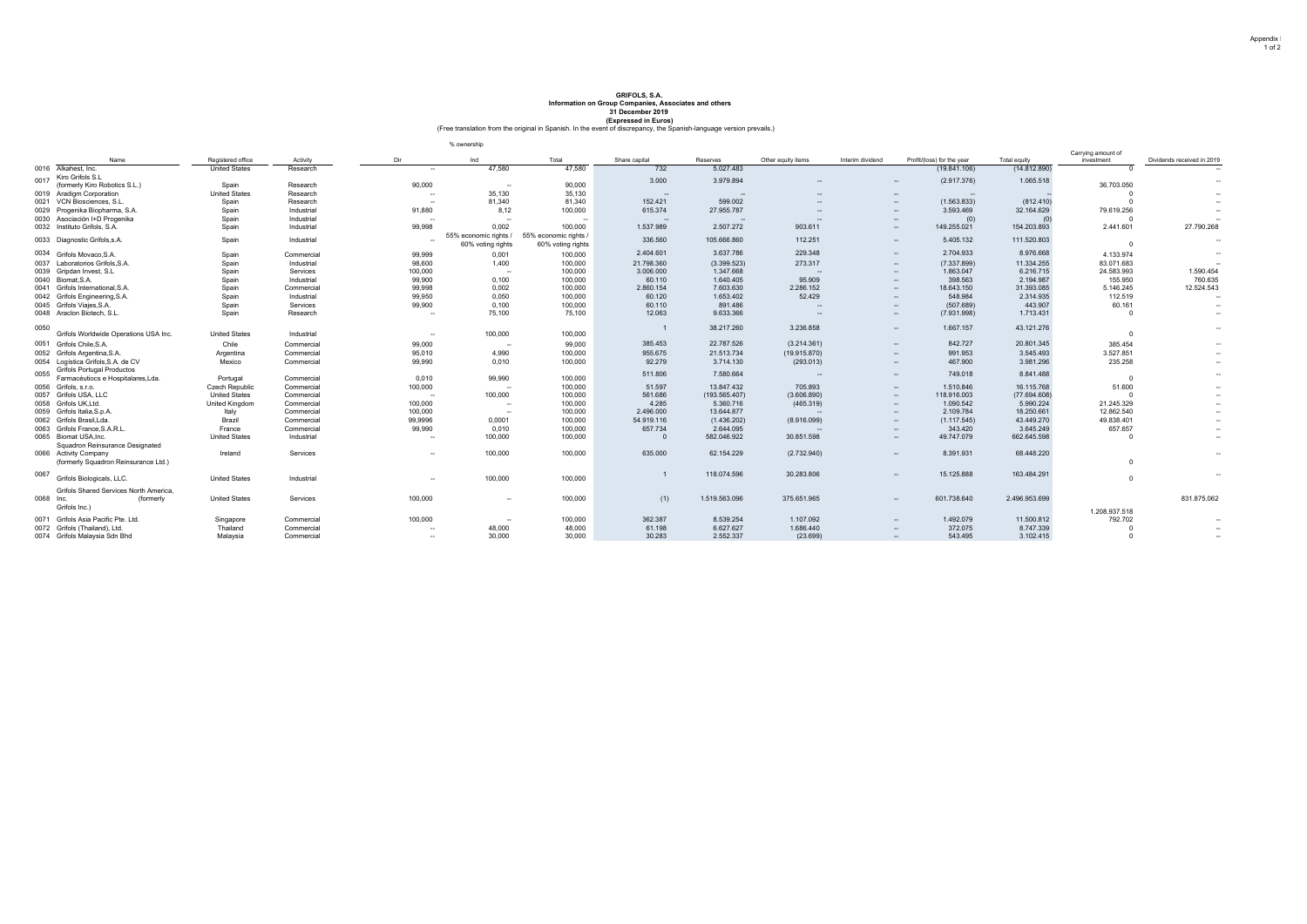|      | 0075 Grifols Polska, Sp.z.o.o.                                                                                                    | Poland               | Commercial | 100,000  | -                                          | 100,000                                    | 10.714      | 2.507.096     | 188.430     |              | 439.380      | 3.145.620     | 10.714      |            |
|------|-----------------------------------------------------------------------------------------------------------------------------------|----------------------|------------|----------|--------------------------------------------|--------------------------------------------|-------------|---------------|-------------|--------------|--------------|---------------|-------------|------------|
|      | 0078 Grifols México.S.A. de CV                                                                                                    | Mexico               | Commercial | 99.980   | 0.020                                      | 100,000                                    | 461.397     | 15.227.574    | (2.267.024) | <b>COLUM</b> | (622.044)    | 12,799,903    | 461.224     |            |
|      | 0081 Grifols Australia Pty Ltd                                                                                                    | Australia            | Industrial | 100,000  |                                            | 100,000                                    | 1.695.072   | 9.648.377     | (2.026.234) | <b>COLUM</b> | (192.885)    | 9.124.330     | 34.974.212  | $\sim$     |
| 0084 | Medion Diagnostic Grifols AG                                                                                                      | Switzerland          | Industrial | ۰.       | 55% economic rights /<br>60% voting rights | 55% economic rights /<br>60% voting rights | 2.487.150   | 2.458.540     | (332.279)   |              | 2.101.345    | 6.714.756     | -C          |            |
|      | 0086 Grifols Colombia, Ltda.                                                                                                      | Colombia             | Commercial | 99,990   | 0,010                                      | 100,000                                    | 822.620     | 228,600       | (202.472)   |              | 225.018      | 1.073.765     | 575.032     |            |
|      | 0087 Grifols Nordic AB                                                                                                            | Sweden               | Commercial | 100,000  |                                            | 100,000                                    | 10.392      | 2.363.439     | (245.845)   |              | 588.033      | 2.716.019     | 2.675.470   |            |
|      | 0089 Grifols Deutschland.GmbH                                                                                                     | Germany              | Commercial | 100,000  | <b>A</b>                                   | 100,000                                    | 25.000      | 7.356.520     | (796.621)   |              | 6.734.316    | 13.319.215    | 12.770.553  |            |
|      | 0090 Grifols Therapeutic LLC                                                                                                      | <b>United States</b> | Industrial |          | 100,000                                    | 100,000                                    | (2.885.734) | 758.005.120   | 313.295.046 |              | 225.703.087  | 1.294.117.518 |             |            |
|      | 0091 Talecris Plasma Resources Inc.                                                                                               | <b>United States</b> | Industrial | ٠.       | 100,000                                    | 100,000                                    |             | 54.003.421    | 14.884.456  | $\sim$       | 11,739,719   | 80.627.602    |             |            |
|      |                                                                                                                                   |                      |            |          |                                            |                                            |             |               |             |              |              |               |             |            |
| 0094 | Grifols Worldwide Operations Limited                                                                                              | Ireland              | Industrial | 100,000  | -                                          | 100,000                                    |             | 799.071.789   | 1.481.465   | (89.086.860) | 83.715.839   | 795.182.234   | 812.190.649 | 79.284.069 |
| 0095 | Grifols Pharmaceutical Technology<br>(Shanghai) Co., Ltd. (formerly Grifols<br>Pharmaceutical Consulting<br>(Shanghai) Co., Ltd.) | China                | Commercial | 100,000  | $\sim$                                     | 100,000                                    | 1.000.000   | 6.405.734     | (285.942)   |              | 1.450.567    | 8.570.359     | 1.000.000   |            |
|      | 0097 Grifols Switzerland, AG                                                                                                      | Switzerland          | Commercial | 100,000  |                                            | 100,000                                    | 81.189      | (245.913)     | 349.399     |              | 9.982        | 194.657       | 169,208     | $\sim$     |
|      | 0096 Grifols Diagnostics Solutions Inc<br>(formerly G-C Diagnostics Corp.)                                                        | <b>United States</b> | Industrial |          | 6 economic rights /<br>60% voting rights   | 55% economic rights<br>60% voting rights   | (7)         | 3.027.456.337 | 77.787.656  |              | 174.386.818  | 3.279.630.804 | $0 -$       | $\sim$     |
| 0098 | Grifols (H.K.), Limited                                                                                                           | Hong Kong            | Commercial |          | 55% economic rights /<br>60% voting rights | 55% economic rights<br>60% voting rights   | 37.899.374  | 26.127.072    | 7.124.622   |              | 6.519.099    | 77.670.167    | $\Omega$    |            |
|      | 0099 Grifols Japan KK                                                                                                             | Japan                | Commercial | 100,000  |                                            | 100,000                                    | 354,409     | 658.930       | 182.582     | $\sim$       | 782.003      | 1.977.924     | 708.818     | $\sim$     |
|      |                                                                                                                                   |                      |            |          |                                            |                                            |             |               |             |              |              |               |             |            |
| 00A1 | Grifols Pharmaceutical Technology Co.,<br>Ltd. Beijing Branch                                                                     | China                | Commercial | 100,000  | <b>A</b>                                   | 100,000                                    |             | (4.389.998)   | 205.075     | $\sim$       | (1.162.576)  | (5.347.499)   | $\Omega$    | -          |
|      | 00A2 Grifols India Healthcare Private Ltd                                                                                         | India                | Commercial | 99,984   | 0,016                                      | 100,000                                    | 1.688       | 632.966       | (87.986)    | $\sim$       | 86.207       | 632.875       | 599.086     |            |
|      | 00A4 Grifols Canadá, Ltd.                                                                                                         | Canada               | Industrial |          | 100,000                                    | 100,000                                    |             | 26.211.626    | (642.204)   |              | 2.720.951    | 28.290.380    |             |            |
|      | 00A5 Grifols Diagnostics Equipment Taiwan Limited                                                                                 | Taiwan               | Commercial | 100,000  |                                            | 100,000                                    | 181.343     | 528.906       | 78.250      |              | 149.045      | 937.544       | 181.060     |            |
|      | 00A6 Grifols Innovation and New Technologies Lim                                                                                  | Ireland              | Research   |          | 100,000                                    | 100,000                                    |             | 52.480.587    | (3.089.243) |              | (32.956.028) | 16.435.317    |             |            |
|      | 00A7 AlbaJuna Therapeutics, S.L.                                                                                                  | Spain                | Research   | <b>A</b> | 49,000                                     | 30,000                                     | 7.143       | 4.772.716     |             |              | (948.248)    | 3.831.612     |             |            |
|      | 00A8 Interstate Blood Bank, Inc.                                                                                                  | <b>United States</b> | Industrial |          | 100,000                                    | 49,190                                     | 103.496     | 21.668.847    | (2.279.776) |              | 223.085      | 19.715.652    |             |            |
|      | 00B1 Singulex, Inc.                                                                                                               | <b>United States</b> | Research   |          | 19,330                                     |                                            |             |               |             |              |              |               |             |            |
|      | 00B2 PBS Acquisition Corp.                                                                                                        | <b>United States</b> | Industrial | <b>A</b> | 100,000                                    | 100,000                                    | (196.180)   | (258.983)     | 455.163     |              |              |               |             |            |
|      | 00B4 Chiquito Acquisition Corp.                                                                                                   | <b>United States</b> | Corporate  | <b>A</b> | 100,000                                    | 100,000                                    | $\Omega$    | 49.643.573    | (2.474.265) |              | 2.726.825    | 49.896.134    |             |            |
|      | 00B5 Access Biologicals, LLC. and Subsidiaries.                                                                                   | <b>United States</b> | Industrial | <b>A</b> | 49,000                                     | 49,000                                     |             |               |             |              |              |               |             |            |
|      | 00B7 Aigües Minerals Vilajuïga                                                                                                    | Spain                | Industrial | 99,990   | 0.010                                      | 100,000                                    | 75,000      | 1.433.959     |             |              | (1.526.377)  | (17.419)      | 38.255      |            |
|      | 00B8 GigaGen Inc.                                                                                                                 | <b>United States</b> | Industrial |          | 43.960                                     | 43,960                                     | 1.195       | 18.924.755    |             |              | 1.955.767    | 20.881.717    |             |            |
|      | 00B9 Plasmavita Healthcare GmbH                                                                                                   | Germany              | Industrial |          | 50,000                                     | 50,000                                     | (25.000)    | 3.724.939     |             |              | (2.436.344)  | 1.263.596     |             |            |
|      | 00C1 Goetech LLC (D/B/A Medkeeper)                                                                                                | <b>United States</b> | Industrial |          | 54,760                                     | 54,760                                     |             | 44.130.530    | 4.717.226   |              | 429.368      | 49.277.123    |             |            |
|      | 00C2 Haema AG                                                                                                                     | Germany              | Industrial |          |                                            |                                            | 15.000.000  | 33.015.951    | (989)       |              | 4.037.888    | 52.052.851    |             |            |
|      | 00C3 Biotest Pharma Corp                                                                                                          | <b>United States</b> | Industrial |          |                                            | $\sim$                                     | (3.130.842) | 96.741.911    | 1.909.947   |              | 31.755.465   | 127.276.481   |             |            |
|      | 00C4 Biotest US Corporation                                                                                                       | <b>United States</b> | Services   |          |                                            | $\sim$                                     | 87.077.673  | 97.007.293    | 4.247.484   |              |              | 188.332.450   |             |            |
|      | 00C5 Mecwins, S.A.                                                                                                                | Spain                | Industrial |          | 24,990                                     | 24.990                                     | 126,000     | 4.672.745     | 85.581      |              | (501.809)    | 4.382.516     |             |            |
|      | 00C7 Medcom, S.A.                                                                                                                 | Spain                | Research   |          | 45.000                                     | 45.000                                     | 122.449     | 6.704.139     |             |              | (1.438.585)  | 5.388.004     |             |            |
|      |                                                                                                                                   |                      |            |          |                                            |                                            |             |               |             |              |              |               |             |            |

This appendix forms an integral part of note 12 to the annual accounts, in conjunction with which it should be read.

2.400.917.023 953.825.031

| Appendix<br>1 of 2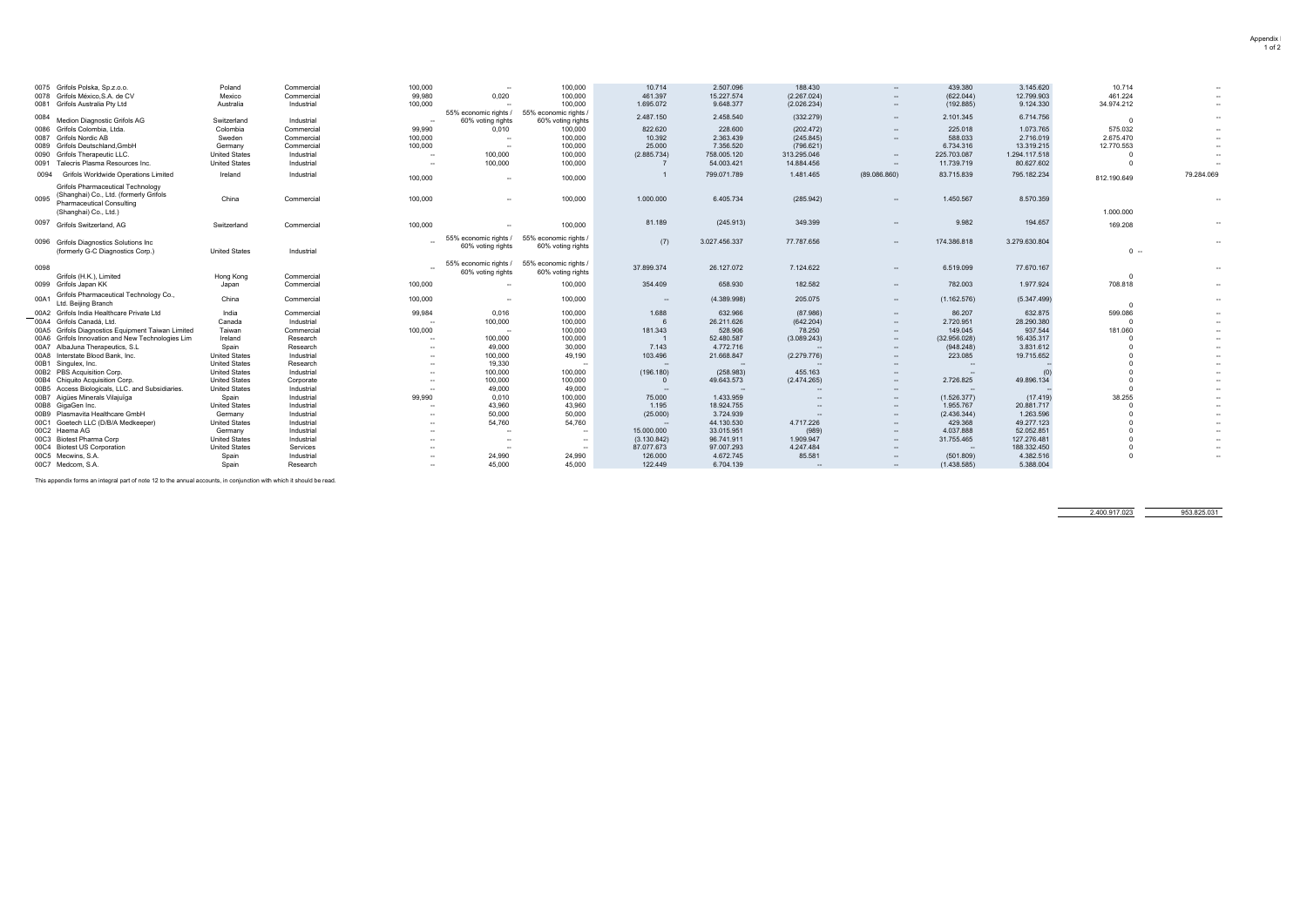# **GRIFOLS, S.A. Information on Group Companies, Associates and others 31 December 2018 (Expressed in Euros)**

(Free translation from the original in Spanish. In the event of discrepancy, the Spanish-language version prevails.)

|                                           |                      |            |         | % ownership |         |               |               |                    |                  |                            |               |                                  |                            |
|-------------------------------------------|----------------------|------------|---------|-------------|---------|---------------|---------------|--------------------|------------------|----------------------------|---------------|----------------------------------|----------------------------|
| Name                                      | Registered office    | Activity   | Dir     | Ind         | Total   | Share capital | Reserves      | Other equity items | Interim dividend | Profit/(loss) for the year | Total equity  | Carrying amount of<br>investment | Dividends received in 2018 |
| 0016 Alkahest, Inc.                       | <b>United States</b> | Research   |         | 47,580      | 47.580  | 5.930         | 14.909.323    |                    |                  | (3.404.707)                | 11.510.547    |                                  |                            |
| Kiro Grifols S.L<br>0017                  |                      |            |         |             |         | 4.000.000     | (2.890.375)   |                    | ۰.               | (4.629.751)                | (3.520.127)   |                                  |                            |
| (formerly Kiro Robotics S.L.)             | Spain                | Research   | 90,000  | $\sim$      | 90,000  |               |               |                    |                  |                            |               | 29.953.050                       |                            |
| 0019 Aradigm Corporation                  | <b>United States</b> | Research   | н.      | 35,130      | 35.130  | 386.599.127   | (382.898.690) |                    |                  | (14.425.328)               | (10.724.891)  |                                  |                            |
| 0021 VCN Biosciences, S.L.                | Spain                | Research   | $\sim$  | 81.340      | 81.340  | 152.421       | 2.104.642     |                    | $\sim$           | (1.505.640)                | 751.423       |                                  |                            |
| 0029 Progenika Biopharma, S.A.            | Spain                | Industrial | 99,998  | $\sqrt{2}$  | 99,998  | 615.374       | 15.373.147    |                    | $\sim$           | 691.283                    | 16.679.803    | 67.724.547                       |                            |
| 0030 Asociación I+D Progenika             | Spain                | Industrial | $\sim$  | 99,998      | 99,998  | 196,000       | 25.636        | $\sim$             | $\sim$           | 6.724                      | 228.361       |                                  |                            |
| 0032 Instituto Grifols, S.A.              | Spain                | Industrial | 99,998  | 0,002       | 100,000 | 1.537.989     | 16.497.121    | 717.803            | (156.000.000)    | 169.165.043                | 31.917.956    | 2.255.793                        | 296.024.581                |
| 0033 Diagnostic Grifols, s.A.             | Spain                | Industrial | $\sim$  | 100,000     | 100,000 | 336.560       | 42.417.027    | 106.659            | $\sim$           | 4.959.830                  | 47.820.075    |                                  |                            |
| 0034 Grifols Movaco, S.A.                 | Spain                | Commercial | 99.999  | 0.001       | 100,000 | 2.404.601     | 2.242.284     | 180.711            | $\sim$           | 1.395.502                  | 6.223.098     | 4.085.334                        |                            |
| 0037 Laboratorios Grifols, S.A.           | Spain                | Industrial | 99,999  | 0,001       | 100,000 | 21.798.360    | 5.769.578     | 267.750            |                  | (9.169.101)                | 18.666.588    | 83.066.117                       |                            |
| 0039 Gripdan Invest, S.L.                 | Spain                | Services   | 100,000 | -           | 100,000 | 3.006.000     | 1.347.668     | -                  |                  | 1.590.454                  | 5.944.122     | 24.583.993                       | 2.292.790                  |
| 0040 Biomat.S.A.                          | Spain                | Industrial | 99,900  | 0,100       | 100,000 | 60.110        | 1.640.405     | 95.909             |                  | 761.396                    | 2.557.820     | 155.950                          | 570.607                    |
| 0041 Grifols International, S.A.          | Spain                | Commercial | 99,998  | 0.002       | 100,000 | 2.860.154     | 7.090.864     | 1.882.833          | $\sim$           | 12.850.540                 | 24.684.390    | 4.555.179                        | 11.292.595                 |
| 0042 Grifols Engineering, S.A.            | Spain                | Industrial | 99,950  | 0,050       | 100,000 | 60.120        | 745.340       | 51.805             |                  | 908.061                    | 1.765.327     | 111.895                          | 2.998.500                  |
| 0045 Grifols Viajes, S.A.                 | Spain                | Services   | 99,900  | 0.100       | 100,000 | 60.110        | 868.448       |                    |                  | 23.038                     | 951.596       | 60.041                           |                            |
| 0047 Gri-Cel, S.A.                        | Spain                | Research   | 0,001   | 99.999      | 100,000 | 15.060.102    | 20.659.751    | $\sim$             | (37.000.000)     | 27.476.168                 | 26.196.021    |                                  |                            |
| 0048 Araclon Biotech, S.L.                | Spain                | Research   |         | 73.220      | 73,220  | 11.215        | (5.526.789)   |                    |                  | (7.510.565)                | (13.026.140)  |                                  |                            |
| Grifols Worldwide Operations USA<br>0050  |                      |            |         |             |         |               | 38.010.865    | 2.351.776          | $\sim$           | 206.395                    | 40.569.037    |                                  |                            |
| Inc.                                      | <b>United States</b> | Industrial | н.      | 100,000     | 100,000 |               |               |                    |                  |                            |               |                                  |                            |
| 0051 Grifols Chile, S.A.                  | Chile                | Commercial | 99,000  | $\sim$      | 99,000  | 385.453       | 23.268.736    | (1.878.005)        | $\sim$           | (481.209)                  | 21.294.974    | 385.454                          |                            |
| 0052 Grifols Argentina, S.A.              | Argentina            | Commercial | 95,010  | 4,990       | 100,000 | 955.675       | 21.347.057    | (18.159.865)       | $\sim$           | 166.676                    | 4.309.544     | 4.502.857                        |                            |
| 0054 Logística Grifols, S.A. de CV        | Mexico               | Commercial | 99,990  | 0,010       | 100,000 | 92.279        | 3.510.951     | (514.229)          | $\sim$           | 203.179                    | 3.292.181     | 235.258                          |                            |
| <b>Grifols Portugal Productos</b>         |                      |            |         |             |         |               |               |                    |                  |                            |               |                                  |                            |
| 0055<br>Farmacéutiocs e Hospitalares.Lda. | Portugal             | Commercial | 0.010   | 99.990      | 100,000 | 511.806       | 6.977.271     | $\sim$             | $\sim$           | 603.392                    | 8.092.470     |                                  |                            |
| 0056 Grifols, s.r.o.                      | Czech Republic       | Commercial | 100,000 |             | 100,000 | 51.597        | 12.754.775    | 513.215            |                  | 1.092.657                  | 14.412.244    | 51.600                           |                            |
| 0057 Grifols USA, LLC                     | <b>United States</b> | Commercial |         | 100,000     | 100,000 | 561.686       | 18.337.686    | (11.642.569)       |                  | 92.335.003                 | 99.591.806    |                                  |                            |
| 0058 Grifols UK.Ltd.                      | United Kingdom       | Commercial | 100,000 |             | 100,000 | 4.285         | 5.028.843     | (833.217)          | $\sim$           | 331.875                    | 4.531.786     | 21.167.620                       |                            |
| 0059 Grifols Italia, S.p.A.               | Italy                | Commercial | 100,000 | -           | 100,000 | 2.496.000     | 11.177.307    |                    |                  | 2.467.569                  | 16.140.877    | 12.862.540                       |                            |
| 0062 Grifols Brasil.Lda.                  | Brazil               | Commercial | 100,000 | $\sim$      | 100,000 | 46.110.919    | (1.634.032)   | (8.382.373)        |                  | 197.826                    | 36.292.339    | 41.045.148                       |                            |
| 0063 Grifols France, S.A.R.L.             | France               | Commercial | 99,990  | 0.010       | 100,000 | 657.734       | 1.898.302     |                    |                  | 745.793                    | 3.301.829     | 657.657                          |                            |
| 0065 Biomat USA.Inc.                      | <b>United States</b> | Industrial |         | 100.000     | 100,000 |               | 416.196.901   | 20.958.786         | $\sim$           | 74.030.619                 | 511.186.307   |                                  |                            |
|                                           |                      |            |         |             |         |               |               |                    |                  |                            |               |                                  |                            |
| Squadron Reinsurance Designated           | Ireland              |            |         | 100,000     | 100,000 | 635.000       |               |                    |                  | 6.732.693                  |               |                                  |                            |
| 0066 Activity Company                     |                      | Services   | $\sim$  |             |         |               | 55.421.545    | (3.906.423)        | ۰.               |                            | 58.882.815    |                                  |                            |
| (formerly Squadron Reinsurance Ltd.)      |                      |            |         |             |         |               |               |                    |                  |                            |               |                                  |                            |
| 0067                                      |                      |            |         |             |         |               | 128.114.113   | 26.236.952         | $\sim$           | 13.733.523                 | 168.084.588   |                                  |                            |
| Grifols Biologicals, LLC.                 | <b>United States</b> | Industrial | $\sim$  | 100,000     | 100,000 |               |               |                    |                  |                            |               |                                  |                            |
| <b>Grifols Shared Services North</b>      |                      |            |         |             |         |               |               |                    |                  |                            |               |                                  |                            |
| 0068 America, Inc.                        | <b>United States</b> | Services   | 100,000 | $\sim$      | 100,000 | (1)           | 314.256.737   | 318.279.023        |                  | 1.943.404.715              | 2.575.940.473 |                                  |                            |
| (formerly Grifols Inc.)                   |                      |            |         |             |         |               |               |                    |                  |                            |               | 1.112.596.665                    |                            |
| 0071 Grifols Asia Pacific Pte, Ltd.       | Singapore            | Commercial | 100,000 |             | 100,000 | 362.387       | 5.898.305     | 859.613            |                  | 2.640.949                  | 9.761.254     | 749.709                          |                            |
| 0072 Grifols (Thailand), Ltd              | Thailand             | Commercial | ۰.      | 48,000      | 48,000  | 61.198        | 6.298.780     | 837.005            | $\sim$           | 371.717                    | 7.568.701     |                                  |                            |
| 0074 Grifols Malaysia Sdn Bhd             | Malaysia             | Commercial |         | 30,000      | 30,000  | 30.283        | 2.086.645     | (104.084)          | $\sim$           | 465.692                    | 2.478.536     |                                  |                            |
| 0075 Grifols Polska, Sp.z.o.o.            | Poland               | Commercia  | 100,000 | $\sim$      | 100,000 | 10.714        | 2.737.178     | 153.979            | $\sim$           | (230.082)                  | 2.671.789     | 10.714                           |                            |
|                                           |                      |            |         |             |         |               |               |                    |                  |                            |               |                                  |                            |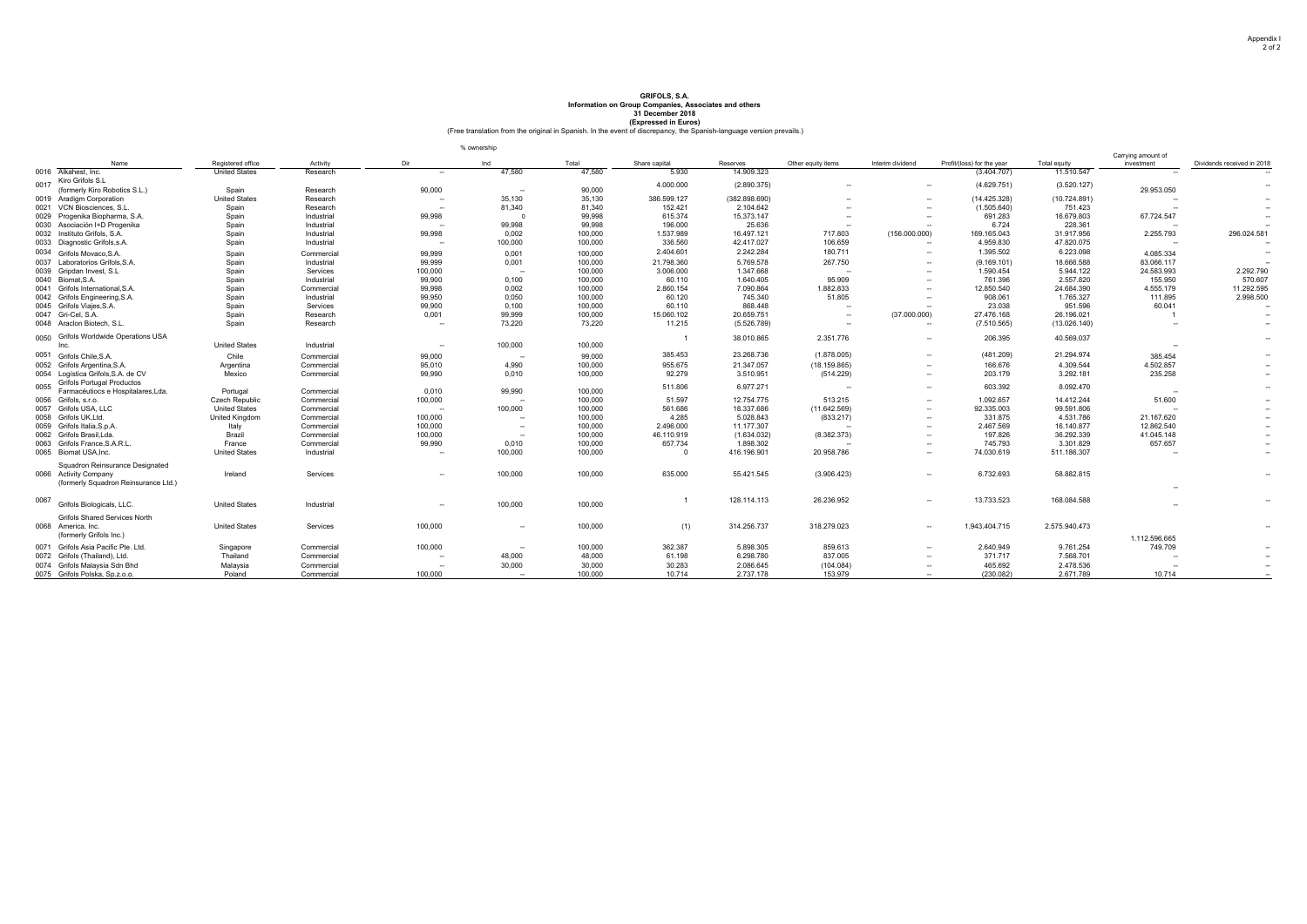| 0078 Grifols México.S.A. de CV                                               | Mexico               | Commercia  | 99,980  | 0,020   | 100,000 | 461.397     | 14.057.296    | (3.024.798) |                | 1.170.279    | 12.664.174    | 461.224        |            |
|------------------------------------------------------------------------------|----------------------|------------|---------|---------|---------|-------------|---------------|-------------|----------------|--------------|---------------|----------------|------------|
| 0081<br>Grifols Australia Pty Ltd                                            | Australia            | Industrial | 100,000 | $\sim$  | 100,000 | 1.695.072   | 9.248.429     | (2.179.314) |                | 399.946      | 9.164.134     | 34.974.212     |            |
| Medion Diagnostic Grifols AG<br>0084                                         | Switzerland          | Industrial | -       | 100,000 | 100,000 | 2.487.150   | 1.373.333     | (534.290)   |                | 1.085.202    | 4.411.395     |                |            |
| 0085 Medion Diagnostic GmbH                                                  | Germany              | Commercial |         | 100,000 | 100,000 | 1.500.000   | (1.005.873)   |             |                |              | 494.127       |                |            |
| 0086 Grifols Colombia, Ltda.                                                 | Colombia             | Commercial | 99,000  | 1.000   | 100,000 | 822.620     | (174.762)     | (212.407)   | $\sim$         | 403.361      | 838.813       | 575.032        |            |
| 0087<br>Grifols Nordic AB                                                    | Sweden               | Commercial | 100,000 |         | 100,000 | 10.392      | 1.756.608     | (191.156)   |                | 606.831      | 2.182.675     | 1.579.452      |            |
| 0089 Grifols Deutschland.GmbH                                                | Germany              | Commercia  | 100,000 | $\sim$  | 100,000 | 25,000      | 4.349.883     | (481.969)   | (3.000.000)    | 6.006.637    | 6.899.551     | 12.736.312     | 7.000.000  |
| 0090 Grifols Therapeutic LLC.                                                | <b>United States</b> | Industrial | -       | 100,000 | 100,000 | (2.885.734) | 1.021.551.915 | 277.750.750 |                | 204.664.824  | 1.501.081.755 |                |            |
| Talecris Plasma Resources Inc.<br>0091                                       | <b>United States</b> | Industrial | н.      | 100,000 | 100,000 |             | 41.369.463    | 13.575.445  |                | 12.633.967   | 67.578.882    |                |            |
| 0094 Grifols Worldwide Operations Limited                                    | Ireland              | Industrial | 100,000 | $\sim$  | 100,000 |             | 874.754.772   | 2.107.588   | (45.018.530)   | 59.019.234   | 890.863.065   | 926.044.178    | 81.514.594 |
| Grifols Pharmaceutical Technology                                            |                      |            |         |         |         |             |               |             |                |              |               |                |            |
| (Shanghai) Co., Ltd. (formerly Grifols                                       | China                | Commercial | 100,000 |         | 100,000 | 1.000.000   | 4.809.708     | (326.421)   |                | 1.596.027    | 7.079.313     |                |            |
| <b>Pharmaceutical Consulting</b>                                             |                      |            |         | $\sim$  |         |             |               |             | -              |              |               |                |            |
| (Shanghai) Co., Ltd.)                                                        |                      |            |         |         |         |             |               |             |                |              |               | 1.000.000      |            |
| 0097                                                                         |                      |            |         |         |         | 81.189      | (242.413)     | 342.637     | <b>Section</b> | (3.500)      | 177,912       |                | $\sim$     |
| Grifols Switzerland, AG                                                      | Switzerland          | Commercial | 100,000 | $\sim$  | 100,000 |             |               |             |                |              |               | 169.208        |            |
| 0096 Grifols Diagnostics Solutions Inc                                       |                      |            |         |         |         | 37          | 878.603.861   | 24.188.992  | $\sim$         | 96.268.649   | 999.061.539   |                | $\sim$     |
| (formerly G-C Diagnostics Corp.)                                             | <b>United States</b> | Industrial | 100,000 | $\sim$  | 100,000 |             |               |             |                |              |               | 880.982.529 -- |            |
| 0098 Grifols (H.K.), Limited                                                 | Hong Kong            | Commercial |         | 100,000 | 100,000 | 37.899.374  | 21.638.440    | 5.397.582   | $\sim$         | 4.488.632    | 69.424.028    |                |            |
| 0099 Grifols Japan KK                                                        | Japan                | Commercial | 100,000 | $\sim$  | 100,000 | 354.409     | 572.822       | 100.707     | $\sim$         | 86,108       | 1.114.045     | 708,818        |            |
|                                                                              |                      |            |         |         |         |             |               |             |                |              |               |                |            |
| <b>Grifols Pharmaceutical Technology</b><br>00A1<br>Co., Ltd. Beijing Branch | China                | Commercial | 100,000 | $\sim$  | 100,000 | $\sim$      | (3.269.486)   | 225.392     | <b>Section</b> | (1.120.512)  | (4.164.606)   |                |            |
| 00A2 Grifols India Healthcare Private Ltd                                    | India                | Commercial | 99,990  | 0,010   | 100,000 | 1.688       | 706.450       | (91.170)    | $\sim$         | (74.450)     | 542.518       | 599.086        |            |
| 00A4 Grifols Canadá, Ltd.                                                    | Canada               | Industrial |         | 100,000 | 100,000 |             | 24.473.822    | (1.389.826) | <b>Section</b> | 1.737.805    | 24.821.807    |                |            |
| 00A5 Grifols Diagnostics Equipment Taiwan Limit                              | Taiwan               | Commercial | 100,000 |         | 100,000 | 181.343     | 425.574       | 39.379      |                | 103.332      | 749.629       | 181.060        |            |
| 00A6 Grifols Innovation and New Technologies Li                              | Ireland              | Research   | $\sim$  | 100,000 | 100,000 |             | 76.558.775    | (4.100.220) | $\sim$         | (24.078.187) | 48.380.369    |                |            |
| 00A7 AlbaJuna Therapeutics, S.L.                                             | Spain                | Research   |         | 30,000  | 30,000  | 7.143       | 6.107.818     |             |                | (2.283.349)  | 3.831.612     |                |            |
| 00A8 Interstate Blood Bank, Inc.                                             | <b>United States</b> | Industrial |         | 49.190  | 49,190  | 83.886      | 7.029.481     | 1.356.371   |                | 1.859.161    | 10.328.900    |                |            |
| 00A9 Bio Blood Components Inc.                                               | <b>United States</b> | Industrial | --      | 48.972  | 48.972  | 12.052      | 9.468.016     | 686.643     | -              | 2.332.003    | 12.498.714    |                |            |
| 00B1 Singulex, Inc.                                                          | <b>United States</b> | Research   |         | 19.330  | 19.330  | 4.169       | (275.653.786) |             |                | 48,458       | (275.601.159) |                | 77.274.335 |
| 00B2 PBS Acquisition Corp.                                                   | <b>United States</b> | Industrial |         | 100,000 | 100,000 | (196.179)   | 26.435.246    | (300.202)   |                | $\sim$       | 25.938.865    |                |            |
| 00B3 Plasma Biological Services, LLC.                                        | <b>United States</b> | Industrial |         | 48,900  | 48,900  | 7.860       | (7.912.108)   | - -         | (3.066.334)    | 266.286      | (10.704.296)  |                |            |
| 00B4 Chiquito Acquisition Corp.                                              | <b>United States</b> | Corporate  |         | 100,000 | 100,000 | $\Omega$    | 48.059.553    | (3.386.032) |                | 1.588.846    | 46.262.367    |                |            |
| 00B5 Access Biologicals, LLC. and Subsidiaries.                              | <b>United States</b> | Industrial | -       | 49,000  | 49,000  | $\sim$      |               |             |                |              |               |                |            |
| 00B7 Aigües Minerals Vilajuïga                                               | Spain                | Industrial | 99,990  | 0.010   | 100,000 | 75.000      | 36.127        |             | -              | (1.002.168)  | (891.041)     |                |            |
| 00B8 GigaGen Inc.                                                            | <b>United States</b> | Industrial |         | 43.960  | 43.960  | 1.172       | 26.640.662    | $\sim$      |                | 789,573      | 27.431.406    |                |            |
| 00B9 Plasmavita Healthcare GmbH                                              | Germany              | Industrial |         | 50.000  | 50.000  | 10.025      | 564.262       |             |                | (564.887)    | 9.400         |                |            |
| 00C1 Goetech LLC (D/B/A Medkeeper)                                           | <b>United States</b> | Industrial |         | 54,760  | 54,760  | $\sim$      | 45.562.218    | 3.629.296   | <b>Section</b> | 1.778.263    | 50.969.777    |                |            |
| 00C2 Haema AG                                                                | Germany              | Industrial |         |         |         | 15.000.000  | 34.058.096    | (989)       |                | (16.122)     | 49.040.985    |                |            |
| 00C3 Biotest Pharma Corp                                                     | <b>United States</b> | Industrial |         | $\sim$  | $\sim$  | 183.148.729 | (120.762.497) | (175)       |                | 31.224.868   | 93.610.925    |                |            |
| 00C4 Biotest US Corporation                                                  | <b>United States</b> | Services   |         |         |         | 87.077.673  | 97.007.293    | 546.628     |                |              | 184.631.594   |                |            |
| 00C5 Mecwins, S.A.                                                           | Spain                | Industrial |         | 24.990  | 24.990  | 126,000     | 5.361.642     | 85.581      |                | (498.996)    | 5.074.227     |                |            |
|                                                                              |                      |            |         |         |         |             |               |             |                |              |               |                |            |

This appendix forms an integral part of note 12 to the annual accounts, in conjunction with which it should be read

3.270.828.233 478.968.002

Appendix I 2 of 2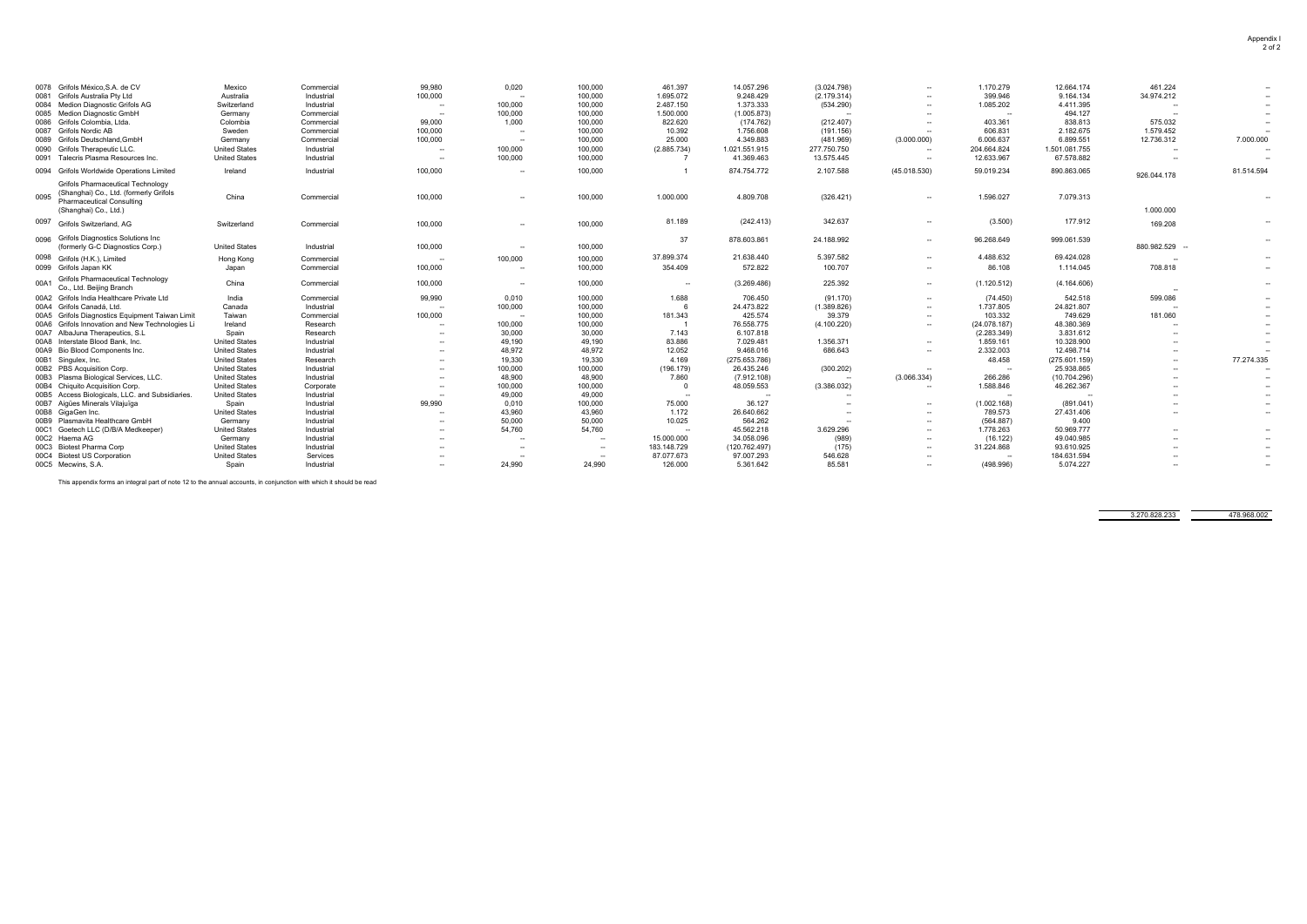# **Classification of Financial Assets by Category for the year ended 31 December 2019**

# **(Expressed in Euros)**

(Free translation from the original in Spanish. In the event of discrepancy, the Spanish-language version prevails.)

|                                                                 |                           | Non-current     |               | <b>Current</b>            |                     |                  |  |  |
|-----------------------------------------------------------------|---------------------------|-----------------|---------------|---------------------------|---------------------|------------------|--|--|
|                                                                 | At amortised cost or cost |                 |               | At amortised cost or cost |                     |                  |  |  |
|                                                                 | <b>Carrying amount</b>    | Fair value      | <b>Total</b>  | <b>Carrying amount</b>    | <b>Fair value</b>   | <b>Total</b>     |  |  |
| Loans and receivables                                           |                           |                 |               |                           |                     |                  |  |  |
| Fixed rate loans                                                | 2,671,600,000             | 2,671,600,000   | 2,671,600,000 | 26,726,239                | 26,726,239          | 26,726,239       |  |  |
| Variable rate loans                                             | 4,543,903,793             | 4,543,903,793   | 4,543,903,793 |                           |                     |                  |  |  |
| Loans, Tax effect<br>Deposits and guarantees                    | 1,641,525                 |                 |               | 20,910,485<br>4,856       | 20,910,485<br>4,856 | 20,910,485       |  |  |
| Other trade receivables                                         |                           | 1,641,525<br>-- | 1,641,525     | 337,758                   | 337,758             | 4,856<br>337,758 |  |  |
| Trade receivables                                               |                           | --              | --            | 48,373,076                | 48,373,076          | 48,373,076       |  |  |
| Other receivables                                               | $-$                       | --              | --            | 178,293                   | 178,293             | 178,293          |  |  |
| Total                                                           | 7,217,145,318             | 7,217,145,318   | 7,217,145,318 | 96,530,707                | 96,530,707          | 96,530,707       |  |  |
| Available for sale financial assets<br>Other financial assets : |                           |                 |               |                           |                     |                  |  |  |
| Other financial assets (note 12)                                |                           |                 |               | 1,716,732,745             | 1,716,732,745       | 1,716,732,745    |  |  |
| Total                                                           | 0                         | $\Omega$        | 0             | 1,716,732,745             | 1,716,732,745       | 1,716,732,745    |  |  |
|                                                                 |                           |                 |               |                           |                     |                  |  |  |
| Total financial assets                                          | 7,217,145,318             | 7,217,145,318   | 7,217,145,318 | 1,813,263,452             | 1,813,263,452       | 1,813,263,452    |  |  |

This appendix forms an integral part of note 14 to the annual accounts, in conjunction with which it should be read.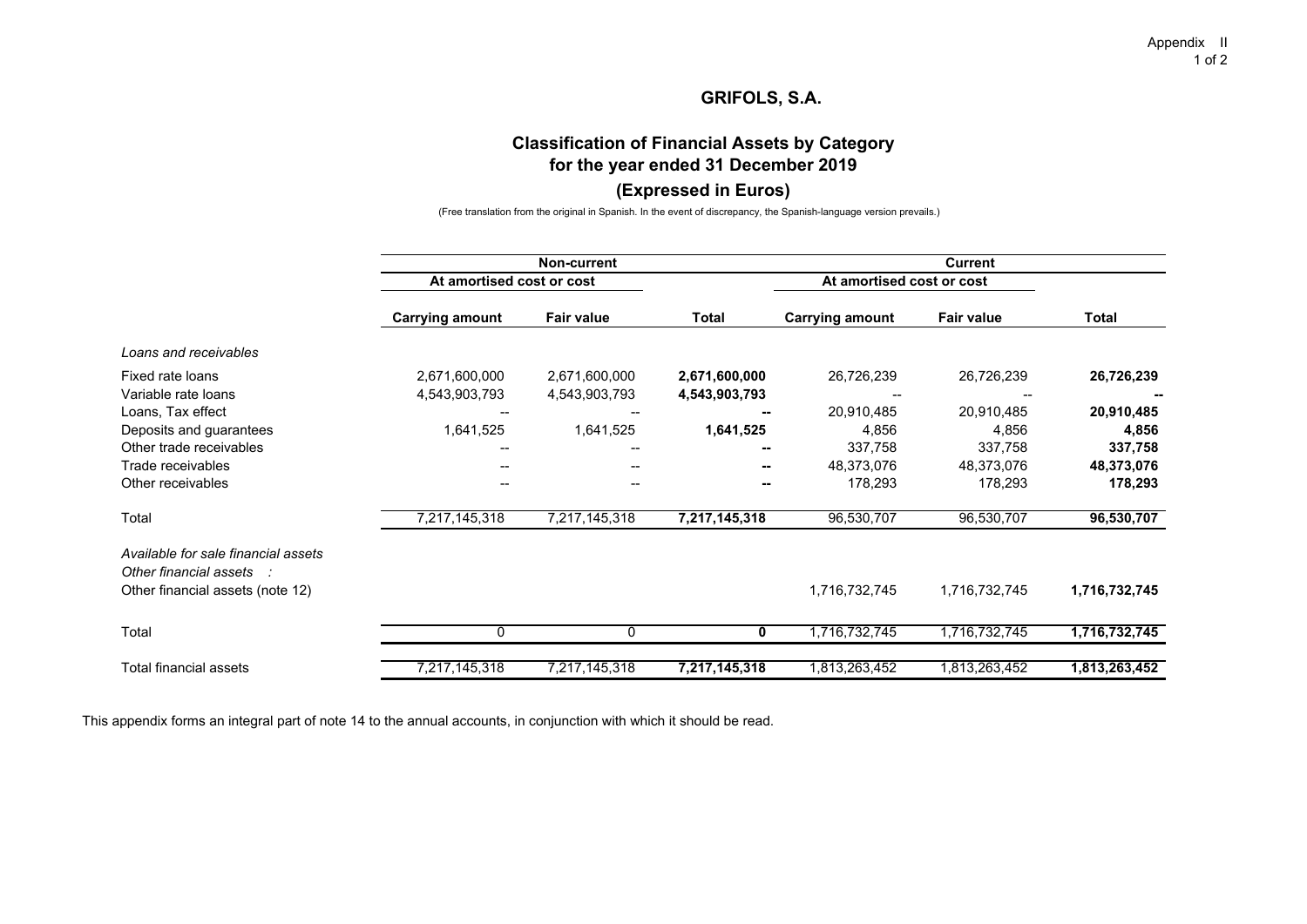# **Classification of Financial Assets by Category for the year ended 31 December 2018 (Expressed in Euros)**

(Free translation from the original in Spanish. In the event of discrepancy, the Spanish-language version prevails.)

|                         |                           | Non-current       |                          | <b>Current</b>            |                   |              |  |
|-------------------------|---------------------------|-------------------|--------------------------|---------------------------|-------------------|--------------|--|
|                         | At amortised cost or cost |                   |                          | At amortised cost or cost |                   |              |  |
|                         | <b>Carrying amount</b>    | <b>Fair value</b> | <b>Total</b>             | <b>Carrying amount</b>    | <b>Fair value</b> | <b>Total</b> |  |
|                         |                           |                   |                          |                           |                   |              |  |
| Loans and receivables   |                           |                   |                          |                           |                   |              |  |
| Fixed rate loans        | 1,000,000,000             | 1.000.000.000     | 1,000,000,000            | 59,955,873                | 59,955,873        | 59,955,873   |  |
| Variable rate loans     | 593,426,692               | 593.426.692       | 593,426,692              |                           |                   |              |  |
| Loans, Tax effect       |                           |                   | $- -$                    | 31,253,153                | 31,253,153        | 31,253,153   |  |
| Deposits and guarantees | 1,622,650                 | 1,622,650         | 1,622,650                | 4,306                     | 4,306             | 4,306        |  |
| Other trade receivables | --                        | $- -$             | $- -$                    | 378,527                   | 378,527           | 378,527      |  |
| Trade receivables       | --                        | $- -$             | $- -$                    | 20.401.767                | 20.401.767        | 20,401,767   |  |
| Other receivables       | --                        | $- -$             | $\overline{\phantom{a}}$ | 173,455                   | 173,455           | 173,455      |  |
| Total                   | .595,049,342              | 1,595,049,342     | 1,595,049,342            | 112,167,081               | 112.167.081       | 112.167.081  |  |

This appendix forms an integral part of note 13 to the annual accounts, in conjunction with which it should be read.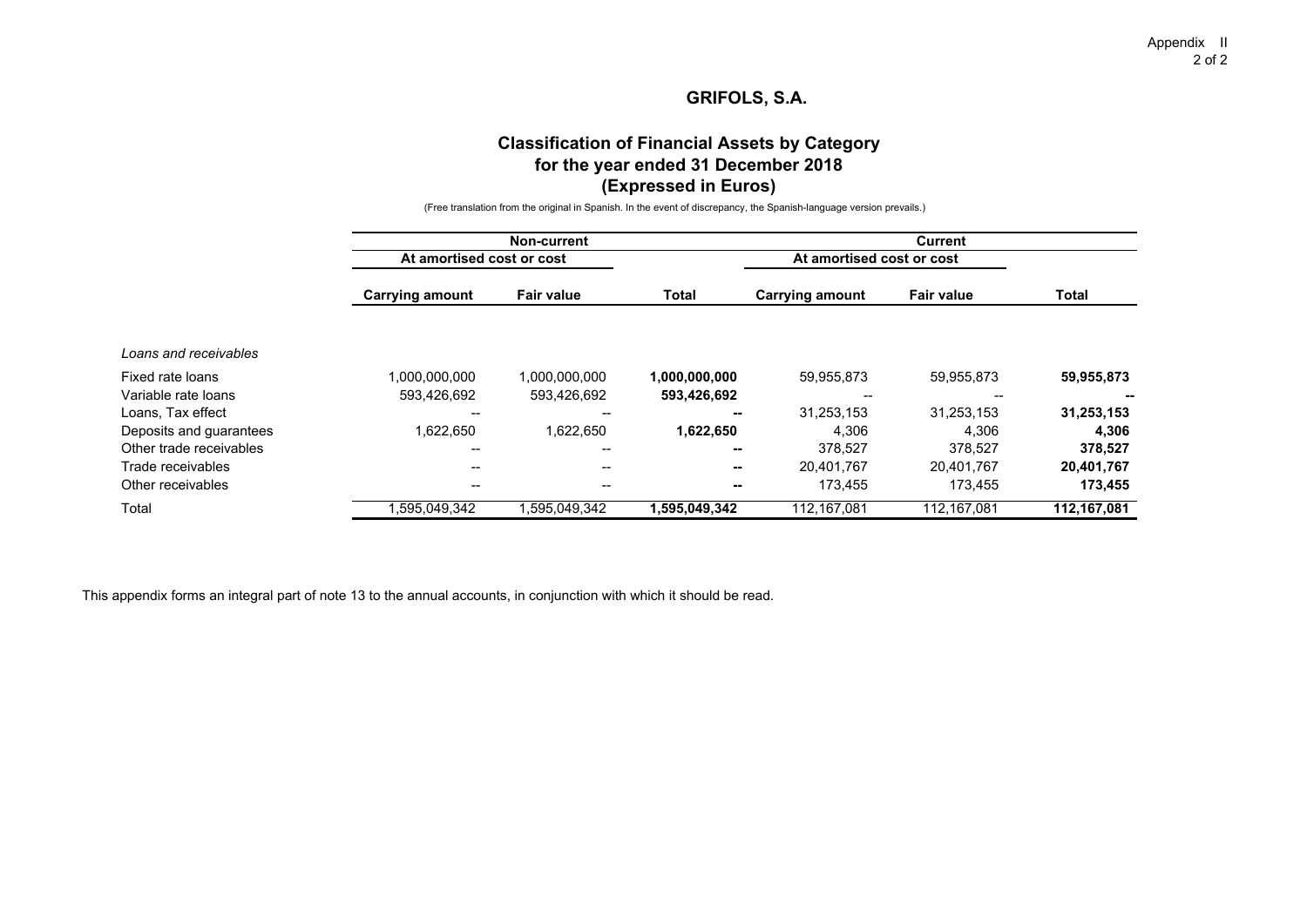## **Details of Reserves and Profit and movement for the year ended 31 December 2019 (Expressed in Euros)**

(Free translation from the original in Spanish. In the event of discrepancy, the Spanish-language version prevails.)

|                                         |                                    |                                                      | <b>Euros</b>                                      |                                 |                            |
|-----------------------------------------|------------------------------------|------------------------------------------------------|---------------------------------------------------|---------------------------------|----------------------------|
|                                         | Legal and<br>statutory<br>reserves | Differences on<br>translation of<br>capital to Euros | Voluntary<br>reserves                             | Profit for the<br>year          | <b>Total</b>               |
| Balance at 1 January 2019               | 23,920,741                         | 3,020                                                | 514,887,149                                       | 329,718,263                     | 868,529,173                |
| Recognised income and expense           | --                                 | $\overline{\phantom{m}}$                             | $\overline{\phantom{a}}$                          | 1,630,265,591                   | 1,630,265,591              |
| Reserves<br>Dividend<br>Other movements | $- -$<br>--                        | $\mathbf{u}$<br>$\overline{\phantom{a}}$             | 91,059,463<br>$\overline{\phantom{m}}$<br>535,405 | (91,059,463)<br>(238, 658, 800) | (238, 658, 800)<br>535,405 |
| Balance at 31 December 2019             | 23,920,741                         | 3,020                                                | 606,482,017                                       | 1,630,265,591                   | 2,260,671,369              |

This appendix forms an integral part of note 16 to the annual accounts, in conjunction with which it should be read.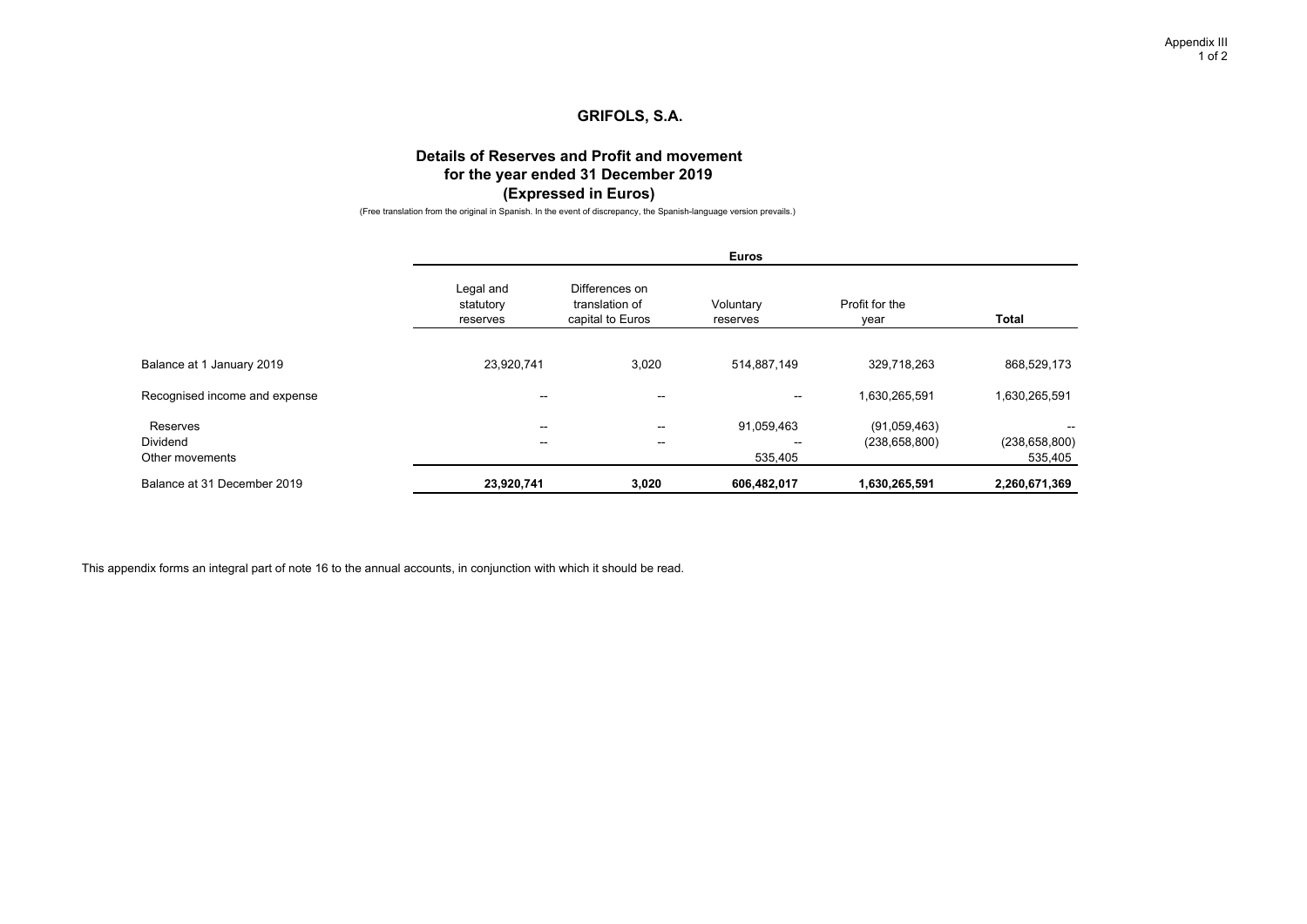## **Details of Reserves and Profit and movement for the year ended 31 December 2018 (Expressed in Euros)**

(Free translation from the original in Spanish. In the event of discrepancy, the Spanish-language version prevails.)

|                                     |                                        |                                                                   | <b>Euros</b>          |                                |                                  |
|-------------------------------------|----------------------------------------|-------------------------------------------------------------------|-----------------------|--------------------------------|----------------------------------|
|                                     | Legal and<br>statutory<br>reserves     | Differences on<br>translation of<br>capital to Euros              | Voluntary<br>reserves | Profit for the<br>year         | <b>Total</b>                     |
| Balance at 1 January 2018           | 23,920,741                             | 3,020                                                             | 358,657,857           | 341,327,404                    | 723,909,022                      |
| Recognised income and expense       | $\hspace{0.05cm}$                      | $\hspace{0.05cm}$ – $\hspace{0.05cm}$                             | --                    | 329,718,263                    | 329,718,263                      |
| Other movements                     | $\hspace{0.05cm}$                      | $\overline{\phantom{a}}$                                          | 79,982,288            |                                | 79,982,288                       |
| Reserves<br>Preferred dividend      | $\hspace{0.05cm}$<br>$\hspace{0.05cm}$ | $\overline{\phantom{a}}$<br>$\hspace{0.05cm}$ – $\hspace{0.05cm}$ | 76,247,004<br>--      | (76, 247, 004)<br>(2,614,251)  | (2,614,251)                      |
| Interim dividend<br><b>Dividend</b> | $\hspace{0.05cm}$<br>--                | $\overline{\phantom{a}}$<br>--                                    | --<br>--              | (122,986,278)<br>(139,479,871) | (122, 986, 278)<br>(139,479,871) |
| Balance at 31 December 2018         | 23,920,741                             | 3,020                                                             | 514,887,149           | 329,718,263                    | 868,529,173                      |

This appendix forms an integral part of note 16 to the annual accounts, in conjunction with which it should be read.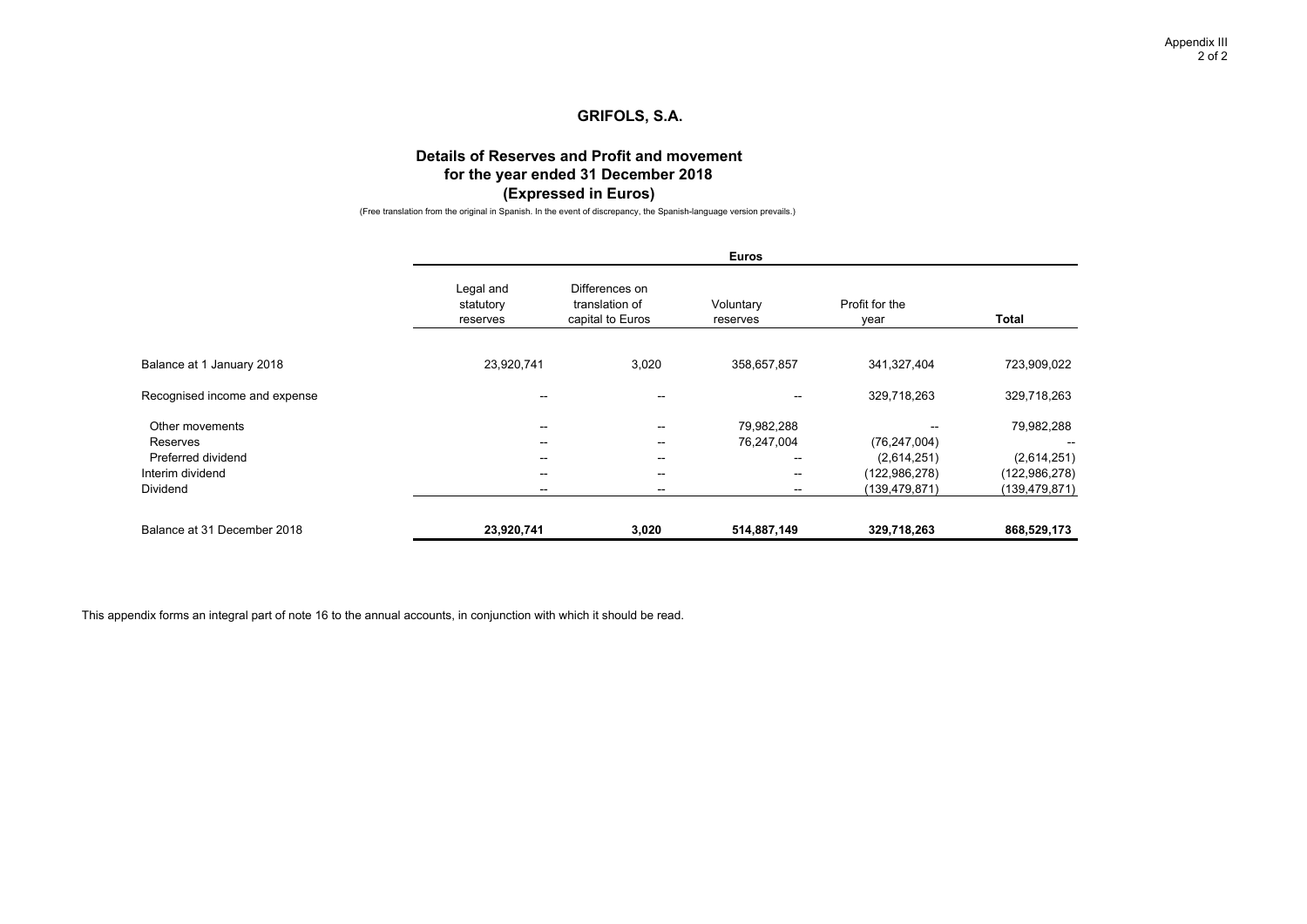#### **(Expressed in Euros) Details of Financial Liabilities by Category for the year ended 31 December 2019**

(Free translation from the original in Spanish. In the event of discrepancy, the Spanish-language version prevails.)

|                                       |                        |                          | Euros         |                        |             |                          |
|---------------------------------------|------------------------|--------------------------|---------------|------------------------|-------------|--------------------------|
|                                       |                        | Non-current              |               |                        | Current     |                          |
|                                       | <b>Carrying amount</b> | Fair value               | Total         | <b>Carrying amount</b> | Fair value  | Total                    |
| Debts and payables                    |                        |                          |               |                        |             |                          |
| Bonds and other marketable securities |                        |                          |               |                        |             |                          |
| Fixed rate                            | 2,644,914,563          | 2,755,727,342            | 2,644,914,563 | 3,255,873              | 3,255,873   | 3,255,873                |
| Loans with Group companies            |                        |                          |               |                        |             |                          |
| Fixed rate                            |                        |                          |               | 35,285,923             | 35,285,923  | 35,285,923               |
| Variable rate Loans                   | 4,113,720,823          | 4,113,720,823            | 4,113,720,823 | --                     | --          | $\overline{\phantom{a}}$ |
| Loans and borrowings                  |                        |                          |               |                        |             |                          |
| Fixed rate                            | 159,375,000            | 159,375,000              | 159,375,000   |                        |             |                          |
| Variable rate                         | 1,332,451,997          | 1,332,451,997            | 1,332,451,997 | 23,676,514             | 23,676,514  | 23,676,514               |
| Finance lease payables                | 1,827,205              | 1,827,205                | 1,827,205     | 968,316                | 968,316     | 968,316                  |
| Other financial liabilities           | 1,314,361              | 1,314,361                | 1,314,361     | 17,133,092             | 17,133,092  | 17,133,092               |
| Trade and other payables              |                        |                          |               |                        |             |                          |
| Suppliers                             | --                     | --                       | --            | 49,579,887             | 49,579,887  | 49,579,887               |
| Suppliers, Group companies            | --                     | $\overline{\phantom{a}}$ | --            | 51,028,984             | 51,028,984  | 51,028,984               |
| Other payables                        | --                     | --                       | --            | 11,108,123             | 11,108,123  | 11,108,123               |
| <b>Total financial liabilities</b>    | 8,253,603,949          | 8,364,416,728            | 8,253,603,949 | 192,036,712            | 192,036,712 | 192,036,712              |

This appendix forms an integral part of note 18 to the annual accounts, in conjunction with which it should be read.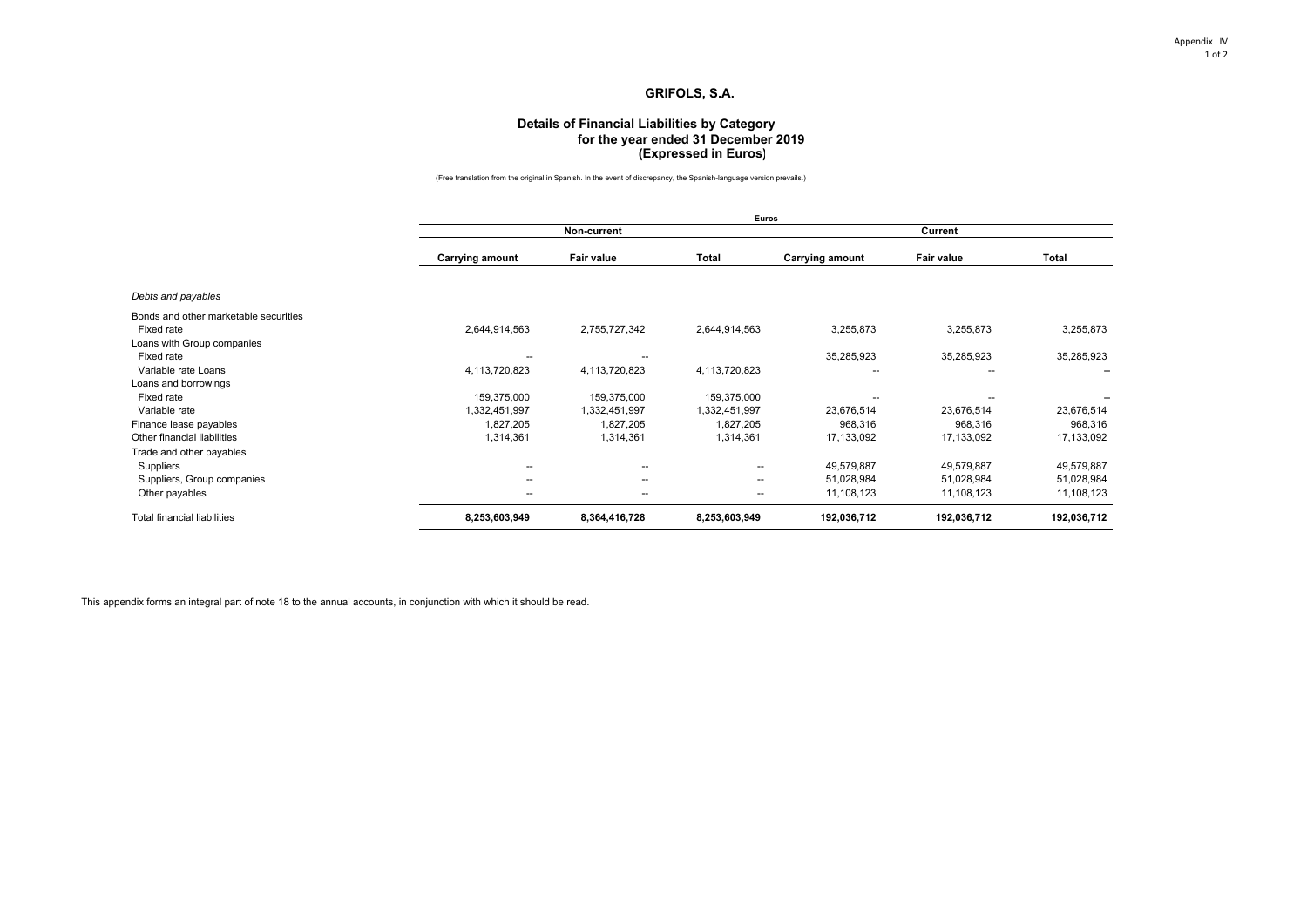#### **(Expressed in Euros) Details of Financial Liabilities by Category for the year ended 31 December 2018**

(Free translation from the original in Spanish. In the event of discrepancy, the Spanish-language version prevails.)

|                                          |                        |                          | <b>Euros</b>             |                        |             |             |
|------------------------------------------|------------------------|--------------------------|--------------------------|------------------------|-------------|-------------|
|                                          |                        | Non-current              |                          |                        | Current     |             |
|                                          | <b>Carrying amount</b> | Fair value               | Total                    | <b>Carrying amount</b> | Fair value  | Total       |
| Debts and payables                       |                        |                          |                          |                        |             |             |
| Bonds and other marketable securities    |                        |                          |                          |                        |             |             |
| Fixed rate                               | 987,249,676            | 985,480,000              | 987,249,676              | 5,333,333              | 5,333,333   | 5,333,333   |
| Loans with Group companies               |                        |                          |                          |                        |             |             |
| Fixed rate                               |                        |                          |                          | 39,766,089             | 39,766,089  | 39,766,089  |
| Variable rate Loans from group companies | 1,512,716,087          | 1,512,716,087            | 1,512,716,087            |                        |             |             |
| Loans and borrowings                     |                        |                          |                          |                        |             |             |
| Fixed rate                               | 170,000,000            | 170,000,000              | 170,000,000              |                        |             |             |
| Variable rate                            | 577,069,488            | 577,069,488              | 577,069,488              | 31,296,281             | 31,296,281  | 31,296,281  |
| Finance lease payables                   | 2,496,750              | 2,496,750                | 2,496,750                | 1,119,117              | 1,119,117   | 1,119,117   |
| Other financial liabilities              | 2,878,928              | 2,878,928                | 2,878,928                | 2,051,356              | 2,051,356   | 2,051,356   |
| Trade and other payables                 |                        |                          |                          |                        |             |             |
| Suppliers                                |                        | --                       | $\overline{\phantom{a}}$ | 42,530,365             | 42,530,365  | 42,530,365  |
| Suppliers, Group companies               | $-$                    | $\overline{\phantom{a}}$ | $\overline{\phantom{a}}$ | 8,032,244              | 8,032,244   | 8,032,244   |
| Other payables                           |                        | $\hspace{0.05cm} \ldots$ | --                       | 10,100,816             | 10,100,816  | 10,100,816  |
| <b>Total financial liabilities</b>       | 3,252,410,929          | 3,250,641,253            | 3,252,410,929            | 140,229,601            | 140,229,601 | 140,229,601 |

This appendix forms an integral part of note 18 to the annual accounts, in conjunction with which it should be read.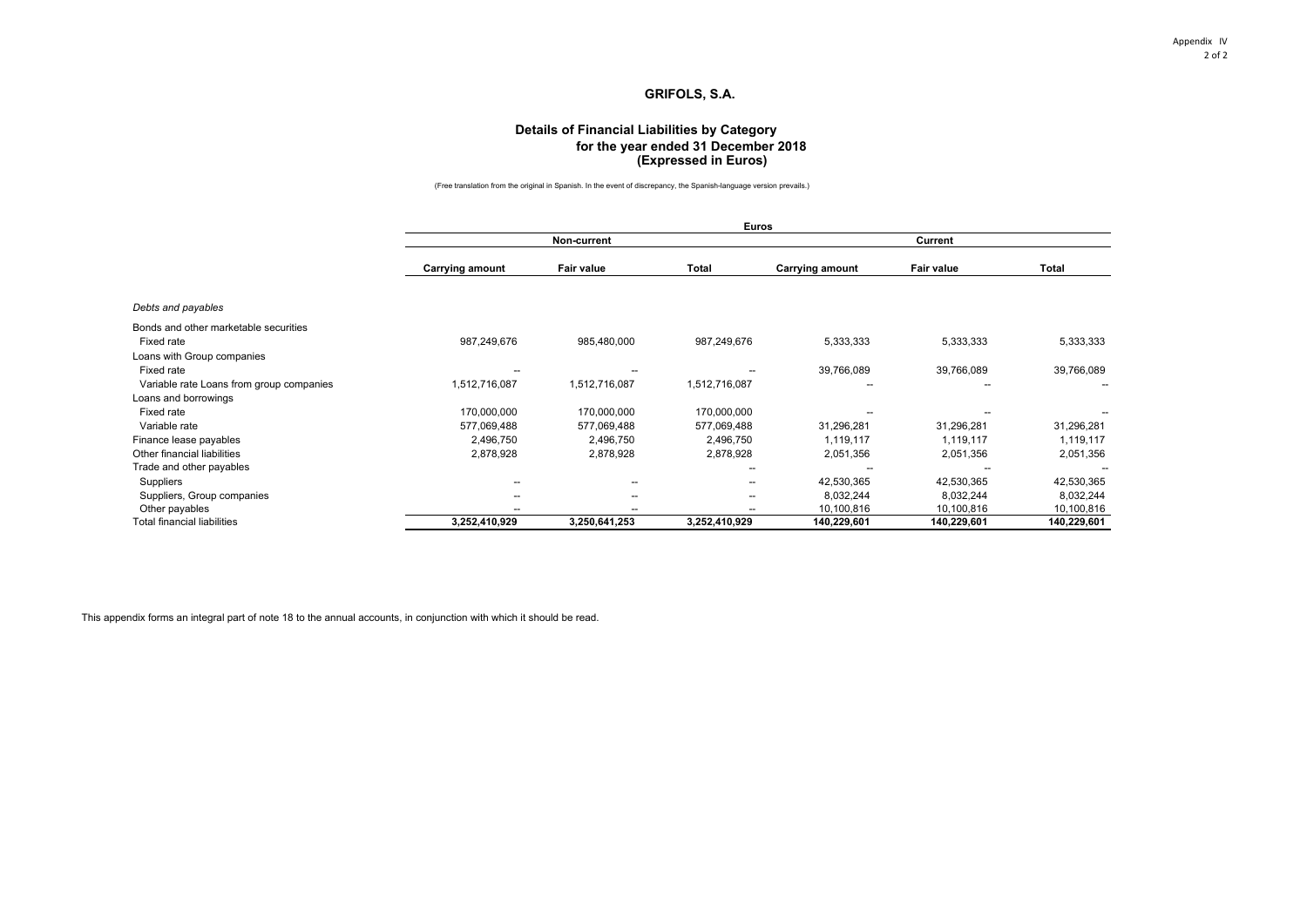#### **Classification of Financial Liabilities by Maturity for the year ended 31 December 2019 (Expressed in Euros)**

(Free translation from the original in Spanish. In the event of discrepancy, the Spanish-language version prevails.)

|                                       |             | <b>Euros</b>             |            |            |                          |                      |                          |  |  |  |
|---------------------------------------|-------------|--------------------------|------------|------------|--------------------------|----------------------|--------------------------|--|--|--|
|                                       |             |                          | 2019       |            |                          |                      |                          |  |  |  |
|                                       |             |                          |            |            |                          |                      | Total                    |  |  |  |
|                                       | 2020        | 2021                     | 2022       | 2023       | <b>Subsequent years</b>  | Less current portion | <b>Non Current</b>       |  |  |  |
|                                       |             |                          |            |            |                          |                      |                          |  |  |  |
|                                       |             |                          |            |            |                          |                      |                          |  |  |  |
|                                       |             |                          |            |            |                          |                      |                          |  |  |  |
| Payables                              |             |                          |            |            |                          |                      |                          |  |  |  |
| Bonds and other marketable securities | 3,255,873   | --                       | --         | $\sim$     | 2,644,914,563            | (3,255,873)          | 2,644,914,563            |  |  |  |
| Loans and borrowings                  | 23,676,514  | 33, 357, 157             | 33,400,868 | 33,445,008 | 1,391,623,964            | (23, 676, 514)       | 1,491,826,997            |  |  |  |
| Finance lease payables                | 968,316     | 949,285                  | 577,504    | 300,416    | --                       | (968, 317)           | 1,827,204                |  |  |  |
| Other financial liabilities           | 17,133,092  | 884,616                  | 429,744    | $\sim$     | --                       | (17, 133, 092)       | 1,314,360                |  |  |  |
| Group companies and associates        | 35,285,923  | --                       | --         | $\sim$     | 4,113,720,823            | (35, 285, 923)       | 4,113,720,823            |  |  |  |
| Trade and other payables              |             |                          |            |            |                          |                      |                          |  |  |  |
| Suppliers                             | 44,701,736  | --                       | $\sim$     | $\sim$     | ۰.                       | (44, 701, 736)       |                          |  |  |  |
| Suppliers, Group companies            | 51,028,984  | $\overline{\phantom{a}}$ | $\sim$     | $\sim$     | $\overline{\phantom{a}}$ | (51,028,984)         | $\overline{\phantom{a}}$ |  |  |  |
| Suppliers, related parties            | 4,878,151   | $\sim$                   | $\sim$     | $\sim$     | --                       | (4,878,151)          | --                       |  |  |  |
| Personnel                             | 11,108,123  | --                       | --         | $\sim$     | ۰.                       | (11, 108, 123)       | $\overline{\phantom{a}}$ |  |  |  |
| <b>Total financial liabilities</b>    | 192,036,712 | 35,191,058               | 34,408,116 | 33,745,424 | 8,150,259,350            | (192, 036, 713)      | 8,253,603,947            |  |  |  |

This appendix forms an integral part of note 19 to the annual accounts, in conjunction with which it should be read.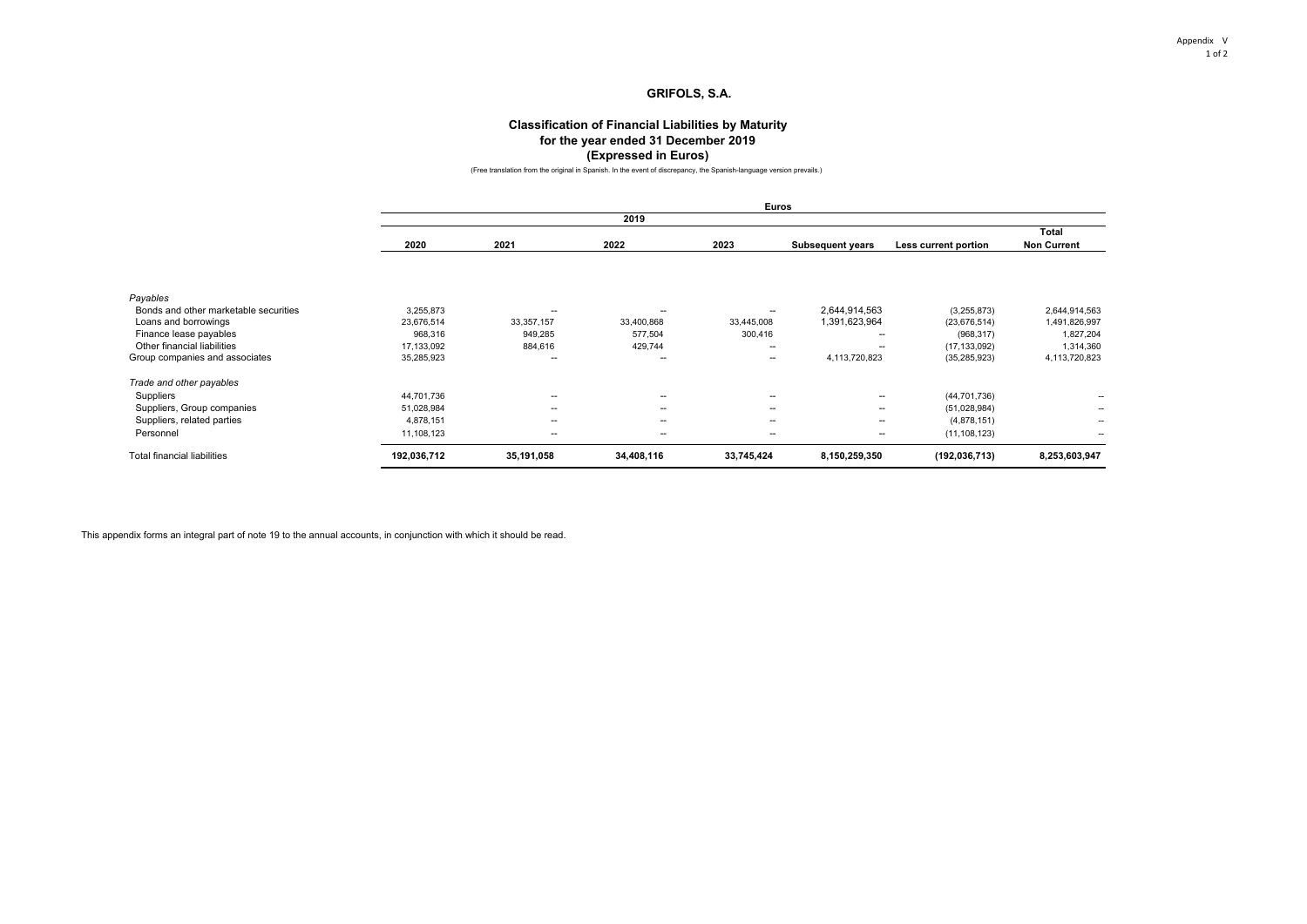## **Classification of Financial Liabilities by Maturity for the year ended 31 December 2018 (Expressed in Euros)**

(Free translation from the original in Spanish. In the event of discrepancy, the Spanish-language version prevails.)

|                                       |             |                          | <b>Euros</b>             |                          |                          |                      |               |
|---------------------------------------|-------------|--------------------------|--------------------------|--------------------------|--------------------------|----------------------|---------------|
|                                       |             |                          | 2018                     |                          |                          |                      |               |
|                                       |             |                          |                          |                          |                          |                      | <b>Total</b>  |
|                                       | 2019        | 2020                     | 2021                     | 2022                     | <b>Subsequent years</b>  | Less current portion | Non current   |
|                                       |             |                          |                          |                          |                          |                      |               |
|                                       |             |                          |                          |                          |                          |                      |               |
|                                       |             |                          |                          |                          |                          |                      |               |
| Payables                              |             |                          |                          |                          |                          |                      |               |
| Bonds and other marketable securities | 5,333,333   | --                       | --                       | $\overline{\phantom{a}}$ | 987,249,676              | (5, 333, 333)        | 987,249,676   |
| Loans and borrowings                  | 31,296,281  | 70,609,426               | 81,071,323               | 362,641,833              | 232,746,906              | (31, 296, 281)       | 747,069,488   |
| Finance lease payables                | 1,119,117   | 890,374                  | 862,194                  | 493,799                  | 250,383                  | (1, 119, 117)        | 2,496,750     |
| Other financial liabilities           | 2,051,356   | 1,610,520                | 838,664                  | 429,744                  | --                       | (2,051,356)          | 2,878,928     |
| Group companies and associates        | 39,766,089  | $\overline{\phantom{a}}$ | $\overline{\phantom{a}}$ | $\overline{\phantom{a}}$ | 1,512,716,084            | (39,766,089)         | 1,512,716,084 |
| Trade and other payables              |             |                          |                          |                          |                          |                      |               |
| Suppliers                             | 34,924,182  | $\overline{\phantom{a}}$ | $\hspace{0.05cm} \ldots$ | $- -$                    | $\overline{\phantom{a}}$ | (34, 924, 182)       | --            |
| Suppliers, Group companies            | 8,032,244   | $\overline{\phantom{a}}$ | $\overline{\phantom{a}}$ | $- -$                    | $\overline{\phantom{a}}$ | (8,032,244)          | $-$           |
| Suppliers, related parties            | 7,606,181   | $\overline{\phantom{a}}$ | $- -$                    | $\overline{\phantom{a}}$ | $\overline{\phantom{a}}$ | (7,606,181)          | $-$           |
| Personnel                             | 10,100,817  | $\hspace{0.05cm}$        | $\hspace{0.05cm}$        | $\overline{\phantom{a}}$ | $\overline{\phantom{a}}$ | (10, 100, 817)       | --            |
| <b>Total financial liabilities</b>    | 140,229,600 | 73,110,320               | 82,772,181               | 363,565,376              | 2,732,963,049            | (140, 229, 600)      | 3,252,410,926 |

This appendix forms an integral part of note 19 to the annual accounts, in conjunction with which it should be read.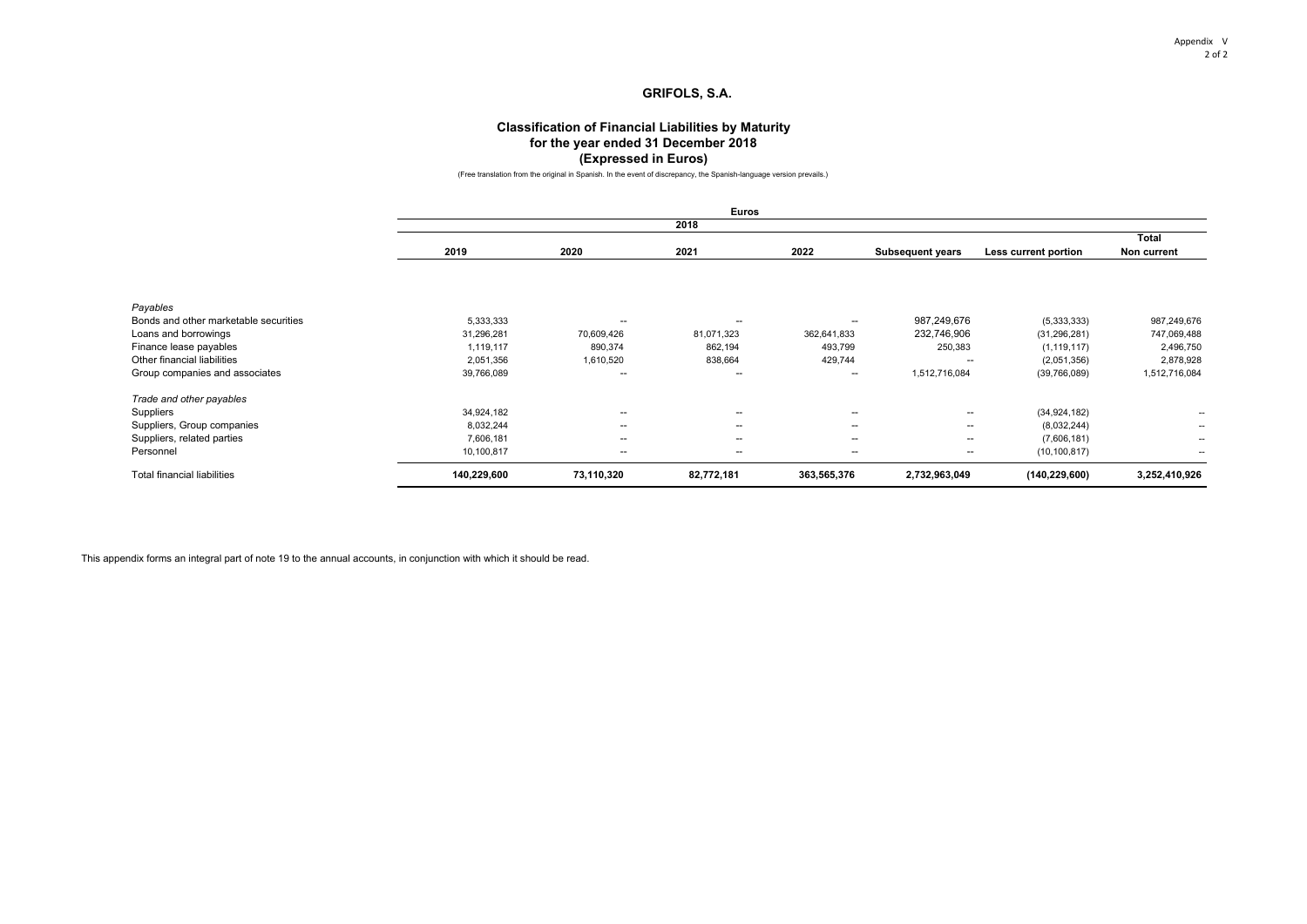## **Main characteristics of payables for the year ended 31 December 2019 (Expressed in Euros)**

(Free translation from the original in Spanish. In the event of discrepancy, the Spanish-language version prevails.)

|                               |            |                                                      |                   |                 |                          | Euros                    |               |
|-------------------------------|------------|------------------------------------------------------|-------------------|-----------------|--------------------------|--------------------------|---------------|
|                               |            |                                                      |                   |                 |                          | <b>Book Value</b>        |               |
| Loan                          | Currency   | Interest rate                                        | <b>Grant date</b> | <b>Maturity</b> | <b>Amount received</b>   | <b>Current</b>           | Non-current   |
| Group                         |            |                                                      |                   |                 |                          |                          |               |
| Cash pooling (note 19)        | <b>EUR</b> | 4,3271% (Group senior debt<br>interest rate $+0,75%$ |                   | 2027            | $\overline{\phantom{a}}$ | $\overline{\phantom{a}}$ | 4,113,720,823 |
|                               |            |                                                      |                   |                 |                          |                          | 4,113,720,823 |
| Unrelated parties             |            |                                                      |                   |                 |                          |                          |               |
| <b>Senior Unsecured Notes</b> | <b>EUR</b> | 3.20%                                                | 26/04/2017        | 26/04/2025      | 1,000,000,000            |                          | 995,425,552   |
| <b>Senior Secured Notes</b>   | <b>EUR</b> | 2.25%                                                | 15/11/2019        | 15/11/2027      | 770,000,000              |                          | 758,212,423   |
| <b>Senior Secured Notes</b>   | <b>EUR</b> | 1.63%                                                | 15/11/2019        | 15/02/2025      | 905,000,000              | $\overline{\phantom{a}}$ | 891,276,586   |
| European Investment Bank      | <b>EUR</b> | 2.02%                                                | 22/12/2017        | 22/12/2027      | 85,000,000               | 11,149,039               | 74,375,000    |
| European Investment Bank      | <b>EUR</b> | 2.15%                                                | 25/09/2018        | 25/09/2028      | 85,000,000               | $\overline{\phantom{a}}$ | 85,000,000    |
| Tranche B                     | <b>EUR</b> | 2.25%                                                | 15/11/2019        | 15/11/2027      | 1,360,000,000            | 11,039,590               | 1,328,266,281 |
| Bankinter                     | <b>EUR</b> | 2,25% - 1.93%                                        | 21/11/2014        | 30/09/2024      | 10,000,000               | 1,016,989                | 4,185,716     |
| <b>Banco Popular</b>          | <b>EUR</b> | 2.00%                                                | 03/03/2015        | 04/03/2020      | $\overline{\phantom{a}}$ | 419,891                  |               |
| Other                         | <b>EUR</b> |                                                      |                   | 2020            | $\overline{\phantom{a}}$ | 51,005                   |               |
|                               |            |                                                      |                   |                 | 4,215,000,000            | 23,676,514               | 4,136,741,558 |
|                               |            |                                                      |                   |                 | 4,215,000,000            | 23,676,514               | 8,250,462,381 |

This appendix forms an integral part of note 19 to the annual accounts, in conjunction with which it should be read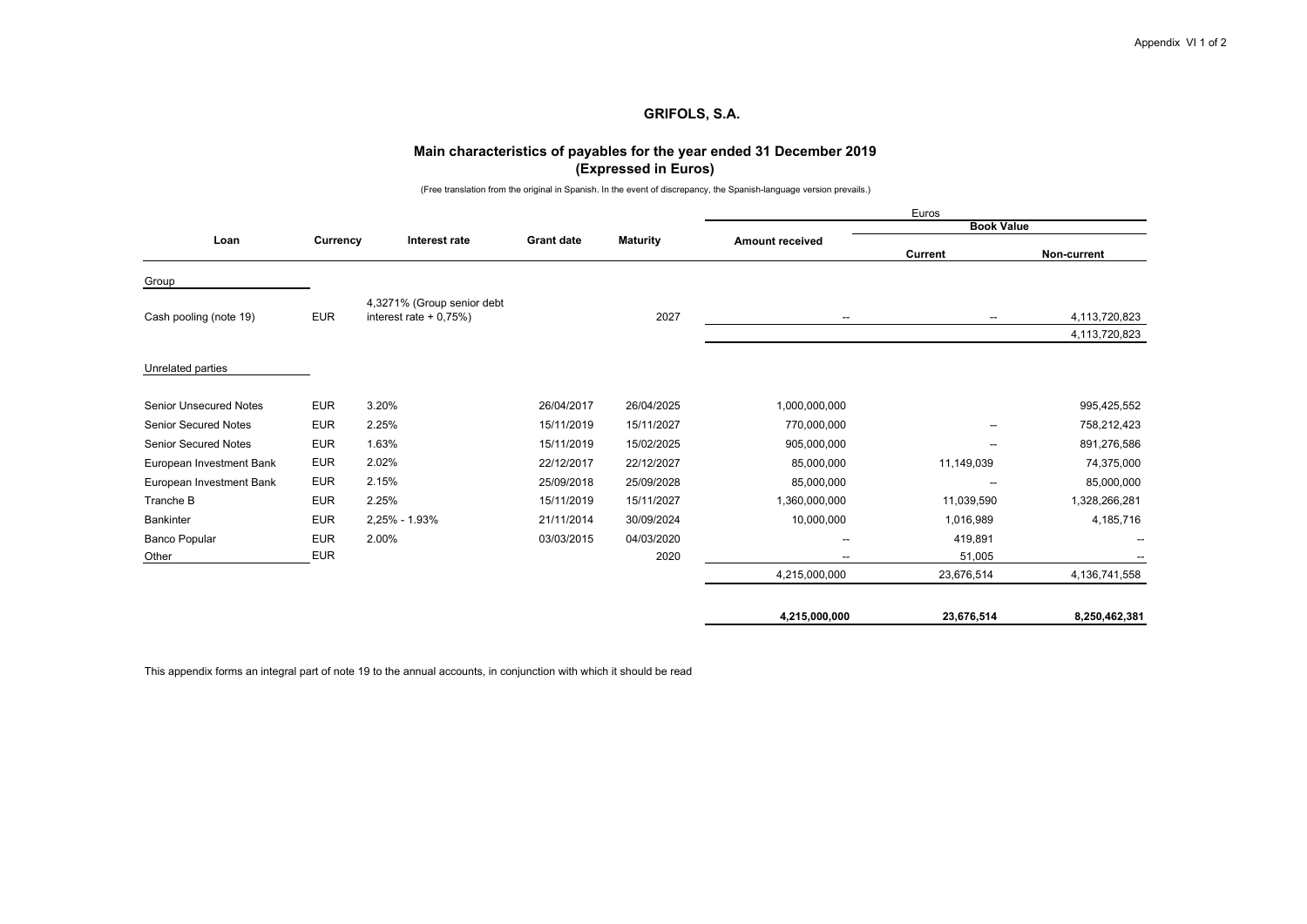#### **Main characteristics of payables for the year ended 31 December 2018 (Expressed in Euros)**

(Free translation from the original in Spanish. In the event of discrepancy, the Spanish-language version prevails.)

|                               |            |                                                      |                   |                 |                        | Euros                    |               |
|-------------------------------|------------|------------------------------------------------------|-------------------|-----------------|------------------------|--------------------------|---------------|
|                               |            |                                                      |                   |                 |                        | <b>Book Value</b>        |               |
| Loan                          | Currency   | Interest rate                                        | <b>Grant date</b> | <b>Maturity</b> | <b>Amount received</b> | Current                  | Non-current   |
| Group                         |            |                                                      |                   |                 |                        |                          |               |
| Cash pooling (note 19)        | <b>EUR</b> | 5,3685% (Group senior debt<br>interest rate $+0,75%$ |                   | 2024            |                        |                          | 1,512,716,087 |
| Unrelated parties             |            |                                                      |                   |                 |                        |                          |               |
| <b>Senior Unsecured Notes</b> | <b>EUR</b> | 3.20%                                                | 26/04/2017        | 26/04/2025      | 1,000,000,000          | $\overline{\phantom{a}}$ | 987,249,676   |
| Senior Debt. Tranche A        | <b>EUR</b> | Euribor + 1,75%                                      | 31/01/2017        | 31/01/2023      | 607,000,000            | 28,118,722               | 571,445,743   |
| European Investment Bank      | <b>EUR</b> | 2.02%                                                | 22/12/2017        | 22/12/2027      | 85,000,000             | 38,137                   | 85,000,000    |
| European Investment Bank      | <b>EUR</b> | 2.15%                                                | 25/09/2018        | 25/09/2028      | 85,000,000             | 481,136                  | 85,000,000    |
| Bankinter                     | <b>EUR</b> | 2,25% (until 2018)                                   | 21/11/2014        | 30/09/2024      | 10,000,000             | 996,185                  | 5,203,802     |
| <b>Banco Popular</b>          | <b>EUR</b> | Euribor + $2,3%$                                     | 03/03/2015        | 04/03/2020      | 8,000,000              | 1,662,101                | 419,943       |
|                               |            |                                                      |                   |                 | 1,795,000,000          | 31,296,281               | 1,734,319,164 |
|                               |            |                                                      |                   |                 | 1,795,000,000          | 31,296,281               | 3,247,035,251 |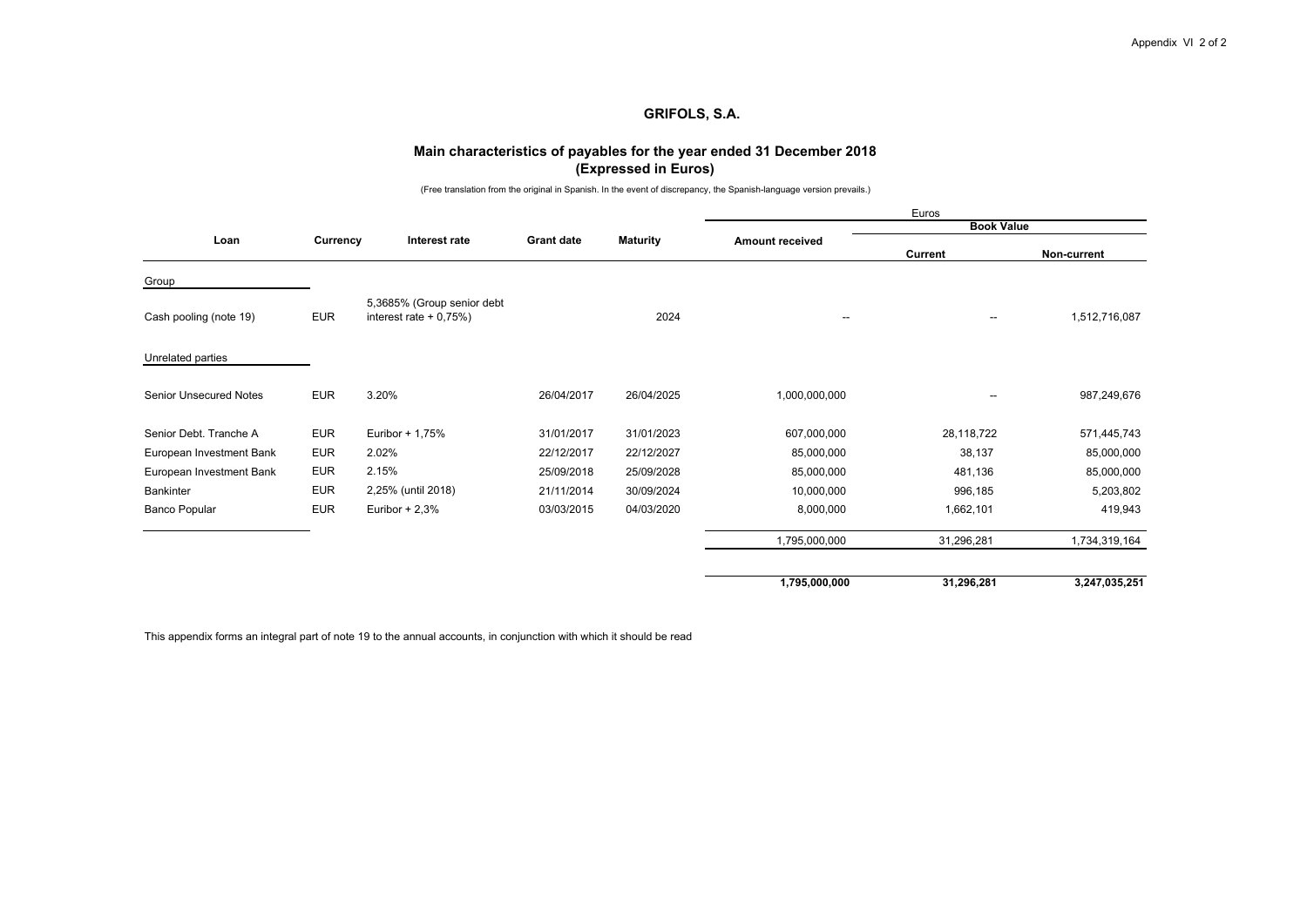#### **Reconciliation between net income and expense for the year and the tax loss for the year ended 31 December 2019 (Expressed in Euros)**

(Free translation from the original in Spanish. In the event of discrepancy, the Spanish-language version prevails.)

|                                                                                                          |                         |                             |                                   | <b>Euros</b>                            |                  |                    |                                   |
|----------------------------------------------------------------------------------------------------------|-------------------------|-----------------------------|-----------------------------------|-----------------------------------------|------------------|--------------------|-----------------------------------|
|                                                                                                          |                         | Income statement            |                                   | Income and expense recognised in equity |                  |                    |                                   |
|                                                                                                          | Increases               | <b>Decreases</b>            | Net                               | Increases                               | <b>Decreases</b> | <b>Net</b>         | <b>Total</b>                      |
| Income and expenses for the period                                                                       |                         |                             | 1,630,265,591                     |                                         |                  | 14,289             | 1,630,279,880                     |
| Income tax<br>Income tax, prior years                                                                    |                         |                             | (46, 232, 081)<br>(479, 350)      |                                         |                  | (3, 572)<br>$\sim$ | (46, 235, 653)<br>(479, 350)      |
| Profit before income tax<br>Permanent differences                                                        |                         |                             | 1,583,554,161                     |                                         |                  | 10,717             | 1,583,564,878                     |
| Individual company<br>Tax consolidation adjustments                                                      | 10,092,616<br>2,361,745 | 1,719,415,835<br>42,665,900 | (1,709,323,219)<br>(40, 304, 155) | $\sim$<br>$\overline{\phantom{a}}$      | --<br>--         | $\sim$<br>--       | (1,709,323,219)<br>(40, 304, 155) |
| Temporary differences<br>Individual company                                                              |                         |                             |                                   |                                         |                  |                    |                                   |
| Unrecognised temporary differences (assets)<br>originating in current year<br>originating in prior years | --<br>981,548           | 2,247,452<br>1,769,420      | (2, 247, 452)                     | $\sim$                                  | $\sim$           | $\sim$             | (2, 247, 452)                     |
| Tax loss                                                                                                 |                         |                             | (787, 872)<br>(169, 108, 537)     | $\sim$                                  | ۰.               | $\sim$<br>10,717   | (787, 872)<br>(169, 097, 820)     |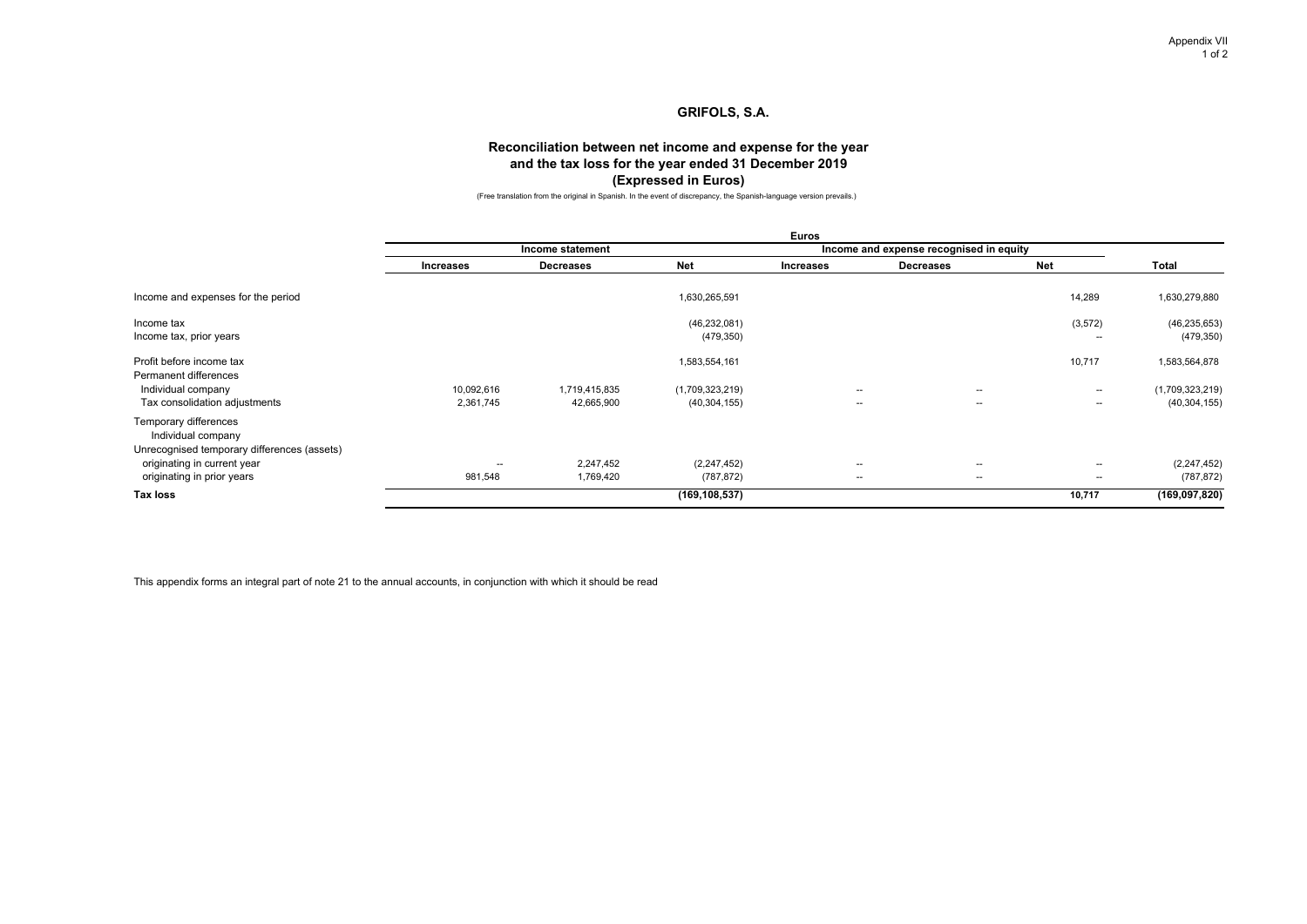#### **Reconciliation between net income and expense for the year and the tax loss for the year ended 31 December 2018 (Expressed in Euros)**

(Free translation from the original in Spanish. In the event of discrepancy, the Spanish-language version prevails.)

|                                                                                                                                                         |                          |                            |                                          | <b>Euros</b>                            |                                |                         |                                          |
|---------------------------------------------------------------------------------------------------------------------------------------------------------|--------------------------|----------------------------|------------------------------------------|-----------------------------------------|--------------------------------|-------------------------|------------------------------------------|
|                                                                                                                                                         |                          | Income statement           |                                          | Income and expense recognised in equity |                                |                         |                                          |
|                                                                                                                                                         | Increases                | <b>Decreases</b>           | <b>Net</b>                               | <b>Increases</b>                        | <b>Decreases</b>               | <b>Net</b>              | Total                                    |
| Income and expenses for the period                                                                                                                      |                          |                            | 329,718,263                              |                                         | $\overline{\phantom{a}}$       | 14,289                  | 329,732,552                              |
| Income tax<br>Income tax, prior years<br>Profit before income tax<br>Permanent differences                                                              |                          |                            | (43, 254, 163)<br>286,744<br>286,750,844 |                                         | --<br>$\sim$                   | (3, 573)<br>-<br>10,716 | (43, 257, 736)<br>286,744<br>286,761,560 |
| Individual company<br>Tax consolidation adjustments                                                                                                     | 13,207,303<br>22,093,101 | 165,788,929<br>313,179,076 | (152, 581, 626)<br>(291,085,975)         | --<br>$\sim$                            | $\overline{\phantom{a}}$<br>-- | $\sim$<br>$\sim$        | (152, 581, 626)<br>(291, 085, 975)       |
| Temporary differences<br>Individual company<br>Unrecognised temporary differences (assets)<br>originating in current year<br>originating in prior years | 2,541,435<br>1,534,566   | 42,390<br>3,650,273        | 2,499,045<br>(2, 115, 707)               | --<br>$\sim$                            | $\sim$<br>--                   | $\sim$<br>$\sim$        | 2,499,045<br>(2, 115, 707)               |
| Tax loss                                                                                                                                                |                          |                            | (156, 533, 419)                          | --                                      | --                             | 10,716                  | (156, 522, 703)                          |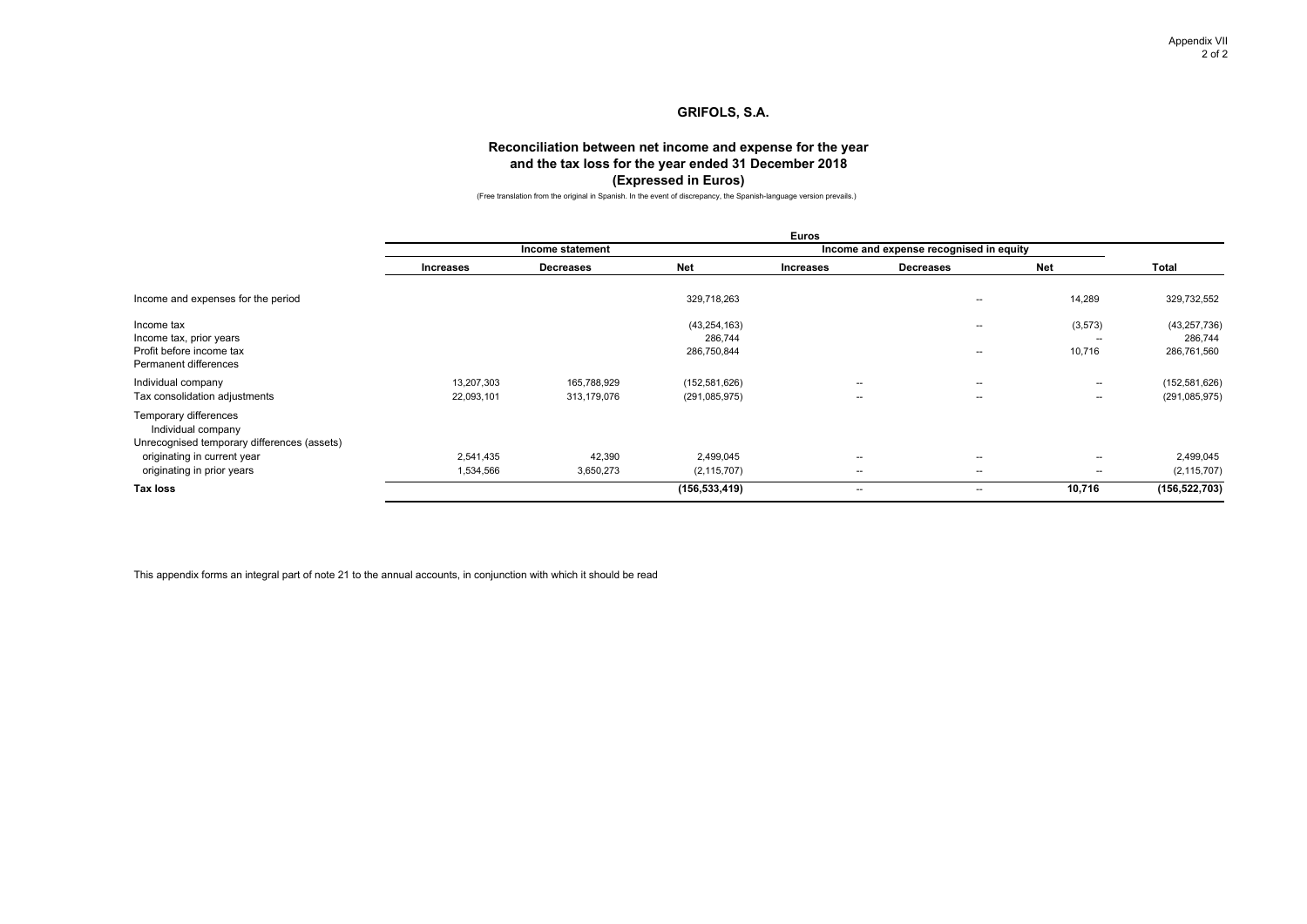## **Details of income tax expense/(tax income) related to profit/(loss) for the year ended 31 December 2019 (Expressed in Euros)**

(Free translation from the original in Spanish. In the event of discrepancy, the Spanish-language version prevails.)

|                                               | <b>Euros</b>           |               |  |
|-----------------------------------------------|------------------------|---------------|--|
|                                               | <b>Profit and loss</b> | Total         |  |
| Income and expenses for the period before tax | 1.583.554.161          | 1.583.554.161 |  |
| Tax at 25%                                    | 395.888.540            | 395.888.540   |  |
| Non-taxable income                            |                        |               |  |
| Dividends, double taxation (exemption)        | (227.789.783)          | (227.789.783) |  |
| Dividends from group companies                | (10.666.475)           | (10.666.475)  |  |
| Other non-taxable income                      | (201.912.895)          | (201.912.895) |  |
| Non-deductible expenses                       |                        |               |  |
| Donations                                     | 2.523.113              | 2.523.113     |  |
| Sanctions and fines                           | 41                     | 41            |  |
| Non-deductible expenses                       | (121.027)              | (121.027)     |  |
| Deductions and credits for the current year   | (4.713.328)            | (4.713.328)   |  |
| Provision of financial fixed assets           | 559.733                | 559.733       |  |
| Prior years' adjustments                      | (479.349)              | (479.349)     |  |
| Taxable income/(tax loss)                     | (46.711.430)           | (46.711.430)  |  |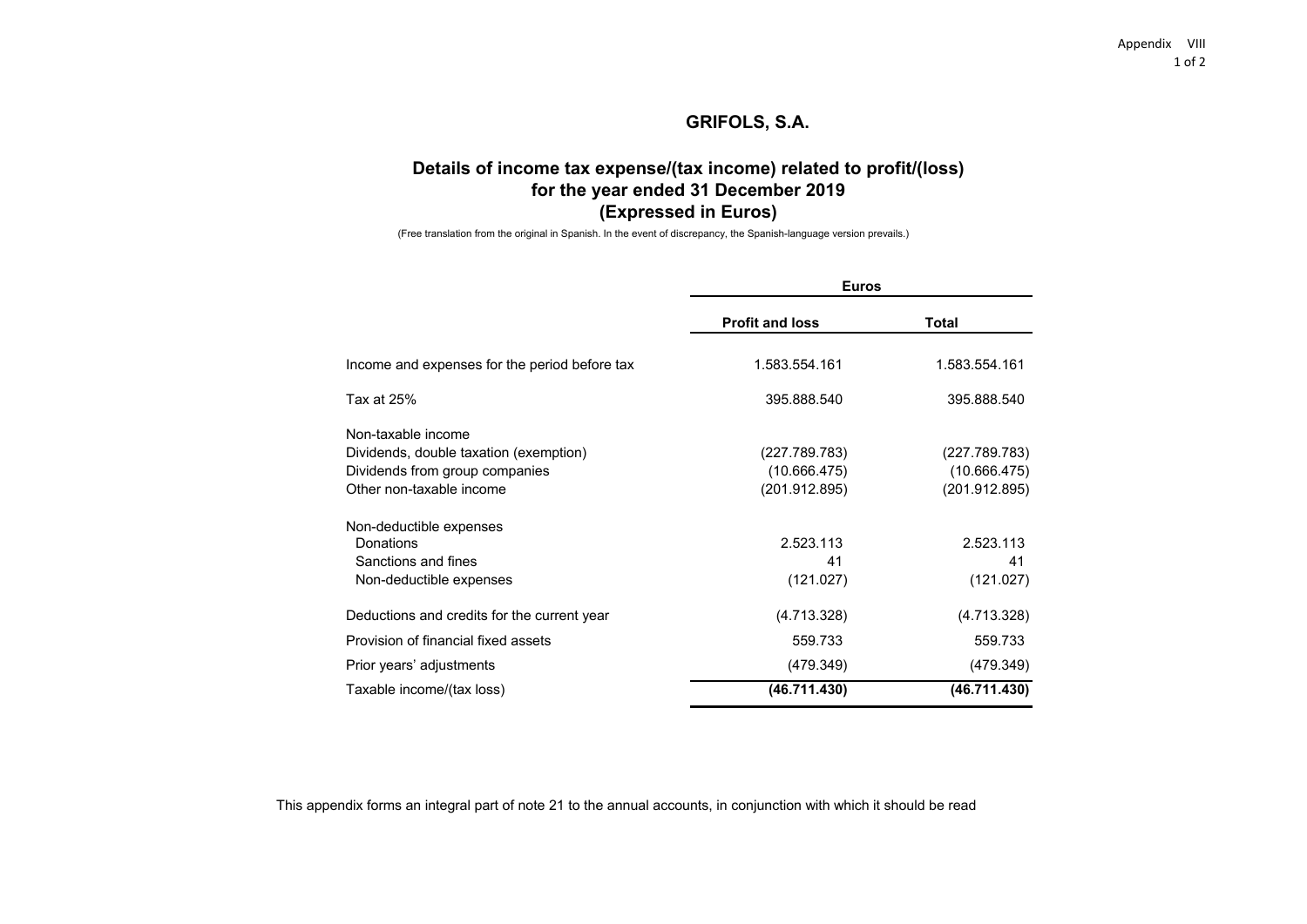## **Details of income tax expense/(tax income) related to profit/(loss) for the year ended 31 December 2018 (Expressed in Euros)**

(Free translation from the original in Spanish. In the event of discrepancy, the Spanish-language version prevails.)

|                                                                                                | <b>Euros</b>                 |                              |  |
|------------------------------------------------------------------------------------------------|------------------------------|------------------------------|--|
|                                                                                                | <b>Profit and loss</b>       | Total                        |  |
| Income and expenses for the period before tax                                                  | 286.750.844                  | 286.750.844                  |  |
| Tax at 25%                                                                                     | 71.687.711                   | 71.687.711                   |  |
| Non-taxable income<br>Dividends, double taxation (exemption)<br>Dividends from group companies | (22.128.648)<br>(97.613.353) | (22.128.648)<br>(97.613.353) |  |
| Non-deductible expenses<br>Donations<br>Sanctions and fines                                    | 2.172.848<br>161             | 2.172.848<br>161             |  |
| Deductions and credits for the current year<br>Provision of financial fixed assets             | (4.187.460)<br>6.652.092     | (4.187.460)                  |  |
| Non recognized tax credits on prior years                                                      | 6.652.092                    | 6.652.092                    |  |
| Prior years' adjustments                                                                       | 449.230                      | 449.230                      |  |
| Taxable income/(tax loss)                                                                      | (42.967.419)                 | (42.967.419)                 |  |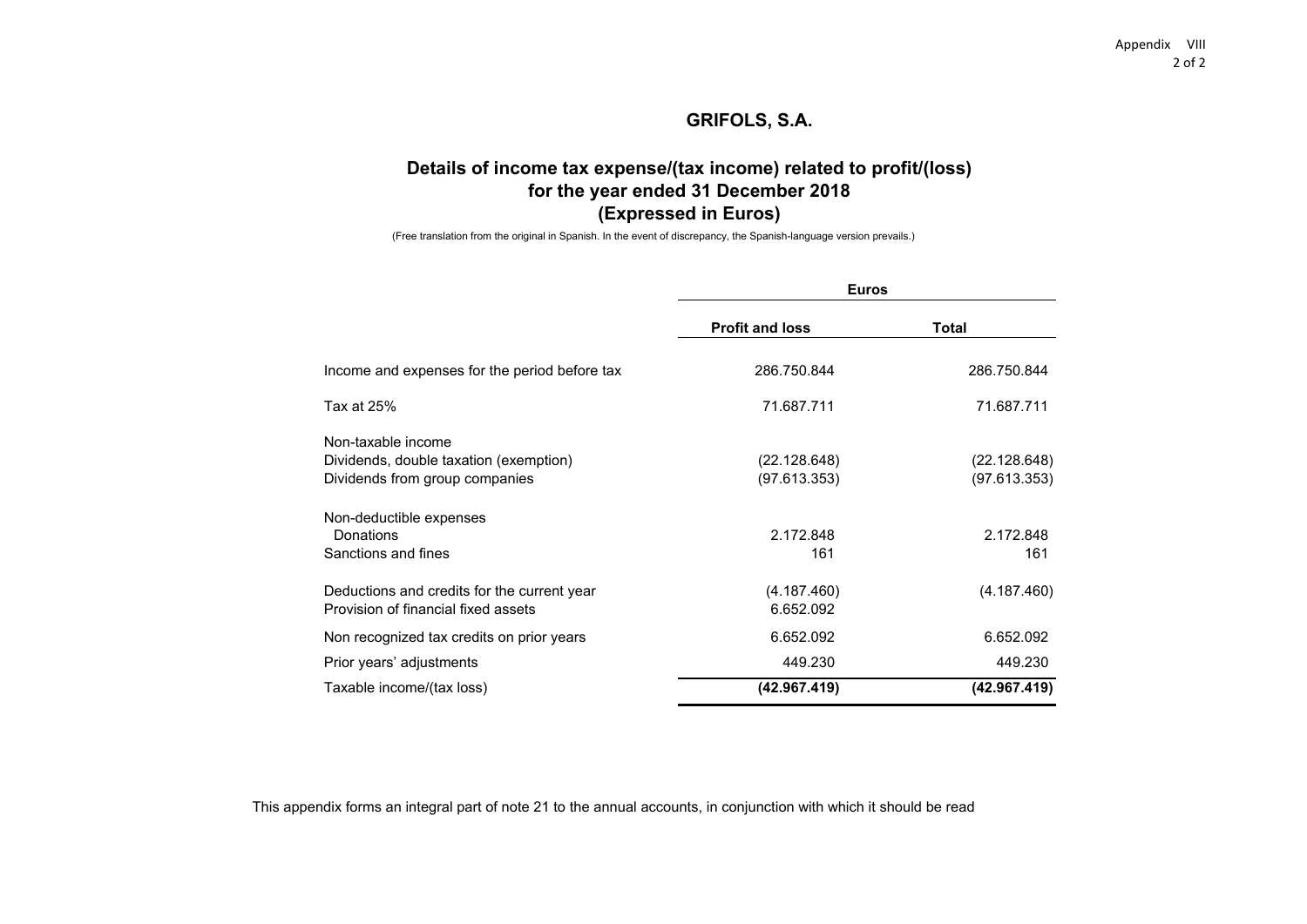## **GRIFOLS, S.A. Related Party Balances for the year ended 31 December 2019 (Expressed in Euros)**

(Free translation from the original in Spanish, In the event of discrepancy, the Spanish-language version prevails,)

|                                                          |                    |                          | <b>Euros</b>             |                          |               |
|----------------------------------------------------------|--------------------|--------------------------|--------------------------|--------------------------|---------------|
|                                                          | Group<br>companies | <b>Associates</b>        | <b>Directors</b>         | Other related<br>parties | <b>Total</b>  |
| Non-current investments in Group companies               |                    |                          |                          |                          |               |
| Loans to companies                                       | 7,215,503,793      |                          |                          |                          | 7,215,503,793 |
| Deposits and guarantees                                  | 558,618            |                          |                          | 831,996                  | 1,390,614     |
| Total non-current assets                                 | 7,216,062,411      | $\overline{\phantom{a}}$ | $\overline{\phantom{0}}$ | 831,996                  | 7,216,894,407 |
| Trade and other receivables (note 14)                    |                    |                          |                          |                          |               |
| Trade receivables - current                              | 45,736,628         |                          |                          |                          | 45,736,628    |
| Current investments in Group companies and<br>associates |                    |                          |                          |                          |               |
| Loans to companies                                       | 47,636,724         |                          |                          |                          | 47,636,724    |
| Total current assets                                     | 93,373,352         | $\overline{\phantom{a}}$ |                          |                          | 93,373,352    |
| <b>Total assets</b>                                      | 7,309,435,763      | $\overline{\phantom{a}}$ | $\overline{a}$           | 831,996                  | 7,310,267,759 |
|                                                          |                    |                          |                          |                          |               |
| Non-current payables to Group companies                  | 4,113,720,823      |                          |                          |                          | 4,113,720,823 |
| Total non-current liabilities                            | 4,113,720,823      | $\overline{\phantom{a}}$ | $\overline{a}$           | $\overline{a}$           | 4,113,720,823 |
| Current payables to Group companies and<br>associates    | 35,285,923         |                          |                          |                          | 35,285,923    |
| Trade and other payables (note 21)                       |                    |                          |                          |                          |               |
| Suppliers                                                |                    |                          |                          | 4,699,977                | 4,699,977     |
| Suppliers, Group companies and associates                | 51,028,984         |                          |                          |                          | 51,028,984    |
| <b>Total current liabilities</b>                         | 86,314,907         | $\sim$                   | $\mathbf 0$              | 4,699,977                | 91,014,884    |
| <b>Total liabilities</b>                                 | 4,200,035,730      |                          | $\pmb{0}$                | 4,699,977                | 4,204,735,707 |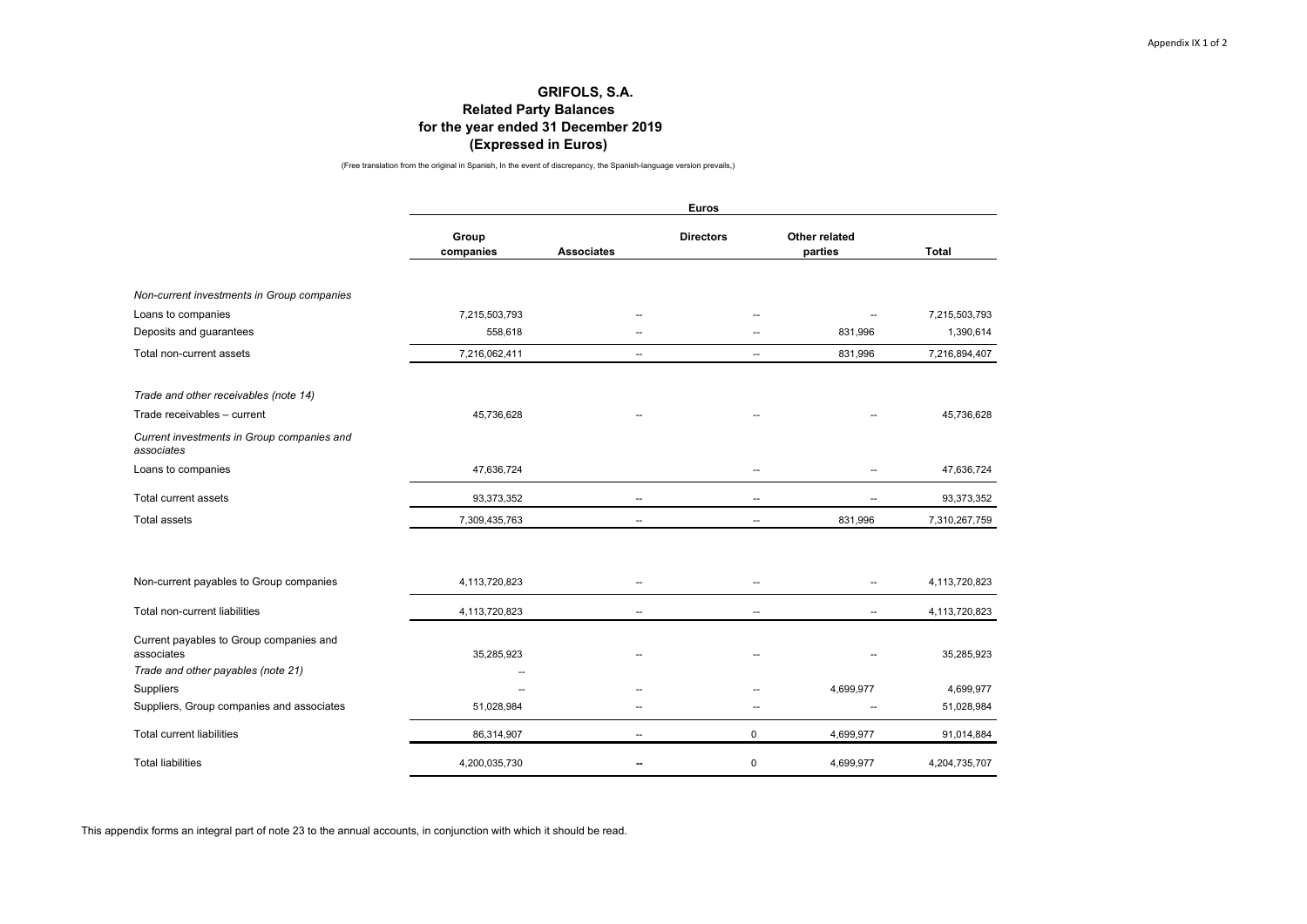## **GRIFOLS, S.A. Related Party Balances for the year ended 31 December 2018 (Expressed in Euros)**

(Free translation from the original in Spanish, In the event of discrepancy, the Spanish-language version prevails,)

|                                                          | <b>Euros</b>       |                          |                          |                          |               |  |  |
|----------------------------------------------------------|--------------------|--------------------------|--------------------------|--------------------------|---------------|--|--|
|                                                          | Group<br>companies | <b>Associates</b>        | <b>Directors</b>         | Other related<br>parties | <b>Total</b>  |  |  |
| Non-current investments in Group companies               |                    |                          |                          |                          |               |  |  |
| Loans to companies                                       | 1,593,426,692      |                          |                          |                          | 1,593,426,692 |  |  |
| Deposits and guarantees                                  | 614,313            |                          |                          | 831,996                  | 1,446,309     |  |  |
| Total non-current assets                                 | 1,594,041,005      | $\overline{\phantom{a}}$ | $\overline{\phantom{a}}$ | 831,996                  | 1,594,873,001 |  |  |
| Trade and other receivables                              |                    |                          |                          |                          |               |  |  |
| Trade receivables - current                              | 19,526,804         |                          |                          |                          | 19,526,804    |  |  |
| Current investments in Group companies and<br>associates |                    |                          |                          |                          |               |  |  |
| Loans to companies                                       | 91,209,026         |                          | --                       | --                       | 91,209,026    |  |  |
| Total current assets                                     | 110,735,830        |                          |                          |                          | 110,735,830   |  |  |
| <b>Total assets</b>                                      | 1,704,776,835      | $\overline{\phantom{a}}$ | $\overline{a}$           | 831,996                  | 1,705,608,831 |  |  |
|                                                          |                    |                          |                          |                          |               |  |  |
| Non-current payables to Group companies                  | 1,512,716,087      | $\overline{\phantom{a}}$ |                          |                          | 1,512,716,087 |  |  |
| Total non-current liabilities                            | 1,512,716,087      | $\overline{\phantom{a}}$ | $\overline{\phantom{a}}$ | $\overline{a}$           | 1,512,716,087 |  |  |
| Current payables to Group companies and<br>associates    | 39,766,089         |                          |                          |                          | 39,766,089    |  |  |
| Trade and other payables                                 |                    |                          |                          |                          |               |  |  |
| Suppliers                                                |                    |                          |                          | 7,531,508                | 7,531,508     |  |  |
| Suppliers, Group companies and associates                | 8,032,244          | $\overline{\phantom{a}}$ |                          |                          | 8,032,244     |  |  |
| <b>Total current liabilities</b>                         | 47,798,333         | $\overline{\phantom{a}}$ | --                       | 7,531,508                | 55,329,841    |  |  |
| <b>Total liabilities</b>                                 | 1,560,514,420      |                          |                          | 7,531,508                | 1,568,045,928 |  |  |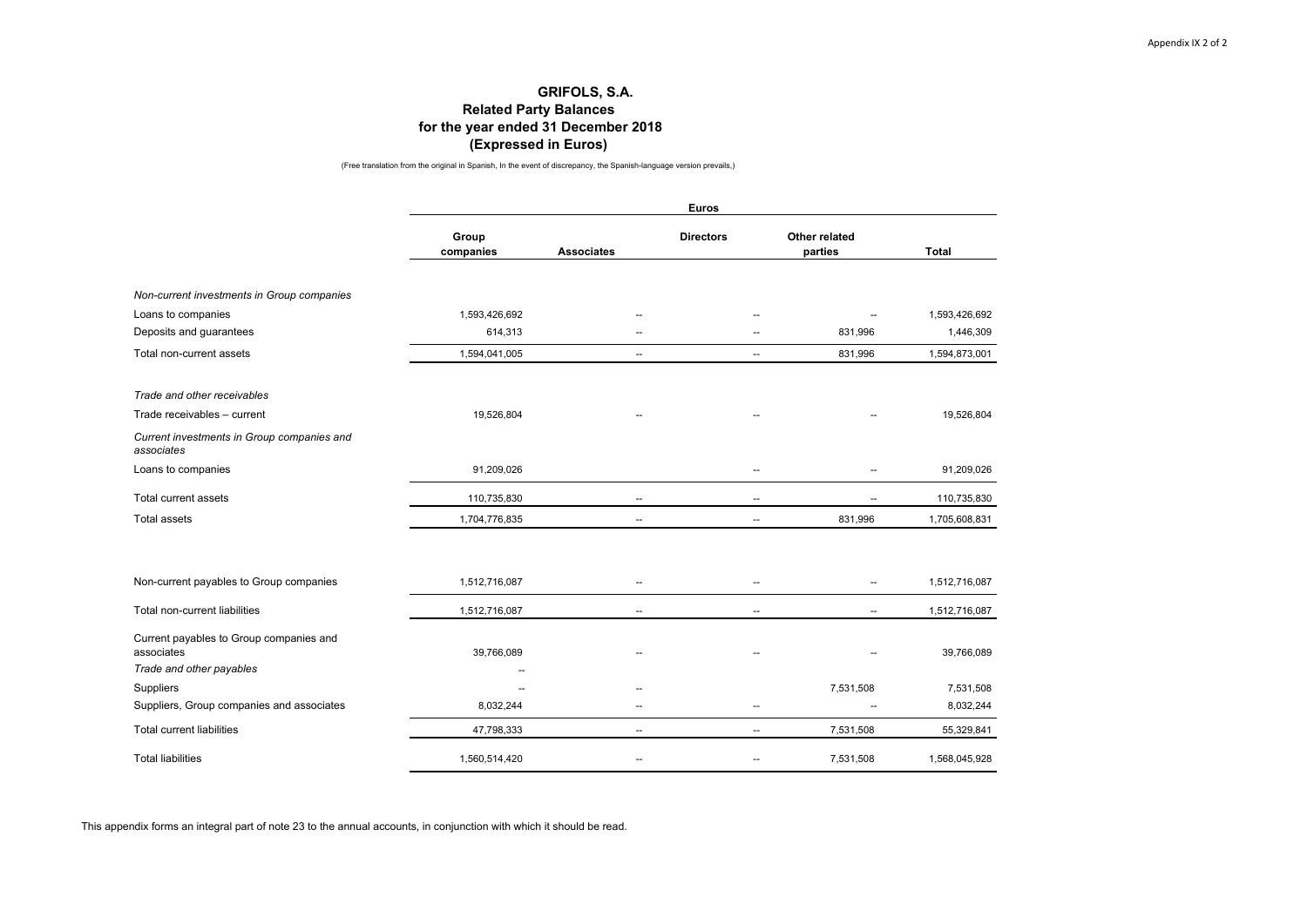## **Related Party Transactions for the year ended 31 December 2019 (Expressed in Euros)**

(Free translation from the original in Spanish. In the event of discrepancy, the Spanish-language version prevails.)

|                                                                                                                                                      |                    |                             | <b>Euros</b>     |                          |               |
|------------------------------------------------------------------------------------------------------------------------------------------------------|--------------------|-----------------------------|------------------|--------------------------|---------------|
|                                                                                                                                                      | Group<br>companies | Key management<br>personnel | <b>Directors</b> | Other related<br>parties | <b>Total</b>  |
| Income                                                                                                                                               |                    |                             |                  |                          |               |
| <b>Net Sales</b>                                                                                                                                     |                    |                             |                  |                          |               |
| Licencing income                                                                                                                                     | 21,404,970         |                             |                  |                          | 21,404,970    |
| Other services rendered                                                                                                                              | 114,175,700        |                             |                  |                          | 114,175,700   |
| Finance income                                                                                                                                       | 72,454,130         |                             |                  |                          | 72,454,130    |
| <b>Dividends</b>                                                                                                                                     | 953,825,030        |                             |                  |                          | 953,825,030   |
| Total income                                                                                                                                         | 1,161,859,830      |                             |                  |                          | 1,161,859,830 |
| Expenses<br><b>Net Purchase</b>                                                                                                                      |                    |                             |                  |                          |               |
| Operating lease expenses                                                                                                                             | 3,758,500          |                             |                  | 7,104,329                | 10,862,829    |
| Contributions to foundations                                                                                                                         |                    |                             |                  |                          | $\Omega$      |
| Other services received                                                                                                                              | 12,297,704         |                             | 219,614          | 5,585,790                | 18,103,108    |
| Remunerations                                                                                                                                        |                    | 6,828,337                   | 5,517,139        |                          | 12,345,476    |
| <b>Financial instruments</b>                                                                                                                         |                    |                             |                  |                          |               |
| Finance costs                                                                                                                                        | 100,006,175        |                             |                  |                          | 100,006,175   |
| Total expenses                                                                                                                                       | 116,062,379        | 6,828,337                   | 5,736,753        | 12,690,119               | 141,317,588   |
| <b>Investments</b><br>Cost of assets acquired<br>Buildings and other installations<br>Income of assets acquired<br>Buildings and other installations | 694,202            |                             |                  |                          | 694,202       |
|                                                                                                                                                      |                    |                             |                  |                          |               |
| <b>Total investments</b>                                                                                                                             | 694,202            |                             | --               |                          | 694,202       |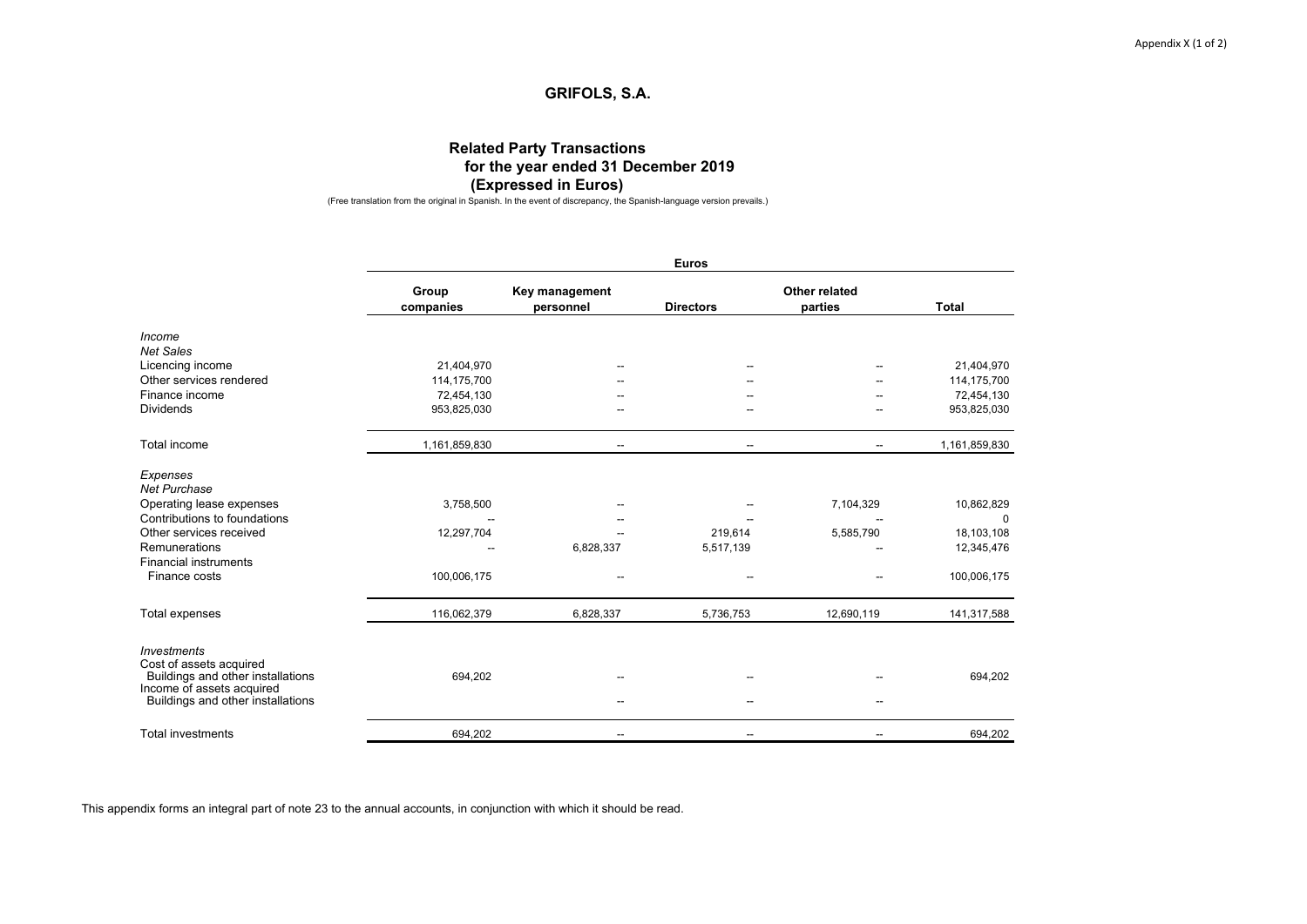# **Related Party Transactions for the year ended 31 December 2018**

(Free translation from the original in Spanish. In the event of discrepancy, the Spanish-language version prevails.) **(Expressed in Euros)**

|                                                                                           | <b>Euros</b>       |                             |                  |                          |              |  |  |  |
|-------------------------------------------------------------------------------------------|--------------------|-----------------------------|------------------|--------------------------|--------------|--|--|--|
|                                                                                           | Group<br>companies | Key management<br>personnel | <b>Directors</b> | Other related<br>parties | <b>Total</b> |  |  |  |
| Income                                                                                    |                    |                             |                  |                          |              |  |  |  |
| <b>Net Sales</b>                                                                          |                    |                             |                  |                          |              |  |  |  |
| Licencing income                                                                          | 16,626,213         |                             |                  |                          | 16,626,213   |  |  |  |
| Other services rendered                                                                   | 99,571,018         |                             |                  |                          | 99,571,018   |  |  |  |
| Finance income                                                                            | 52,115,757         |                             |                  |                          | 52,115,757   |  |  |  |
| <b>Dividends</b>                                                                          | 478,968,005        |                             |                  |                          | 478,968,005  |  |  |  |
| Total income                                                                              | 647,280,993        | --                          | --               |                          | 647,280,993  |  |  |  |
| Expenses                                                                                  |                    |                             |                  |                          |              |  |  |  |
| Net Purchase                                                                              |                    |                             |                  |                          |              |  |  |  |
| Operating lease expenses                                                                  | 3,707,540          |                             |                  | 5,468,710                | 9,176,250    |  |  |  |
| Contributions to foundations                                                              |                    |                             |                  | 4,282,050                | 4,282,050    |  |  |  |
| Other services received                                                                   | 11,604,755         |                             | 2,535,000        | 844,364                  | 14,984,119   |  |  |  |
| Personnel expenses                                                                        |                    |                             |                  |                          |              |  |  |  |
| Compensation                                                                              |                    | 6,565,512                   | 3,240,246        |                          | 9,805,758    |  |  |  |
| <b>Financial Instruments</b>                                                              |                    |                             |                  |                          |              |  |  |  |
| Finance costs                                                                             | 86,972,977         |                             |                  |                          | 86,972,977   |  |  |  |
| Total expenses                                                                            | 102,285,272        | 6,565,512                   | 5,775,246        | 10,595,124               | 125,221,154  |  |  |  |
| <b>Investments</b>                                                                        |                    |                             |                  |                          |              |  |  |  |
| Cost of assets acquired<br>Buildings and other installations<br>Income of assets acquired | 348.621            | --                          |                  |                          | 348,621      |  |  |  |
| Buildings and other installations                                                         | (177, 604)         |                             |                  |                          | (177, 604)   |  |  |  |
| <b>Total investments</b>                                                                  | 171,017            | $\overline{\phantom{a}}$    |                  |                          | 171,017      |  |  |  |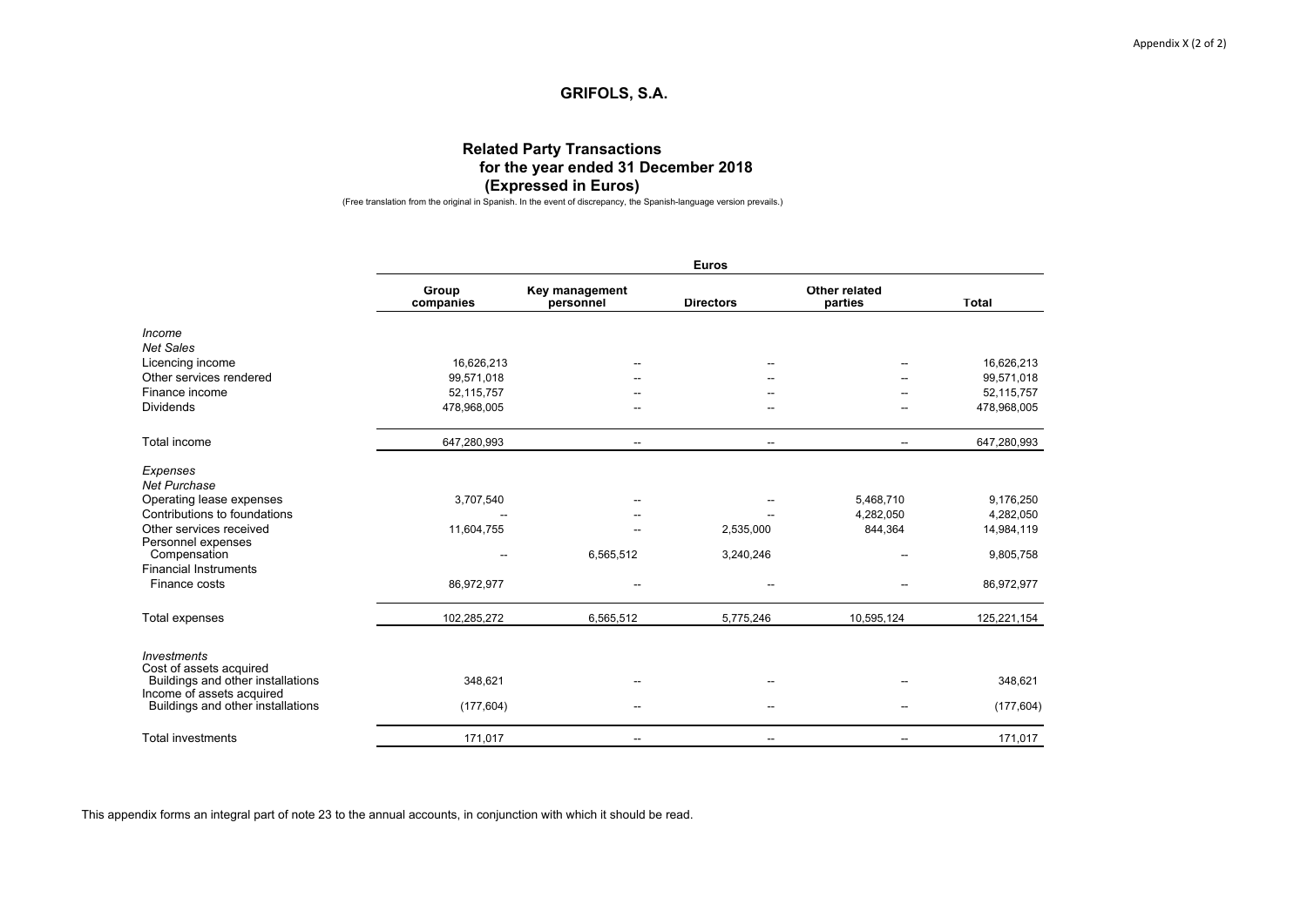#### **(Expressed in Euros) Details of Revenues by Category of Activity and Geographical Market for the years ended 31 December 2019 and 2018**

(Free translation from the original in Spanish. In the event of discrepancy, the Spanish-language version prevails.)

|                                                         | Euros           |             |                               |             |                          |                          |            |                   |               |             |
|---------------------------------------------------------|-----------------|-------------|-------------------------------|-------------|--------------------------|--------------------------|------------|-------------------|---------------|-------------|
|                                                         | <b>Domestic</b> |             | <b>Rest of European Union</b> |             |                          | <b>United States</b>     |            | Rest of the world |               |             |
|                                                         | 2019            | 2018        | 2019                          | 2018        | 2019                     | 2018                     | 2019       | 2018              | 2019          | 2018        |
| Revenue from the rendering of services                  | 49,972,811      | 57,700,659  | 26,175,034                    | 17,829,911  | 36,182,605               | 22,132,062               | 1,845,250  | 1,908,386         | 114,175,699   | 99,571,018  |
| Licencing income                                        | 21,404,970      | 16,626,213  |                               | -           | $\overline{\phantom{a}}$ | $\overline{\phantom{a}}$ | -          | $\sim$            | 21,404,971    | 16,626,213  |
| Dividends                                               | 42,665,900      | 390.453.411 | 79.284.068                    | 88,514,594  | 831,875,062              | $\overline{\phantom{a}}$ | $\sim$     | $\sim$            | 953.825.030   | 478,968,005 |
| Finance income                                          | 1,043,203       | 4,940,904   | 71,346,400                    | 47,177,975  | $\overline{\phantom{a}}$ | $\sim$                   | 64.527.000 | $\sim$            | 72,454,130    | 52,118,879  |
| Profit on disposal of investments in group<br>companies | 807,651,582     | $\sim$      | $\sim$                        | --          | $\sim$                   | $\overline{\phantom{a}}$ |            | $\sim$            | 807,651,582   |             |
|                                                         | 922,738,466     | 469.721.187 | 176,805,502                   | 153.522.480 | 868,057,667              | 22,132,062               | 1,909,777  | 1,908,386         | 1,969,511,412 | 647,284,115 |